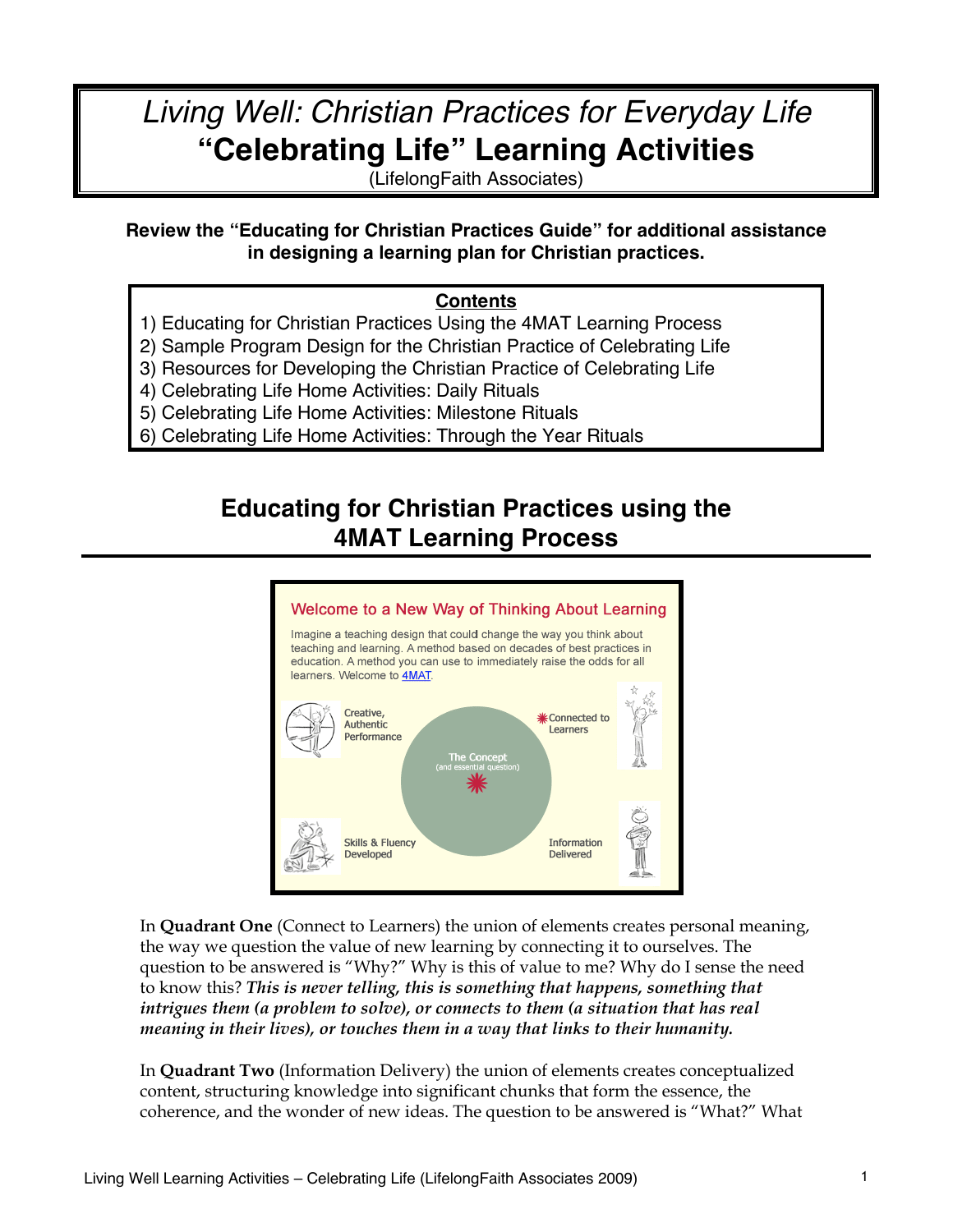is out there to be known? What do the experts know about this? What is the nature of the knowledge I am pursuing?

In **Quadrant Three** (Skill and Fluency Development) the union of elements creates usefulness (and the more immediate the better), the transferability into one's life, problem solving with the learning. The question to be answered is "How?" How does this work? Will this streamline my tasks? How will this be of use in my life? *This is where learners take the learning and do something with it, something that has meaning for them. This is where relevance is demonstrated.* 

In **Quadrant Four** (Creative and Authentic Performance), the union of elements creates creative integration, the way we adapt the learning into something new and unique. The question to be answered is "What If?" If I use this in my own way, what will happen? What can I create and how will that creation expand, enhance, and maybe even transform the world I know? *The world "per-form" means to form through and that is the essence of this step. It represents the merging of the learning and the learner.*

McCarthy emphasizes that knowledge must be used. It must operate in one's life. And because all human beings are unique, we use and then integrate learning in our own inimitable, incomparable ways. What we learn is transformed into a particular use, a distinct way of doing, a matchless refinement of a method, a unique understanding. It is transformed. It becomes for us. It is in the transformation that real understanding happens.

#### **4 MAT References**

- Website: www.aboutlearning.com
- *Teaching Around the 4MAT Cycle—Designing Instructive for Diverse Learners with Diverse Learning Styles.* Bernice McCarthy and Dennis McCarthy. Thousand Oaks, CA: Corwin Press, 2006.
- *About Teaching: 4MAT in the Classroom*. Bernice McCarthy. Wauconda, IL: About Learning, 2000.
- *About Teaching Companion: The 4MAT Implementation Workbook*. Bernice McCarthy and Dennis McCarthy. Wauconda, IL: About Learning, 2003.

## **Examples of Methods for Each Stage of the Process**

#### **Quadrant 1. Connecting to the Learner**

- **Why** do learners need to know this?
- Actual case studies
- Stories (audio, video, illustrated)
- Personal storytelling
- Direct experience / field trip
- Simulated experience or game
- TV-style game show
- Interactive dialogue
- Personal reflection/journal
- Feature film segment
- Media presentation (PowerPoint): images and music
- Dramatic presentations
- Personal reflection tool/worksheet
- Quiz
- Self-assessment or inventory
- Prayer or ritual experience
- Witness presentations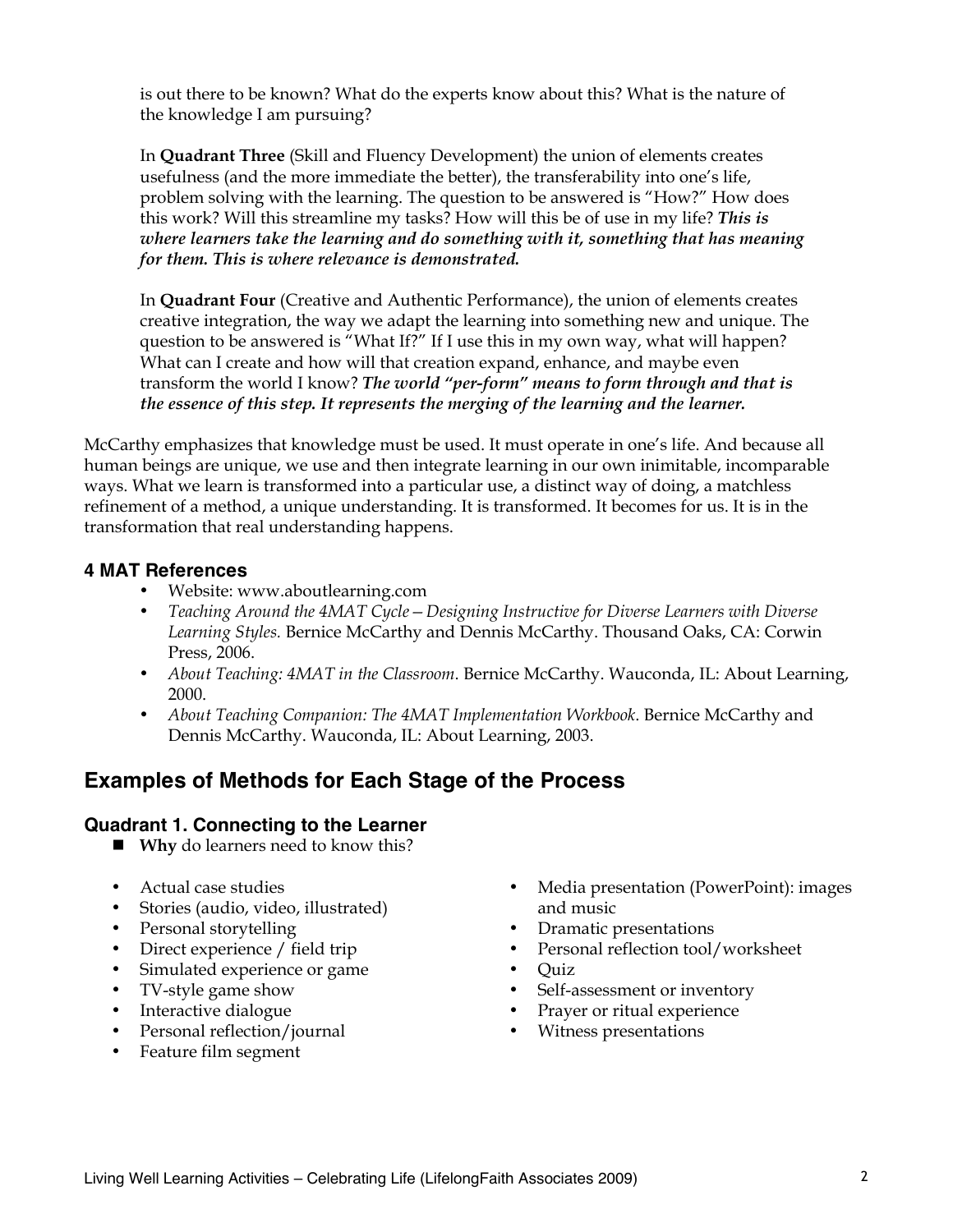### **Quadrant 2. Delivering Information**

- **What** is it that we are teaching the learners?
- Video presentation
- Audio presentation
- PowerPoint presentation with content and images/music
- Guided reading and research
- Interviewing experts
- Demonstration
- Prayer or ritual experience
- Lecture
- Panel presentation

#### **Quadrant 3. Developing Skills and Fluency**

- **How** will the learners use it in their lives?
- Case study demonstrating how to use the information
- In-session practice activities and exercises (specific to the content of the session)
- Mentoring
- Role play / skill practice
- Field work
- **Simulations**
- In-field observations
- Demonstrations

#### **Quadrant 4. Creative and Authentic Performance**

- What will the learners become and do as a result of the learning experience?
- Conduct a demonstration
- Write a report, article, or story describing performance to share with others
- Create action plans
- Create a photo or video documentary of practice
- Field trip / mission trip

#### • Study groups: read and analyze/reflect on selecting readings, and present findings in a small group or to the large group

- Project-centered learning: develop a project that involves study, creative activity, and presentation of the project
- Debate
- Inquiry-oriented discussion
- Learning tournament
- Panel presentations
- Compare and contrast activities
- Creative writing activity, e.g., learners rewrite Scripture stores or hymns n contemporary language and situations
- Presentations by learners of a project
- Creative activity: learners create an art project, song/music video, video or PowerPoint presentation, dramatic presentation, advertisement/commercial,
- Participate in a church ministry (within the church or in the wider community)
- Keep a journal or log of performance efforts
- Get involved in an action learning project (e.g., service project, teaching others, leading an activity).

## **4MAT and the Living Well Process**

Each chapter in *Living Well* is developed around five movements:

- 1. **Yearning** taps into our hunger for living well by addressing a basic area of human need through the real-life stories of people who seek meaning and purpose for their lives through a particular practice.
- 2. **Reflecting** gives you, whether individually or with your household, an opportunity to become aware of how you experience the basic human need and hunger for the Christian practice in your own life, and how you may already be living this practice.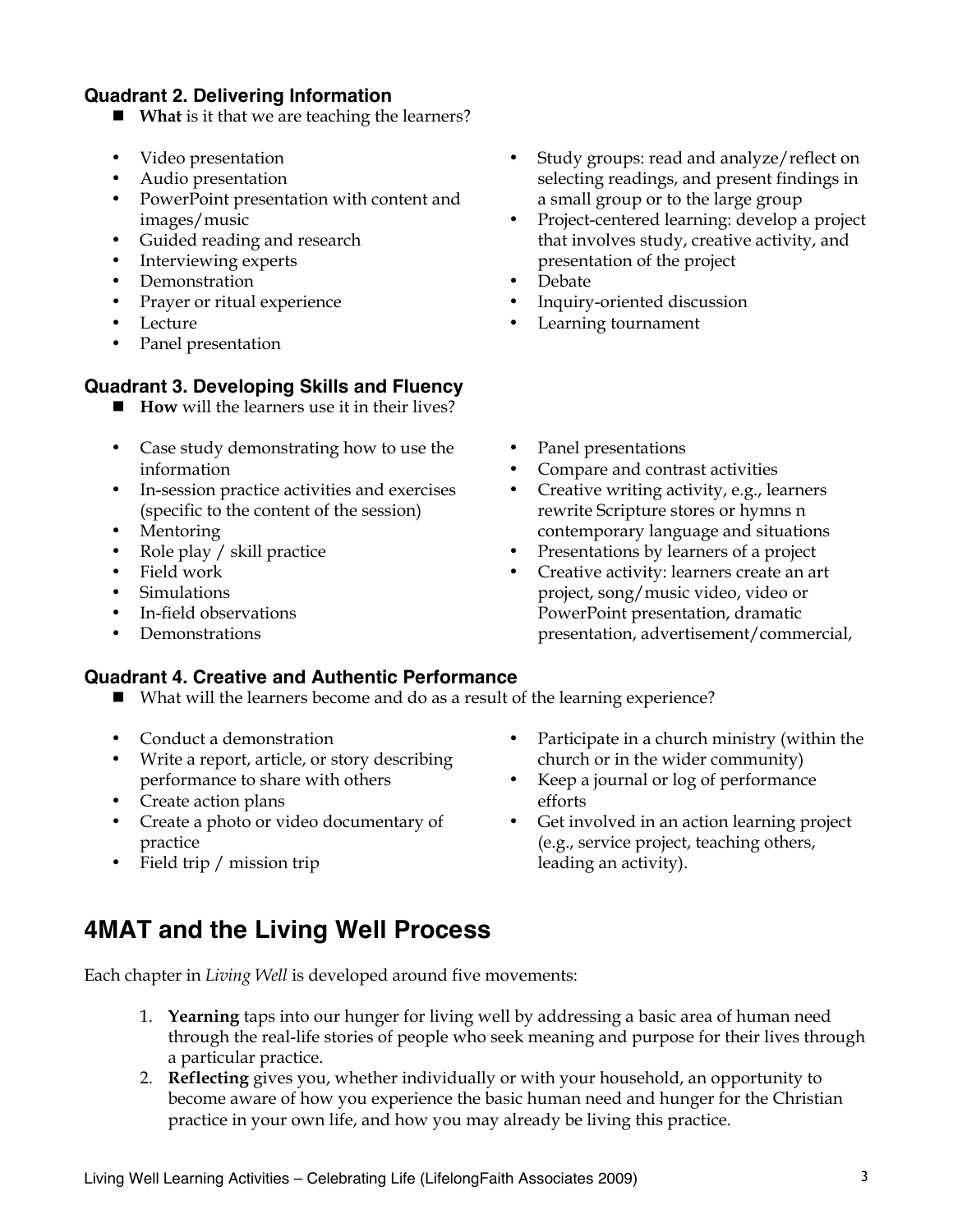- 3. **Exploring** presents the biblical teaching on the practice, how the practice addresses our basic need and hungers, and why the practice is important for living a Christian life.
- 4. **Living** provides you with a variety of tools—activities, ideas, and strategies—that you can use to integrate each Christian practice into your daily life.
- 5. **Praying** concludes the chapter by offering God thanks and praise, and asking for God's help.

Here is an application of the 4MAT learning cycle to teaching Christian practices to a large group (families, multiple generations, or adults) using the 5-part process of each *Living Well: Christian Practices for Everyday Life* chapter.

## **Quadrant 1**

### **Part 1.** *Yearning***: The Hunger for the Practice**

■ Illustrating the hunger for the Christian practice in story, music, film, and/or current events.

#### **Part 2.** *Reflecting***: Reflection on the Hunger**

- Guiding the individual or family in identifying how they see the hunger in their own lives and world.
- Helping people become aware of how they already engage in this practice, and the things that distort or hinder the practice.

## **Quadrant 2**

### **Part 3.** *Exploring***: The Christian Practice**

- Grounding the Christian practice in the Bible by describing how the biblical story(s) deepens our understanding of the Christian practice.
- **Describing what people today, and throughout history, actually do when they are engaged** well in a particular practice—people or communities that live the practice with exceptional grace and skill.
- Connecting the Christian practice to human needs and hungers. Identifying how and why it is important to living a meaningful life. Describing the benefits of living the Christian practice—for the person, family, and for the community and world.

## **Quadrant 3**

### **Part 4.** *Living***: Application of the Christian Practice to Daily Life**

- Giving people tools—activities, ideas, resources—for living the Christian practice in their daily lives—at home, at work, at school, and in the world.
- $\blacksquare$  Showing people how to make the Christian practice part of everyday life.
- Guiding people in performing the Christian practice and then reflecting on it.

## **Quadrant 4**

### **Part 4.** *Living***: Application of the Christian Practice to Daily Life**

### **Part 5.** *Praying***: Prayer for the Practice**

- Entering more deeply into the practice through prayer and reflection.
- Offering God thanks and praise, and asking for God's help in living the practice.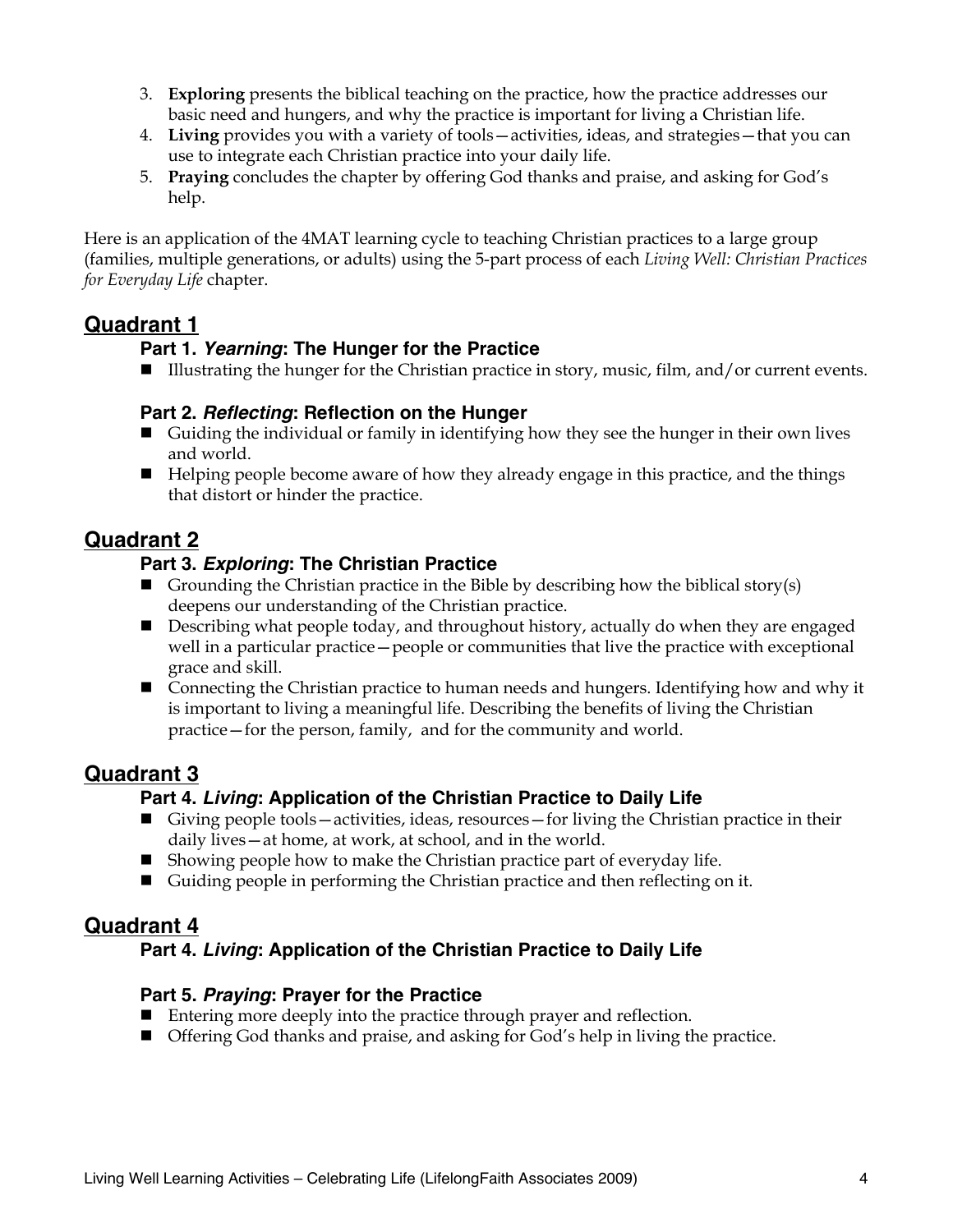## **Sample Program Design for the Christian Practice of Celebrating Life**

To illustrate how these five elements are incorporated in a learning resource, here is an outline of a large group program using the "Celebrating Life" chapter from *Living Well: Christian Practices for Everyday Life*. During the session, children can use the Celebrating Life activities in the *Living Well Children's Workbook.* 

## **Preparation**

## **Materials**

- The following handouts are included with this session:
	- *1. Celebrations in Our Lives*
	- *2. Creating Your Own Ritual*
	- *3. Developing a Daily Rituals Plan*
	- *4. Developing a Yearly Rituals Plan*
- You may want to assemble a packet of rituals for the participants using the three "Celebrating Life" Home Activities" materials: Daily Rituals, Milestone Rituals, and Through the Year Rituals
- Develop a display table of ritual and celebration resources that individuals and families can use in their daily lives. Review the Resource List included with this document.

## **Suggested Setting**

- Organize the participants into table groups. Decorate the table for your opening ritual celebration (symbol, Bible, prayer table tent or placemat, etc.). Have all of the learning materials on the table for the session.
- Develop a prayer table for all to see with the major symbols of Christian celebrations. Place a tablecloth on the table (perhaps in color representing the liturgical season) and a lighted candle, cross, bowl of water, small bowl of olive oil, loaf of bread (unsliced), glass of wine, ring (wedding ring), etc.

## **Celebrating Life Montage**

#### **In Advance:**

- Ask the participants to bring photos of one or two important (recent) family celebrations to be used in creating a "celebrating montage." Tell people to bring copies of photos.
- Purchase one or more rolls of paper table covering (or poster paper on a roll), glue and/or tape, and markers. You will also need masking tape to hang the montage.
- Set-up a number of tables with paper, glue or tape, and markers.

#### **At the Session:**

- As the participants arrive, have each household attach their photos to the roll of paper, write the name of each family celebrations with their family name, and then draw a circle around the photos and name for each celebration.
- Before you begin the program, hang the montage for all to see. Provide a few minutes for people to view the montage.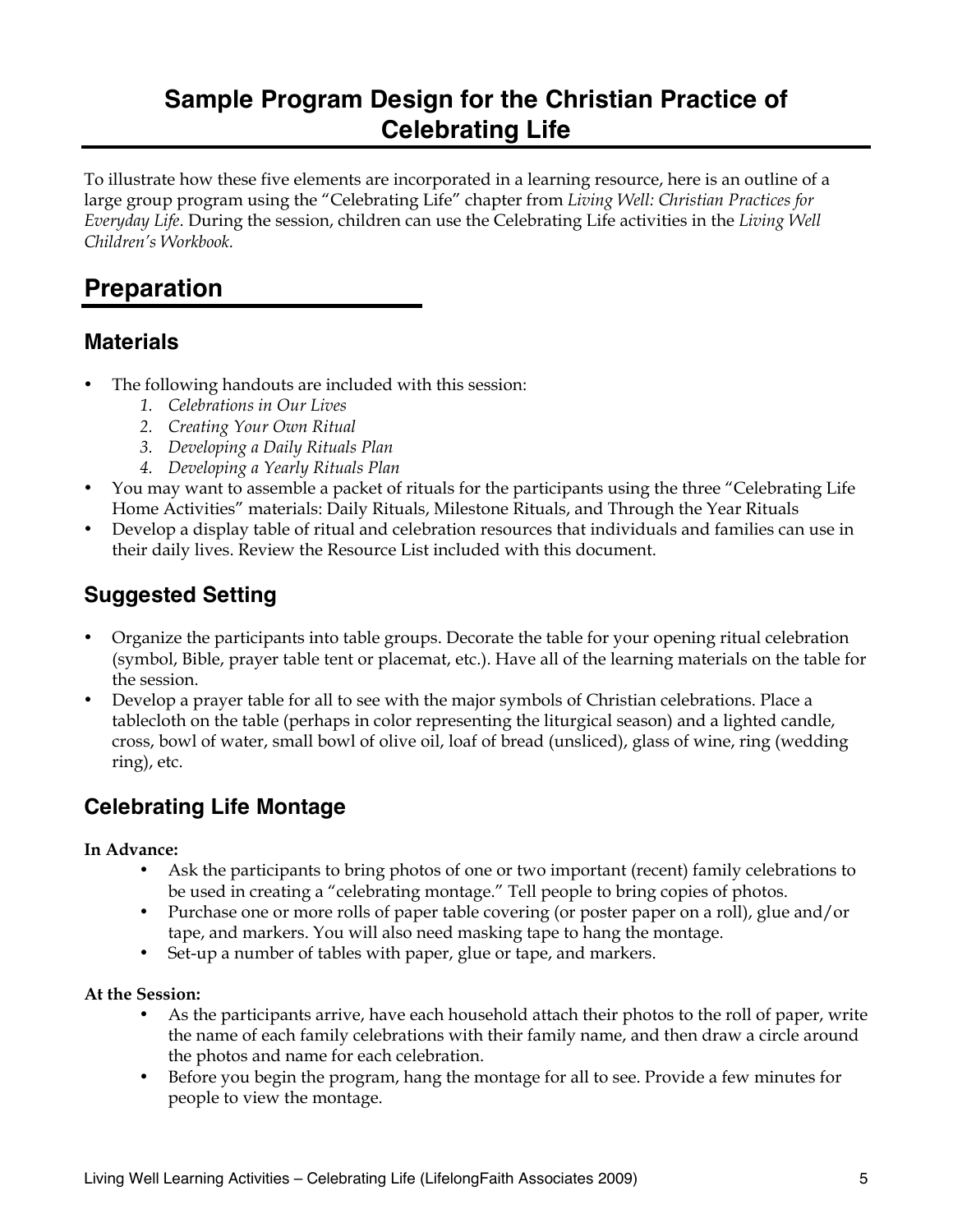## **Preparing Three Ritual Experiences: Daily, Seasonal, and Milestone (Quadrant 3)**

The "Living" section in the "Celebrating Life" chapter (pages 2.9—2.15) serves as a guide for helping people celebrate rituals for each daily, the seasons of the church year, and transitions and milestones. The goal of this part of the learning design is to give people direct experiences of ritual celebrations and the opportunity to create their own ritual celebration.

Three types of ritual celebrations are presented on pages 2.9—2.13: **daily ritual**, **seasonal ritual** (liturgical year or calendar year), and **life transition and milestone**. During the session participants are going to experience each of these rituals.

Prepare one celebration for each type of ritual. The first celebration is the Opening Ritual Celebration to begin the session. The other two celebrations are part of the Quadrant 3 activities. Be sure that the three ritual experiences you prepare incorporate the key elements of a celebration that are presented in this session: symbol(s), Scripture reading, prayer or blessing, music to sing or listen to, and decoration of the environment.

There are a variety of daily, milestone, and yearly rituals included in the Home Activities section that you use or adapt. Two good sources for a variety of rituals are: *Celebrate Life: Rituals for Home and Church* by Peter Young (Cleveland: United Church Press, 1999) and *Celebrating at Home: Prayers and Liturgies for Families* by Deborah Alberswerth Payden and Laura Loving (Cleveland: United Church Press, 1998). See the list of ritual resources at the end of this document for further assistance.

## **Preparing Resources for Creating a Ritual Celebration (Quadrant 3)**

In the spirit of the cooking shows on the Food Network, conduct a demonstration of how to create a ritual celebration. Using the process on page 2.15 in *Living Well*, demonstrate how to create a ritual celebration, with the example of your own celebration, while people create their own version of the celebration for their personal use.

- Choose an occasion or event in advance that will apply to your participants. Keep this simple.
- Collect the resources that you will need in advance.
- Prepare materials that the participants will need, e.g., a Bible, a hymnal or song list on the theme of your celebration.
- Prepare a list of potential Scripture readings that people can use in creating their ritual for the occasion or event that you have selected.
- Participants can use the handout, *Creating Your Own Ritual*, to record their work.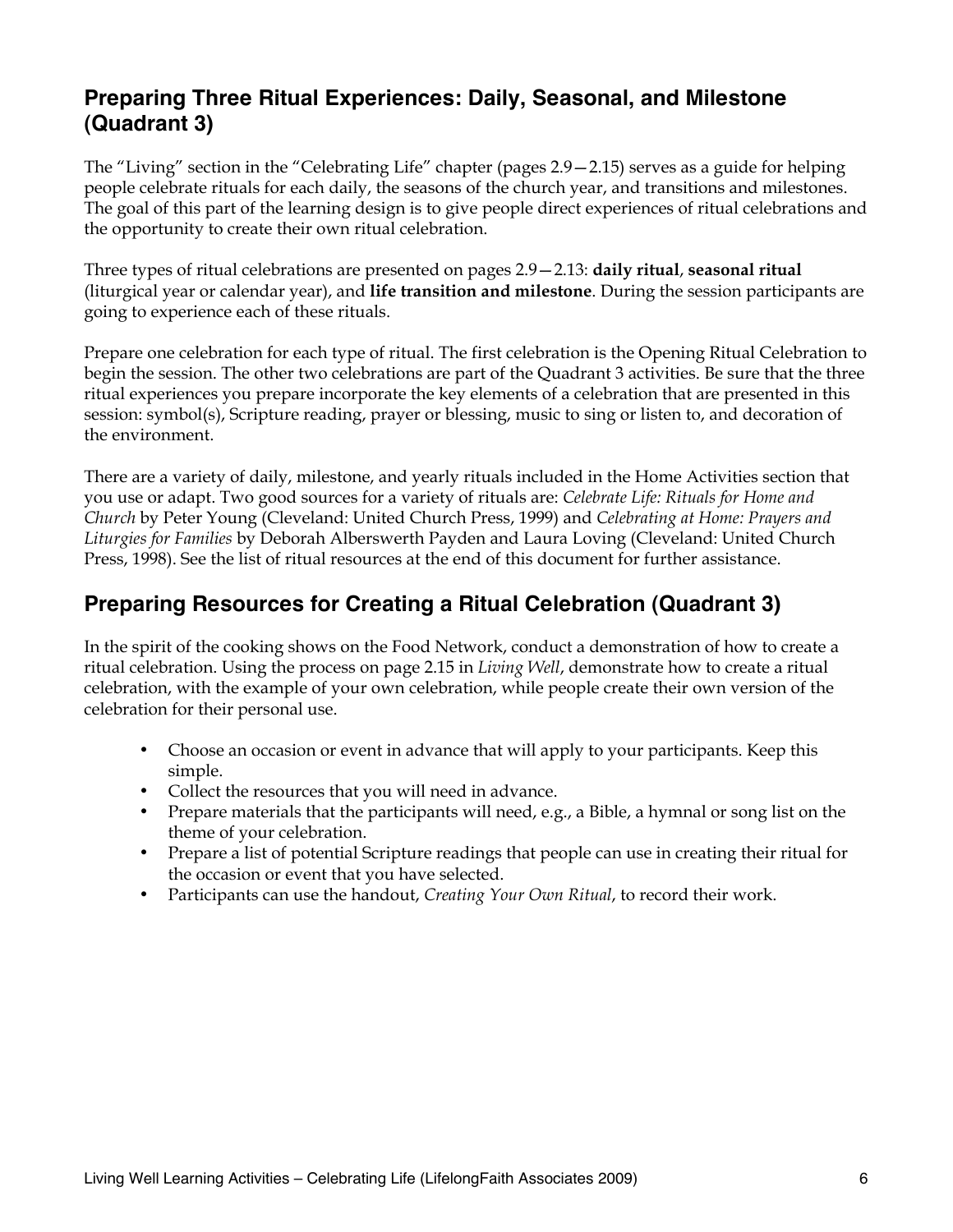## **Quadrant 1. Connecting to the Learner: The Experience of Celebrating Life**

### **1. Opening Ritual Celebration**

Begin the session by celebrating a simple ritual such as a *daily ritual*, *seasonal ritual* (liturgical year or calendar year), or *life transition and milestone*. For example if you are beginning your program with a meal, conduct a table ritual before or after the meal (see the table rituals in the Home Activities section). Two good sources for a variety of rituals are: *Celebrate Life: Rituals for Home and Church* by Peter Young (Cleveland: United Church Press, 1999) and *Celebrating at Home: Prayers and Liturgies for Families* by Deborah Alberswerth Payden and Laura Loving (Cleveland: United Church Press, 1998). See the list of ritual resources and the ritual celebrations at the end of this document for further assistance.

Have your ritual experience model the key elements of a celebration that will be introduced in this session: symbol(s), Scripture reading, prayer or blessing, music to sing or listen to, and decoration of the environment.

Experience the ritual.

Conclude with this quote:

Rituals are a central part of life whether it be in how meals are shared together, or how major events are marked… Rituals give us places to be playful, to explore the meaning of our lives, and to rework and rebuild family relationships. They connect us with our past, define our present life, and show us a path to our future as we pass on ceremonies, traditions, objects, symbols, and ways of being with each other, handed down from previous generations. (Evan Imber-Black and Janine Roberts, *Rituals in Our Times*)

#### **2. Yearning for Celebration—Stories of Celebrating Life**

Share with the group the opening stories about celebrating life on pages 2.2—2.5 in *Living Well*: "The Red Tree," "The Big Boy Bed," "Graduation and Beyond," and "Walking with Mary and Joseph." Use a different reader for each story. You can illustrate the stories with photos in a PowerPoint presentation.

#### **3. Rituals in Our Lives**

Invite each household (individual, couple, or family with children/teens) to share their experience of how they celebrate life through rituals using the handout, *Celebrating Rituals in Our Lives*. The questions are found on page 2.6 in *Living Well*.

- What celebrations were important to you as were growing up? Which of these would you like to pass on to your children, and how can you do this?
- What are some of the celebrations that you and your family practice today—in your daily life, on a seasonal basis, or on special occasions?
- How do you and your family celebrate holidays and holy days today?
- How do you and your family experience God through celebrations?

Give participants time to think about their responses. (Families can work together on the worksheet.) Then invite them to share their responses to the questions with their table group. Remind people that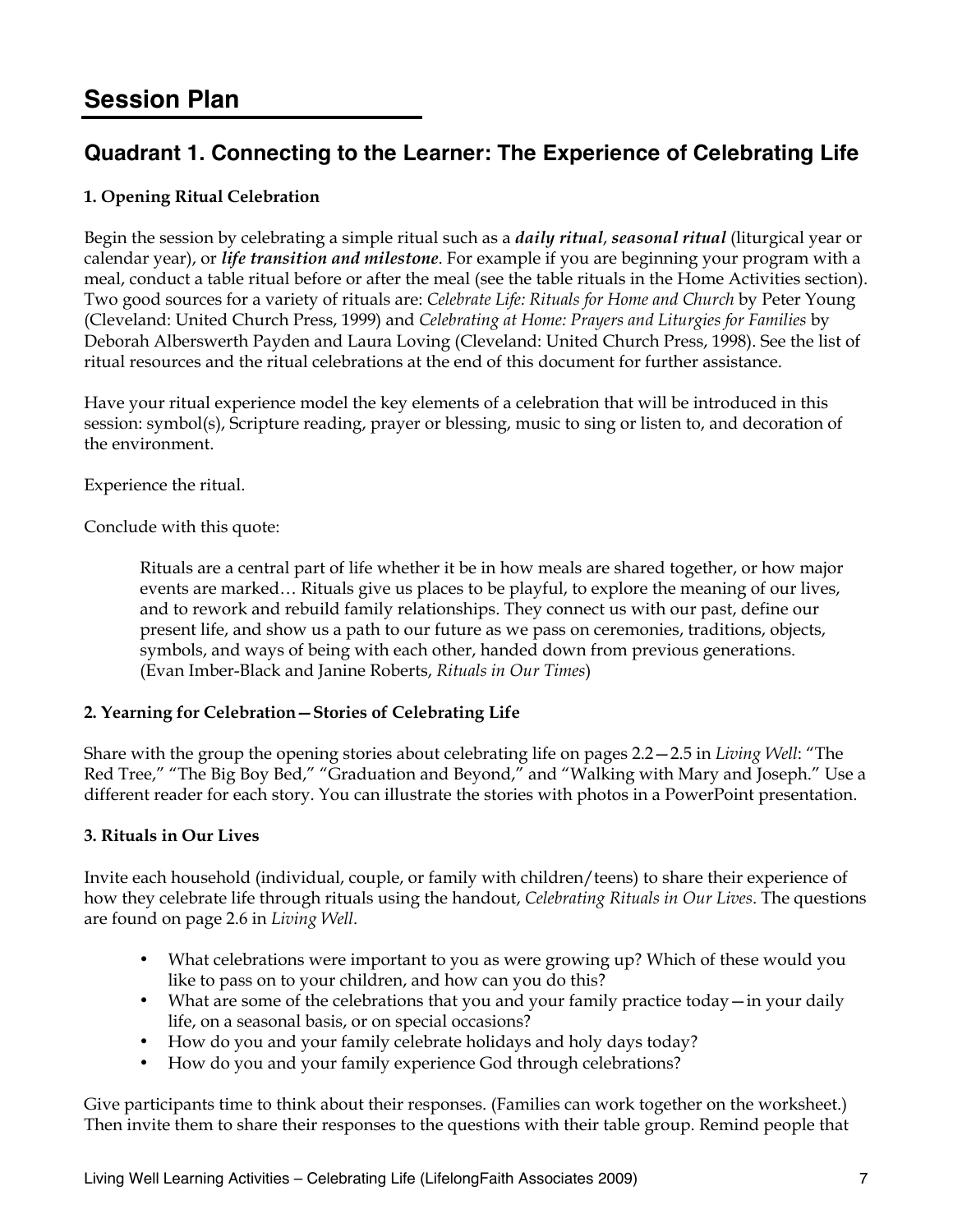this is a storytelling experience so be sure to give each person/family time to share their story without interruptions or discussion.

## **Quadrant 2. Delivering Information: The Christian Practice of Celebrating Life**

The Exploring section of the "Celebrating Life" chapter on pages 2.7—2.8 in *Living Well* presents several examples of celebrating rituals in the Bible. Create a presentation, using a PowerPoint presentation illustrated with photos of the content, that includes reading the key biblical passages and presenting the commentary. Be sure to use the quote from Payden and Loving on page 2.8.

- 1. Ecclesiastes 3:1-2, 4-7, 10-13 (A time to…)
- 2. Deuteronomy 30:19-20 (Choose life)
- 3. Leviticus 16:29-34 (Day of Atonement)
- 4. John 2:1-11 (Wedding Feast at Cana)
- 5. Luke 15:22-24 (Prodigal Son)

Conclude your presentation with table discussions using the following questions. Give each person/household an opportunity to think about the questions and then invite people to share their responses. Display the questions on a PowerPoint presentation or on newsprint for all to see.

- What insights about celebrating life did you gain from the biblical examples?
- Can you think of other examples of celebrations in the Bible?
- How do you see God at work through these biblical celebrations? How do people experience God through these celebrations?

## **Quadrant 3. Developing Skills and Fluency: Ways to Live the Christian Practice of Celebrating Life**

The "Living" section in the "Celebrating Life" chapter (pages  $2.9 - 2.15$ ) serves as a guide for helping people celebrate rituals for each daily, the seasons of the church year, and transitions and milestones. The goal of this part of the learning design is to give people direct experiences of ritual celebrations and the opportunity to create their own ritual celebration.

Three types of ritual celebrations are presented on pages 2.9—2.13: **daily ritual**, **seasonal ritual** (liturgical year or calendar year), and **life transition and milestone**. At the beginning of the session you celebrated a simple ritual from one of these three categories. In this part of the session you will offer two more ritual experiences, so that participants experience all three types. Be sure to present the type of ritual you conduct in the opening and the content from the *Living Well* book as outlined below.

Guide all of the participants, at table groups, through the following process. For the ritual the group experienced at the opening of the session, present the understanding of that type of ritual and then explain each element of the ritual celebration. (Note: If you group is large, you might want to conduct this part of the session in smaller groups by dividing the group into 2 or 3 groups and assigning them to separate rooms. It will help with the demonstration and design experience.)

### **Part 1. Experiencing Ritual Celebrations**

- 1. Present the introduction and example on page 2.9 of *Living Well*.
- 2. Present the variety of Daily Rituals and the example on page 2.10 *Living Well.*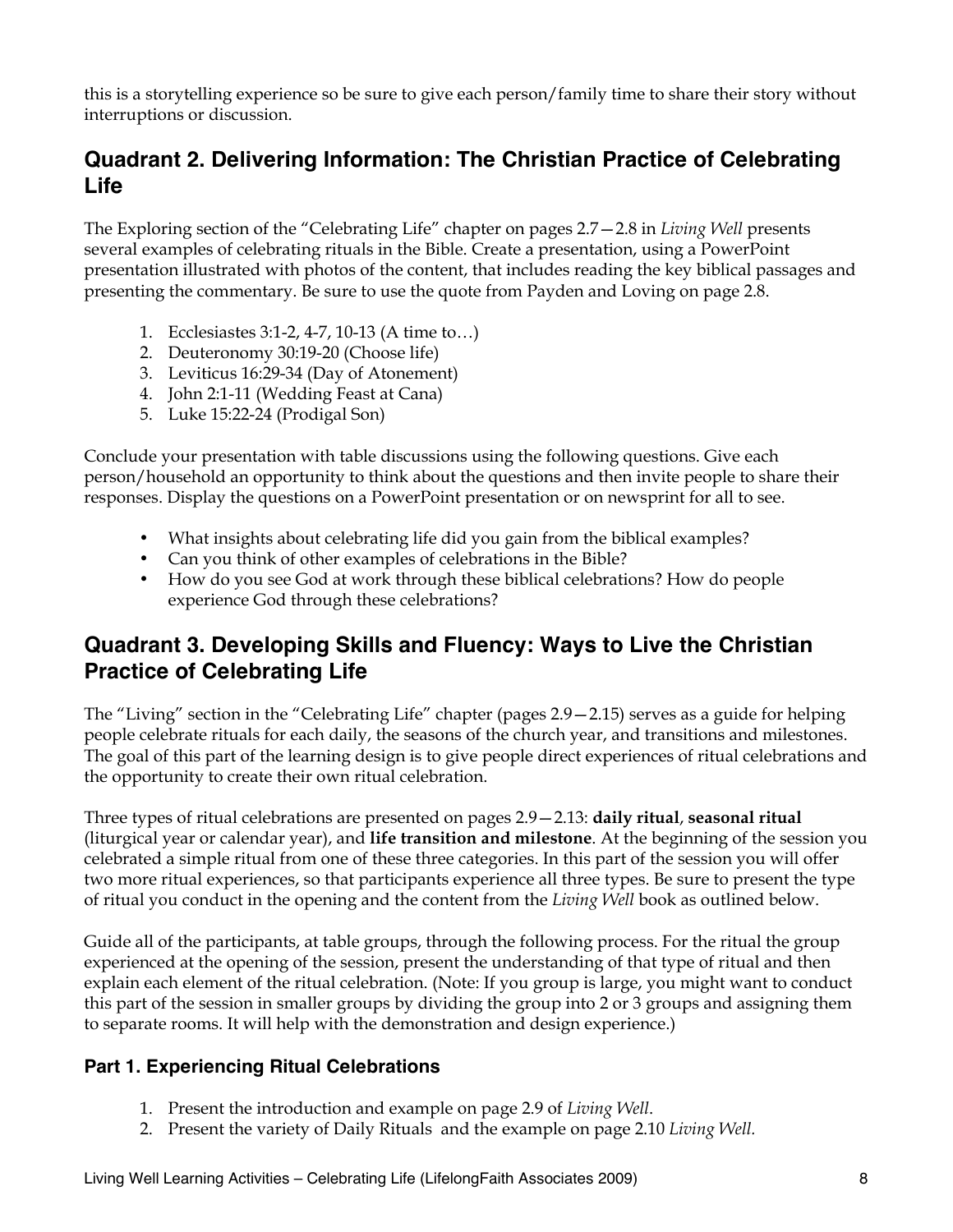- 3. Conduct a Daily Ritual celebration.
- 4. Conclude by reviewing other types of Daily Rituals on page 2.11 *Living Well.*
- 5. Present the variety of Seasonal Rituals on pages 2.12—2.13 in *Living Well*.
- 6. Conduct a Seasonal Ritual celebration.
- 7. Present the variety of Transition and Milestone Rituals on page 2.13 in *Living Well*.
- 8. Conduct a Transition and Milestone Ritual.

### **Part 2. Creating a Ritual Celebration**

*In the spirit of the cooking shows on the Food Network, conduct a demonstration of how to create a ritual celebration. Using the process on page 2.15 in Living Well, demonstrate how to create a ritual celebration, with the example of your own celebration, while people create their own version of the celebration for their personal use.* 

- Choose an occasion or event in advance that will apply to your participants. Keep this simple so that the demonstration is easy to conduct.
- Collect the resources that you will need in advance.
- Prepare materials that the participants will need, e.g., a Bible, a hymnal or song list on the theme of your celebration.
- Prepare a list of potential Scripture readings that people can use in creating their ritual for the occasion or event that you have selected.
- Prepare a PowerPoint presentation that guides people through the demonstration with each step of the process and your ritual design.
- Participants can use the handout, *Creating Your Own Ritual*, to record their work.
- 1. Present the occasion or event that you have chosen and explain that everyone will create a ritual around this occasion or event.
- 2. Identify a central symbol for the celebration. Present the symbol(s) that you have chosen and ask the participants to identify a symbol(s) that will be central in their celebration.
- 3. Select an appropriate Scripture reading. Present the Scripture reading that you have chosen and ask the participants to select a reading that expresses the meaning of the event or occasion for them.
- 4. Find or create an opening prayer and blessing. Present your prayer or blessing and ask the participants to write a short prayer or blessing for their celebration.
- 5. Select music to sing or listen to. Play the song you have chosen and ask the participants to select a song that reflects the celebration.
- 6. Include any ritual actions or movement (gestures, hugs, blessing signs). Share your actions or movement and have the participants identify any ritual actions or movement appropriate for their celebration.
- 7. Decorate the environment for the celebration (artwork, photos, candles). Share how you have or would decorate and then ask participants to develop ideas for decorating for their celebration.

### **Part 3. Reflecting on the Experience**

At table groups ask people to reflect on their experience of the ritual celebrations using the questions below. Display the questions on a PowerPoint presentation or newsprint for all to see.

- What did you learn about the Christian practice of Celebrating Life from this experience?
- How did you feel God's presence through these ritual celebrations?
- Which ritual celebrations do you see yourself or family using at home?
- How can you use what you learned about creating your own ritual in your own life?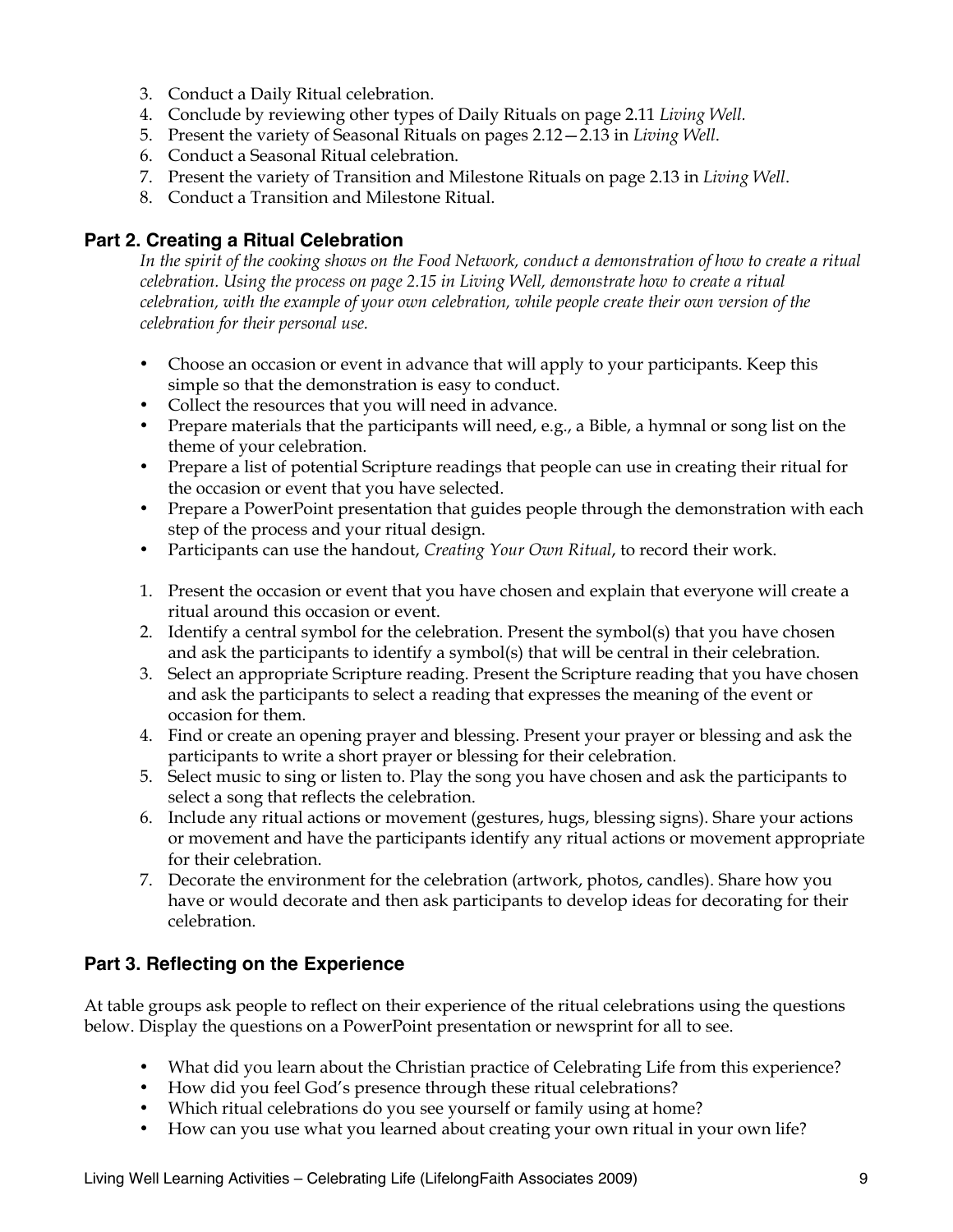## **Quadrant 4. Demonstrating Creative and Authentic Performance: Living the Practice of Praying**

Conclude the session by helping people identify ways that they can integrate the Christian practice of Celebrating Life into their daily and yearly life.

### **1. Developing a Daily Rituals Plan (***Living Well* **pages 2.10—2.12)**

Review the variety of daily prayer rituals that can be part of an individual's or household's plan using the material on pages 2.10—2.11 in *Living Well*. Share with the group one or two examples of what a full week of rituals might look like. Create a PowerPoint presentation with your example.

Give each household (individuals, couples, or families with children/teens) time to create a daily rituals plan using the worksheet, *Developing a Daily Rituals Plan*, and the ideas in *Living Well*. Review the two tasks:

- 1. Add all of the daily rituals of faith already present in your household now to your plan.
- 2. Identify new daily rituals you want to begin in your household and add them to your plan.

After people have created their plan, invite each household to share with their group one or two current daily rituals and one or two new rituals they want to begin.

Tell people to put their plan on the refrigerator or prominent place in the house as a reminder of the types of rituals that are going to celebrate throughout the week.

#### **2. Developing a Yearly Rituals Plan (***Living Well* **pages 2.10—2.12)**

Review the variety of seasonal and milestone/transition rituals that can be part of an individual's or household's plan using the material on pages 2.12—2.13 in *Living Well*. Share with the group one example of year rituals plan might look like. Create a PowerPoint presentation with your example.

Give each household (individuals, couples, or families with children/teens) time to create a yearly rituals plan using the worksheet, *Developing a Yearly Rituals Plan*, and the ideas in *Living Well*. Review the two tasks:

- 1. Add all of your ritual celebrations to the calendar: church year seasonal celebrations, calendar year seasons, and milestones celebrations.
- 2. Identify new ritual celebrations that you would like to add to your yearly plan and write those in the appropriate month. Underline the new ritual celebrations.

After people have created their plan, invite each household to share with their group one or two current yearly rituals and one or two new rituals they want to begin.

Tell people to put their plan on the refrigerator or prominent place in the house as a reminder of the types of rituals that they are going to celebrate.

#### **3. Ritual Scrapbook**

Suggest to the group that they might want to begin a "rituals scrapbook" using drawings, photos, explanations, poems, and reflections. Everyone can add to the book by sharing their feelings about the event or simply recording the who, what, when, where, and why of the event. This is a great way to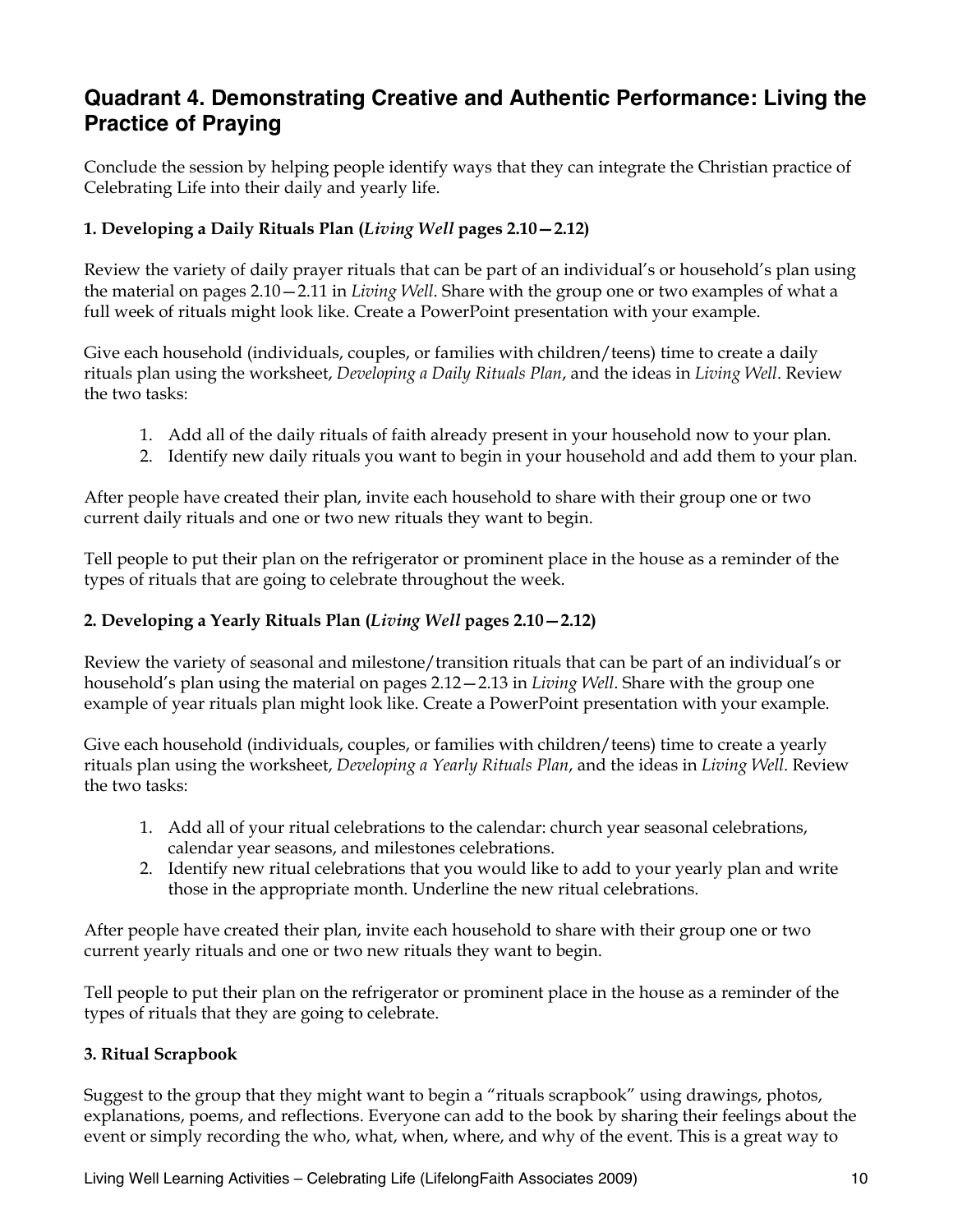pass on rituals to the next generation. It is also fun to see and read about them as time turns them into memories. They can do this in print or digitally.

#### **4. Prayer**

Conclude with a short prayer.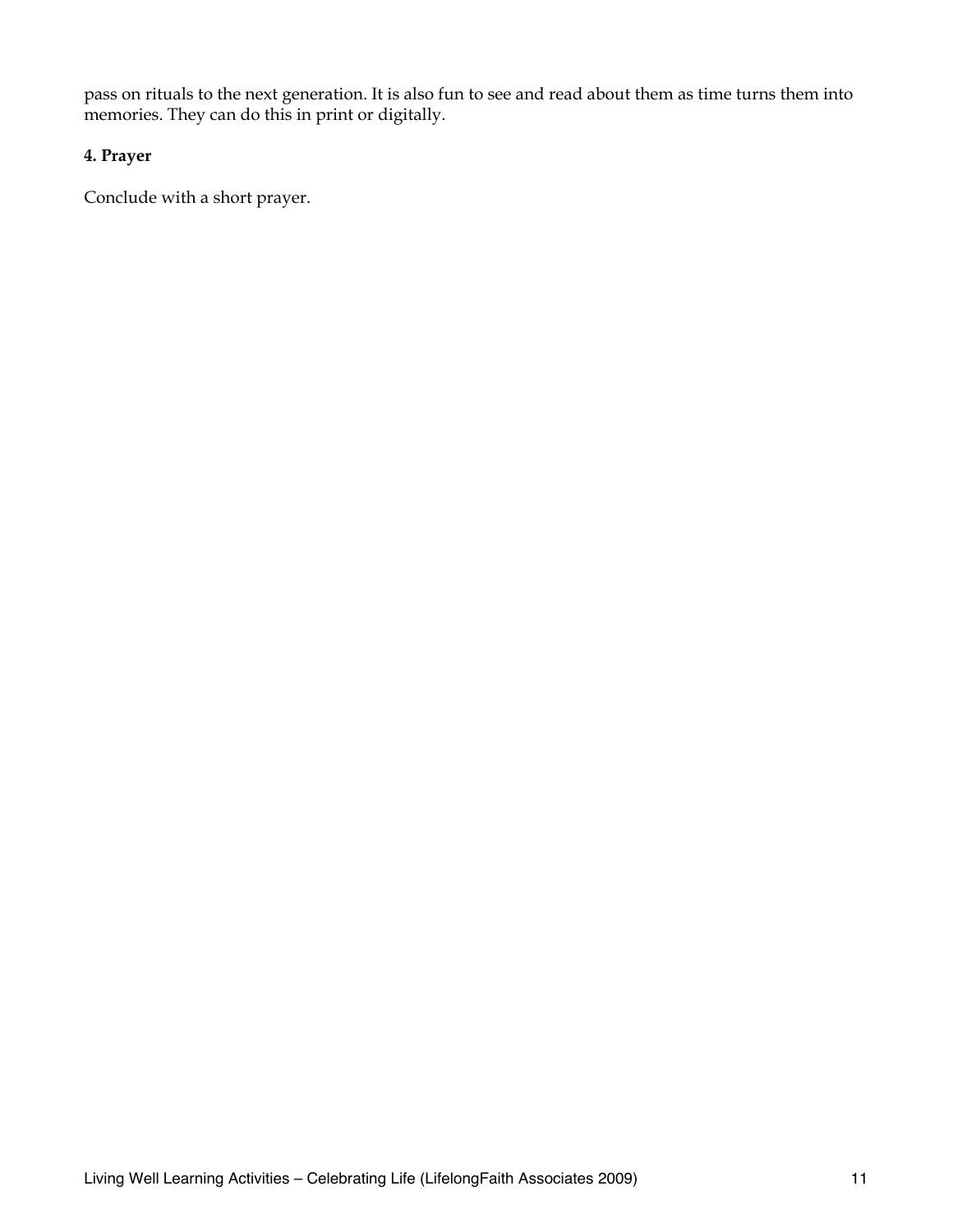# **Celebrations in Our Life**

*Complete this reflection as an individual or as a whole family.*

**What celebrations were important to you as were growing up? Which of these would you like to pass on to your children?**

**What are some of the celebrations that you and your family practice today—in your daily life, on a seasonal basis, or on special occasions?** 

**How do you and your family celebrate holidays and holy days?** 

**How do you and your family experience God through your celebrations?**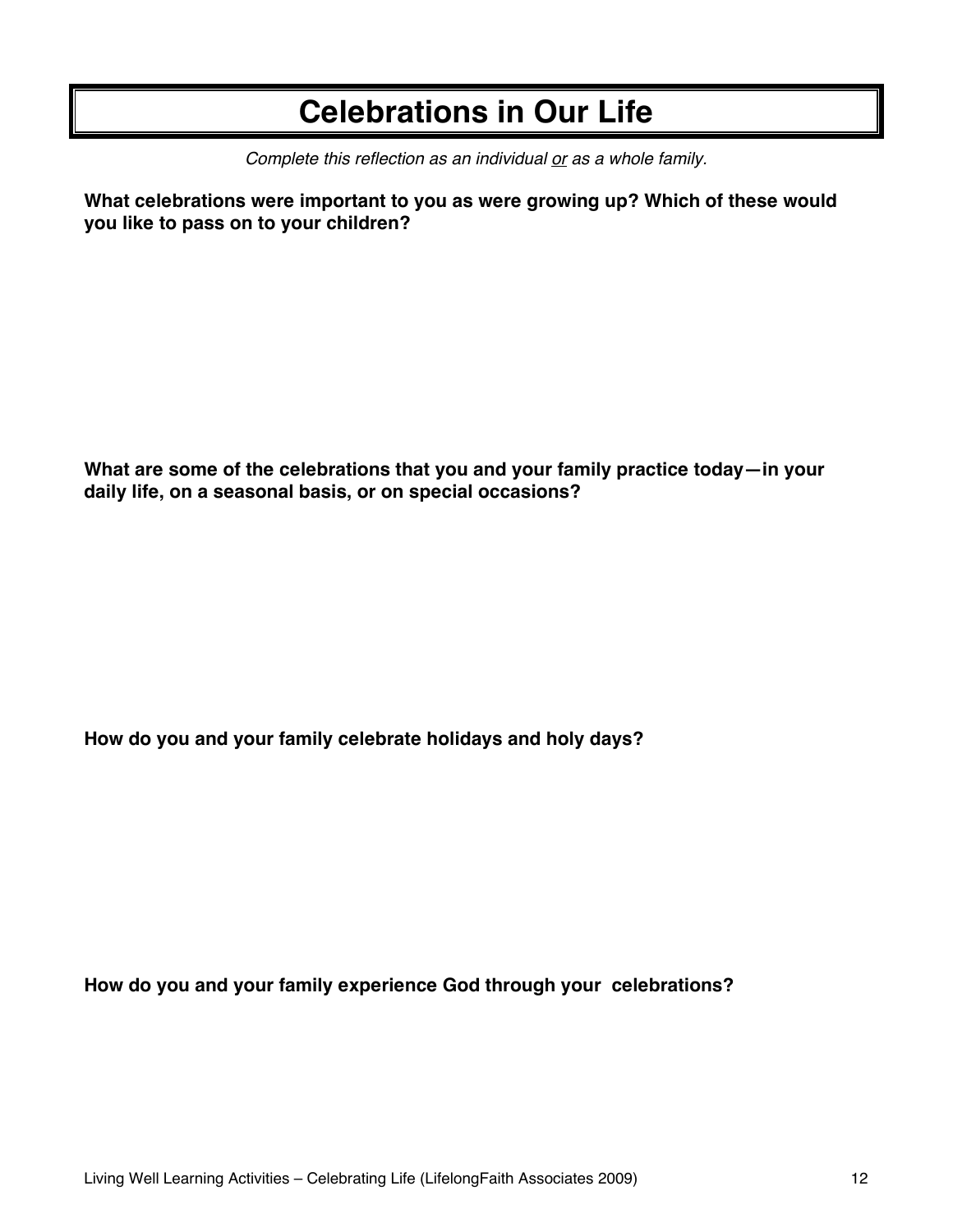# **Creating Your Own Ritual**

- **1. Choose an occasion or event.**
- **2. Identify a central symbol for the ritual celebration (e.g., water, oil, cross, artwork, bread, candle).**
- **3. Select an appropriate Scripture reading that expresses the meaning of your ritual celebration.**
- **4. Find or create an opening prayer and blessing for your ritual celebration.**
- **5. Select music to sing or listen to that reflects the ritual celebration.**
- **6. Include any ritual actions or movement appropriate for your ritual celebration (e.g., gestures, hugs, blessing signs, anointing).**
- **7. Decorate your environment for the celebration (e.g., artwork, photos, candles).**
- **8. Involve each family member in at least one element of the ritual celebration.**

#### **9. Celebrate!**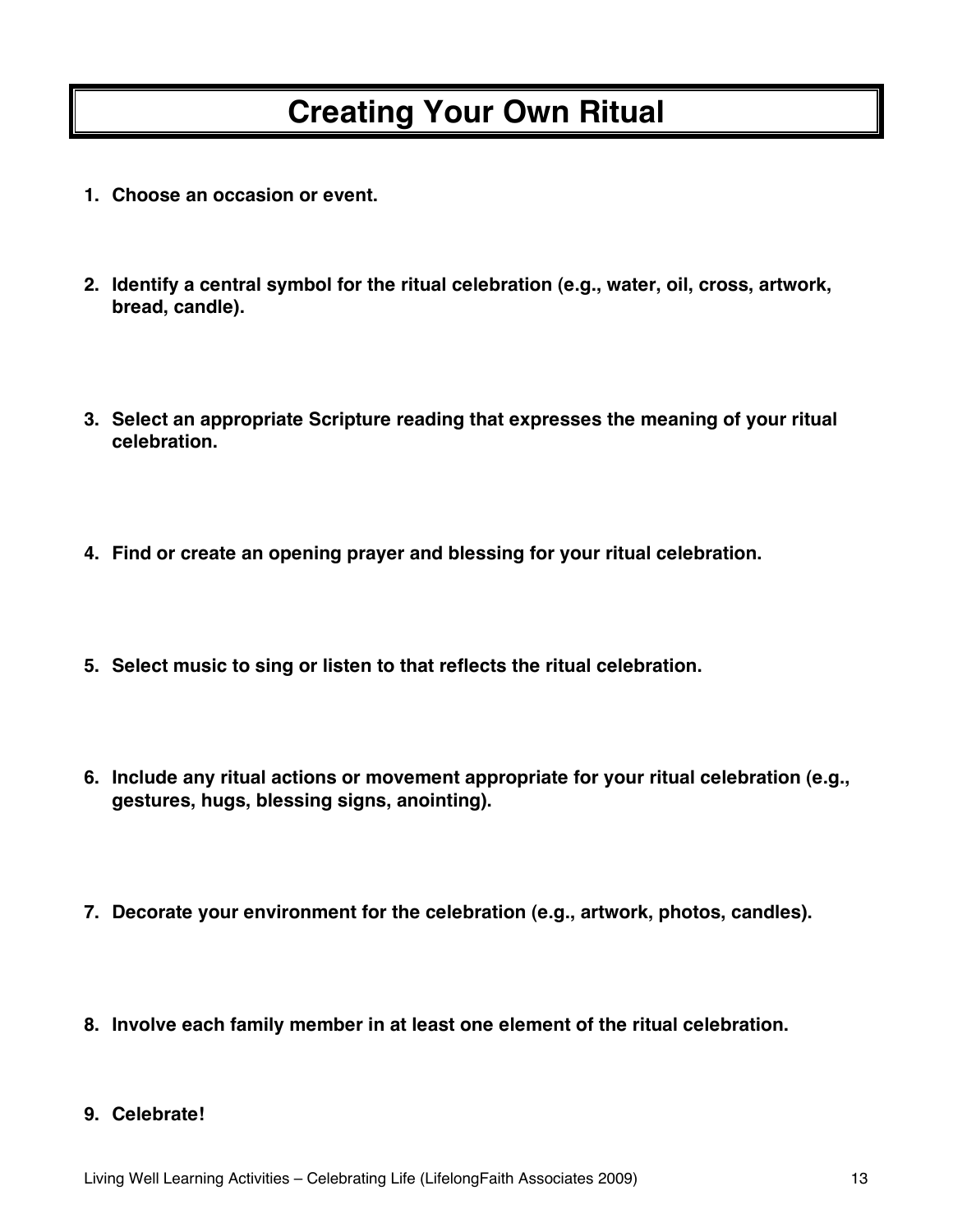# **Developing a Daily Rituals Plan**

- Add all of the daily rituals of faith already present in your household now to your plan.
- Identify new daily rituals you want to begin in your household and add them to your plan.

| <b>Sunday</b>   |  |
|-----------------|--|
| <b>Monday</b>   |  |
| <b>Tuesday</b>  |  |
| Wednesday       |  |
| <b>Thursday</b> |  |
| Friday          |  |
| <b>Saturday</b> |  |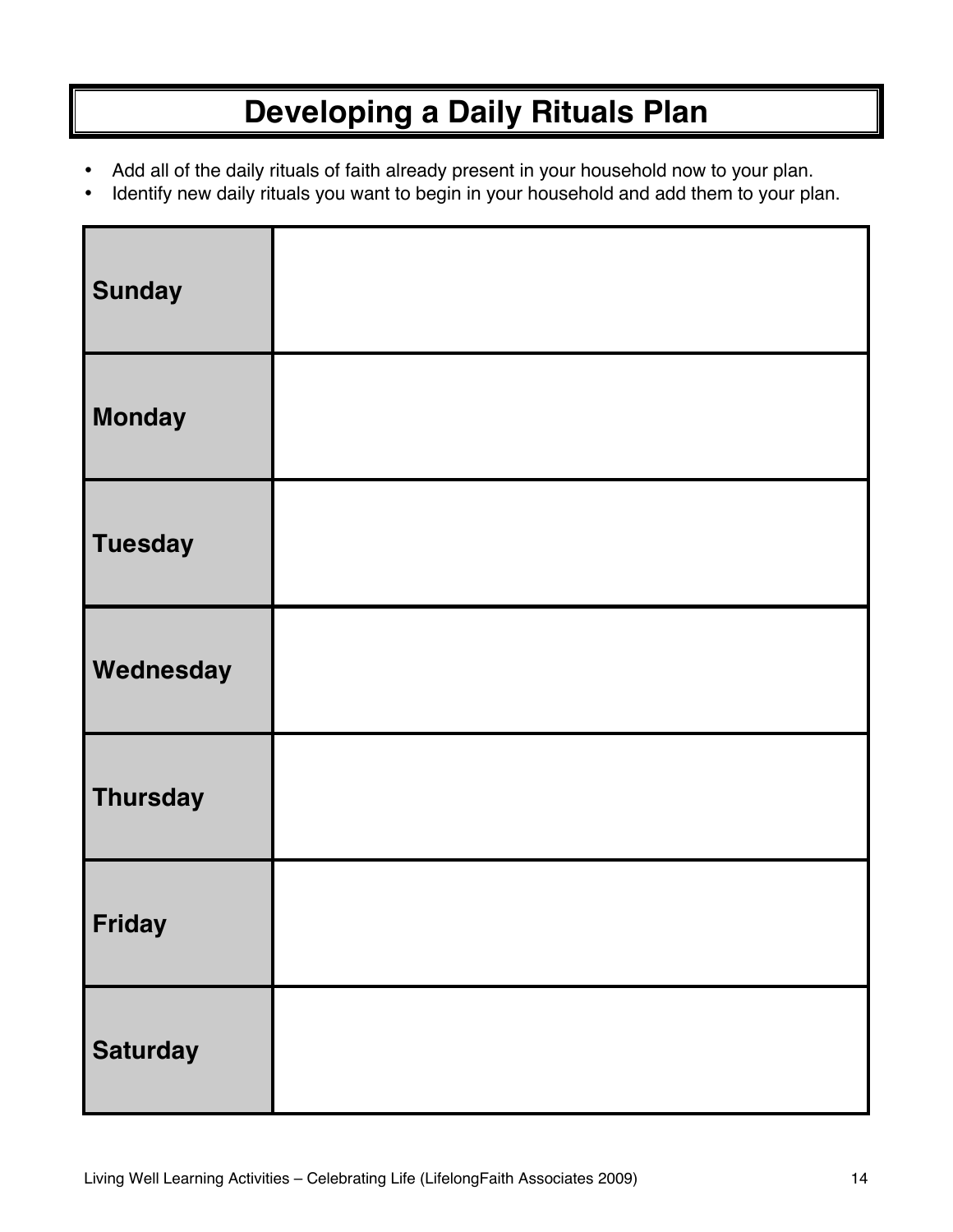# **Developing a Yearly Rituals Plan**

- Add all of your ritual celebrations to the calendar: church year seasonal celebrations, calendar year seasons, and milestones celebrations.
- Identify new ritual celebrations that you would like to add to your yearly plan and write those in the appropriate month. Underline the new ritual celebrations.

| <b>January</b>   |  |
|------------------|--|
| <b>February</b>  |  |
| <b>March</b>     |  |
| <b>April</b>     |  |
| <b>May</b>       |  |
| June             |  |
| July             |  |
| <b>August</b>    |  |
| <b>September</b> |  |
| <b>October</b>   |  |
| <b>November</b>  |  |
| <b>December</b>  |  |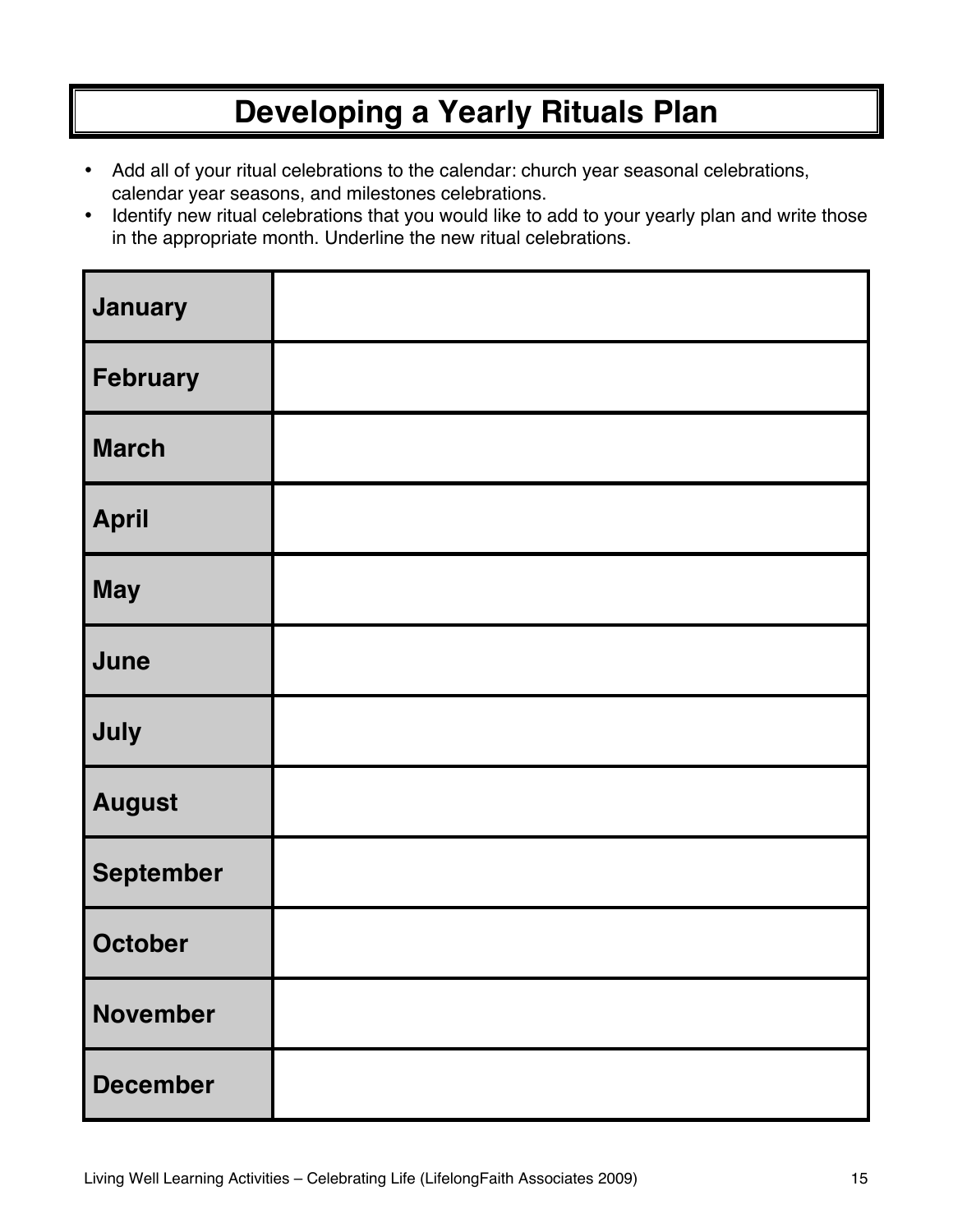# **Resources for Developing the Christian Practice of Celebrating Life**

*At Home with God: Family Devotions for the School Year.* Anne Broyles, Marilyn Brown Oden, Elizabeth Lynd Escamilla, Paul Lynd Escamilla. Nashville: Upper Room Books, 2002.

Many of today's families struggle in nurturing their children in the Christian faith beyond attending church services. Finding time at home to talk together about faith can be challenging when so much else demands attention. *At Home with God* gives families with school-age children (ages 6 to 11) solid spiritual help. Designed to bring a family together in worship at home for 10 to 15 minutes each day, the devotions require little to no advance preparation and speak to families large and small. You'll find pages for the days from September through May: daily devotions based on specific scriptures, prayers and litanies to say and learn together, stories and activities to share, songs to sing with familiar melodies, colorful illustrations and symbols to direct young readers, and articles to help adult family members prepare.

*Bless This House: Prayers for Families and Children.* Gregory Wolfe, Suzanne M. Wolfe. San Francisco: Jossey-Bass, 2004.

An excellent foundation for all families desiring to begin, renew, or deepen their spiritual journey together, Bless This House features dozens of prayers appropriate for both everyday and special events, including mealtimes, bedtime, holidays, and religious celebrations, as well as prayers for siblings, pets, and the ill or dying. With wisdom and practical advice, parents Gregory and Suzanne Wolfe provide helpful suggestions for introducing the concept of prayer to young minds and dealing with potential obstacles like boredom or short attention spans. Teaching our children to pray opens the door for their spiritual development, but just as importantly, it becomes a path to spiritual renewal for parents as well. Chapters include: The Earthy Spirituality of Family Life, How and Why We Pray, The Soul in Paraphrase: Stages in Your Child's Prayer Life (and Yours), Praying Together as a Family: A How-To Guide, and The Prayers (dozens of prayers to prayer alone or with your family).

*The Blessing Candles: 58 Simple Mealtime Prayer-Celebrations*. Gaynell Bordes Cronin and Jack Rathschmidt. Cincinnati: St. Anthony Messenger Press, 2000.

Each of the 58 prayer-celebrations include a gathering prayer, the lighting of two candles, a reading and a prayerful response to it, reflection questions and a sending prayer. These mealtime rituals are organized into several categories: Blessings for Everyday, Blessings for Special Needs, Blessings for Special Occasions, and Blessings for the Year.

#### *The Book of New Family Traditions—How to Create Great Rituals for Holidays and Everyday.* Meg Cox. Philadelphia: Running Press, 2003.

Overcoat Day. Welcome Summer Party. Monthly Pizza Blast. Bus Stop Party. These are just some of the enjoyable and inventive new traditions you'll find in *The Book of New Family Traditions*. Life isn't like it used to be, and we need to invent new traditions for today's families. Meg Cox guides you through the simple steps that help families fully cherish all of those special moments and milestones, help heal the wounds of trauma and loss, and strengthen that indomitable spirit of identity within a family. With *The Book of New Family Traditions*, your family can create the kind of celebrations that lead to everlasting happy memories. When author Meg Cox became a mother in 1994, she started a personal quest to find inspiring, contemporary family rituals. She sought rituals that were simple but profound, practical and yet lots of fun. Using her skills as a journalist, she spent more than three years interviewing diverse families all over the country and compiling a collection of inventive new traditions. In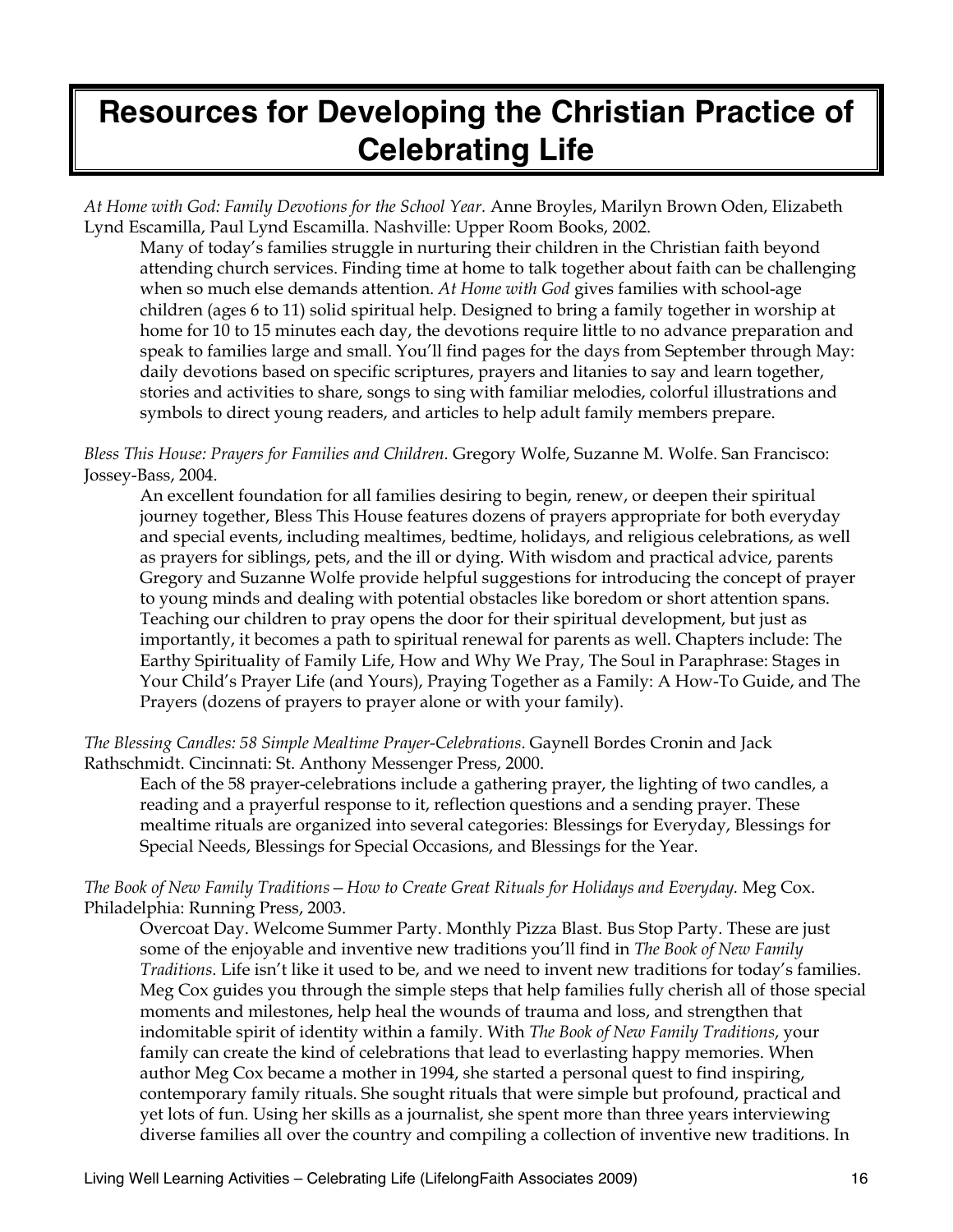this book you'll find fresh ways of commemorating established holidays like Thanksgiving and July 4, Passover and Easter, Christmas, Hanukkah, and Kwanzaa. You will also find original observances for birthdays, bedtime and dinnertime, not to mention a whole compendium of unexpected traditions: sports rituals, pet rituals, homework rituals, vacation rituals and family meetings, among others. The *Book of New Family Traditions* provides a wealth of fun, easy and creative new celebrations for your family for every occasion.

*Celebrate Life: Rituals for Home and Church.* Peter Young. Cleveland: United Church Press, 1999. This book offers meaningful celebrations to help families deepen their sense of God's empowering presence and strengthen the relationship between one's own family and the larger family of faith. This guide for family worship offers rituals for times of growth, new life, significant change, uncertainty, loss, separation, and more; and rituals for milestones and other special times in life.

*Celebrating at Home: Prayers and Liturgies for Families.* Deborah Alberswerth Payden and Laura Loving. Cleveland: United Church Press, 1998.

This easy-to-use, hands-on resource includes a variety of rituals, prayers, and liturgies throughout the liturgical year, organized into Prayers for Daily Life, Seasonal Celebrations, and Life Transitions. The book helps families connect their everyday lives with their faith.

*Celebrating Faith: Year-Round Activities for Catholic Families.* Mary Cronk Farrell. Cincinnati: St. Anthony Messenger Press, 2005.

This book seeks to provide you with practical help in teaching your children Christian values and fostering faith in everyday family life. Chapters offer ways to celebrate the Church's liturgical year, as well as secular holidays. You will find simple explanations of the Church seasons and major holy days. Scripture readings, simple prayers, rituals and activities are suggested throughout, as well as true stories from family life meant to inspire, encourage and offer food for thought. Mary Cronk Farrell outlines her chapters by season, beginning with the New Year and ending with Christmas. For each holiday, season, milestone or celebration, she provides family-friendly activities and reflections for parents to share their Catholic faith with their young children. Mary invites her readers to be creative and inventive by using each activity or reflection as a stepping-stone to integrate the Catholic faith into their own family traditions, rituals and experiences. Included are prayers, activities and reflections for: Holy Days, Secular Holidays, National Holidays, Family Milestones, Seasons, Meal Time, Story Time, and Get-Together-as-a-Family Time.

*Celebrating Passages in the Church—Reflections and Resources*. Hugh W. Sanborn, editor. St. Louis: Chalice Press, 1999.

The milestones that mark the journey between life and death once were affirmed by ceremonies in the church. Today only a few of the old liturgies remain, and congregations miss the chance to celebrate and commemorate life's passages together. Each chapter includes an essay that explore the theory and theology behind the rite and a sample service or materials for a service that can be adapted to specific situations. The following milestones are included in the book: birth, transition from infancy to childhood, growing toward committed discipleship, coming of age, believer's baptism, marriage, divorce, women entering midlife, men at midlife, later maturity, leaving a home, and dying.

*FaithTalk: Four Keys.* Bloomington, MN: The Youth and Family Institute, 2008. [www.tyfi.org] These brand new FaithTalk® cards will inspire your family to live out The Institute's Four Key faith practices every day! Designed to keep your faith active and alive, each discussion card poses a question focusing on one of these four areas of spiritual development: 1) Caring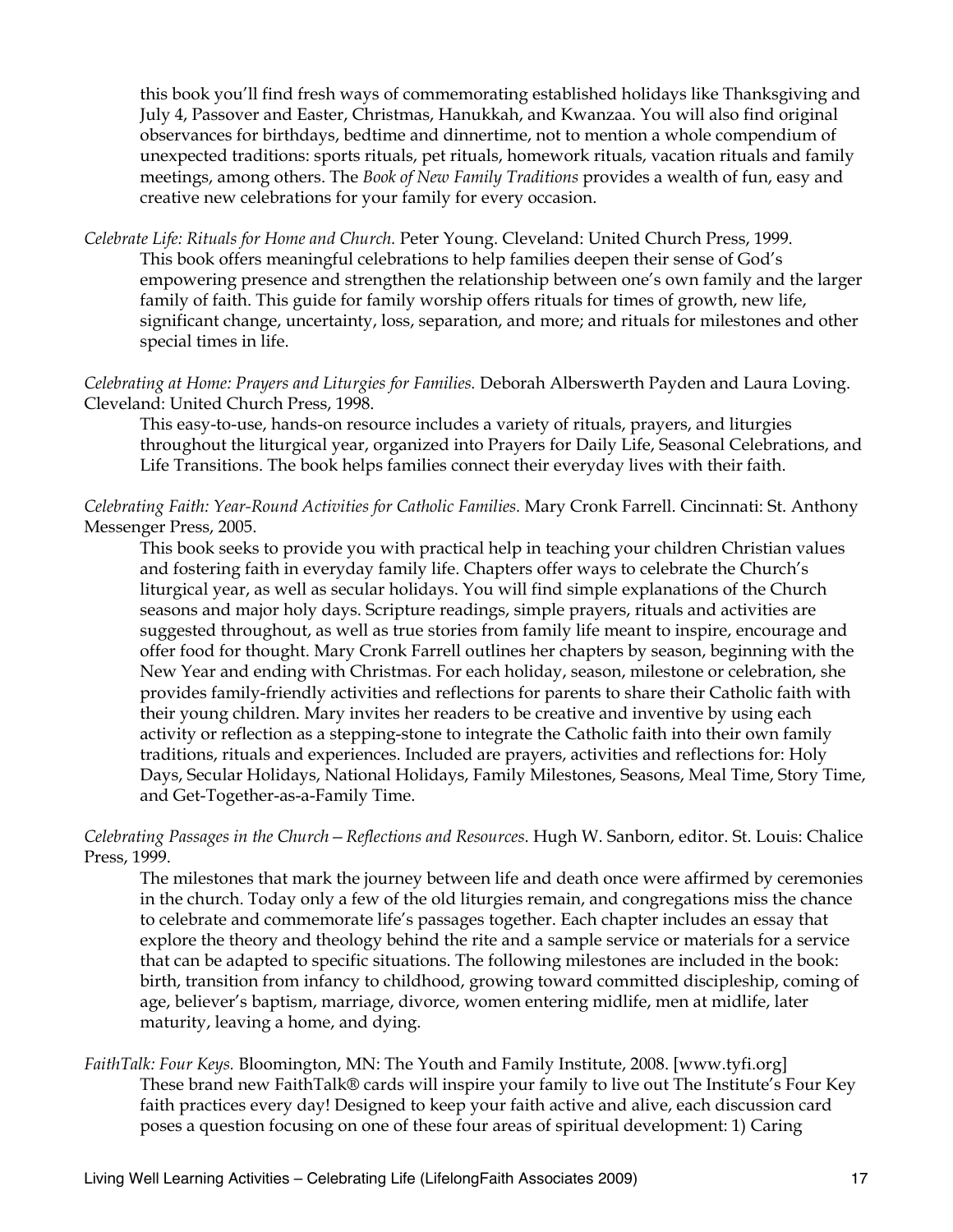Conversation: Sharing Our Stories, 2) Devotions: Identifying God's Presence in All of Life, 3) Rituals and Traditions: Living Out Our Beliefs, 4) Service: Actions that Honor Our Values by Caring for Our Neighbor. The packaging allows the cards to be "set up" on your table, truly making it a centerpiece for encouraging and growing faith in the home. .

*Family Prayer for Family Times: Traditions, Celebrations & Rituals*. Kathleen Chesto. New London, CT: Twenty-Third Publications, 1995

This is not just a book of prayers, but rather a family primer for beginning a lifelong habit of prayer. In a perfect blend of the traditional and the contemporary, Kathleen Chesto shows Catholic families how to begin prayer habits that can enrich their lives and yet be passed on for generations. Chesto believes in celebrating the spiritual aspects of everyday events: The first day of school... Learning to ride a bike... Getting a driver's license... A new baby in the family... She also offers prayers for celebrating the great feasts of the church year: Advent, Epiphany, Lent, Easter, and Pentecost. Woven throughout are familiar prayers like the rosary, the stations, the Angelus, and novenas—prayers that parents remember from childhood and want to share now with their families.

*For Everything a Season: 75 Blessings for Daily Life.* The Nilsen Family. Kristi Ylvisaker, Illustrator. Des Moines: Zion Publishing, 1999.

How often have the major changes in your life just passed you by? This resource helps highlight the personal milestones in your life by using simple rituals. Inside, you will find blessings for birthdays, the new school year, adolescent body changes, getting a driver's license, graduation, a new home, death of a pet, etc. Each ritual has a welcome, prayer, time for reflection, suggested ritual action such as lighting a candle or passing a blessing cup, and a closing blessing. Unleash the power of blessings in your life.

*Making a Home for Faith: Nurturing the Spiritual Life of Your Children*. Elizabeth Caldwell. Cleveland: Pilgrim Press, 2007 (revised edition).

Churches often assume that parents know what to do with their children in regard to nurturing them in a life of faith after baptism or dedication. Elizabeth Caldwell addresses this important need by offering parents and educators insights and ideas for nurturing the faith of children and creating a faithful ecology at home, at church, and in the world. Chapters include: Making a Home for Faith, Parenting for Faith Expression, Imprints of Faith, When Your Child Asks, and A Faithful Ecology.

*Making Time for God: Daily Devotions for Children and Families to Share.* Susan R. Garrett and Amy Plantinga Pauw. Grand Rapids: Baker Books, 2002.

This daybook engages the family in exploring the Bible, while helping children develop a strong pattern of daily devotions and prayer. The authors combine biblical teaching with engaging stories that children can identify with, as well as thoughts for personal application. The book draws from most books of the Bible, and includes both the best-loved Bible verses and the harder-to-understand passages. The 366 entries emphasize the seasons of the church year and correlate to the secular calendar as well.

*Marking Time: Christian Rituals for All Our Days*. Linda Witte Henke. Harrisburg, PA: Morehouse Publishing, 2001.

Extraordinary life changes are frequently signaled by such ordinary experiences as the birth of a child, a child's first day of school, a teenager's acquisition of adult driving privileges, a career change, moving into a new home, and retirement from one's life work. *Marking Time* provides readers with simple rituals that invite mindful, in-the-moment reflection on the significant moments in life and helps to frame them within the perspective of Christian faith and values.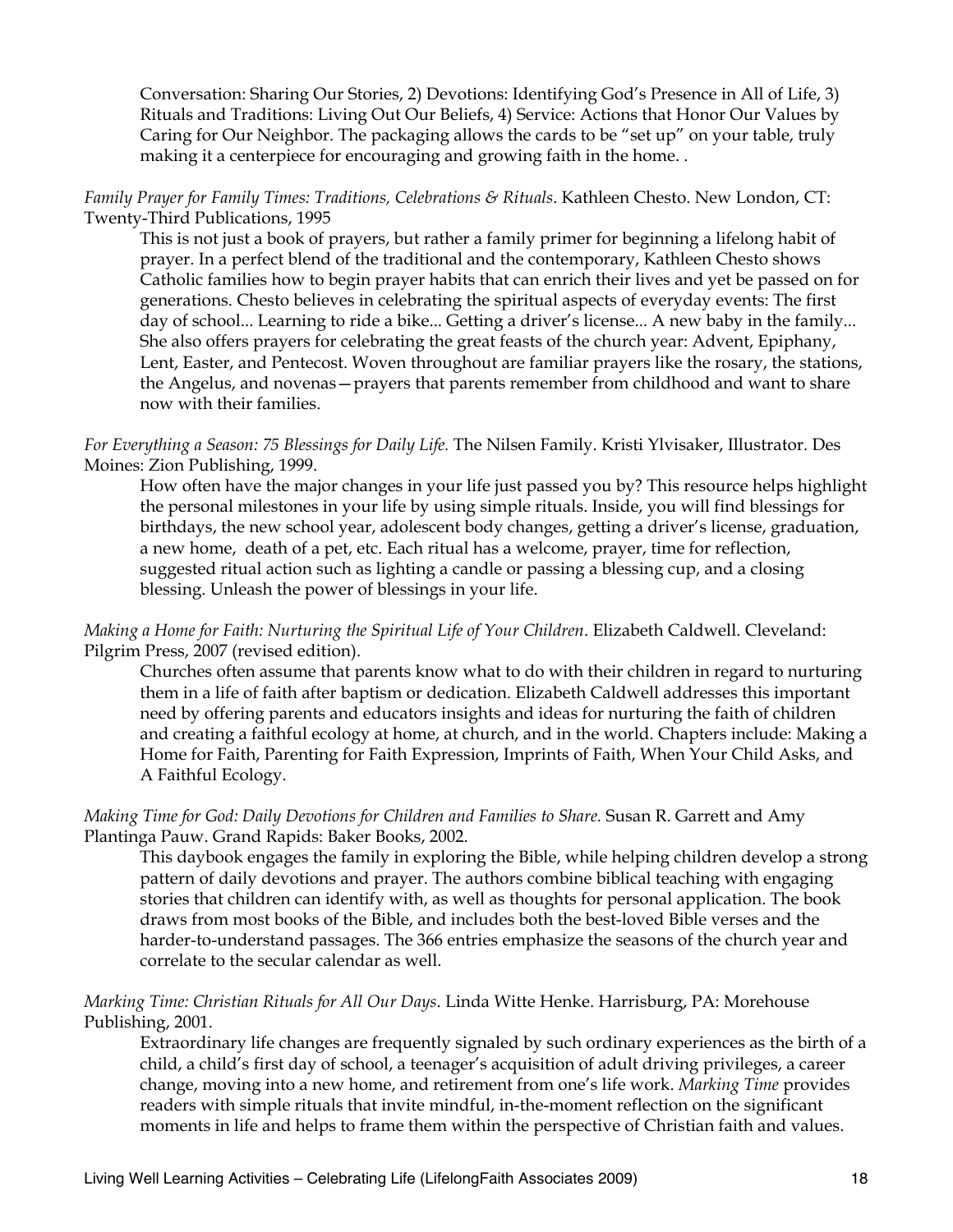Encompassing a broad range of life-cycle experiences from birth to death, Linda Witte Henke offers readers fully developed rituals suitable for reproduction and immediate use. Each rite includes an introduction with directions for preparation and use of the ritual, making the book useful even for those who have never participated in or led a ritual before. *Marking Time* includes ceremonies to mark important life events, such as pregnancy, the first day of school, children leaving home, and marriage, plus rites that mark the more difficult times, such as the death of a pet, times of unemployment, suffering due to natural disasters, the moving of a loved-one to an assisted-care residence, and many others.

*Milestones Ministry Manual for Home and Congregation.* The Youth & Family Institute. Bloomington, MN: The Youth and Family Institute, 2008. [www.tyfi.org]

Life is full of meaningful moments. Celebrating these milestones helps bring God's presence into the home and the rituals of daily life into the congregation. The Milestones Ministry Manual offers an easy-to-implement model so that congregations, households and individuals can participate in a way of life that marks specials moments as "God moments," and honors them as part of the journey of faith. The ideas and suggestions in this manual are based on the real-life experiences of leaders who have successfully implemented Milestones Ministry into their congregations and daily lives. Milestones featured in this manual include: Receiving a FaithChest®; Anniversary of Baptism; Prayer; Welcoming Young Children to Worship; Entering Sunday School; Kids and Money; Blessing of the Backpacks; First Communion; Bible Presentation and Adventure; First Time Campers; My Body, God's Gift; Middle School; Entering Confirmation; Confirmation; Driver's License; and High School Graduation.

*To Dance with God: Family Ritual and Community Celebration*. Gertrud Mueller Nelson. New York: Paulist Press, 1986.

In a book that draws from history, psychology, spirituality, and a deep knowledge and love of ritual—plus stories of family traditions that warm the heart and inspire—Gertrud Mueller Nelson gives us a map of how and when to celebrate. We learn each step from Advent, a time of darkness and longing, to the joyous Christmas season with its 12 days that lead to Epiphany. *To Dance with God* follows the entire liturgical year, also encompassing Lent, Easter, Pentecost and other holy days.

*Transforming Rituals: Daily Practices for Changing Lives.* Roy M. Oswald with Jean Morris Trumbauer. Herndon, VA: Alban Institute, 1999.

Today's rapid, deep, and pervasive changes in North American culture present myriad challenges for faith communities now and in the years ahead. Oswald explores the use of rituals as spiritually healing practices for the home, congregation, and broader community. He teaches congregational leaders how individuals and groups can use familiar new rituals to name, evaluate, live out, celebrate, and grow through change. Roy Oswald teaches us to bring more than words to experiences too deep for words. Mining the meanings of change, Roy shows us how rituals can chart our course across the map of life's transitions, as we find our way through endings, waiting times, and new beginnings—toward transformation. Here is a practical encyclopedia of lessons for church leaders on rituals ('habit made holy'): discovering the sacred in individuals' and families' daily lives; reclaiming community life after school shootings and plant closings; blessing everything from church meetings to miscarriages to pets. If you complain, 'Where in my busy schedule could I find time to observe rituals?' Roy will show you, 'You already do!'"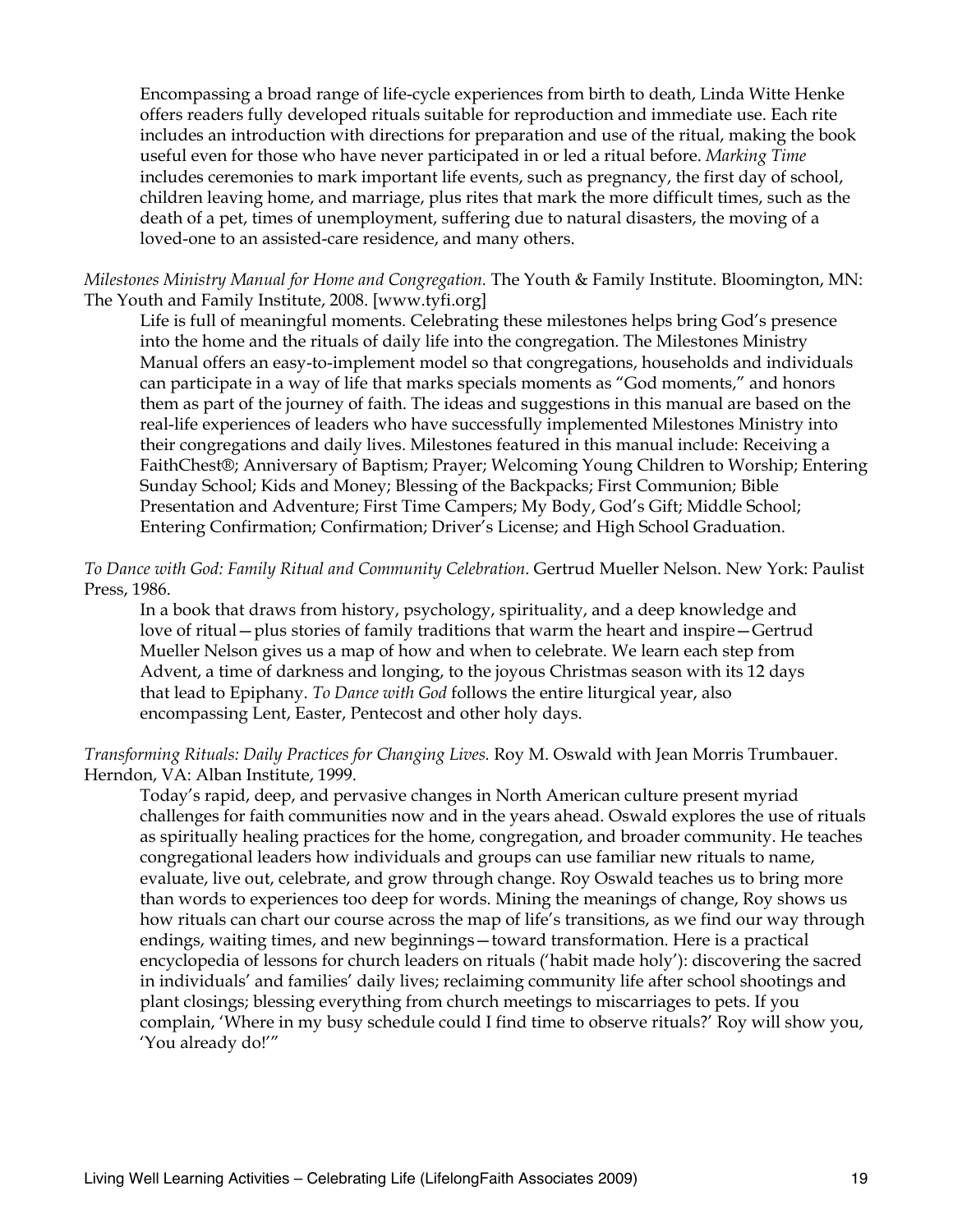*VeggieTales Family Devotional*. Cindy Kenney and Doug Peterson. Franklin, TN: Integrity Publishers, 2005. [www.bigidea.com]

The *VeggieTales Family Devotional* contains 52 devotionals organized into seven parts: The Faith Connection, The Communication Connection, The Love Connection, The Trust Connection, The Time Connection, The Joy Connection, and Holiday Lessons. Each devotion includes a Veggie story, a Bible story, discussion questions, guided prayers, family activity, and a "think-link-act" connection to help everyone find a practical way to apply God's messages to their lives.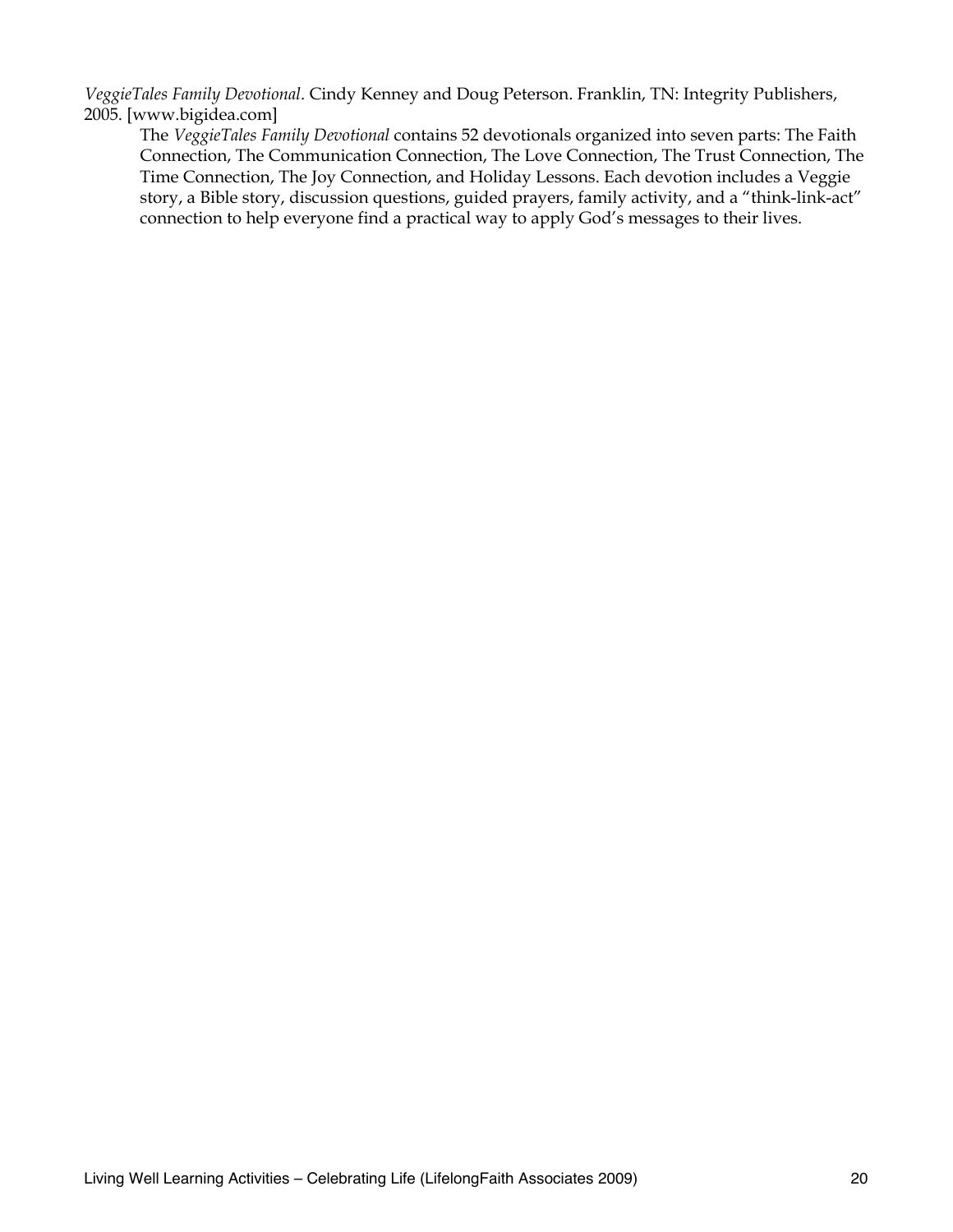# **Celebrating Life Home Activities: Daily Rituals**

## **Bedtime Rituals**

In every culture, parents create bedtime rituals for babies and young children to ease separation from the parent and the passage from the waking state to the sleeping state. Such rituals may include a playful bathing, a bedtime snack, telling or reading a story, saying prayers, singing songs, holding and cuddling. The familiar repetition of such bedtime rituals marks and defines the parent-child relationship as one where comfort, reliability, and safety are available.

## **Make-Up Time**

The world is imperfect; families fight. But it really is a good idea not to go to bed mad. Try to make sure that wrongs between family members are righted before everyone goes to sleep. Talk together about what went wrong and what might help. If you don't feel you can say it, write a note to apologize, or make a gesture that clearly says you want to start over. If the bad feelings have to do with someone not present, it may help to talk out loud, to say what's in your heart and on your mind, as though the person were there.

## **Bedtime Talks**

Take time for a little chat every evening. Invite children to tell what they did during the day, their excitements and disappointments. Talk about anything that's troubling them, or something they want to do. Keep the lines of communication open. Make this a relaxed time so that there is not that feeling of being rushed. Make it a privilege and a delight to be together.

## **First Prayer**

When teaching your child to pray, hold the child on your lap (facing forward). Be sure that you are relaxed and serene and able to communicate lovingly. Ideal places are in front of a fireplace, a quiet garden or wherever there are not too many distractions. Perhaps you might consider a special space where you and your child have had enjoyable times together.

## **Bedtime Blessings**

## **A Parent's Prayer for a Child**

Lord, bless this child.

As you have filled his/her day with sights and sounds, activities and relationships, bless his/her night with restful sleep and pleasant dreams.

May he/she be strengthened by tonight's sleep for the new life and growth that tomorrow are sure to bring.

We ask this in Jesus' name. Amen.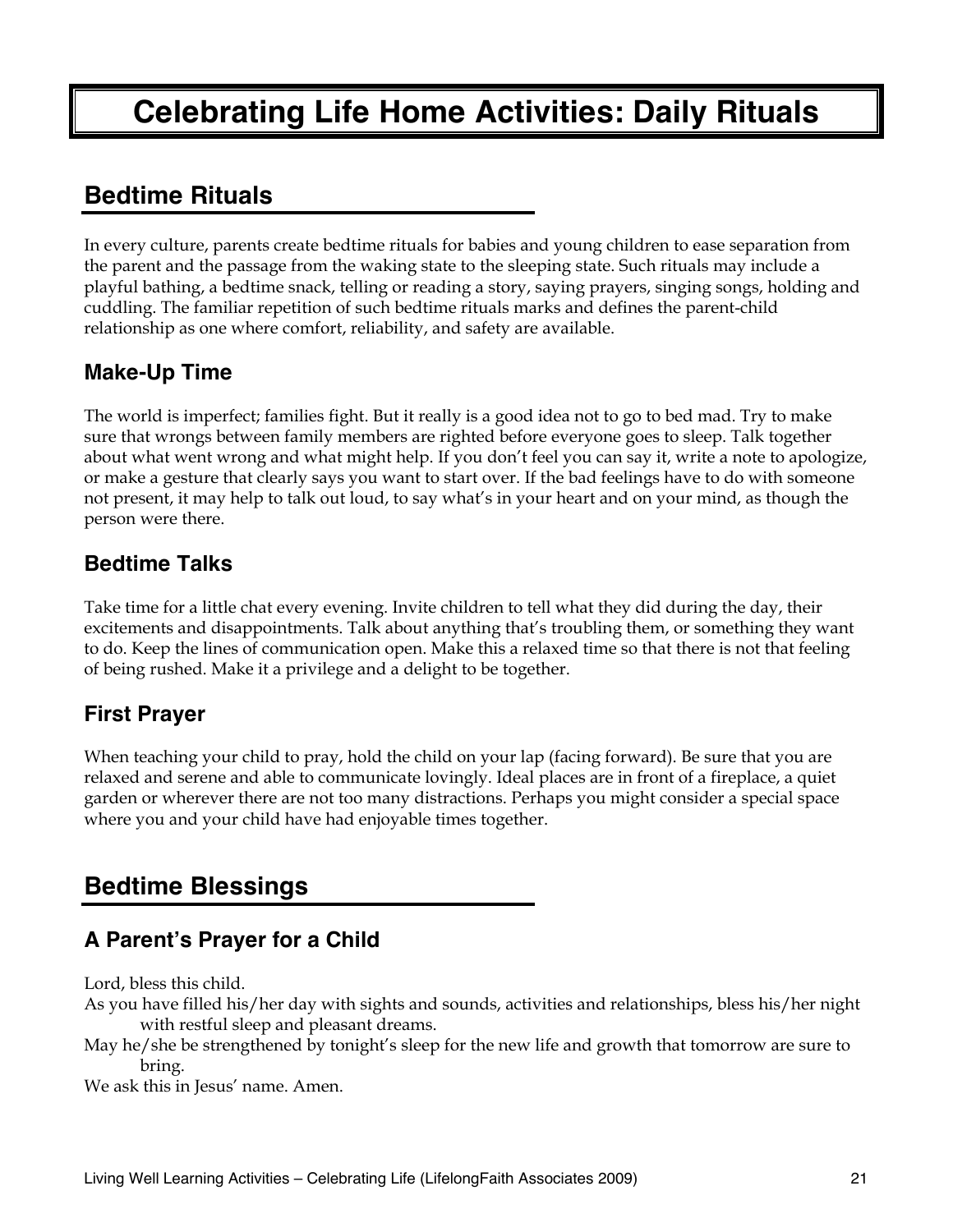## **A Bedtime Prayer for Parents**

Thank you, God for the gifts of daytime: For the sun that warms, For the breeze that cools, And for the rain that refreshes.

Thank you, too, for family and friends For work and for relaxation, For the comfort of daily routine, And for the challenge of new ideas and relationships.

With daytime at a close, we thank you too for the gifts of night time: For shadows that dance in the light, And stars that glow in the darkest night.

For the chance to rest and to prepare ourselves For another day of comfort and challenge.

Thank you God, for today and for tonight. Amen

## **Rituals for Leaving and Returning**

Family members develop ritualized ways of saying good-bye when they leave each other to go to work or school, and of saying hello when they greet each other again after being apart. Such rituals of leaving and returning mark the boundary between home and the outside world, provide a bridge between life inside the family and life outside the family, and work to tell family members who they are to each other. When families have established rituals for leaving and returning, members are aware of comings and goings. They know who is home and who is not. In such families, there is a healthy balance between individual and family needs.

## **Short and Simple Rituals**

Simple rituals like a hello and a hug good-bye can provide an opening and a place to notice changes in one another that might be otherwise missed. An after-school snack or a repeated phrase with special meaning only within the family are bonders that make members feel like they are loved and appreciated for who they are. For those parents who must travel because of their work, leave a notebook with a message for each day away, including what you are doing that day, where you will be, and what you miss about the child each day. Leaving little notes in unusual places for family members keeps them connected, too.

### **Morning Departure**

Each day before the family departs to their various destinations say good-bye and hug one another. As the children get older, they will probably be uncomfortable doing this in front of their friends so make a point of saying good-bye in the house. Incorporate a simple blessing, like:

*May God be with you in everything you do today. May your day be blessed with new life, new learning, and the company of friends.*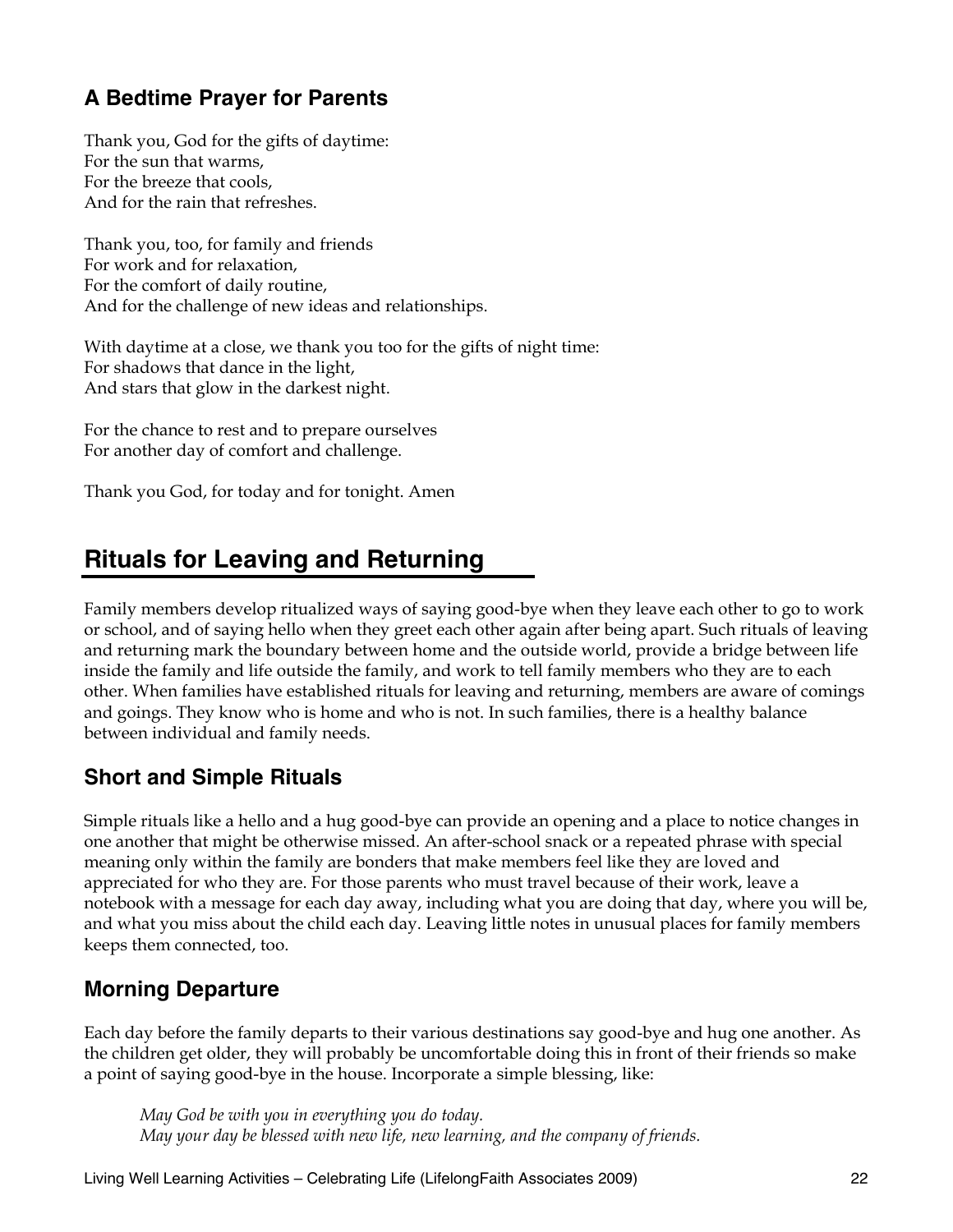## **The First Day of School**

## **The Jar of Knowledge**

Start a "Jar of Knowledge" at the beginning of every year. After every school day, your child writes down one thing he or she learned. This can be anything. Remember, learning takes place in so many ways. At the end of the each school semester, take out all the pieces of paper and take turns reading them aloud.

### **Breakfast at ....**

Have everyone in the family meet at a local restaurant, coffee shop or fast food restaurant for this early morning send-off. Make it a special occasion.

### **Back to School Prayer**

Ever-living and ever-loving God, be with us today as we start a new school year.

- Help us to learn more about ourselves, about the gifts you have given us and how we can use them to help others grow.
- Help us to learn more about the people who share this world with us. May we grow in appreciation of how special they are, and of how your love is reflected through them.
- Help us to learn more about the world in which we live. May we see our connectedness with all of creation and learn what we can do to build a world where the world's goodness is shared by all.

We ask this with confidence in the name of Jesus. Amen.

## **Through the School Year**

## **Open House**

Get excited about the opportunity to visit your child's classroom. Tell your child this is an important evening. When you return, make sure to tell your child about your visit and all the good things about her school and classroom.

## **Report Card Day**

This is the night to have a consolation/congratulation cake for dessert. Make it half of one kind, and half of another, to represent the triumphs and the regrets that report cards bring. About regrets: The person most invested in the child's doing well is the child him/herself. Your task is tot emphasize what your child did right. That is not to say that you ignore bad grades. Children want to know how you feel when they bring home their report cards. But try to comment on "bad" grades in a positive way: acknowledge them, but say that you believe your child has learned something nonetheless and can do better next time. Good grades are their own reward.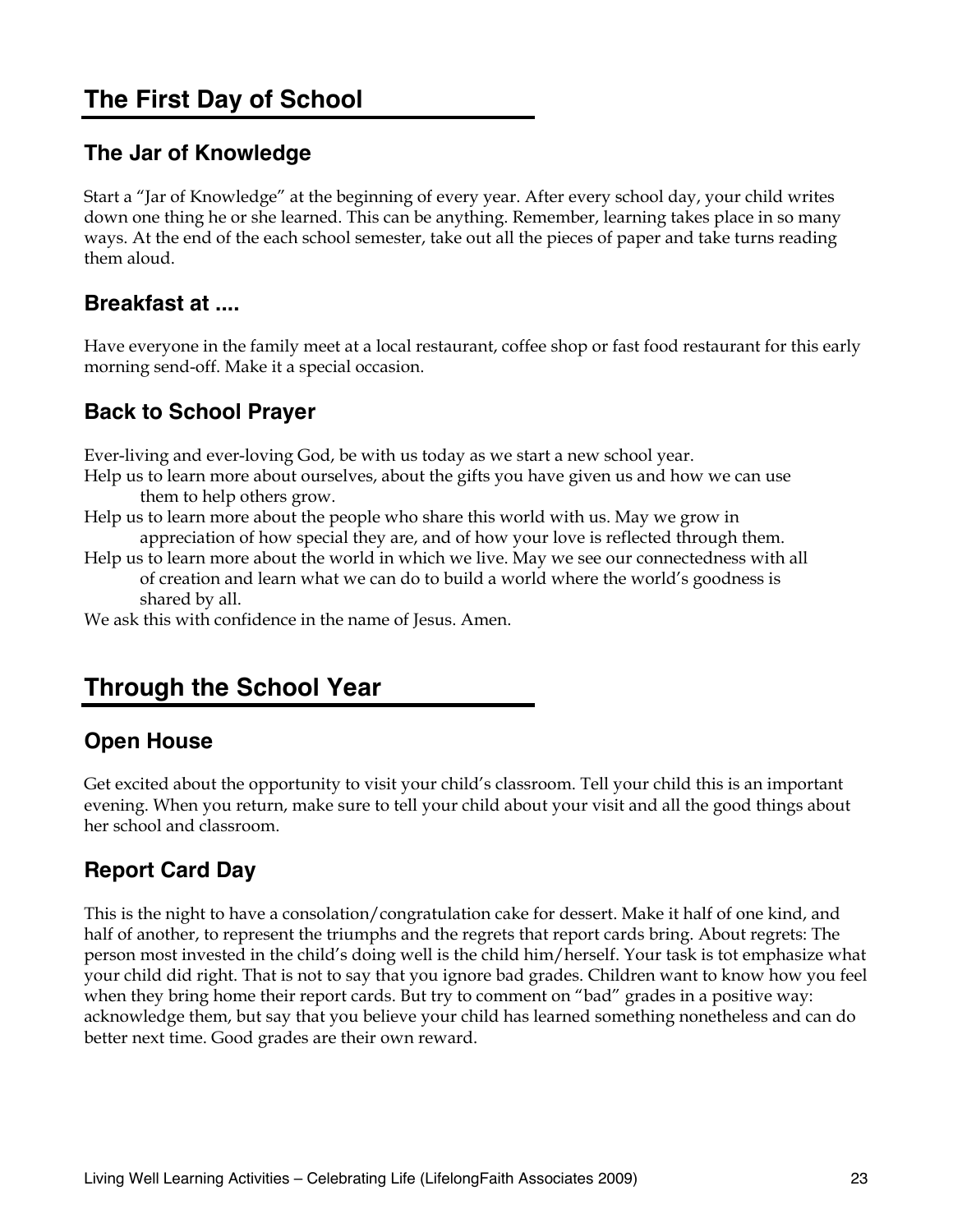## **School Plays and Concerts**

It's truly important that school plays and concerts be attended. Invite grandparents and others you think might enjoy the event. Dress up. Videotape or photograph the event until your child's embarrassment level prohibits this. Keep the programs in the scrapbook or frame them to hand in your child's room.

## **Last Day of School**

## **Dinner Out**

Make this a special time to celebrate the school year. Pick as nice a restaurant you can afford, and dress accordingly. At dessert time, present your children with a gift for their good work. It should reflect some aspect of their academic year.

## **End of School Party**

Have an "End of School" party that is appropriate to the child's age. Try to include adults and friends that have been important to your child during the school year.

## **End of School Prayer**

We give you thanks, loving God, for the gifts we have been given. May we continue to share these gifts with one another and with the world around us. Keep us open to the new possibilities for growth and recreation that the summer provides. May we see in all creation a reminder of your constant love for us. Amen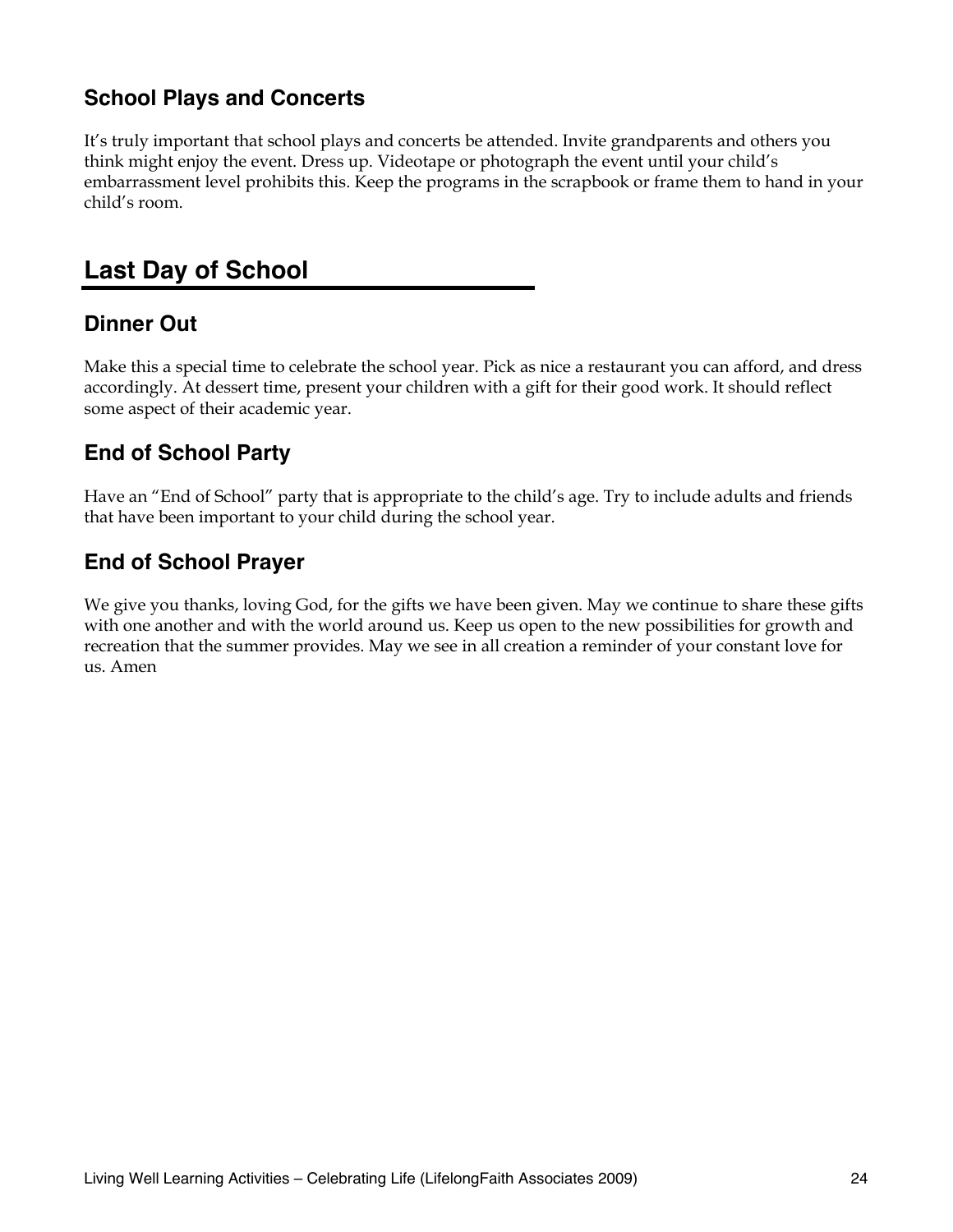## **Back to School Blessing**

Have each family member bring to the center table a symbol for the beginning of the school year. This may include pencils, a new binder, new clothes or shoes, an alarm clock, etc. What symbolizes the change from summer vacation to starting a new school year?

All family members gather around the symbols.

#### **Reader 1**

Lord, give me wisdom and knowledge.

#### **Reader 2**

Learning...for some of us, so easy, so filled with rewards, for others, so difficult, so filled with frustration. Help us, God, to give one another the space and time each needs to grow. Lord, you are the source of all knowledge. Keep us focused on you this year as we study, grow, learn and live together. Help us understand that all study is a prayer and part of the way we seek you.

#### **Litany**

*Family members recite a litany such as the following. Adapt the litany for your family.*

**Response:** We thank you, Lord.

For the symbols gathered on this table… For paper… For backpacks… For pens and pencils… For lunch boxes… For gym clothes… Etc.

**All:** We thank you, Lord.

**Response:** Guide us, O Lord.

In the work we will do this school-year… As we study… As we listen… As we read… As we create… As we solve… As we research… As we write… As we struggle… As we question… As we explore… As we exercise… As we practice… As we play… Etc. **All:** Guide us, O Lord. **Response:** Bless us, Lord.

With patience…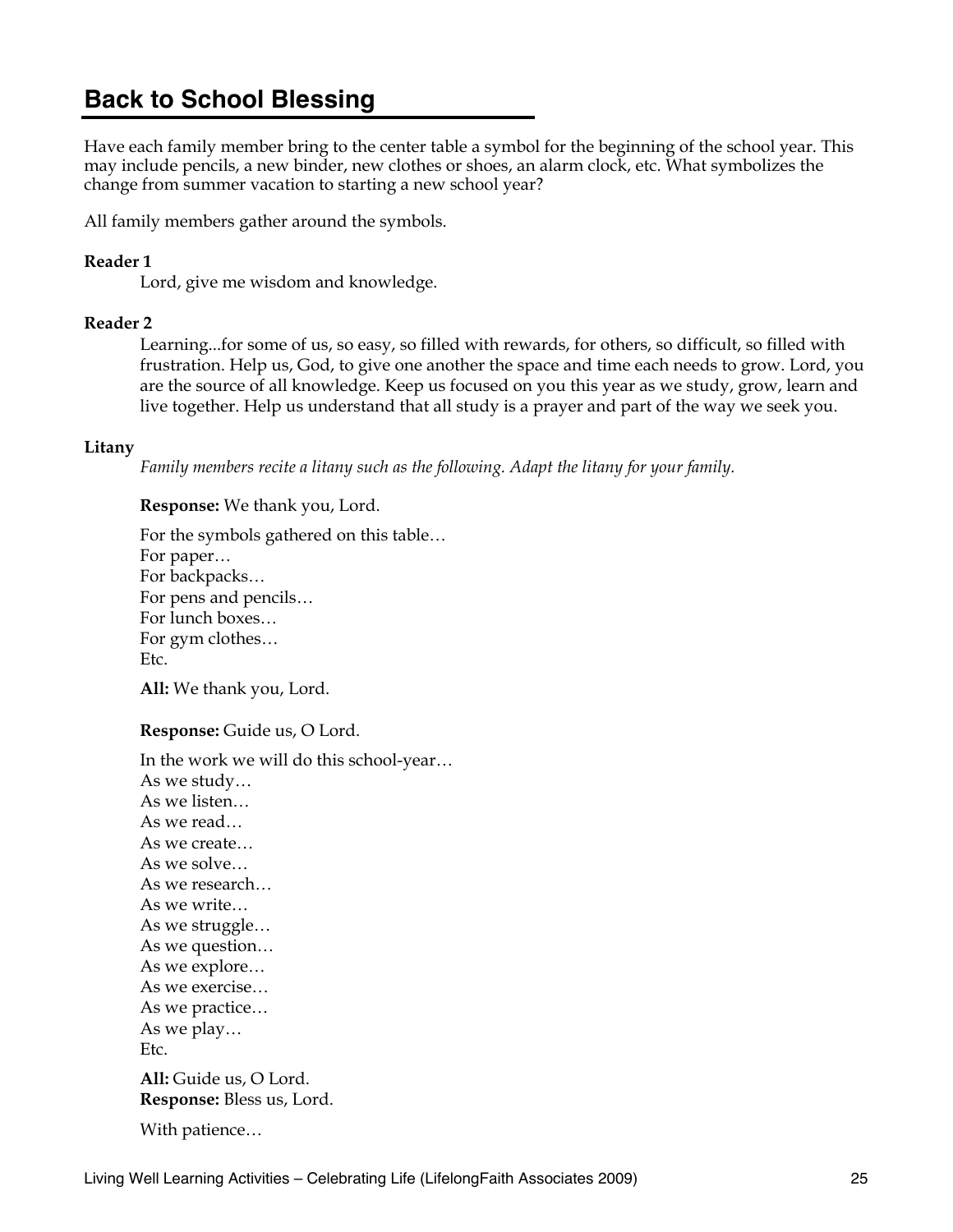With perseverance… With discipline… With creativity… With trust… With honesty… With courage… With kindness… With success... With peacefulness… With responsibility… With confidence... With enthusiasm… Etc. **All:** Bless us, Lord.

### **Reader 2**

Lord, we thank you for the symbols gathered on this table and for the good things you will bless us with throughout this school year. We ask your blessing on each of us. Keep us mindful of our journey of faith as a family. Bring us back to this space often, even everyday, to take a moment to recognize your gracious activity in our lives.

#### **All** Amen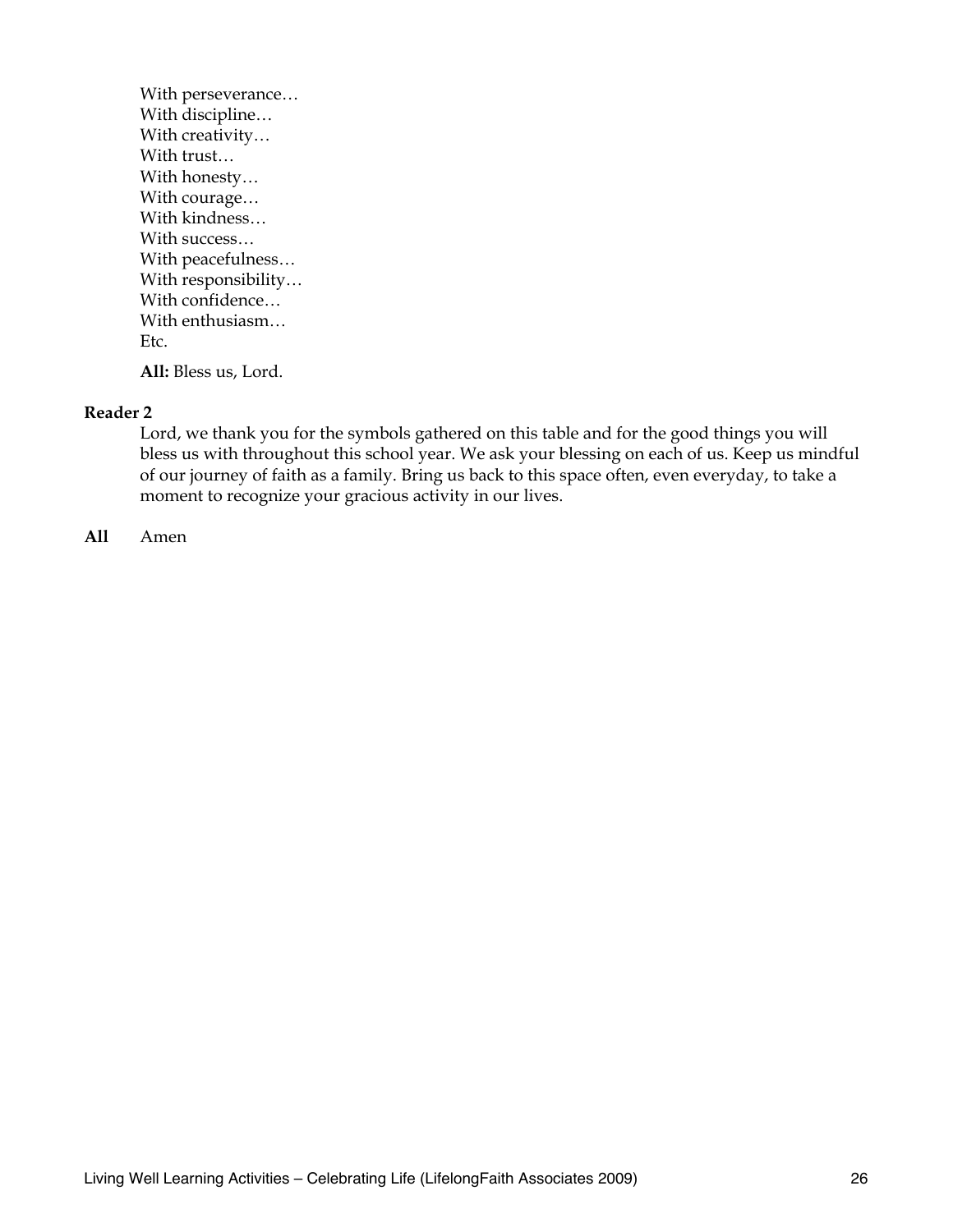## **Mealtime Blessings**

Loving Father, we thank You for the family gathered around the table, the friends who extend your goodness, the food which nourishes our bodies and the Faith that strengthens our souls. Keep us ever mindful of these blessings, and may this food inspire us to bring these blessings to those who go without family, friends, food and faith. We ask all of this through Christ our Lord. Amen. (Father Leo E. Patalinghug, *Grace Before Meals*)

Lord God and Giver of All Good Gifts, we are grateful as we pause before this meal, for all the blessings of life that You give to us.

Daily, we are fed with good things, nourished by friendship and care, feasted with forgiveness and understanding.

And so, mindful of Your continuous care, we pause to be grateful for the blessings of this table. *(Pause for silent reflection)*

May Your presence be the "extra" taste to this meal which we eat in the name of Your Son, Jesus. Amen

The day is coming to a close, and, like the disciples on the road to Emmaus, we pause to break bread together.

May our eyes be opened, and, in this act of common sharing, may we see the risen Lord in one another. May we see the Lord of Life in our food, our conversation and lives shared in common.

May these gifts strengthen us to continue your work in our world.

May the blessing of God, His peace and love, rest upon our table. Amen

We thank you, our God, for the food you have given us.

Make our sharing this bread together lead to a renewal of our communion with you, with one another, and with all creatures.

We ask this through Christ our Lord. Amen

Lord, you feed every living thing.

We have eaten together at this table; keep us in your love.

Give us true concern for the least of our sisters and brothers, so that as we gladly share our food with them, we may also sit down together with them at the table of the kingdom of God.

We ask this through Christ our Lord. Amen

Lord, you have fed us from your gifts and favors; fill us with your mercy, for you live and reign for ever and ever. Amen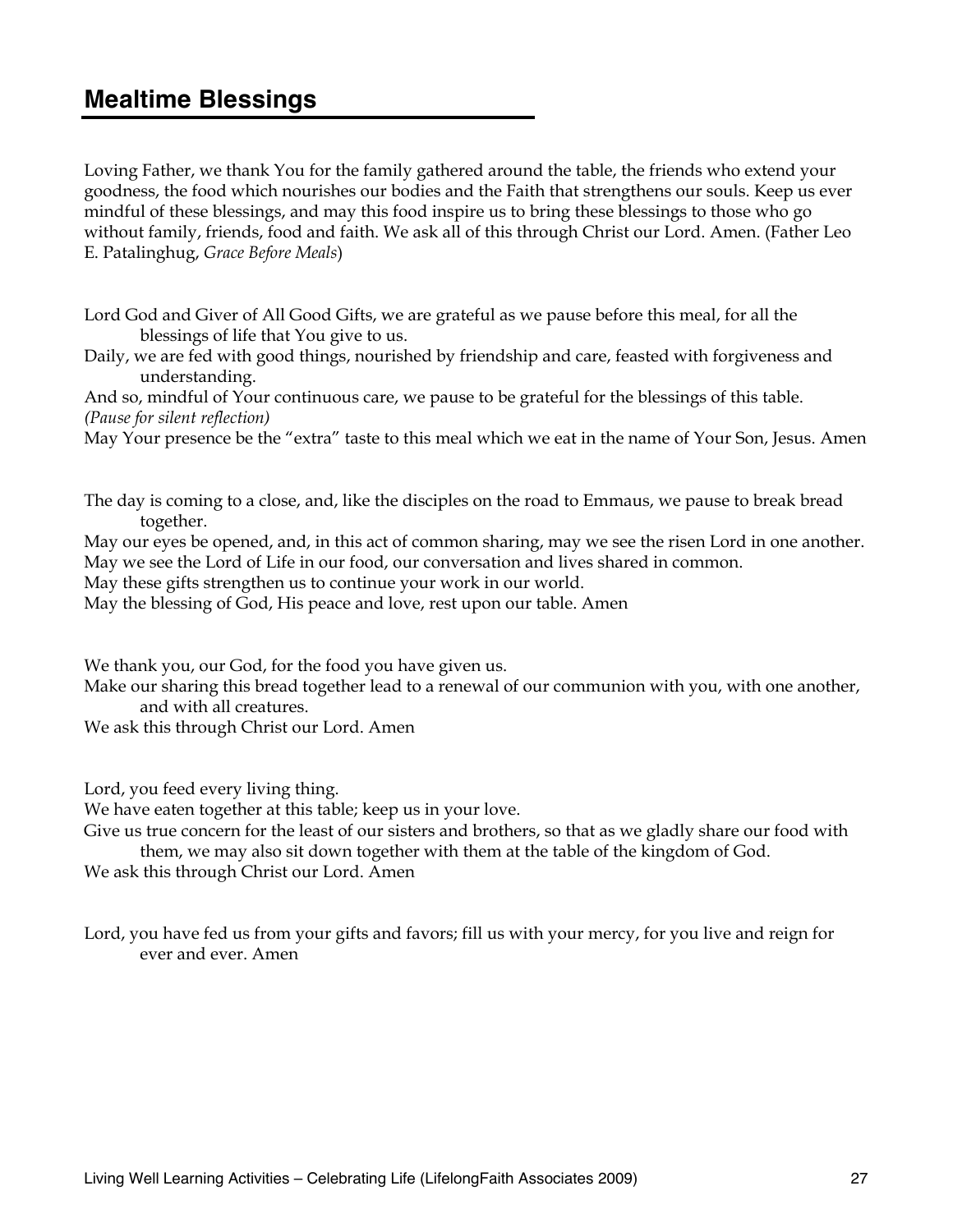## **Celebrating a Family Meal**

#### **Materials**

- Your family should first determine the type of meal at which they would enjoy celebrating. Would they like to dress up the best china, have breakfast, plan a picnic, or order a pizza?
- The meal's menu should be determined ahead of time with each family member having input. Everyone should have preparation, cooking and/or cleaning task(s).
- Each family member should bring an object for the table that symbolizes the family. These symbols could be photos from the last vacation, a family Bible, a plate to symbolize hospitality, an item from a favorite family hobby, or a candle to symbolize warmth and closeness.
- An uncut loaf of bread or large roll.

#### **Environment**

Have everyone gather when no one will be interrupted. Arrange the symbolic objects as a centerpiece or on a table next to the dinner table.

#### **Opening Blessing**

If your family prays a special Grace before eating, please use it. Otherwise, pray this prayer: *Loving God, we thank you for allowing us to come together as a family. Please help sustain our lives and love by blessing this food. We ask this through, Jesus our brother. Amen.*

#### **Activity**

When everyone is finished eating the main meal, clear the table, and spread all of the objects out in the middle. Each person should share what object they brought and why they chose it. When everyone is finished, did anyone notice any common threads? Is there any object that you would all agree best symbolizes your family?

The Leader should now turn everyone's attention to the loaf of bread explaining how Christians for generations have broken bread together as a sign of their fidelity and love, and how today it is a symbol of our Christian faith. The leader should break off a piece of the bread thanking God for something about the family. Do not eat the bread. Each family member in turn should do the same. The bread can be consumed when all have prayed.

The Leader should ask everyone to thank each other for the time spent together. Ask each member to share one thing they learned about the family or family members today.

Have dessert!

#### **Closing Prayer**

*Loving God, we thank you for nourishing our body and soul through this meal and discussion. We are grateful to be part of the larger Christian family. We ask your blessings on our family as we seek to grow closer to You through our love for each other. We ask this through Jesus our brother. Amen.*

#### **Suggestions for Action**

- 1. Sundae-making or another "fun eating" activity can be substituted for a meal.
- 2. This activity can be adapted to extended family reunions or gatherings by having each family bring an object to symbolize the larger family.
- 3. This activity could be held once a year to recap the year's activities and growth. Have each family member bring a symbol of the year.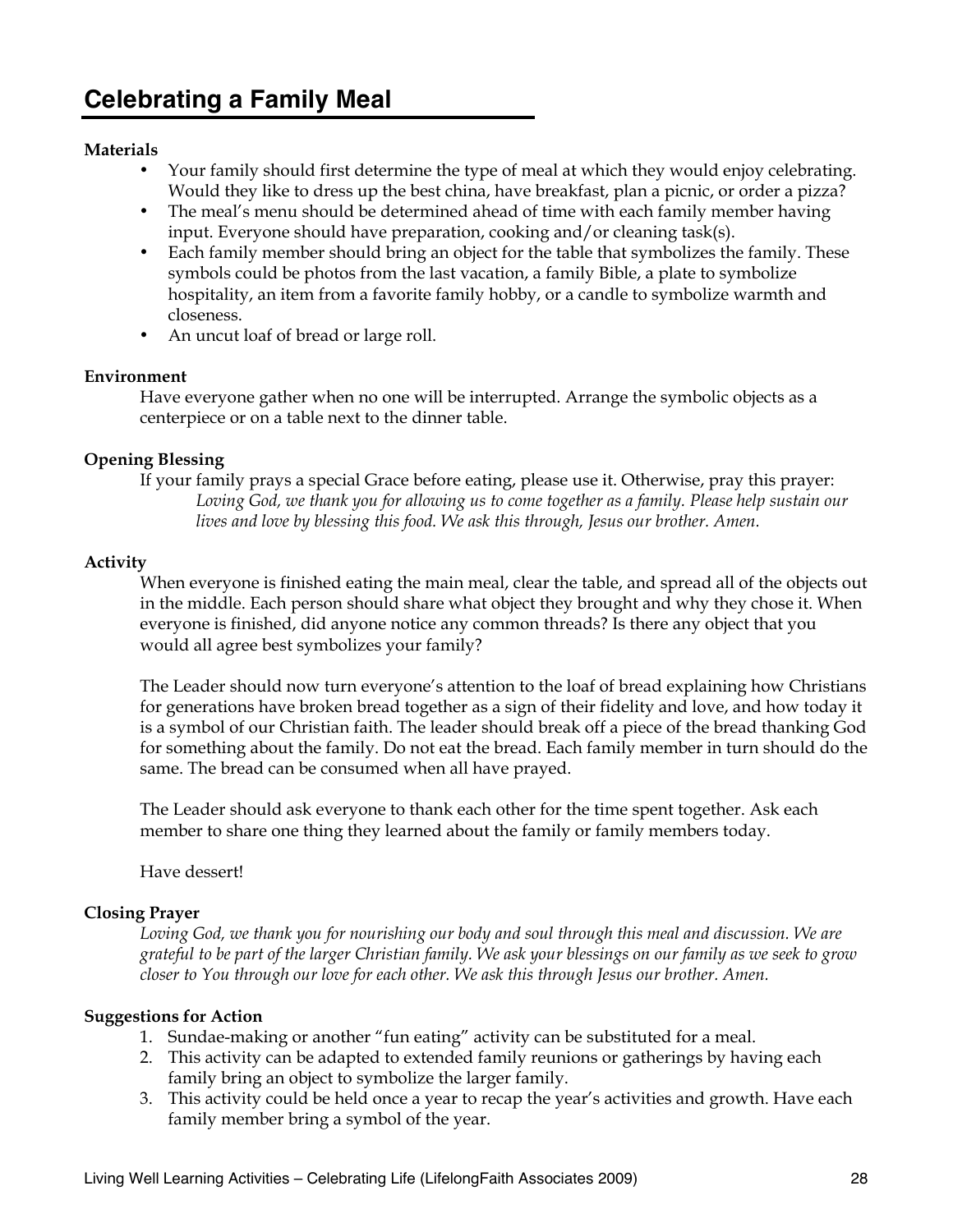# **Celebrating Life Home Activities: Milestone Rituals**

## **Welcoming a New Baby**

## **Wallpaper Secrets**

If you plan to put up new wallpaper, why not hide things on pieces of paper behind it: good wishes, a poem you like, a copy of your favorite lullaby, etc. Hide anything whose spirit you wish to be everpresent in the room.

## **A Mother's Story**

A mother's own story of her labor and delivery can be something both her and the child will cherish. Write it as soon after the experience as possible. Include what the day was like before you went to the hospital -- weather conditions, news of the day, etc. Invite the new father to do the same.

## **Homecoming Outfit**

There is the tradition in some families that when a new baby comes home, he or she is dressed in an heirloom daygown passed down through the generations. The child's initials are embroidered on the back of the daygown and put away for the next child, the next generation.

## **Homecoming**

After the baby crosses the threshold into his or her home, everyone in the family is invited to sit together quietly in one large room. The baby is passed around to each family member, held and admired. The family member prays a silent prayer and then says aloud whatever he or she wishes to share. Keep this as a serious and treasured moment.

## **Heirloom**

If a Christening dress gets too delicate to be worn any longer, consider framing it.

## **Create a Book of Blessings**

Invite friends and family to contribute words of welcome, support, and/or hopes and dreams for the baby. Contributions can be as long or short as they desire, funny or serious. Make the book available to well-wishers. The Book could be a gift to the child when he/she is older as a source of joy, support, and inspiration.

## **Christian Giveaways**

An alternative to cigars and suckers, pass out bookmarks, pencil, pins, or stickers that can be found in Christian bookstores.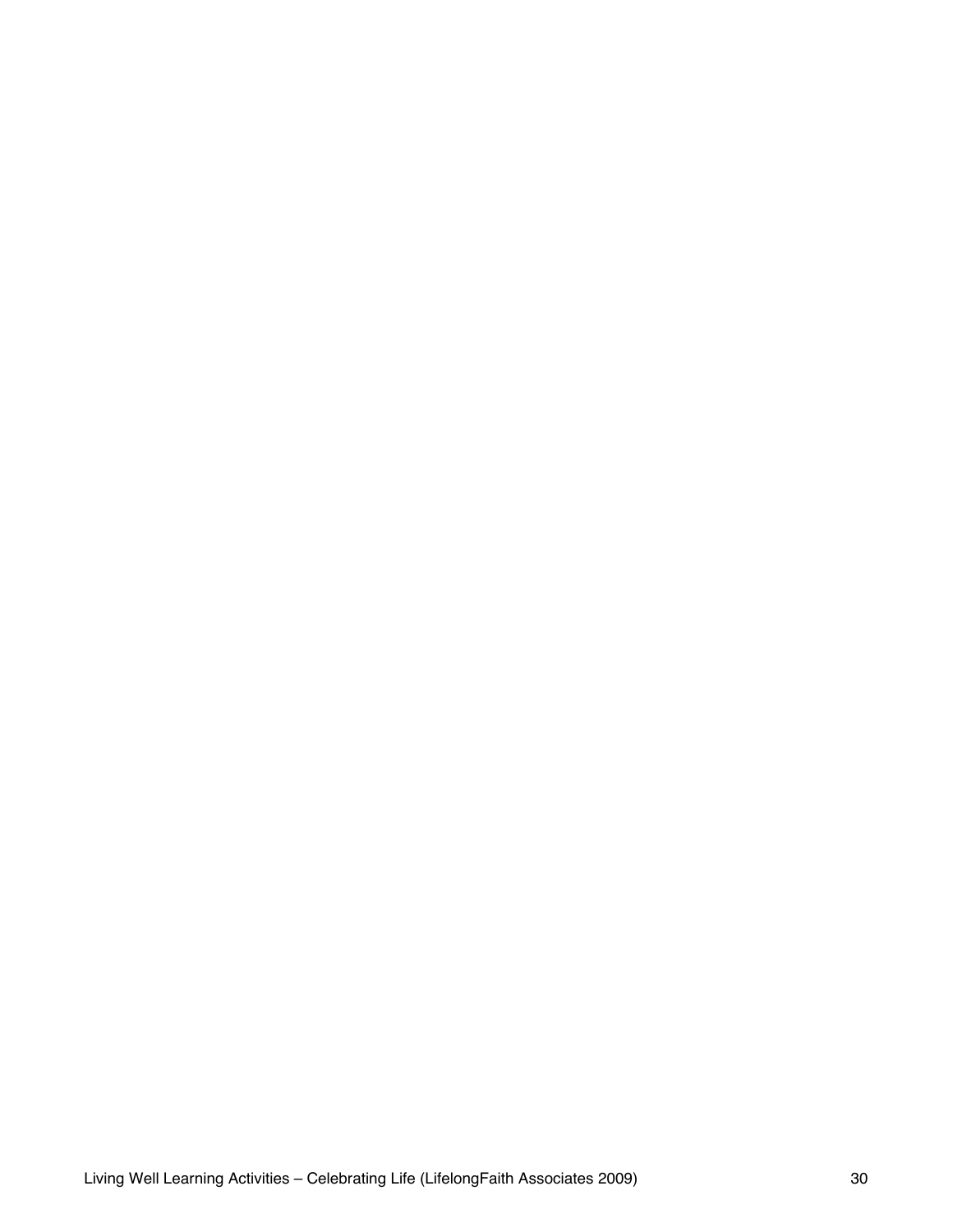## **Do it with Creation/Make a Donation**

Buy a plant (like ivy), or plant a tree that can grow along with the child. Make a donation of money or time to some worthy cause in the baby's name.

### **Make a Banner**

A welcome baby banner can be made easily by cutting out symbols and the baby's name from colored felt and gluing them onto a large piece of felt of contrasting color. The banner may be displayed on the front door and then put up in the baby's room.

## **Create a Photo or Video Story**

Take pictures or video during the baptism in order to create a photo/video story of the event. Children love pictures of themselves, so the story can be an excellent baptism teaching tool when they are older. You may want to include a written description to accompany the photos including who attended, the readings, baby's reaction, etc. With the video, you may want to videotape a commentary on the events or interviews with family members. Memory fades as the years pass.

## **Create a Book of Blessings**

Invite friends and family to contribute words of welcome, support, and/or hopes and dreams for the child. Contributions can be as long or short as they desire, funny or serious. Posting or reading contributions at a post-baptism party allows family or friends who are not able to attend the baptism to share in the celebration. The Book could be a gift to the child when he or she is older as a source of joy, support, and inspiration.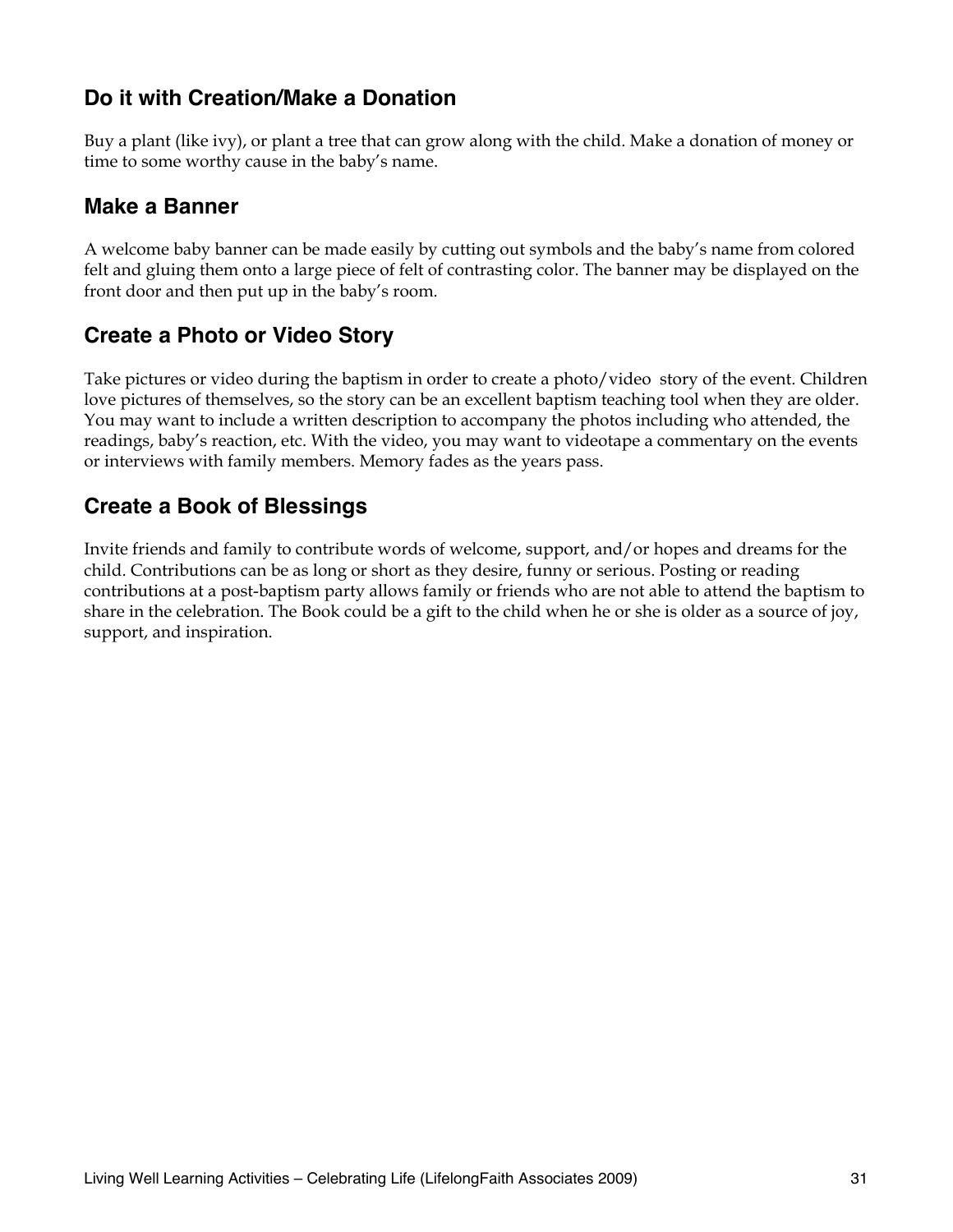## **Baptismal Anniversaries and Name Days**

Many families celebrate baptismal anniversaries and name days by marking the time on their calendar and remembering to light the child's baptismal candle and have a special dinner. On name days, the life of the patron saint is read. This is a good practice since everyone needs heroes/heroines, and good ones are hard to come by these days. What more suitable ones can we propose to children than those who have served God so faithfully?

## **Ritualizing Birthdays**

- Family members awaken the birthday person with a lighted candle and serenade him/her with "Happy Birthday." For the rest of the day the birthday person has no chores to do and is served whatever he/she wants for any of the meals. In this way the birthday person feels special and family relationships are affirmed.
- Families wrap presents in three or four layers of paper or boxes before the opener finally gets to the present.
- Families set up treasure hunts for the presents complete with clues.
- Families allow the birthday person to pick the menu for the birthday meal.
- Families have a special "birthday plate" that is placed on the table to remind everyone of the specialness of the person.
- The day after the birthday, the birthday person is allowed to have a piece of cake for breakfast.
- Single adults invite their friends to a birthday gathering and ask them to bring or do something that was particularly celebrated in their own family around birthdays.
- When separated and divorced parents have worked out a cooperative relationship, the party is done together. When the two parents live in two locations, two parties might be given in the different locations or one might be a family party and the other a party with the child's friends. Some families choose to plan only one party with one parent.
- Purchase a book with blank pages and paste in photographs for each birthday. Write the important events that happened in the child's past year.

## **Generational Connections**

- Give gifts to parents to acknowledge your gratefulness to them for the gift of life. Thank them for their love and care. Prepare a book of photographs with captions from a trip taken earlier, and/or a copybook with short stories and songs sung by the parent(s).
- Create a video or PowerPoint presentation from photographs and/or video the party so it can be shared later with other generations.
- Make a cake for your parents on the birthday of one of your siblings when he/she is far away.

Living Well Learning Activities – Celebrating Life (LifelongFaith Associates 2009) 32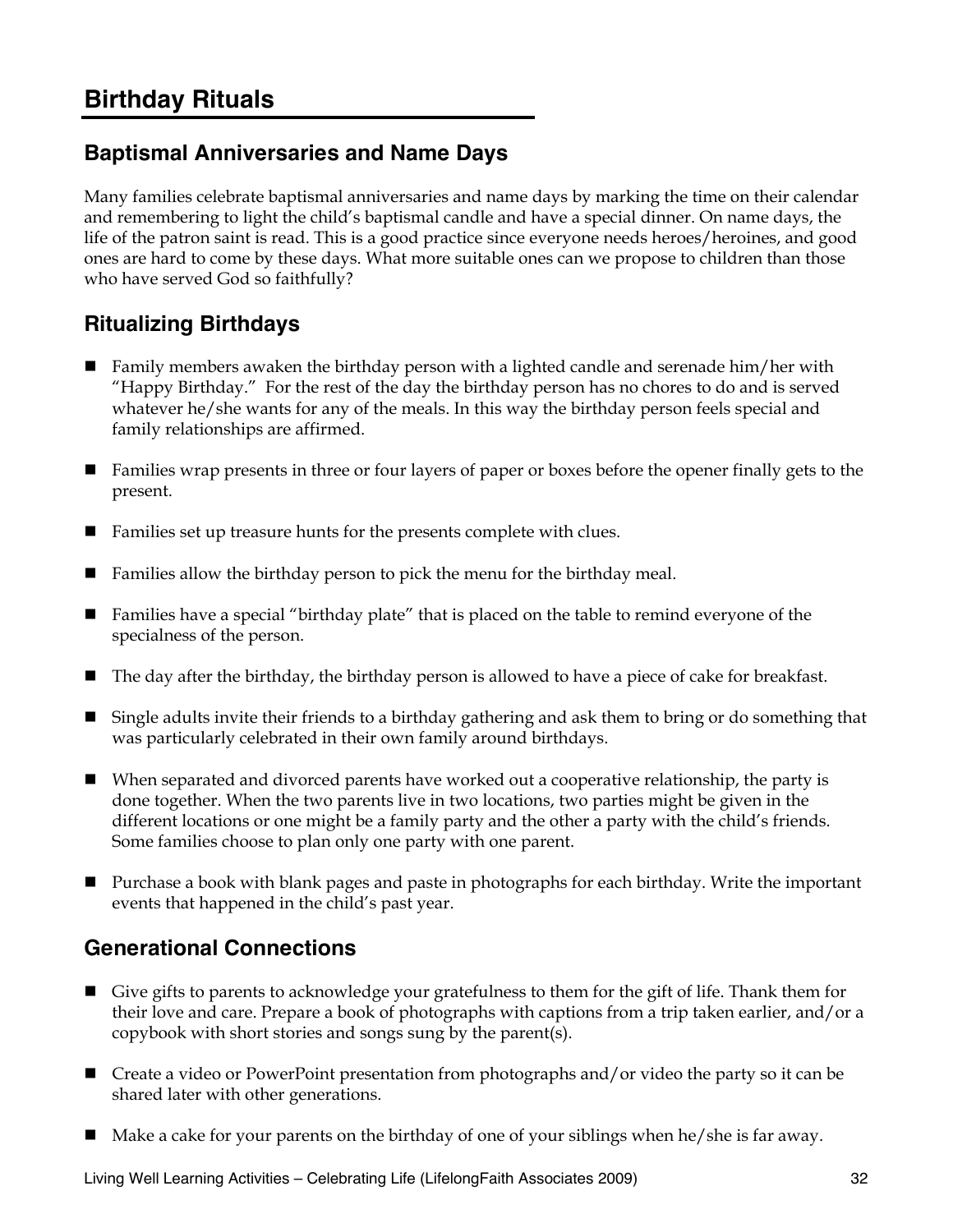- Audio or video tape everyone's voice in the family and ask each member how they feel and what was significant about the past year.
- Get together on the deceased person's birthday to exchange gifts that remind family members of the deceased person, gifts the deceased would have picked out or made for others.
- If you recall a particularly unhappy birthday, especially one that feels like it marked a turning point for you, such as a childhood birthday that became fused with a parental divorce or was ruined by parental alcoholism, you may want to consider ways to redo that birthday in your adult life. In other words, throw a party for yourself. Use this ritual to close off old hurts and orient yourself to new possibilities.
- Make a surprise birthday hat. Each family members could choose and design a symbol or word phrase that would tell of their wish for the birthday person for the year. Place symbols/words on the hat. Give everyone a bell to ring. Stand around the lighted birthday cake. In ceremony, place birthday hat on family member and pray:

*We thank God for \_\_\_\_\_\_\_\_ and for his/her presence in our family. As we place this hat on his/her head, we ask God for a special blessing upon \_\_\_\_\_\_\_\_\_ for the coming year.* 

If your family has one primary ritual maker for birthdays, (often times this is the mother), try thinking of ways to put a different structure in place for celebrating his/her day.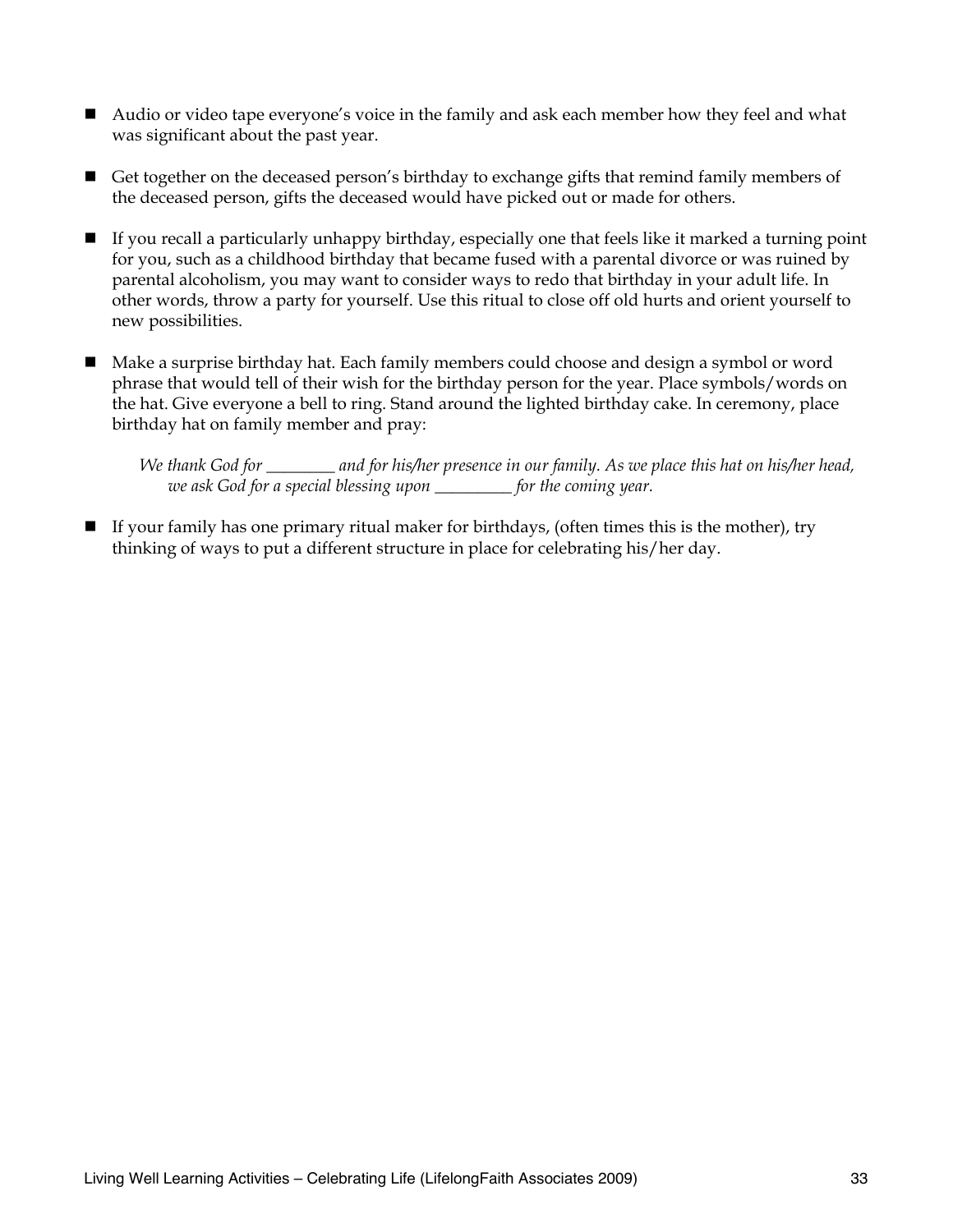## **Birthday Celebration**

#### **Opening Prayer**

*Sign yourself with the Sign of the Cross and recite this prayer.*

In the name of the Father and of the Son, and of the Holy Spirit. Amen.

God, (I/We) come today to give thanks to you for creating the life of (name). I/We ask your blessing on (name), that he/she may continue to honor and praise you by using the gifts and talents you have given him/her. We ask that (name) continue to grow in age, wisdom and grace—as Jesus grew.

#### **Scripture Reading**

Be thankful. Let the word of Christ dwell in you richly, as in all wisdom you teach and admonish one another, singing psalms, hymns and spiritual songs with gratitude in your hearts to God. And whatever you do, in word or in deed, do everything in the name of the Lord Jesus, giving thanks to God the Father through him. (Letter of Paul to the Colossians.)

#### **Closing Prayer**

Through Baptism, (name) entered God's special life of love. On this special day of remembrance we ask that (name)

may be faithful to God's love and trust;

may make good choices in life;

may continue to grow in age, in wisdom and in grace as Jesus grew.

#### **Candle Lighting**

Let this light symbolize the light of Christ renewing the life of \_\_\_\_\_\_\_\_\_\_ (name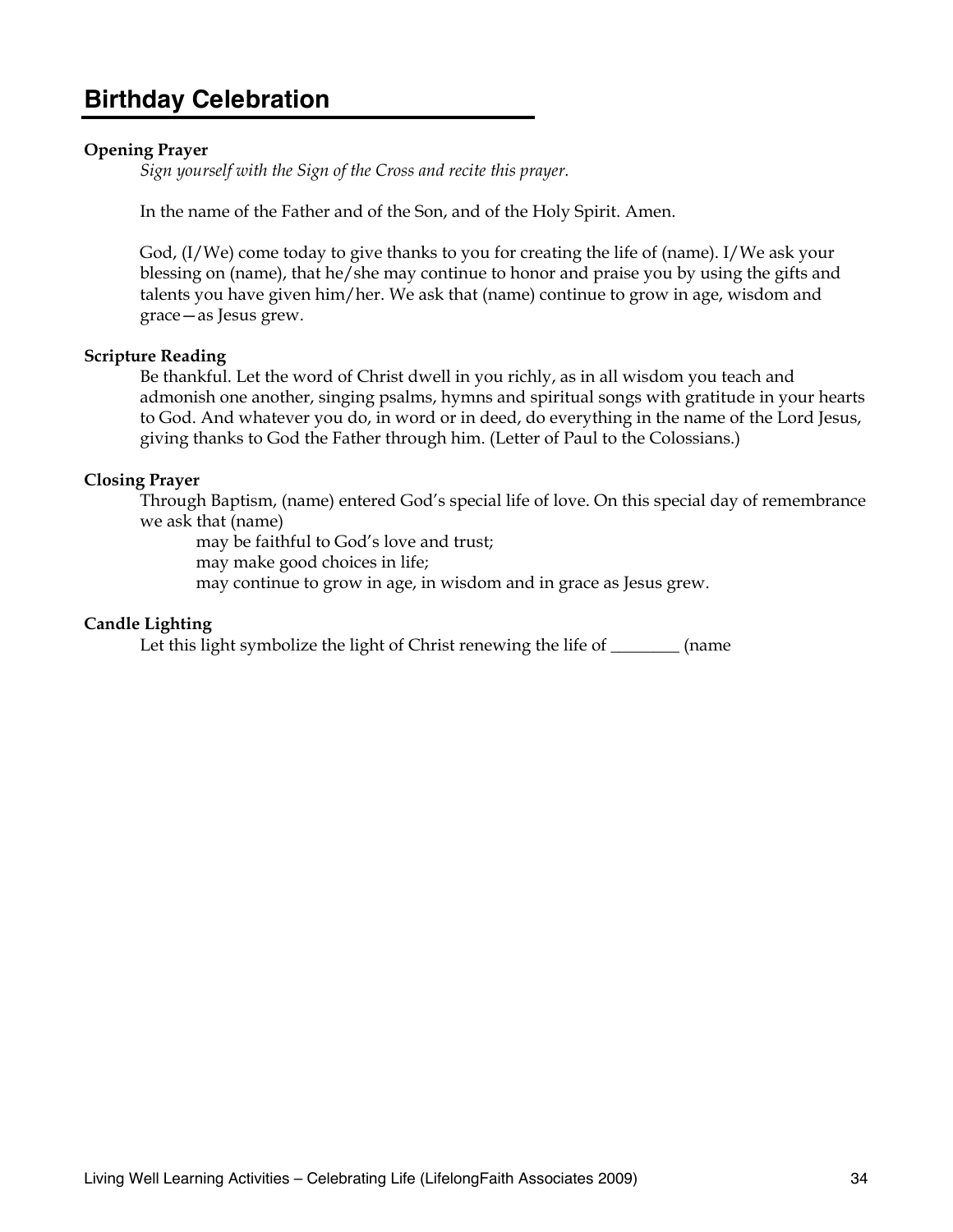## **Wedding Anniversary**

Use this ritual to celebrate a wedding anniversary, either privately or in the company of friends and family.

#### **Both Partners**

In the name of the Father, and of the Son, and of the Holy Spirit. Amen.

#### **Prayer of Blessing and Thanksgiving**

*Recite together.* 

Blessed be the God who has been faithful to us in our journey as married partners and who has shared his mercy with us. We thank you for allowing each of us to be your special gift to the other

#### **Scripture Reading**

*Read together.* 

Love is patient, love is kind. Love is not jealous, it is not pompous, it is not inflated, it is not rude, it does not seek its own interests, it is not quick-tempered, it does not brood over injury, it does not rejoice over the wrongdoing but rejoices with the truth. It bears all things, hopes all things, endures all things. Love never fails. (Corinthians 13:4-8)

*Spend a few minutes in quiet reflection on God's Word reflecting on the quality of love shared in the marriage relationship and asking God to strengthen the bond between you.*

#### **Renewal of the Marriage Vows**

*Partners stand, face each other and each holds the hand of the other as he/she takes a turn in the renewal of vows.*

I, (Name), again pledge my love to you, (Name), my wife/husband. I promise to be true to you in good times in bad, in sickness and in health. I will love you and honor you all the days of my life.

*Each signs the other with the Sign of the Cross and offers an embrace of peace.*

#### **Concluding Prayer**

*Recite together.* 

Lord, may we both praise you when we are happy and turn to you in our sorrows. Lord, may we be glad that you help us in our work and know that you are with us in our need. Lord, may we pray to you in the community of the Church and be your witnesses in the world. Lord, may we reach old age in the company of our family and friends and come at last to the kingdom of heaven.

Amen.

#### **Light Candle**

Let this light symbolize our hope in tomorrow and in our eternal life together.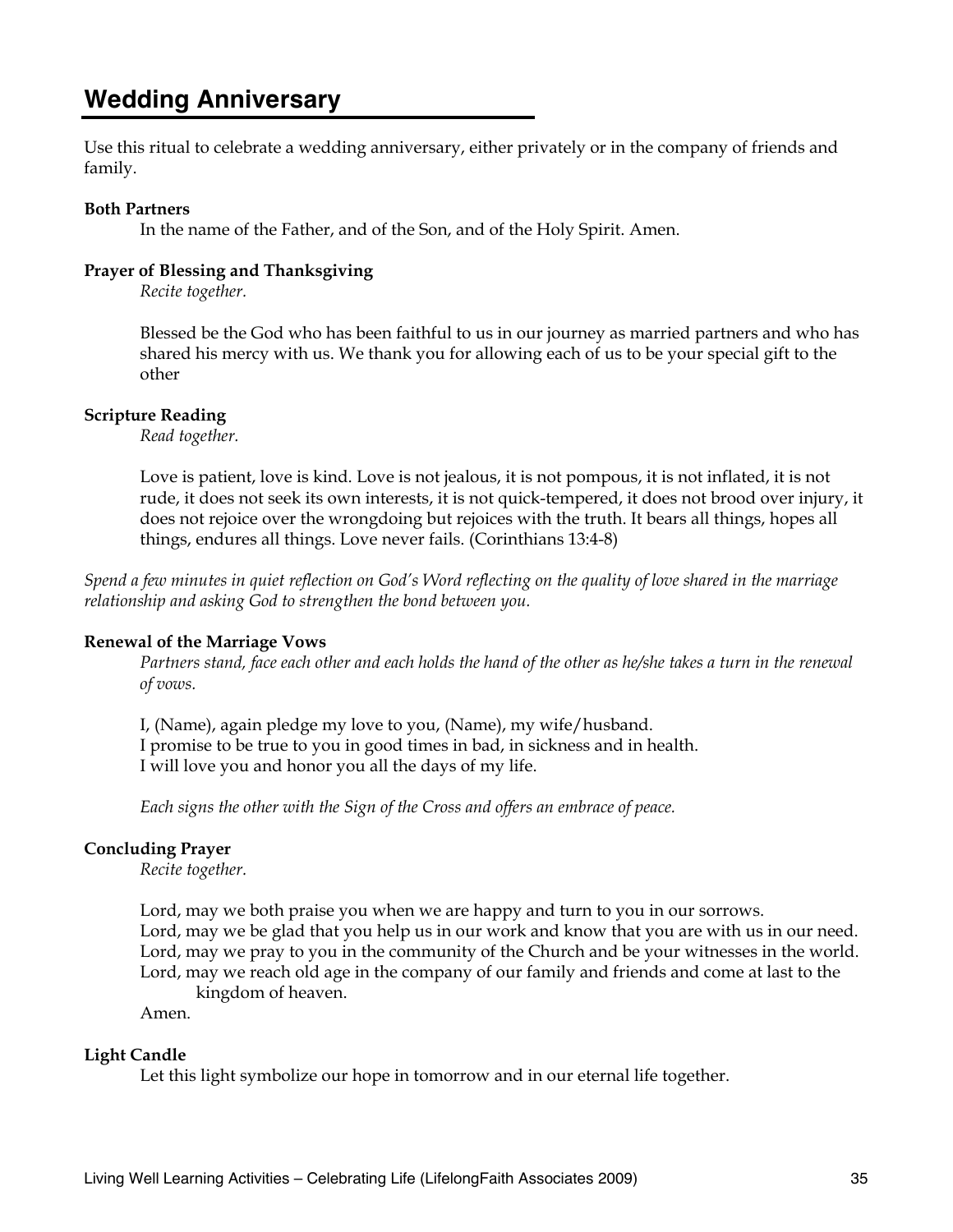## **Driver's License Ritual**

Personal accomplishments are important for our growth and the acceptance of ourselves as a worthwhile person. When your daughter or son receives a driver's license for the first time, celebrate this proud moment with them. Affirm them in this accomplishment and offer a blessing for their safe driving. You might want to design a certificate of merit and award the certificate in a ceremony, or buy or make a key chain and have a car key made for the chain, or make the favorite dessert of the person being recognized.

#### **Prayer**

*Lord, keep our (name) safe. Give this new driver protection, good judgment, and guidance through all the roads of life. Watch over (name) on all drives through spring, summer, winter and fall...in good weather and bad. Bless her/him. In the name of the Father, and of the Son, and of the Holy Spirit. Amen. Congratulations! and Welcome to the Road!*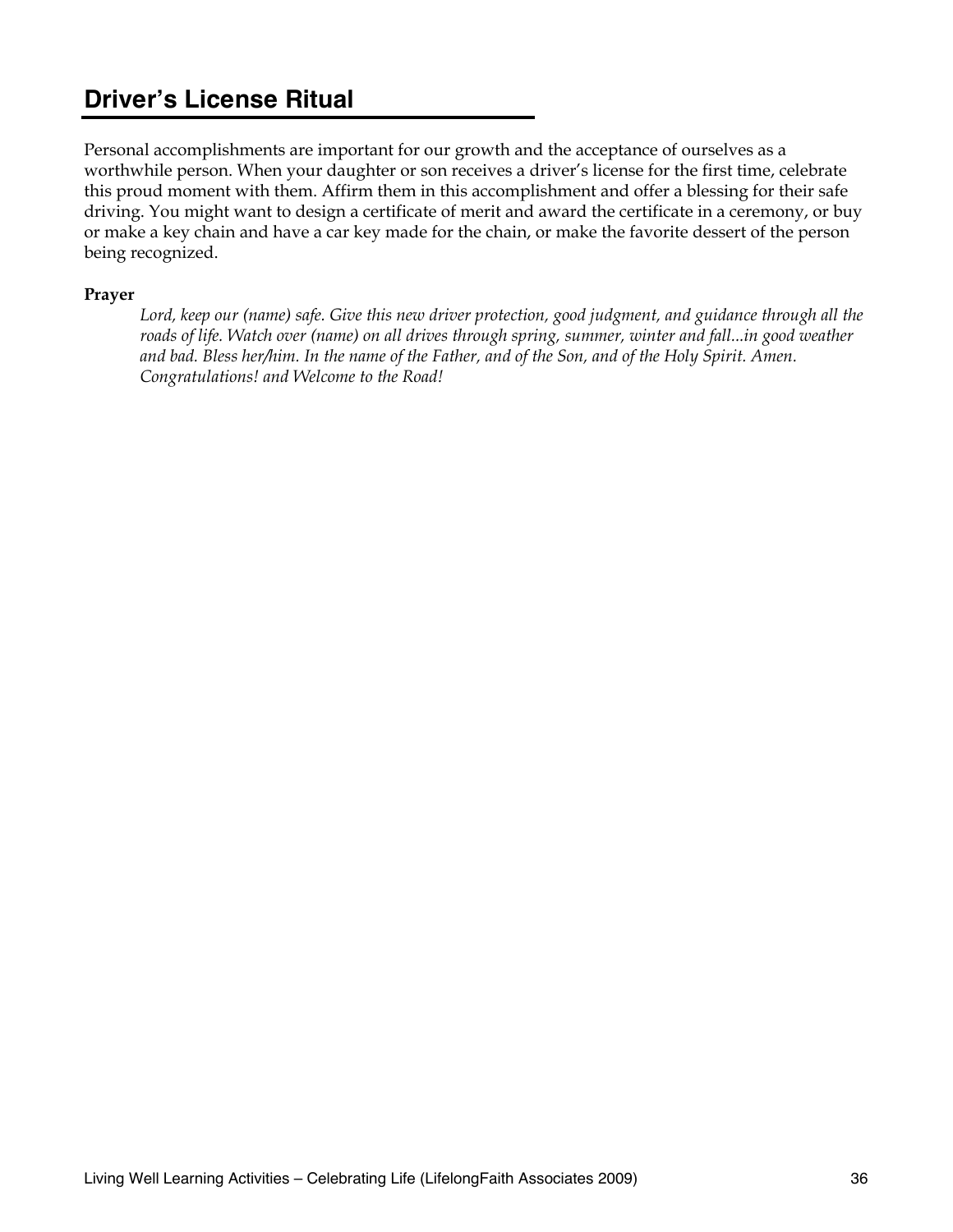# **A Family Graduation Celebration**

Graduation from high school is the culmination of so much that is intensely personal, an excellent family tradition is the *personal diploma*. The personal diploma complements the institutional diploma. In contrast to the somber black lettering on white parchment, the family diploma is elaborately decorated with a colorful and intricate border interspersed with symbols of the child's involvement in family, school and community activities. Family members can write the diploma text themselves and design the artwork for the diploma.

The diploma is "conferred" in a special family celebration that incorporates Scripture, prayer and story telling. A reading from Ecclesiastes 3:1-8 reminds us there is a time for everything—and that God is with us in all seasons, including times of family change.

The prayers used during the service express the family's thanks and hopes for the graduate. Use the following prayer or create one of your own:

## **Prayer for the Graduate**

(Name) you are a unique creation, a person blessed by God with life, a person called, in love, to grow and to share your gifts with others.

We come together today to celebrate your accomplishments, to reflect on who you are for us, and to share our dreams for your future.

May your graduation day be filled with happiness and joy. We rejoice in who you are for us as a family, calling to mind especially your gifts of \_\_\_\_\_\_\_\_\_\_ and \_\_\_\_\_\_\_\_\_\_.

*(Family members can be invited to share comments and stories here that speak of the uniqueness and giftedness of the graduate)* 

May God continue to bless you and challenge you. May you always be surrounded by people who support and love you.

- May you grow more fully into the man/woman that God wants you to be, and that the world so desperately needs.
- We ask this today, in hope and expectation that God will continue the great things already begun in you. Amen.

The family graduation ceremony closes with shared hugs and a special meal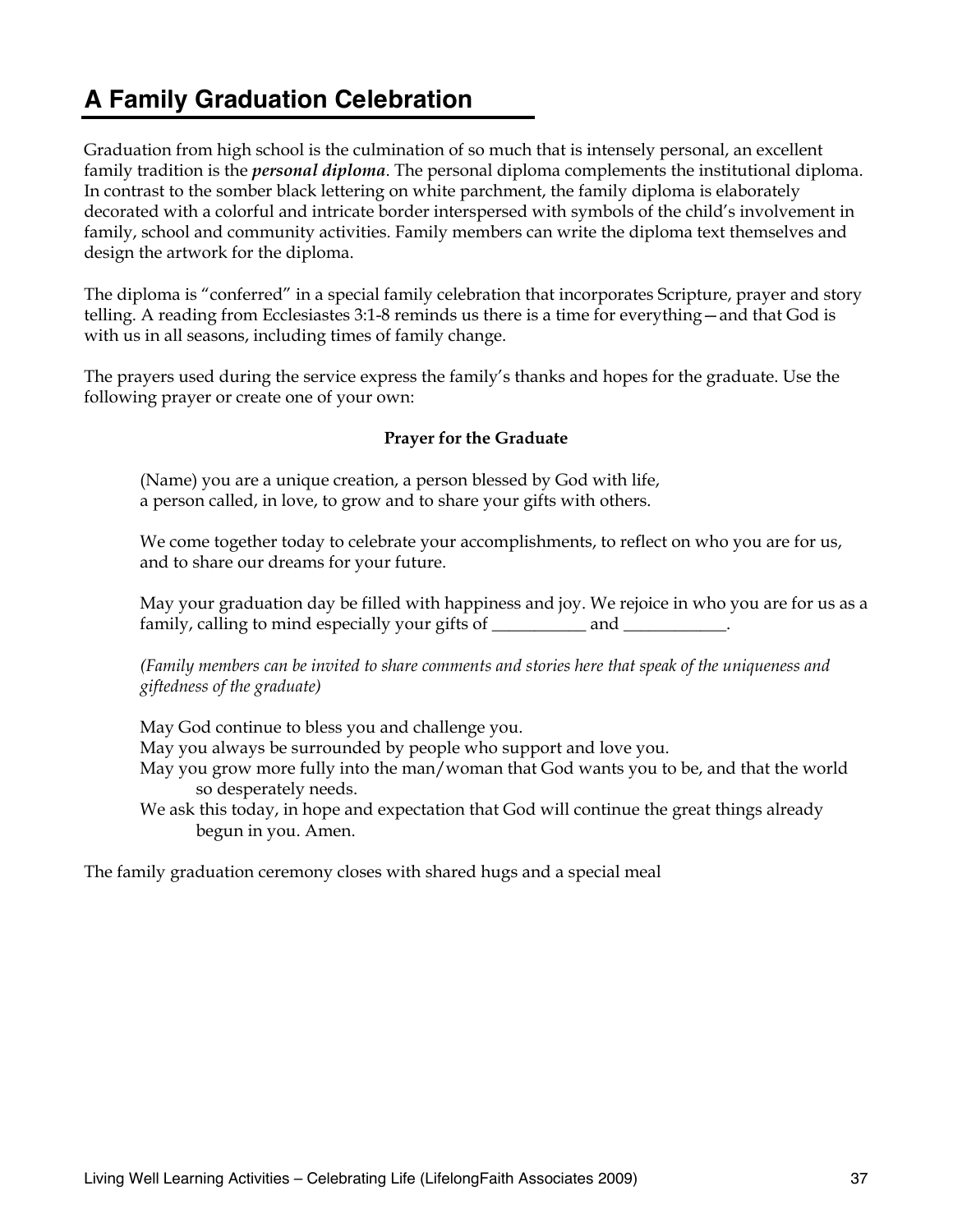# **Young Adult Leaving-Home Ritual**

One of the most critical changes in any family occurs when a child leaves home. During those times, parent and child are both challenged to develop an adult-to-adult relationship with one another. The parents need to learn how to give their children "permission" to leave and the child needs to learn how to leave. Creating a leaving-home ritual can ease this rite of passage for everyone.

Parents could prepare gifts for the young adult to take to his/her new home. These gifts are not to be bought in a store, but rather are to be something that belongs to them that they believe would help their child adjust to the new situation. The young adult is asked to prepare gifts for his/her family members that belong to him or her but believe that they should remain in the family. Allowing a twoweek preparation period to gather these gifts in secret, the gift-giving and receiving ritual is ready to take place. Everyone gathers and family members speak volumes to one another through their gifts.

As an alternative, you might choose to use an album as the central gift, detailing the young person's life and leaving a section blank to be filled in with future life experiences. Or, you may write special leaving-home documents to mark this passage. You could design a "certificate of leaving home" for your young adult, declaring him or her to be "ready for life in the outside world."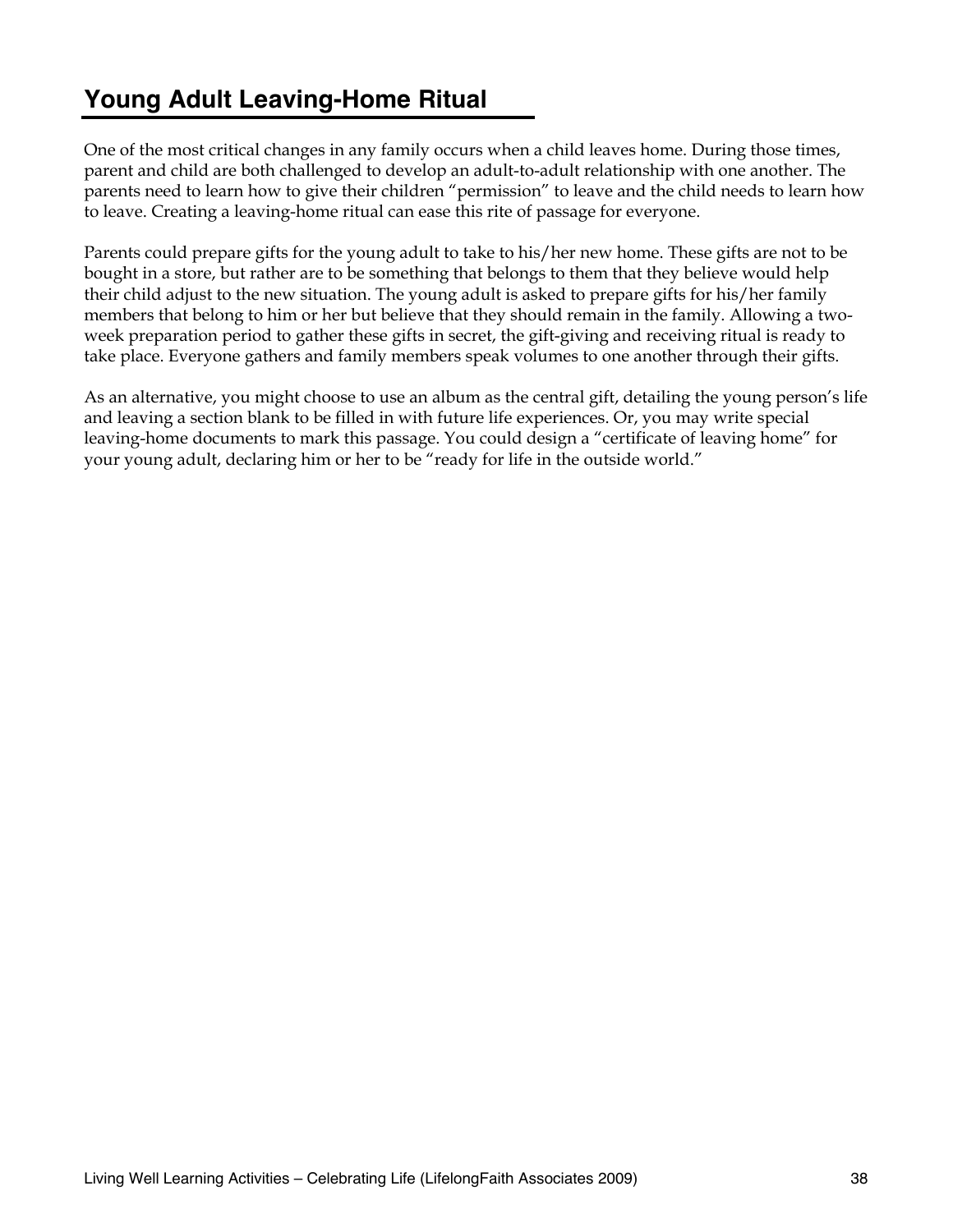# **A Leaving Home Ritual and Blessing**

## **Family Preparation**

During the two weeks prior to the young adult's departure, parents and other family members prepare gifts for his or her new home or campus. Do not purchase gifts, but find special items that belong to them that they feel will help the family member adjust to the new situation. Meanwhile, the young adult gathers gifts for family members—things that are his or hers that will remain in the family home. Family members gather their respective gifts in secret.

#### **Ritual and Blessing**

Family members bring their gifts to a family gathering at the family table or in the family room, lay their gifts on a table. Place the family Bible on the table, opened to Genesis 12:1-9.

#### **Leader**

Our family gathers here today where we always gather—in this place where we share, celebrate, reconcile and grow together. Today we celebrate (name of person), and (his or her) growth in wisdom and grace as (he or she) prepares to move out of this home and into his or her own. Listen now to how the Lord sent Abraham to a new home.

## **Reading**

Genesis 12:1-9

## **Leader**

(Name) has brought many gifts to our life as family, the kind of gifts that (Name) will take from our home to (Place) because these gifts are part of who (Name) is. What are some of these gifts?

Leader asks other family members to name gifts, e.g., laughter, perseverance, wit, creativity, gentleness.

Bless these gifts of (Name). May others you meet experience them as part of the glory of God.

## **Sharing of the Gifts**

Family members share with the person leaving the gifts they have gathered for him or her to take to the new home. This sharing may include why they chose the gifts. Then, the one leaving home, shares the gifts he or she chose to leave with the family and why.

## **Blessing**

Wondrous God, Loving God, You have blessed us with so many good times You have seen us through the difficult times. For all of our days together in this home we give you thanks. Amen.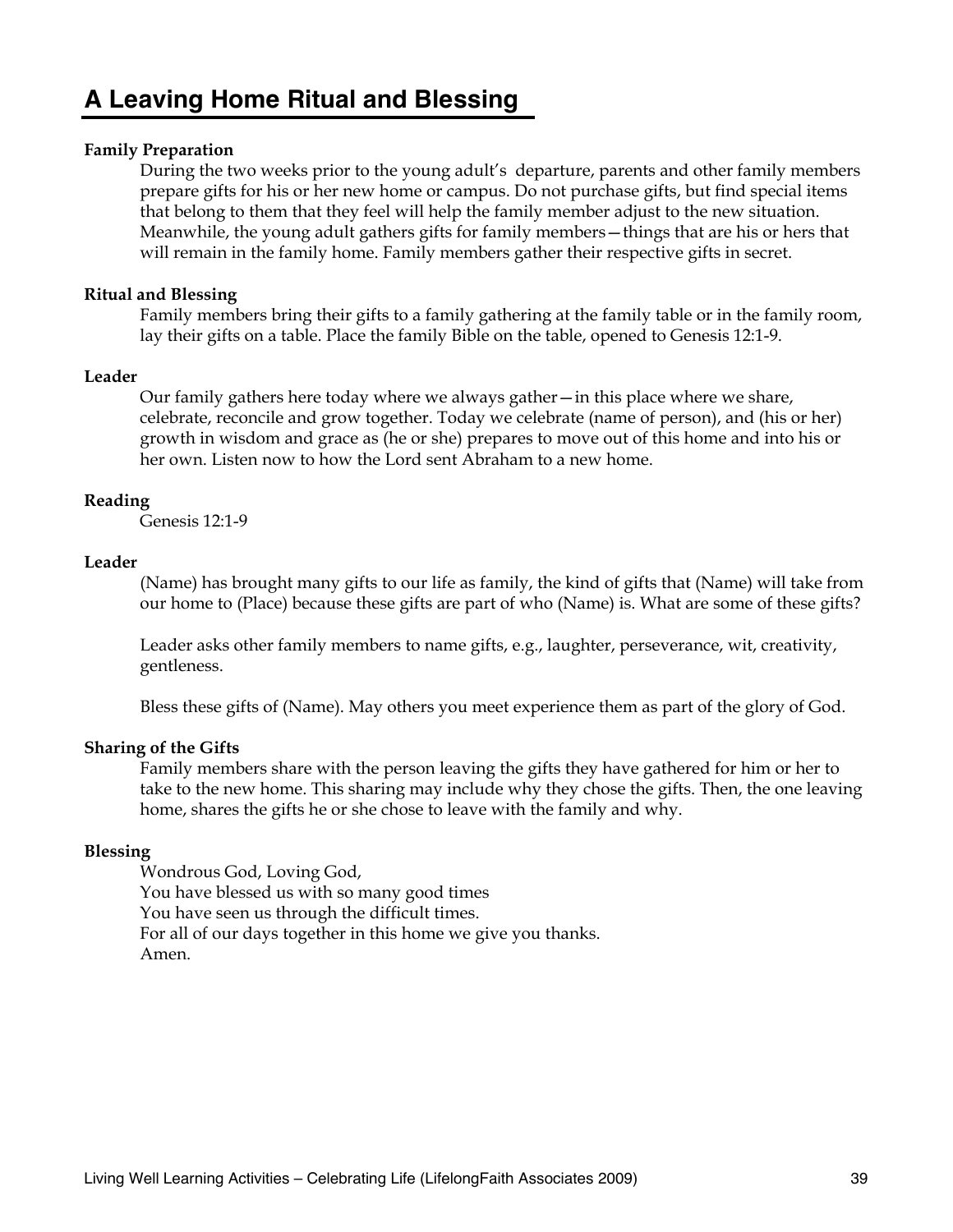# **A Ritual to Celebrate When a Young Adult Leaves Home to Marry**

When a young adult leaves home to start a family of his or her own, a family needs to celebrate this milestone event. Like many life-cycle passages, a child leaving home is an event that carries deeply mixed feelings, including a sense of joy and accomplishment, fear regarding what lies ahead, sadness over the loss of relationships in their present form, and curious anticipation over what life will look like next. What a paradox!

Begin asking yourselves how you intend to mark this transition? What are the necessary symbols and symbolic actions? Who are the people you would like to gather to witness this life-cycle transition? What would you put into a document or a certificate to mark this change?

The following ritual requires preparation. Here is the information you need to have to prepare for the celebration.

- Chose a Scripture Readings. A sibling and/or parents do the reading.
	- Reading 1: Ephesians 3:14-21 or Colossians 3:12-17
	- Reading 2: John 17:20-23 or Matthew 5:13-16
- Prepare a homily. Parents, and if they wish, siblings, write the homily. Homily Suggestions:
	- o Qualities of child being married
	- o Ways this child has impacted the family
	- o Forgiveness for hurts committed and for omissions
	- o Ask for forgiveness of times parents hurt child
	- o Welcome of fiancé(e)
	- o Mention this as a time of transition and change. Support and love will follow them as they form their own family.
- Select leaders for the various prayers and intercessions.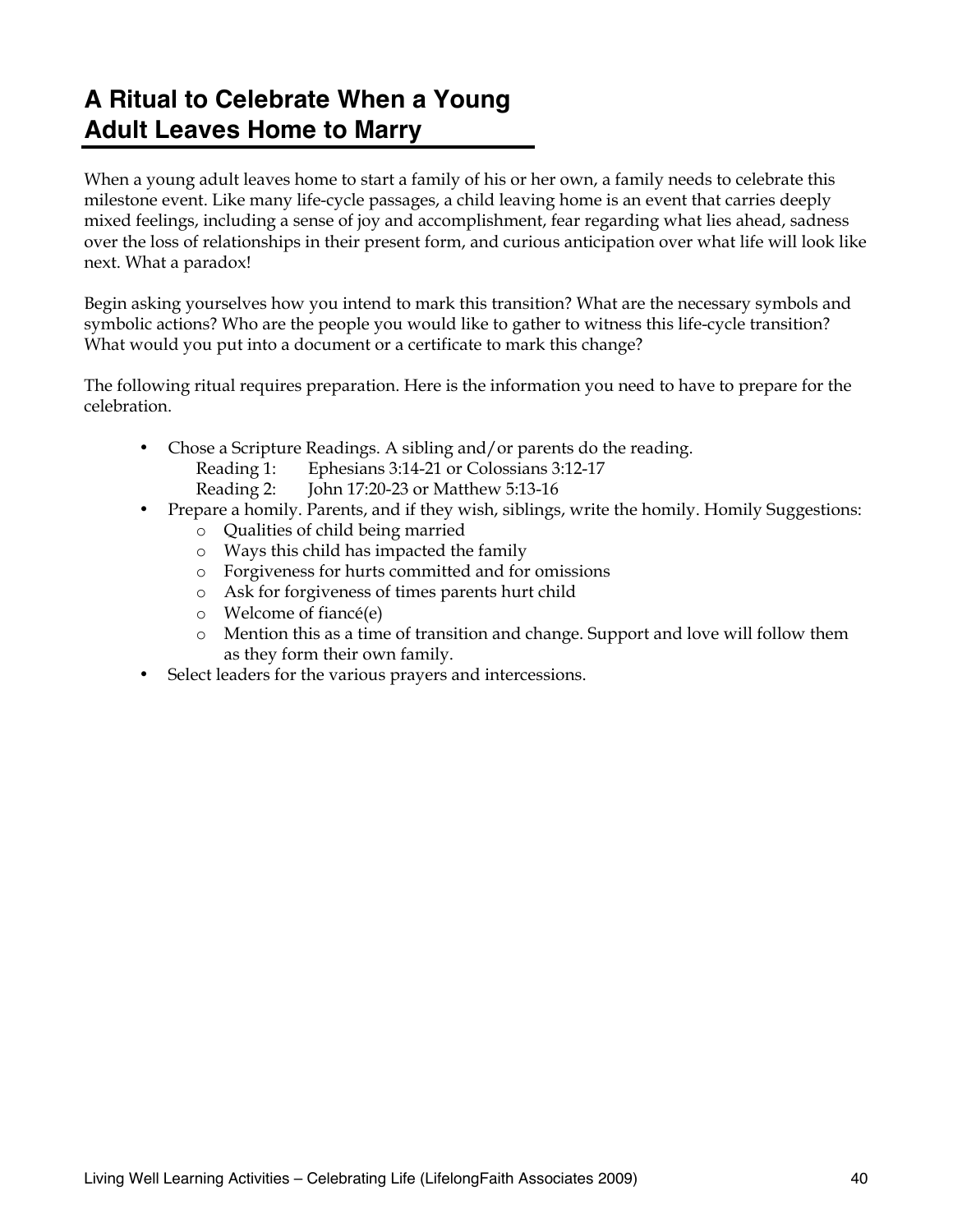# **Celebration When a Child Marries**

## **Opening Prayer**

Loving God, you understand the hearts of all your children. Look with love upon us as we come before you, not without concern, but with great joy, for (name) is about to leave our home. As a gift to us, he/she came into our family; as a gift to all he/she shall meet, we send him/her in your care to your greater family, to all your children in our world. We thank you, the Giver, for the hours we have shared together, and for the times of still warmer joy, yet unknown, but sure to come. But this, Gracious One, is the time of action, the day of light for his/her forthcoming marriage. Together, then, we pray now for your child, our son/daughter (name).

## **Scripture Readings**

#### **Homily**

#### **Intercessions**

- For all parents and children, that they may share in the love of God through their love of each other, we pray...
- For all families suffering hurt and rejection, that they may seek forgiveness and once again be connected, we pray...
- For the hungry, the homeless, the sick in heart as well as body, that they may find shelter and warmth, we pray...

For [child and fiancé(e)], that they may grow in wisdom and understanding and experience the friendship of each other and Jesus, we pray...

For [fiancé(e)'s family], that the love they share may reflect the love of God, we pray...

#### **Blessing**

**Father:** Lord our God, be with us now as we pray. Look with favor upon this our son/daughter (name), for whom his/her wedding day will be most special. We, his/her parents, together with all his family, surround him/her with our love and prayer as he/she prepares to marry (name).

**Mother:** My son/daughter and child of my womb, your wedding day indeed will be most special to you, one that you will long remember. We, your family, are grateful that we are able to support you with our prayers and love.

**Father:** Blessed are you, Lord our God, who has graced our son/daughter with life and health so that he/she might reach this day. You have blessed him/her abundantly over the years and have carefully prepared him/her for this important step in his/her life.

**All:** Lord our God, bring together and unite all our prayers, our hopes and love into a single blessing for (child) and [fiancé(e)]. May the love they share today be just a shadow of the love they will share in the days to come.

## **Wedding Blessing**

Father or Mother: (Name) and (name), we pray...

That you will treat adversity as a common enemy and will not try to bear it alone and silently; That you will not strive to be the strongest but to be strong together;

That you will recognize each other's strengths and nourish them;

That you will know each other's weaknesses and never use them;

That your vows will not bind you but bond you;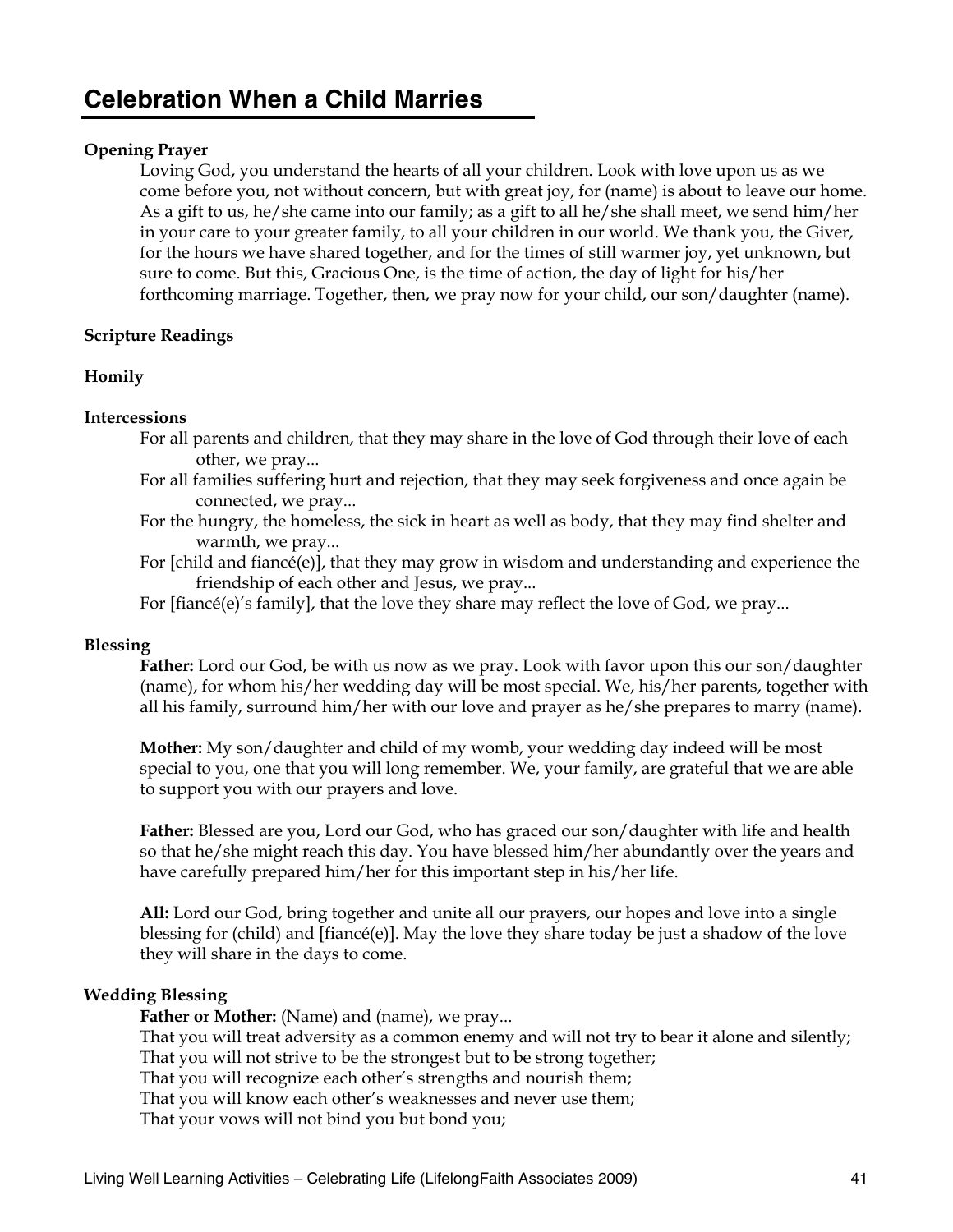That you will love and care for your children;

That in the end, you will have known more joy and happiness than you have known pain and sorrow. May your path be smooth and straight.

**Mother:** As you give this blessing, place your hands on the couple.

(Name of child), may the Lord who gave you into our care and made you a joy to our home, bless and keep you.

[Fiancé(e)'s name], may the Lord, who turns the hearts of parents to their children and the hearts of children to their parents, smile on you and be kind to you.

**Father:** As you give this blessing, place your hands on the couple.

(Name) and (name), may the Lord, who delights in our love for one another, turn toward you and give you peace.

May the God of Love and peace abide in you, guide your steps, and confirm your heart in his love, now and forever. Amen.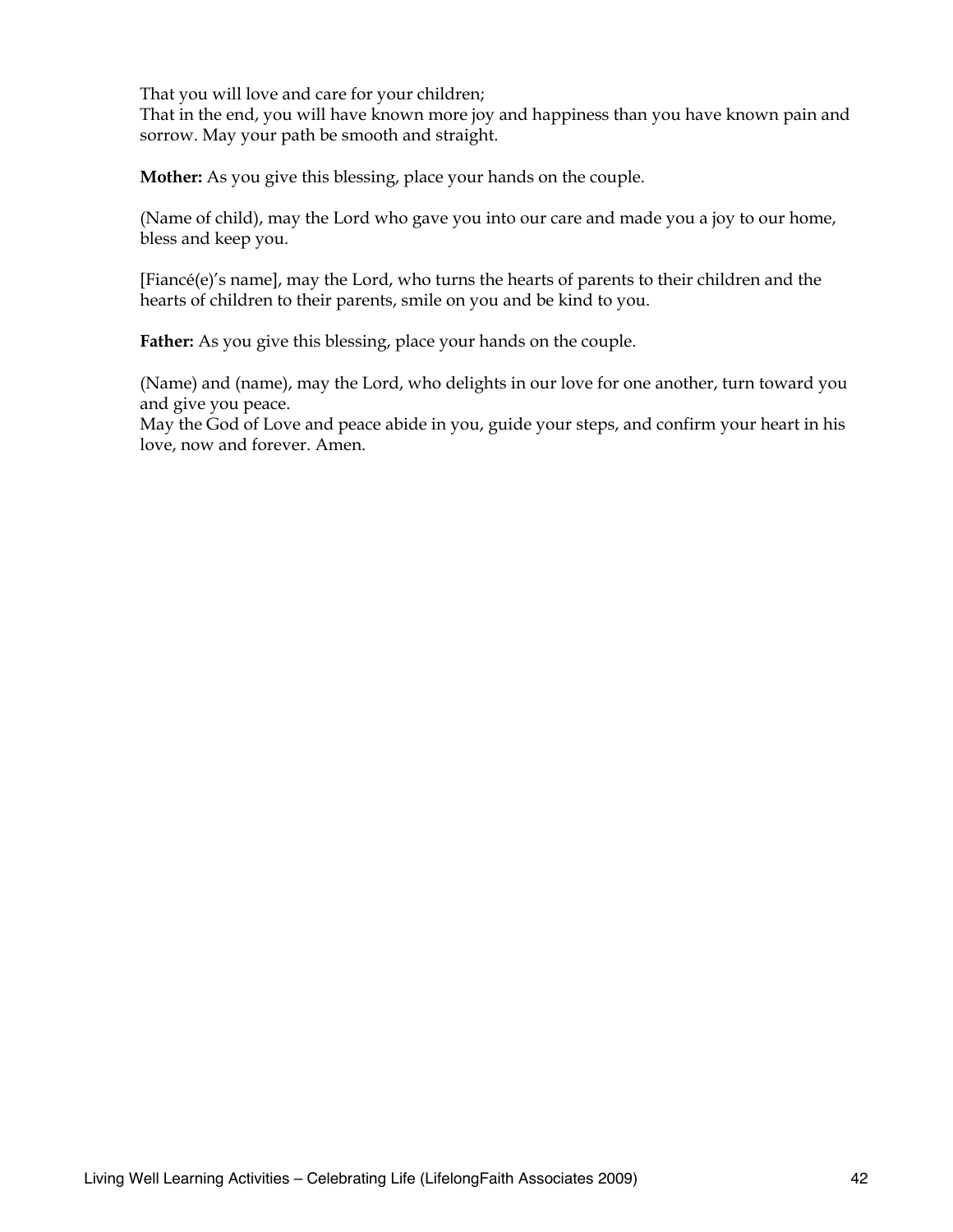# **Celebrating Retirement: A Family Ritual**

Most retirement ceremonies point to the accomplishments of the honoree and look forward to the positive side of retirement. Somewhere -- in the family and/or in the religious community—there need to be rites that anticipate the joys *and* the sorrows of the next phase of life. Rites are needed that celebrate the new relationship with the rest of the family and community and call attention to family and community responsibilities in this new relationship.

As is the case in all passages, more than the individual is involved. Retirement is not only a passage for the individual but for the surrounding family and community as well. The following celebration offers an opportunity for family and friends to join with the retiree in looking back to the accomplishments of the past and forward to the new opportunities provided by retirement.

#### **Preparation**

Prior to the ceremony, invite family and friends of the retiree to gather photos and recall stories (both serious and humorous) that speak of the role he or she has played in the life of his or her family, friends and local community.

## **Order of Worship**

#### **Leader**

Dear Friends, we gather today (tonight) to recognize (name) and celebrate an important time of passage in his/her life -- a time of passage through retirement to redirection. As we begin our celebration, let us call to mind God's special presence to us in times of celebration:

Dear God, you are mother and father to all; you defend, nurture, and support us as we seek to serve you. You strengthen us in moments of pain and celebrate with us in times of joy. We thank you in a special way today (tonight) for (name). We recognize the many ways he/she has served you and others in his/her business, professional and family lives. We celebrate (name)'s retirement, confident that it will be for him/her a time of continued growth, service and renewal in faith. Be with us, loving God, in our celebration.

#### **Scripture Reading**

Ecclesiastes 3:1-8 (God is with us in all the seasons of our life) 2Corinthians 9:10-15 (your service brings glory to God)

#### **Invitation to Sharing**

#### **Leader**

We come together to recognize (Name) -- to toast, roast and boast of what (Name) has been, and continues to be for us. This is a time for sharing stories, both serious and hilarious. I invite you now to share who (Name) is for you and what you have learned about the values that make him/her who he/she is.

#### **Litany of Blessing**

Ask all gathered to extend their hands in blessing toward (Name) as the following petitions are read by family and friends. Invite them to respond with a resounding Amen! to each prayer of blessing.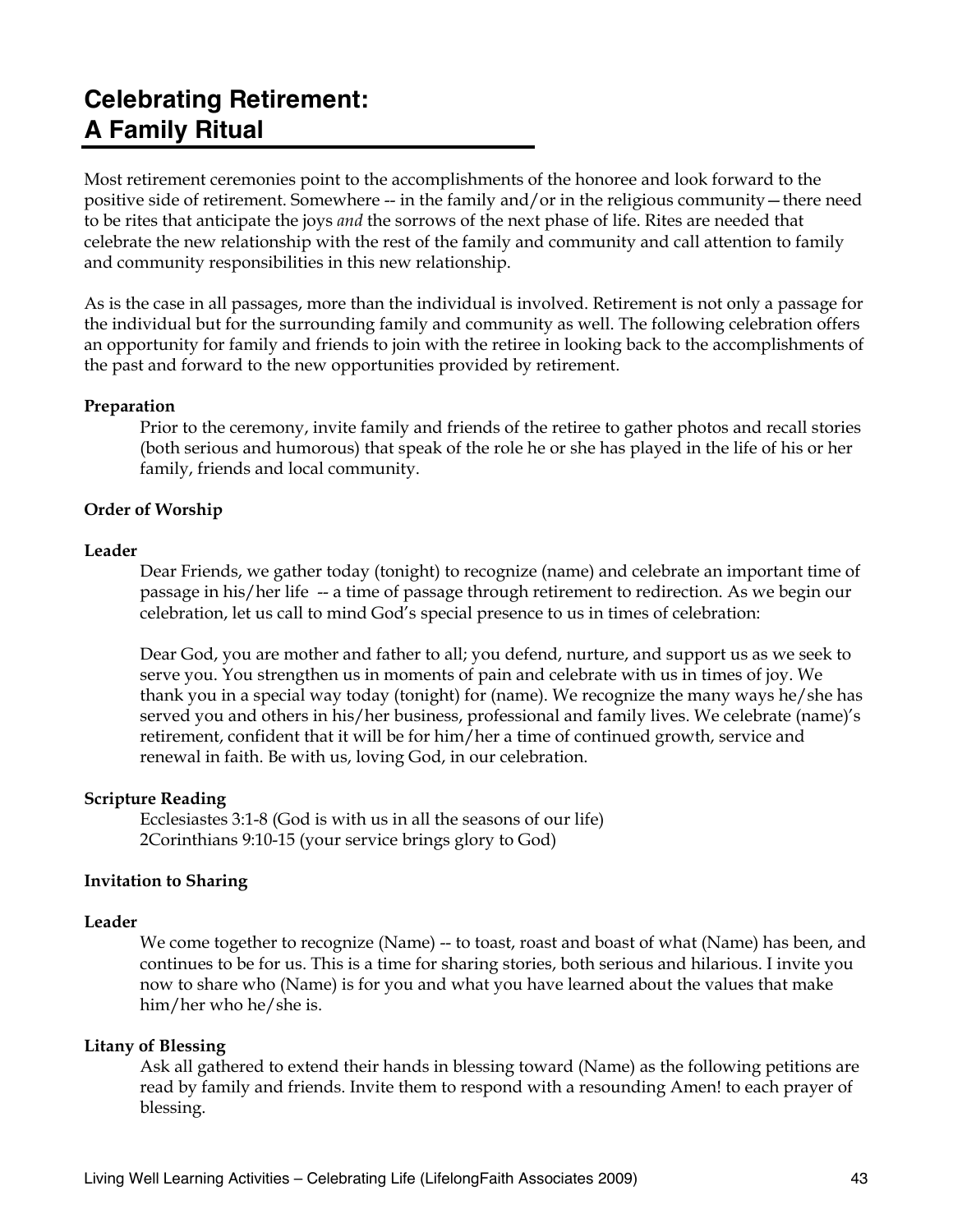- (Name), we thank you for the many ways that you have touched our lives in the past. May your supportive presence be with us for many years to come. **Amen!**
- We thank God for the gift you have been to your family. May you continue to share your faith and love with us, reminding us about of who we are as a family and as children of God. **Amen!**
- We celebrate together your many accomplishments and contributions to our community. May we continue to be enriched by your experience and knowledge. **Amen!**
- We thank God for the direction your life has taken. May God bless you with new directions, new insights, and new opportunities for sharing your gifts with others. **Amen!**
- Finally we pledge to you our continued love and support as you enter this time of change and transition. May your troubles be small and your circle of friends large. May you continue to grow in your friendship with God and share God's love with all you meet. **Amen!**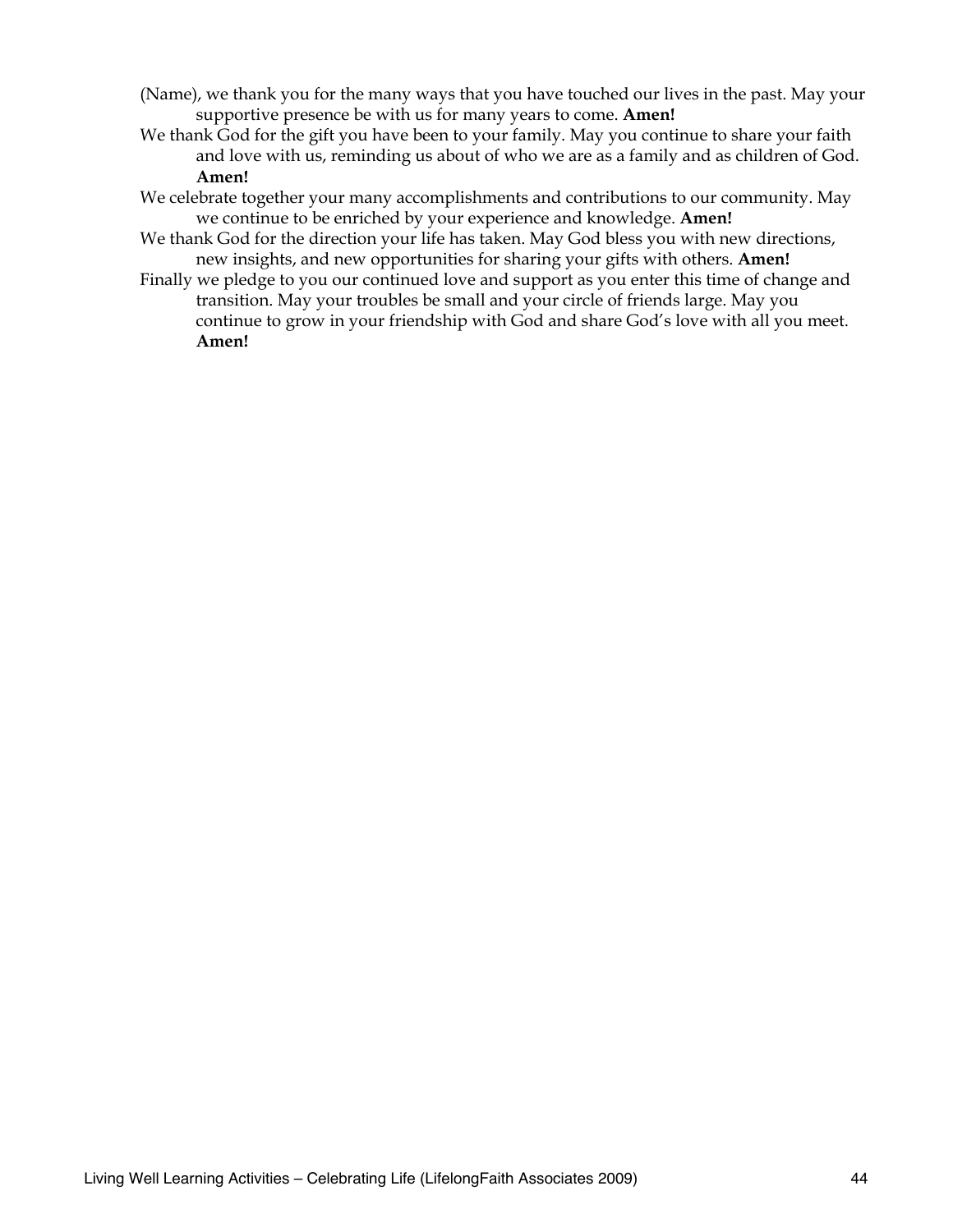# **Celebrating Life Home Activities: Through the Year Rituals**

# **New Year Family Blessing**

New Year's gatherings are a time for new hopes, promises, and successes: a new beginning to share with family and friends. Gather your family and friends around the table or at the Christmas tree/manger scene and pray for peace. (The calendar of the new year may be held during the blessing.)

## **Leader**

Let us praise the Lord of days and seasons and years, saying: Glory to God in the highest!

## **All And peace to God's people on earth!**

#### **Leader**

Our lives are made of days and nights, of seasons and years, for we are part of a universe of suns and moons and planets. We mark ends and we make beginnings and, in all, we praise God for the grace and mercy that fill our days.

## **Scripture Genesis 1:14-19**

After a time of silence, family members offer prayers of thanksgiving for the past year, and of intercession for the year to come.

#### **Leader**

Let us now pray for God's blessing in the new year.

After a short silence, parents may place their hands on their children in blessing as the leader says:

*Remember us, O God; from age to age be our comforter. You have given us the wonder of time, blessings in days and nights, seasons and years. Bless our children at the turning of the year and fill the months ahead with the bright hope that is ours in the coming of Christ. You are our God, for ever and ever. Amen.*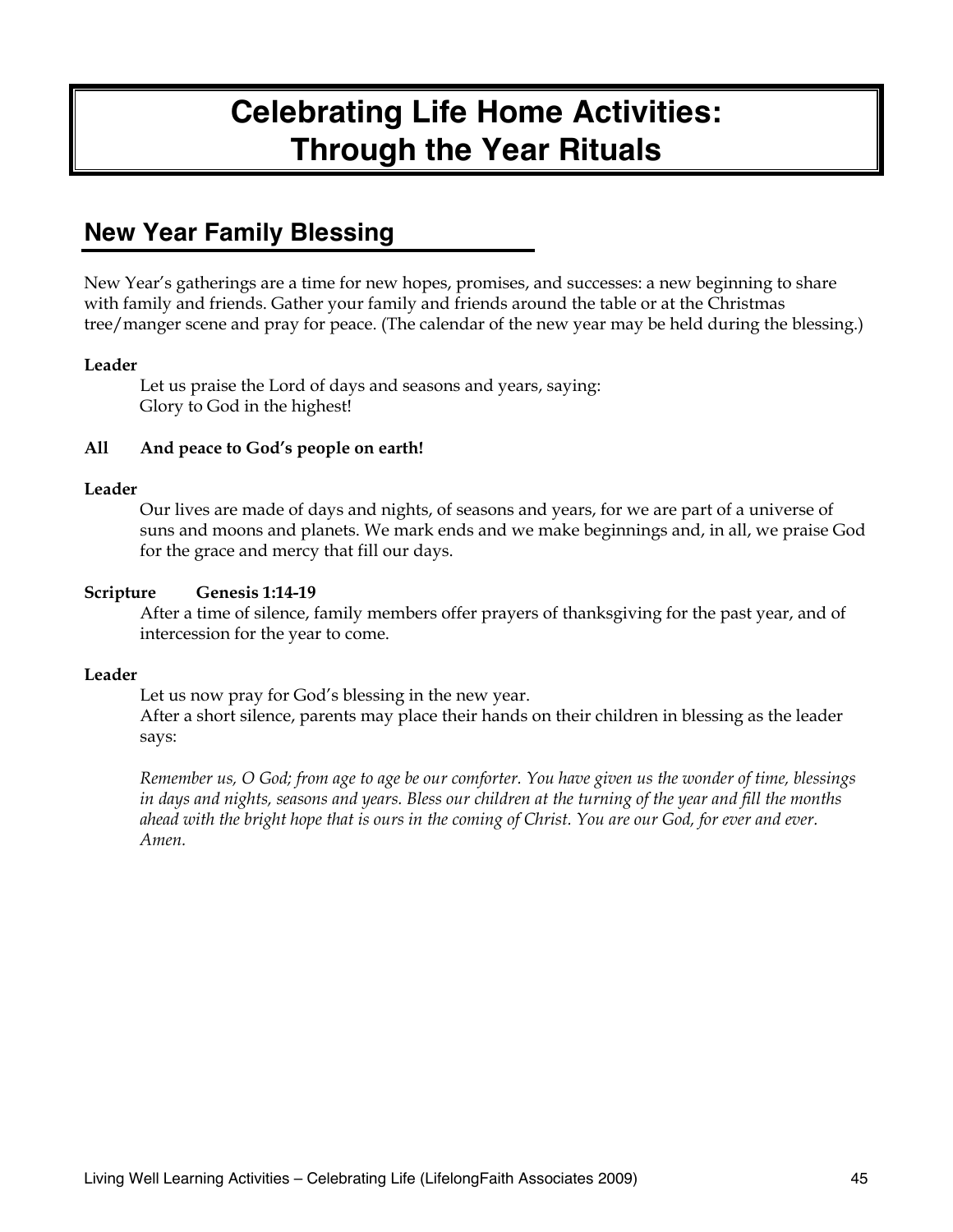# **Epiphany**

The word Epiphany means manifestation or the seeing of Jesus by the three wise men who brought gifts to Jesus in the form of gold (riches), frankincense (incense), and myrrh (sweet-smelling oil).

What gifts can you bring Jesus? The three wise men were guided to Jesus. Afterward they went out to tell the world all that they had seen. As a Christian family, how are you spreading the news of Jesus?

# **Epiphany Party**

An Epiphany Party provides a fun way to celebrate gift giving on epiphany without promoting materialism. An Epiphany Party promotes community sharing and recycling within the context of a fun game. Invite other families to join your family at a particular time. Ask everyone to bring something they no longer want or use that they think someone else might enjoy. Remind them to gift wrap the item.

During the Epiphany Party, place the gifts in the middle of the floor. Invite everyone to form a circle around the gifts. The first person chooses a gift from the center and opens it. The next person may choose any gift from the center or the item already opened. This continues until everyone has had at least three turns (items are often swapped between different people with the person who most wants an item usually ending up with it and everyone ending up with something they like), with the exception that any given item may not be taken away from a person more than twice.

# **Taking Down the Tree**

Make some fun out of this by having a progressive party. Go from one house to the next, un-decorating the tree at each home. Families may agree to have homemade or bought appetizers to offer to their guests. Begin the ritual by gathering around the Christmas tree and thanking God for this tree and all creation.

# **Rituals to Celebrate Epiphany**

One custom for Epiphany in England is to bake a cake into which several symbolic items have been placed. The children may wish to help in the selection of the items. Some suggestions may include a penny (the finder will become rich), a thimble (the finder must work harder), a ring (the finder will be married).

Make a "crown cake" (bundt cake topped with frosting and gum-drop jewels). This will help the family to see that the gifts brought by the Magi (who were astrologers of sorts) were recognizing Christ's kingship.

An evening re-enactment of the story of the Magi can also be a most enjoyable experience, since children love to dramatize things. To begin the enactment, someone can read the scripture account of Jesus' manifestation (Matthew 2:1-12). Then have family members assume the roles of Herod, the Magi (it is not necessary to have exactly three, since there probably were not three; they may have been two, six or any number of them). They meet and talk to Herod and finally reach Bethlehem where Mom, Dad and the baby of the family, or a doll, are playing the roles of Mary, Joseph and Jesus. The gifts presented might be resolutions written on paper in boxes beautifully wrapped as gifts. When the dramatization is over, share the Epiphany cake or the Crown cake together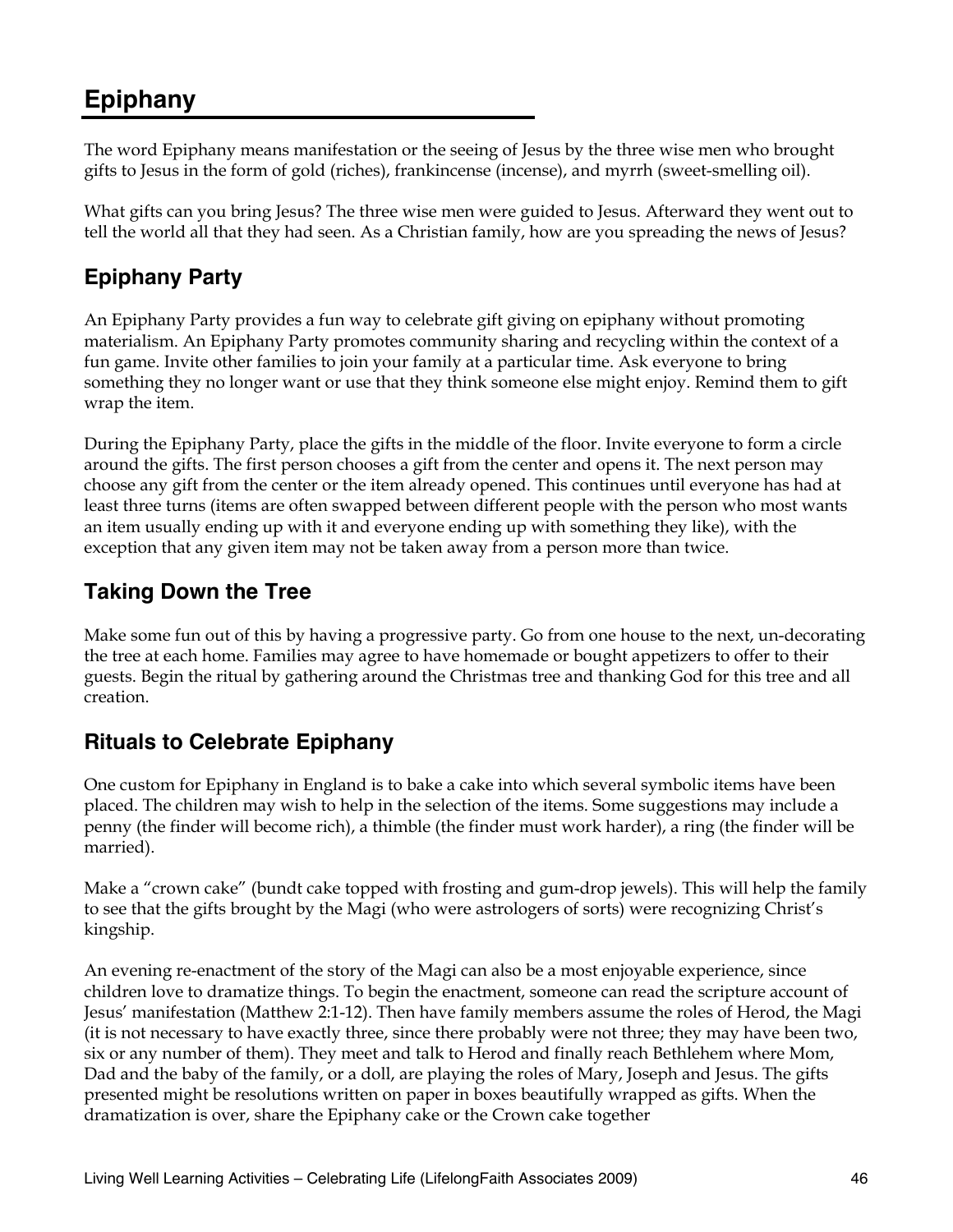# **Dia de los Tres Reyes**

January sixth, the feast of the Epiphany, is a day many nations use to give gifts. For example, in Latin America, Dia de los Tres Reyes, Three Kings Day, is the time when the Magi are said to return and to give presents to children, as they once did to El Nino Jesus.

Just to be sure that they do not escape notice, many children prepare for this night by writing letters to the Magi, listing their good deeds and suggesting gifts that they hope to receive. When children awaken on the morning of the sixth, they find the straw left the night before by their beds gone and gifts delivered in its place. This, they know, is the work of the Magi and their hungry camels.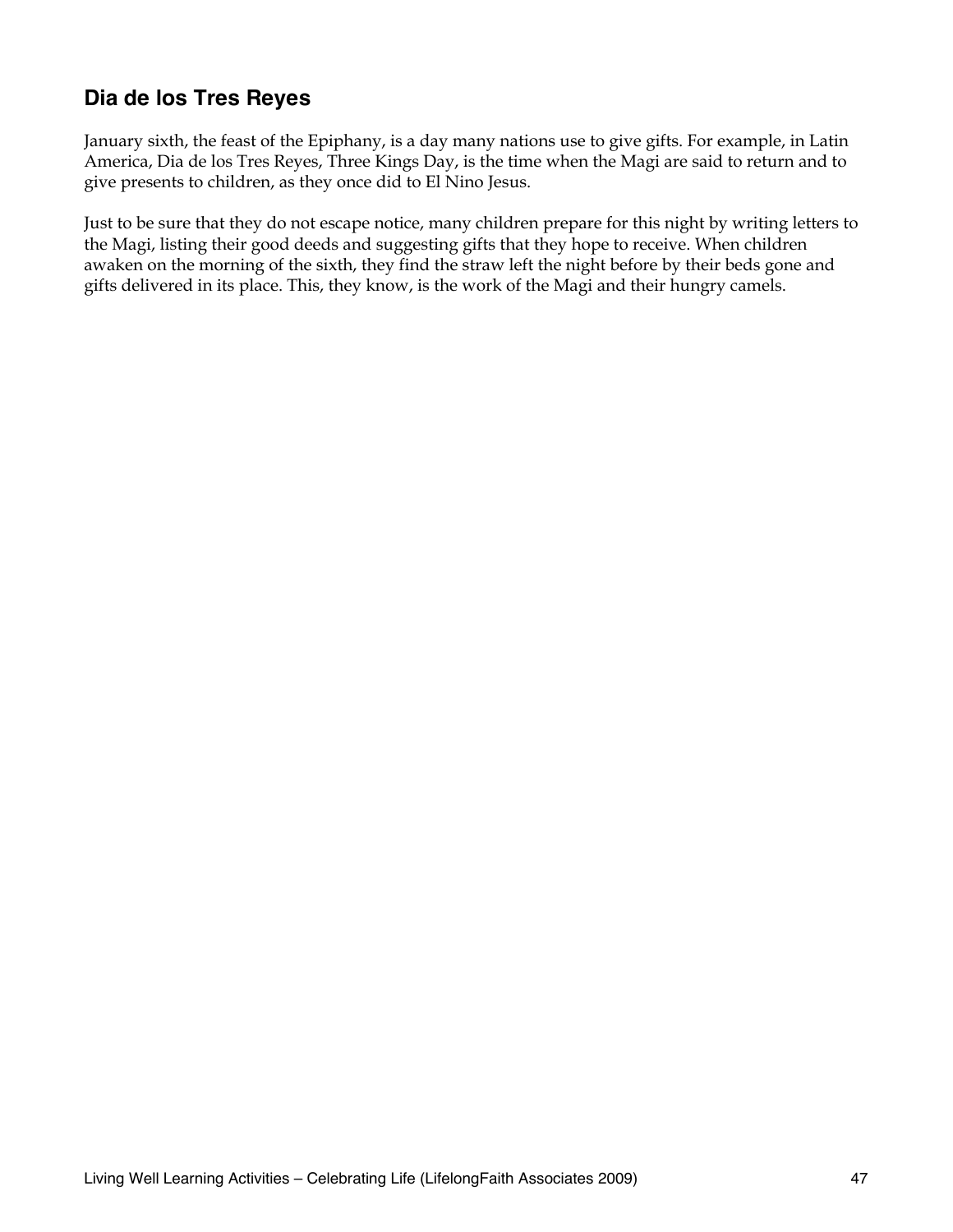# **Valentine's Day**

## **Joy Jar**

Write the name of family members and extended members on small pieces of paper. Put the names in a large jar. Have each person choose a name from the jar. Make a homemade gift for the person whose name you drew from the jar. Exchange gifts on Valentine Day.

## **Tree of Love**

Find a branch outside and put it in a jar, with an inch or so of marbles to stabilize it. Hang hearts from the branch with the name of people and things you love. Mix and match--go right ahead and hang a heart with "Grandma" right next to "strawberry jelly." You might want to start this a week early, and leave paper, pens, scissors, and ribbon out. Your "tree of love" will come into full bloom as family members slowly but surely fill the branches.

## **14 Reasons Why I Love You**

Think of one reason for every day of February leading up to The Day. These can range from the silly to the sublime, for example: "The way you smile at me." "The way you affirm others." "You go to the football games and you don't understand what is going on."

## **Love Gift Messages**

Write notes of "love" to each member of your family. Tell them specifically why you love and appreciate them. Place the notes in their lunch bag, notebook, or briefcase, along with a special valentine treat.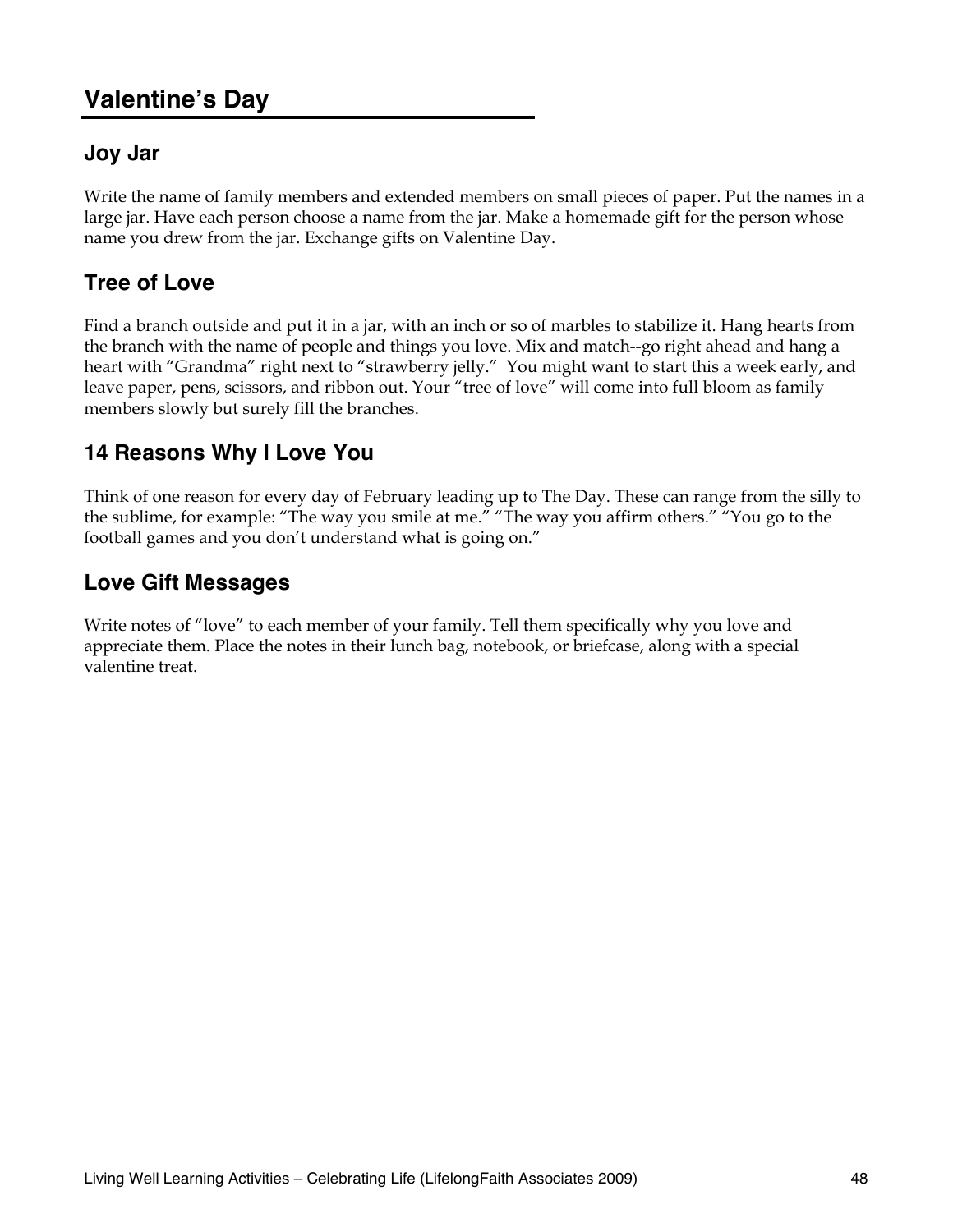# **Mardi Gras—Preparing for Lent**

On Mardi Gras, preferably in the evening, gather as a family around a place designated for the Lenten prayer space. Together create the prayer space using symbols such as the Bible, cross, purple cloth, candle.

# **Talking about Lent**

Spend some time together talking about Lent. Have family members complete the sentence: *Lent is…*  Then share the list below and talk about Lent.

Lent is a season for...

- making time and space to remember what it means to be Christian, by remembering the life, death and resurrection of Jesus in a special way.
- remembering the life and message of Jesus—recommitting to living as followers of Jesus in today's world.
- giving up the negative in our lives to make room for more positive.
- being open to change of heart and habit—to deepening our relationship with Jesus and with each other.
- taking time out from the usual daily routine to focus on what is most important in our lives.
- acknowledging the parts of our lives that need forgiveness and changing, and working to make them right again.
- clearing out some space in our lives so God can enter and fill it; and taking time to discover where God has always been.

## **Sharing Stories of Lent**

Share stories of Lenten practices in your family.

- What have you done in the past?
- What are the family's ideas for this Lent?

Our Lenten commitments are not only about sacrifice, but also a way for us to "clear out" some space in our lives that will help us remember what life is really about. It is a season when we focus on` "selfdiscipline" to become better "disciples" in following Jesus. And a time to ask God's forgiveness for the times we have forgotten or failed to live as Christians.

## **Making Family Lenten Commitments**

Materials needed for this activity: pieces of paper and pens for each family member, yarn or ribbon

Your family will make a list of the kinds of things the members of the family could "practice" during Lent that would help them become a better Christian. These might be things one would "give up" in order to make time and space to follow Jesus' example—like giving up a TV show to read the Bible or spend time playing with a younger sibling—or giving up a movie or candy bar in order to donate the money to the rice bowl collection. Or they might be things a person could begin or continue "to do" – such as helping with extra chores without complaining, spending time with an elderly neighbor, welcoming a new student at school, or being more understanding when parents get stressed.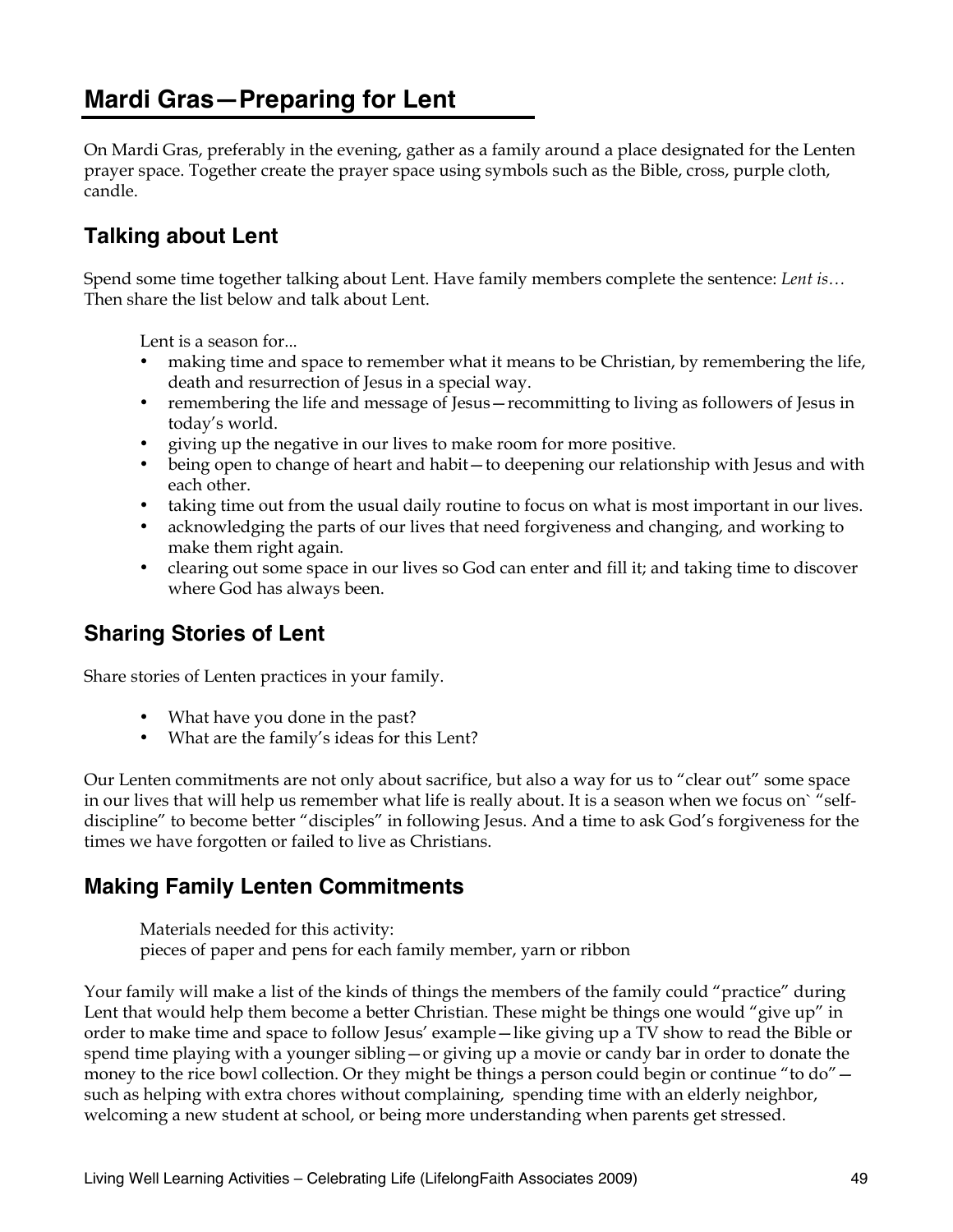Let a family member record the family group ideas on a sheet of paper. Roll this sheet of paper up as a scroll. Tie with ribbon or yarn.

## **Making Personal Commitments**

Materials needed for this activity: pieces of paper and pens for each family member, crayons for the children, yarn or ribbon

There are four major areas in our lives that we could choose to focus on during this Lenten season. The areas are: home, school, church and the surrounding community. We are called to be Christian people in all these places by sharing our gifts and being Jesus to others. Ask family members to identify for themselves which of these four areas they want to focus on during this Lenten season. Then ask them to identify what it is they hope to do during Lent to follow Jesus' example better. It may be something that was listed earlier, or something different. Parents will need to guide younger children through thinking about simple, concrete things the children can do in each of the areas identified.

Next, family members write down or draw symbols related to what they are going to focus on during Lent. If they are written statements, they can begin with *During Lent I will…* Younger children can draw simple pictures. Then have family members roll these sheets of paper up as scrolls. Tie with ribbon or yarn.

## **Family Prayer**

Gather the group near the prayer table. Light the candle on the table.

## **Leader**

God, you created us out of love. And you sent your son Jesus who lived, suffered and died for us out of that same love. Our family prepares to begin our Lenten journey. We come to you offering our hopes, our failures and our intentions— knowing that through your love and the example of Jesus we can continue to grow as a family of faith who bring your love to those around us.

## **Reading**

God sent his son to be the savior of the world. We saw his son and are now telling others about him.

We know what love is because Jesus gave his life for us. This is why we must give our lives for each other. If we have all we need and see one of our own people in need, we must have pity on that person, or else we cannot say we love God. Children, you show love for others by truly helping them, and not merely by talking about it. God wants us to have faith in Jesus Christ and to love each other. This is also what Jesus taught us to do. (1 John 4:14, 3:16-18, 23)

#### **Response**

Family members quietly put their scrolls with their Lenten commitments in the basket on the prayer space. Be sure the family commitments are also placed in the basket.

### **Lenten Petitions**

Pass the petitions around, allowing those who can read to participate. Continue passing the petitions until they have all been read.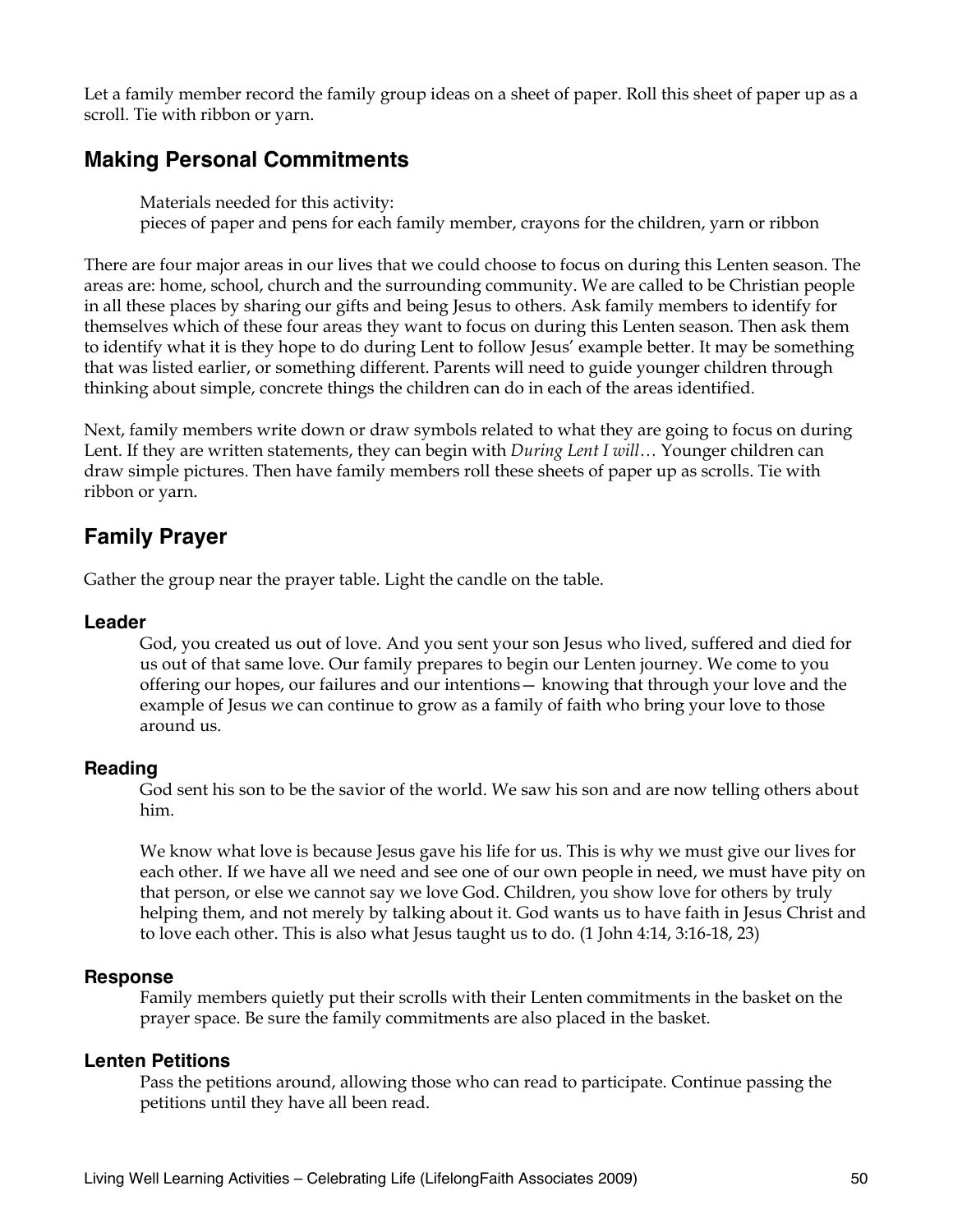Leader: Jesus, we want to follow your example, but sometimes it's not easy. You said you will always be with us, so we ask you now to be with us during this Lenten season and help us to grow in faith and action as Christians.

Response to the prayer petitions: Help us, Lord.

Reader 1. For the times we make fun of others because they seem different than us— please help us to be accepting of all people. We pray...

Reader 2. For the times we are selfish with our time and possessions—please help us to willingly share what we have with others. We pray...

Reader 3. For the times we argue in our family—please help us to appreciate our parents, brothers and sisters in a loving manner. We pray...

Reader 4. For the times when we forget about you Lord, and think we don't need you — please help us to take time to pray and listen for you guidance. We pray…

Reader 5. For the times we give in to what is wrong because we're afraid to say no—please give us the courage to stand up for what we know is right. We pray...

Reader 6. For the times we are hurt by others, our friends and family—please give us the grace to forgive as you do. We pray...

Reader 7. For the times we fail, and feel too tired to go on —please give us the strength to try again. We pray...

Leader: Jesus, You are our model of love. Help us to share your love in our lives through our families, friends and even the strangers we meet. May our lives be a sign of your love in our world today. We ask this in the name of Jesus, our savior and our friend. Amen.

Sign of Peace

Invite family members to offer each other a sign of peace and support for the Lenten journey they are beginning.

#### **Lenten Scripture Reflections**

- Week 1 First Letter of John 3:11-18
- Week 2 Matthew 25:34-35, 40
- Week 3 Luke 6:36-37
- Week 4 Matthew 22:36-39
- Week 5 **John 11:20-27**
- Week 6 **John 13:4-5, 15**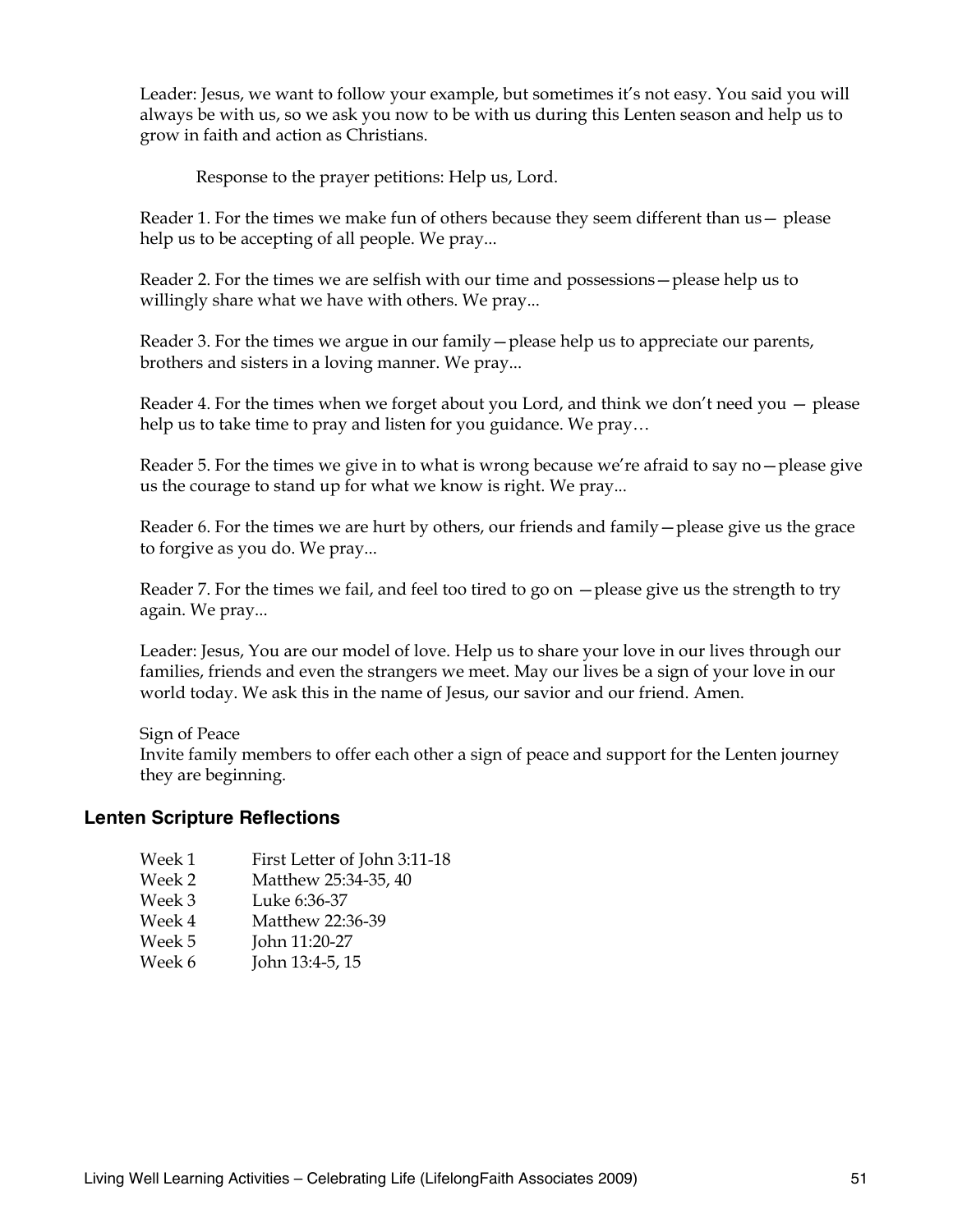# **Family Mardi Gras Celebration**

Mardi Gras is French for "Fat Tuesday." This traditional celebration started as a response to the fasting that Christians do during Lent. As a last fling, therefore, Christians in France, and later in the region around New Orleans, ate freely and partied heartily before beginning their Lenten sacrifices. Today, this custom is celebrated by people in many parts of the world. The three traditional colors of Mardi Gras are green, gold, and purple. Green stands for faith, gold stands for power, and purple stands for justice.

During the week before Ash Wednesday remind the family that we are about to start the important penitential season of Lent. As we start to think of things we might want to do or give up during Lent, however, we might also want to celebrate Mardi Gras. Decide what would be a fun splurge for the family to do together on the Tuesday before Ash Wednesday, i.e. roller skating, ice skating, a party at home, unlimited TV, etc.

## **Materials**

Party paraphernalia, especially using the Mardi Gras colors of gold, green and purple.

## **Activity**

Introduce the session by simply explaining the custom of Mardi Gras. Include an explanation of the Mardi Gras colors, green, gold and purple. The Our Father prayer contains reference to the elements of faith, power, and justice that these colors represent. Say the prayer slowly together and try to identify as you go along phrases that connect with each quality.

Carry out your family treat. Music, balloons, streamers, etc. all add to the festivity. Young children especially enjoy the parade aspects of Mardi Gras. Perhaps resurrect some Halloween costumes, dress up, and parade around the house singing "When the Saints Go Marching In" Add rhythm instruments like cymbals and shakers to make it really raucous. (Our own family often has a grand Bingo game with the winners getting strands of Mardi Gras necklaces or pretend coins. This is usually followed by a decadent desert.)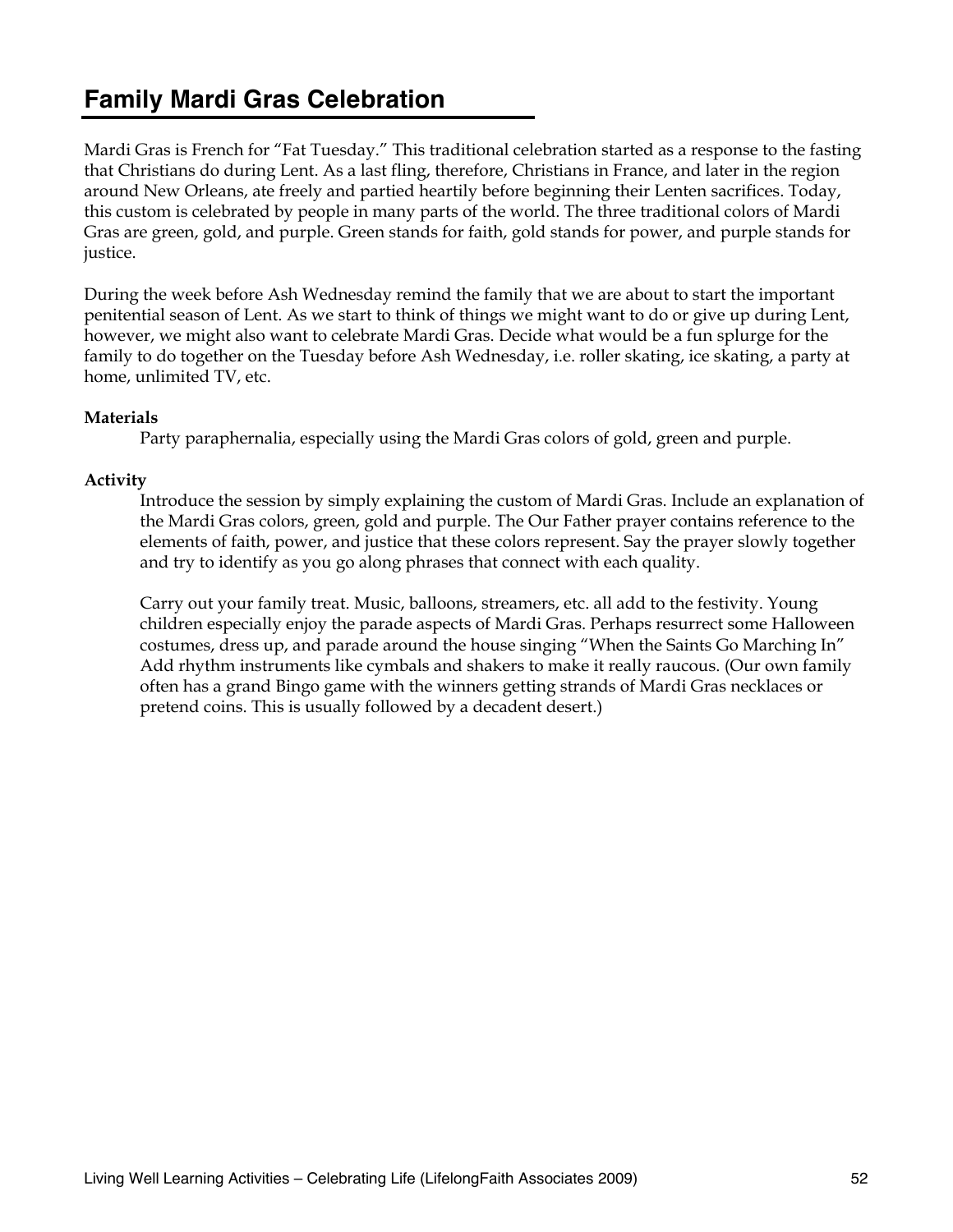# **Ash Wednesday Celebration**

### **Purpose**

To identify actions that each family member can take to enter into the sacrificial spirit of Lent.

### **Materials**

Candle, clay or play-doh, and a Bible

## **Introduction**

Create a prayerful atmosphere. Many families sit around a table and light a candle to remind them of God's presence and sing an opening song, or the leader may offer a simple opening prayer.

## **Reading: Isaiah 58:6-11**

If possible, have someone other than the leader do the reading. If the reader is a child, or if participants include young children, you may want to rephrase some of the reading to make it more understandable.

## **Reflection**

Ask the family to take some quiet time to think of two special things each person wants to do during Lent to make themselves a better person and to help them come closer to God. Perhaps one commitment could be something to give up (desserts, TV, video games, an entertainment, etc.) and the other commitment could be something positive to make the world a better place (do a regular favor for a family member, pick up litter daily around the school, donate money to an organization that feeds the hungry, clothes or shelters those in need, do extra praying or spiritual reading, etc.)

**Note to Parent**: It's often helpful during this quiet time to darken the room and ask participants to raise their hand when they have decided their two commitments. This way, after a reasonable time, if a young child is having a difficulty thinking of something, a parent could quietly advise the child.

## **Activity**

When everyone is ready, the leader explains that commitments are often easy to make but difficult to keep. Bring out the clay. To help us remember out commitments, we're going to form this clay into symbols of our two commitments. Let each person take some clay and gradually form it into symbols of his or her commitments. (For example, if someone is going to give up TV, he or she might mold a TV shape; if someone else plans to say a daily compliment to another family member he or she might make a heart to remind them of the love they are trying to build.)

## **Discussion**

During the molding time encourage informal discussion such as:

• Which is easier for you -- "giving something up" or "doing something positive?" "Giving up" is not just a method of dieting or gaining time but rather a concrete reminder to us of all the people in the world who do not have the material goods, food, homes, peace, etc. that we enjoy. When we feel the urge to break our commitment, it can be a reminder to pray for or act to help these people.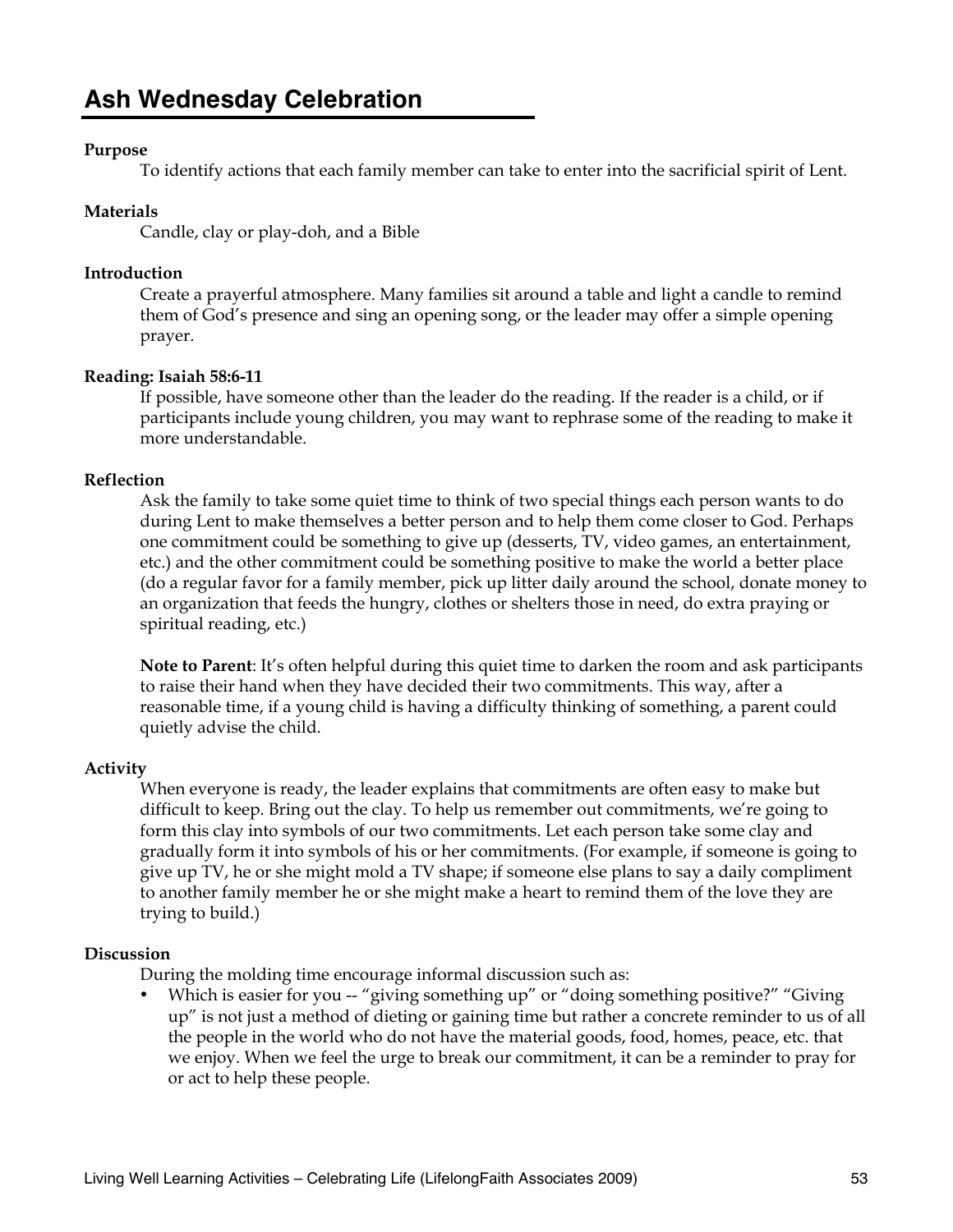- Can we connect a giving up action with a positive action? For example, giving up desserts could be linked with donating the money saved to a hunger fund. Giving up TV could result in using the time saved to play a family game or read to a child.
- Does our family wish to do a common sacrifice or action during Lent? Perhaps a letter to a prisoner, a visit to a nursing home, attending a religious service together, or making a joint contribution to a charity would be possible.

The leader might also comment about how it feels to be able to shape the clay into a new form. Our actions during Lent are ways that we are shaping ourselves into fuller human beings.

As family members finish their molding ask each person to explain what he or she sculpted and how it connects with their Lenten commitments.

## **Closing**

The leader can offer a spontaneous prayer asking God to help us keep our commitments.

Close by asking each person to find a special place (perhaps a dresser in his or her room) to put their symbol so that it can be seen daily

# **Lenten Home Cross**

Many families have a cross or crucifix which hangs on a wall in their home. On Ash Wednesday, the family can gather to bless this special Home Cross. Place the Home Cross on the table and pray:

*We bless this cross again this Ash Wednesday to remind ourselves that we, as family members, are called to learn more about Jesus, to grow in our love for each other, and to help people who are in need. Let our kissing of this cross give us the courage to keep learning, growing in love and helping others during this special season of Lent.*

On Good Friday the cross can be placed in a position of prominence in the home as a visual reminder of Jesus' great love for the people of our world.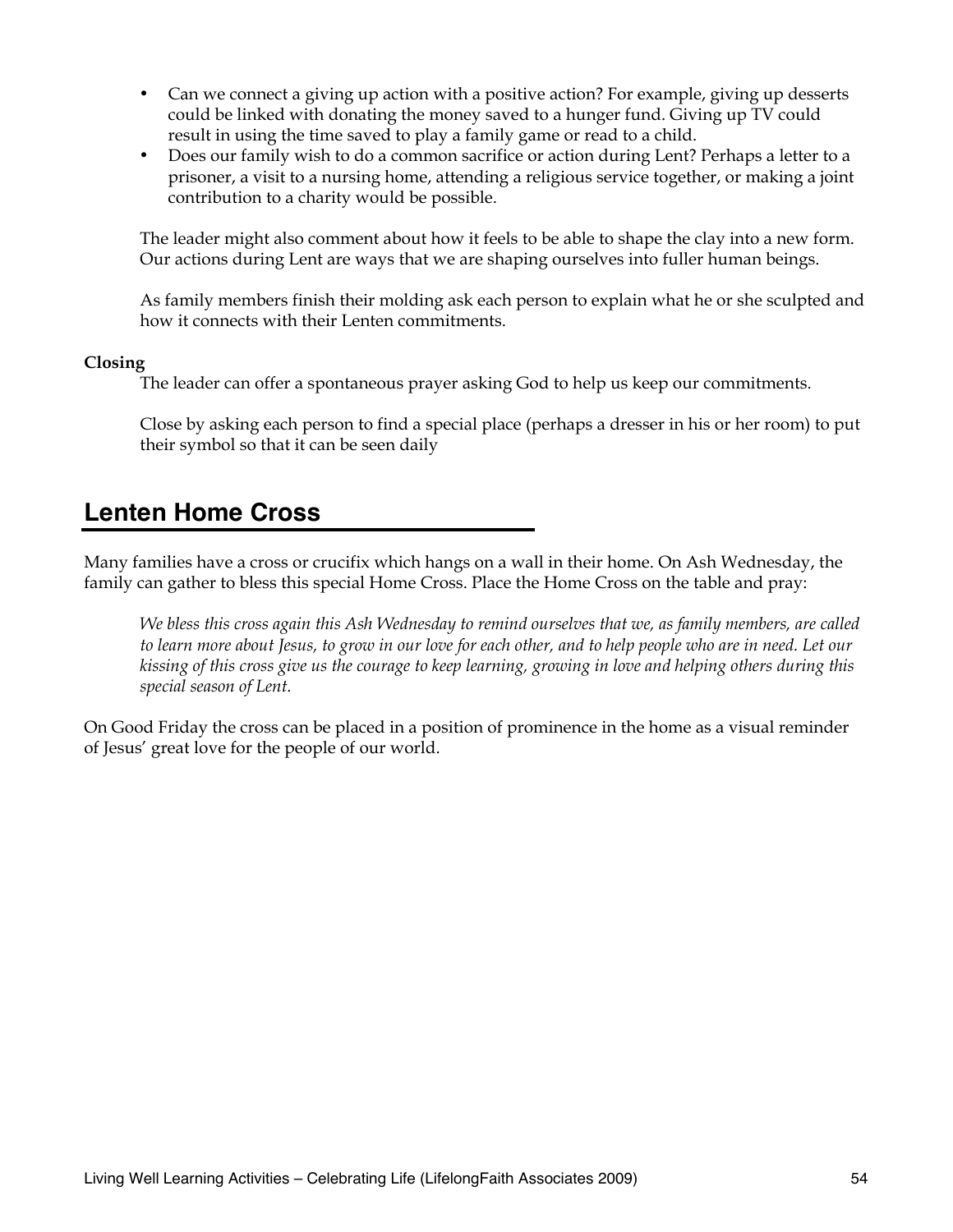# **Lent Table Prayers**

## **Daily Prayers for Lent—Week One**

| Ash Wednesday | It isn't too late, we can still return to the Lord with all our heart. (see Joel<br>2:12)    |
|---------------|----------------------------------------------------------------------------------------------|
| Thursday      | If I want to follow you, Lord, I must forget myself and put others first.<br>(see Luke 9:23) |
| Friday        | "Create pure thoughts in me and make me faithful again." (Psalm 51:10)                       |
| Saturday      | Lord, I hear you say, "Come with me." (see Luke 5:27)                                        |

## **Daily Prayers for Lent—Week Two**

| First Sunday of | We cannot live only on food. We need every word that God has spoken. (see                 |
|-----------------|-------------------------------------------------------------------------------------------|
| Lent            | Matthew 4:4)                                                                              |
| Monday          | You are the Lord, our God. You are holy, and we must be holy too! (see Leviticus<br>19:2) |
| Tuesday         | Our Father, in heaven, help us to honor your name. (see Matthew 6:9)                      |
| Wednesday       | "Wash me clean from all of my sin and guilt." (Psalm 51:2)                                |
| Thursday        | Lord, help me to treat others as I want them to treat me. (see Matthew 7:12)              |
| Friday          | "With all my heart, I am waiting, Lord, for you! I trust your promises!" (Psalm<br>129:5) |
| Saturday        | Help me, Lord, to love my enemies and to pray for those who mistreat me. (see             |
|                 | Matthew 5:44)                                                                             |

## **Daily Prayers for Lent—Week Three**

|           | Second Sunday of "Lord, it is good for us to be here!" (Matthew 17:4)          |
|-----------|--------------------------------------------------------------------------------|
| Lent      |                                                                                |
| Monday    | "Our God, you keep us safe. Now help us! Rescue us."                           |
|           | (Psalm 79:9)                                                                   |
| Tuesday   | O Lord, help me be the servant of others. (see Matthew 23:11)                  |
| Wednesday | "You are faithful, and I trust you because you rescued me." (Psalm 31:5)       |
| Thursday  | Lord, you bless those who trust in you. (see Jeremiah 17:7)                    |
| Friday    | I trust you, O Lord, and I remember your miracles and wonders in my life! (see |
|           | Psalm 105:5)                                                                   |
| Saturday  | "With all my heart I praise the Lord, and with all that I am I praise his holy |
|           | name!" (Psalm 103:1)                                                           |

# **Daily Prayers for Lent—Week Four**

| Third Sunday of | O Lord, we have heard you ourselves, and we are certain that you are the Savior |
|-----------------|---------------------------------------------------------------------------------|
| Lent            | of the world! (see John 4:42)                                                   |
| Monday          | "In my heart, I am thirsty for you the living God. When will I see your face?"  |
|                 | (Psalm 42:2)                                                                    |
| Tuesday         | "Show me your paths and teach me to follow; guide me by your truth and          |
|                 | instruct me." (Psalm 25:4)                                                      |
| Wednesday       | Help me, oh Lord, to follow your commands, to teach them to my children and     |
|                 | to my children's children. (see Deuteronomy 4:9)                                |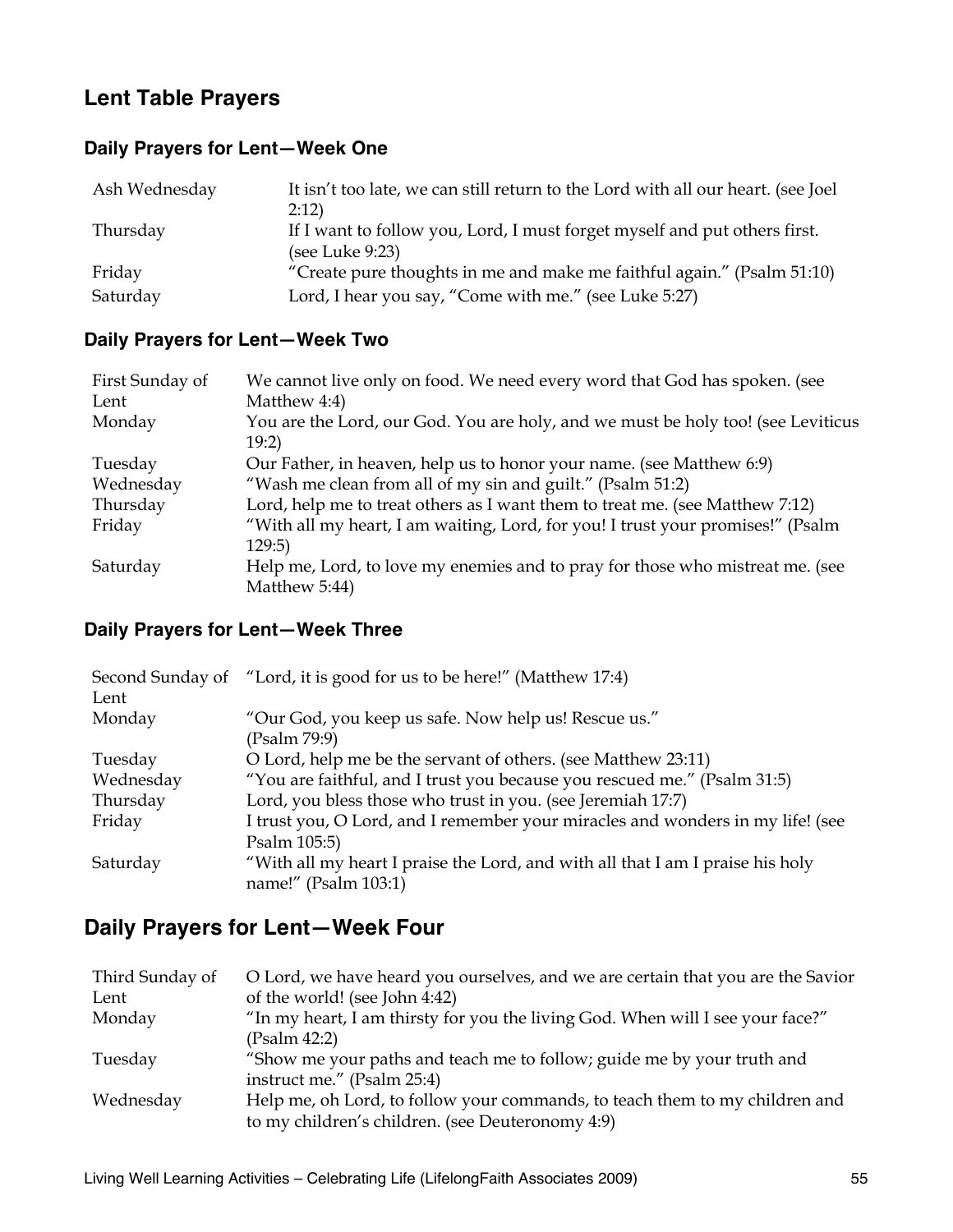| Thursday                        | We worship the Lord with thankful hearts and songs of praise. (see Psalm 95:2)                      |
|---------------------------------|-----------------------------------------------------------------------------------------------------|
| Friday                          | Lord, that I may love you with all my heart, soul, mind, and strength. (see Mark                    |
|                                 | 12:30)                                                                                              |
| $C2$ is a set of $\overline{C}$ | Load, and consequently that we green do any least to linear wear to day, (see Hoose $(\vartheta)$ ) |

# Saturday Lord, our prayer is that we may do our best to know you today. (see Hosea 6:3)

## **Daily Prayers for Lent—Week Five**

| Fourth Sunday of | "You, Lord, are my shepherd. I will never be in need." (Psalm 23:1)                                 |
|------------------|-----------------------------------------------------------------------------------------------------|
| Lent             |                                                                                                     |
| Monday           | "I prayed to you, Lord God, and you healed me, saving me from death and the<br>grave." (Psalm 29:2) |
| Tuesday          | "The Lord all-powerful is with us. The God of Jacob is our fortress." (Psalm<br>46:11)              |
| Wednesday        | Lord, you will never forget me. (see Isaiah 49:15)                                                  |
| Thursday         | "Remember me, Lord, when you show kindness by saving your people!" (Psalm<br>106:4)                 |
| Friday           | Lord, you are there to rescue all who are discouraged and have given up hope.<br>(see Psalm 34:18)  |
| Saturday         | "You, God, are my shield, the protector of everyone whose heart is right."<br>(Psalm 7:10)          |

## **Daily Prayers for Lent—Week Six**

| Fifth Sunday of | Lord, you are the resurrection and the life. (see John 11:25)                    |
|-----------------|----------------------------------------------------------------------------------|
| Lent            |                                                                                  |
| Monday          | "Lord, your kindness and love will always be with me each day of my life."       |
|                 | (Psalm 23:6)                                                                     |
| Tuesday         | Lord, help me to have faith in you for who you are. (see John 8:24)              |
| Wednesday       | Lord, I pray to know the truth, the truth that will set me free. (see John 8:31) |
| Thursday        | "The Lord is our God, bringing justice everywhere on earth." (Psalm 105:7)       |
| Friday          | "I sing praises to you Lord. You rescue the oppressed from the wicked."          |
|                 | (Jeremiah 20:13)                                                                 |
| Saturday        | You, O Lord, are our God. We are your people. (see Ezekiel 37:27)                |

## **Daily Prayers for Lent—Holy Week**

| Hosanna! Blessed be the one who comes in the name of the Lord! (see Mark 11:9-<br>10)                       |
|-------------------------------------------------------------------------------------------------------------|
| You, Lord, have called me for the victory of justice. You have grasped me by the<br>hand. (see Isaiah 42:5) |
| The Lord chose me and gave me a name before I was born. (see Isaiah 49:1)                                   |
| "I didn't turn aside when they insulted me and spit in my face." (Isaiah 50:6)                              |
| Lord, help me to understand what you have done for me. (see John 13:1-15)                                   |
| Father, I put my life in your hands. (see Psalm 31)                                                         |
| And God saw that it was good. (see Genesis 1)                                                               |
| I rejoice in this day that the Lord has made! (see Psalm 118)                                               |
|                                                                                                             |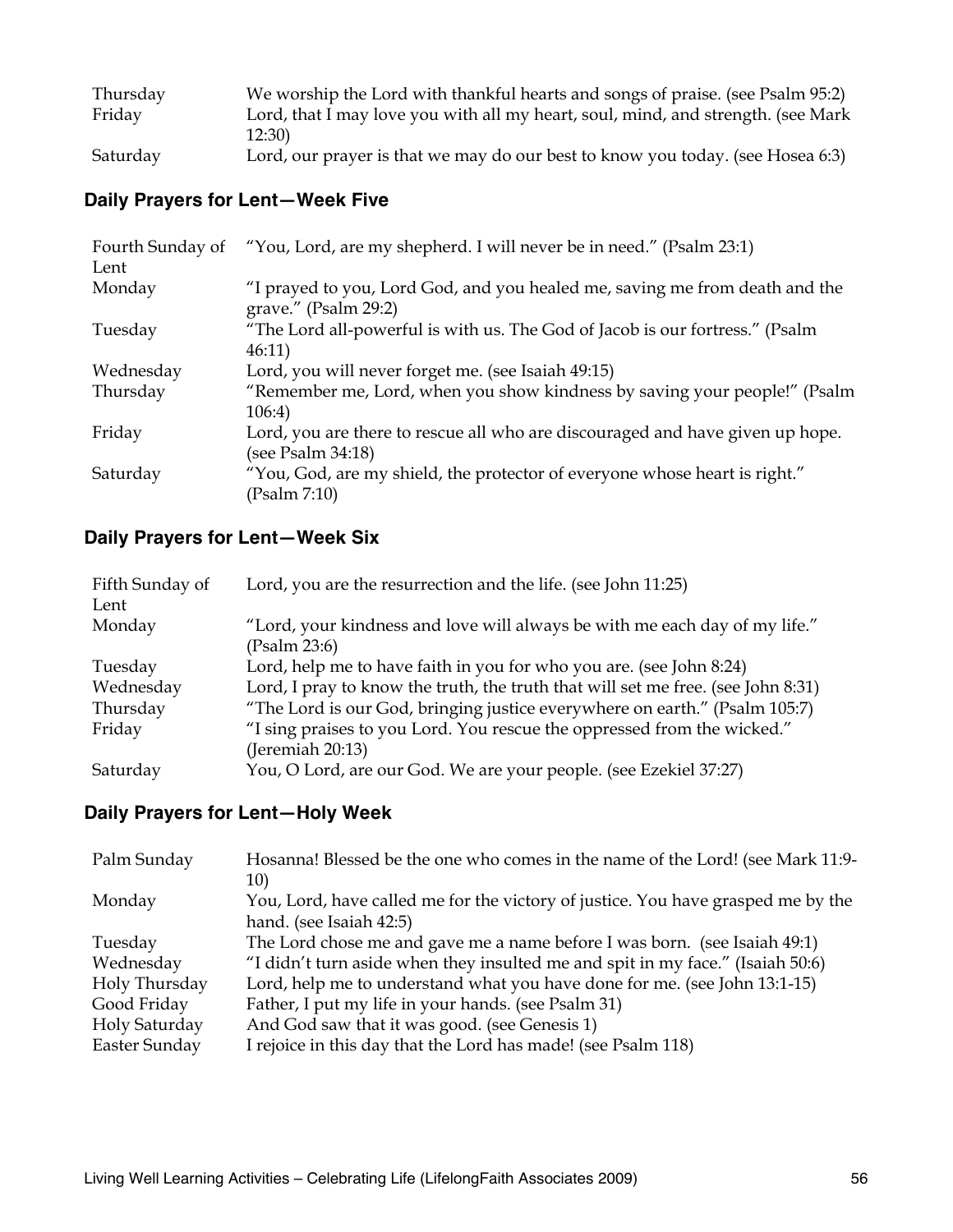# **Lenten Reflections**

## **John 2:13-25: Jesus knows what is in our hearts.**

In Jerusalem during Passover many people put their faith in Jesus, because they saw him work miracles. But Jesus knew what was in their hearts, and he would not let them have power over him.

Do you know anybody who can look right through you, into your heart? Parents sometimes seem to have this uncanny ability: they can read the honesty (or lack of) on a child's face or see through the puton cheerfulness to the hurt within. Husbands and wives, or best friends have this ability too. Jesus knows us even better than parents, husbands, wives or friends. He knows us inside and out. He knows what is in our hearts.

- $\blacksquare$  Jesus knows what is in our hearts. How do we feel about that today? Is there anything we need to do to set our hearts right with Jesus?
- Each family member can create a simple prayer symbol a heart with the words "Jesus, you know what is in my heart." Individuals place their hearts where they will see them regularly.
- Using the prayer symbols created above, pause during the day to say, "Jesus, you know what is in my heart."

# **Luke 13:1-9: Turning back to God.**

We can really make a mess of things sometimes, can't we? Hurt happens. Feelings of love and harmony and all those good things can be in short supply. Jesus has a solution for us sinners. "Turn back to God." We need to become more God-focused. This might require forgiveness, being sorry, changing our behavior, willing to love when there is no feeling of love.

- See if your family can come up with Scripture stories of people who turned away from God but then turned back to God (the prodigal son). How about people you know or have heard about, who were walking away from God but then returned to God? Share a story.
- Ask for forgiveness from someone who you have turned away from.
- **F** Forgiving God, we are grateful that there is always the opportunity to turn back to you, when we lose our way and drift apart from you, you wait for us to come back to your love. Give us the strength to let go of our pride when we sin, and to turn back to you. Amen.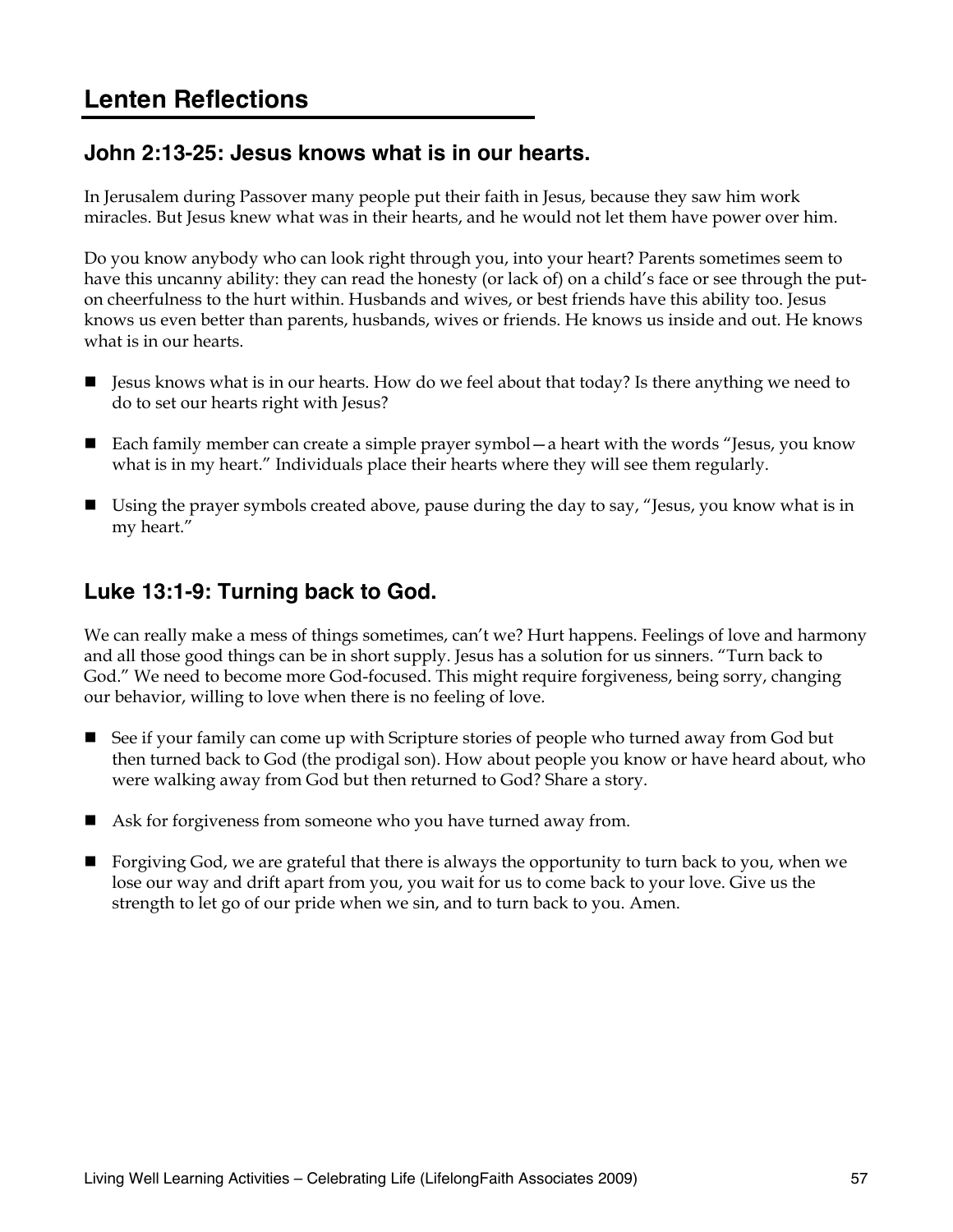# **2 Corinthians 5:20-6:2: Be reconciled through Christ.**

What if…. the solicitor on the phone or at the door offered you "peace and forgiveness, no strings attached." We'd probably hesitate before hanging up or shutting the door—or we might think, "Yeah, right." The fact is, Jesus is at the door, he's on the phone, he's offering us peace and forgiveness. Do we hang up, do we shut the door?

- Check the schedule at your parish to see when the Sacrament of Reconciliation is celebrated. Put it on your family calendar.
- Reach out in forgiveness and reconciliation to a family member.
- Take some quiet moments to examine the areas of your life where you need Jesus' peace and forgiveness.

## **Matthew 6:1-6, 16-18: Lenten Practices**

Show-offs can be really annoying, can't they? And we think, "Oh, how foolish they are." Of course it's not possible that we flaunt our good deeds, is it? No, only other people do that. Well, apparently, the Jesus who knows us so well also knows that our tendency might be to show off—to make sure everyone knows how holy and righteous we are. He assures us that this is really a lousy use of our energy, that quiet devotion and sacrifice are more pleasing to God than showy demonstrations.

- Which Lenten practices is your family observing? How are you being faithful to these practices?
- Do a quiet act of kindness for another person today.
- Lord, may we be steadfast and faithful in our Lenten practice. (Family members name things they are doing for Lent.) Through the grace of your son, and the power of your Spirit, give us the energy and the perseverance to stick with our Lenten commitments. Amen.

# **Luke 9:22-25: Take Up Your Cross**

How hard it is to forget about ourselves! Particularly in a culture which screams the opposite in so many ways. We being to feel entitled to what we want, to the detriment of others. Jesus preaches about losing ourselves, becoming as nothing. It takes this gutsy kind of living to carry the cross with him.

- What does Jesus mean when he says we have to forget about ourselves? What does he mean when he says we have to take up our crosses each day and follow him? What cross do we carry?
- A person in your family, at school, at work or in your community might be carrying a particularly heavy cross right now. Figure out a way you can help.
- Place a family cross in a prayer place in the center of your home. Every time you notice the cross today pray, "Jesus, be with me as I carry my cross and as I help others carry theirs. Amen."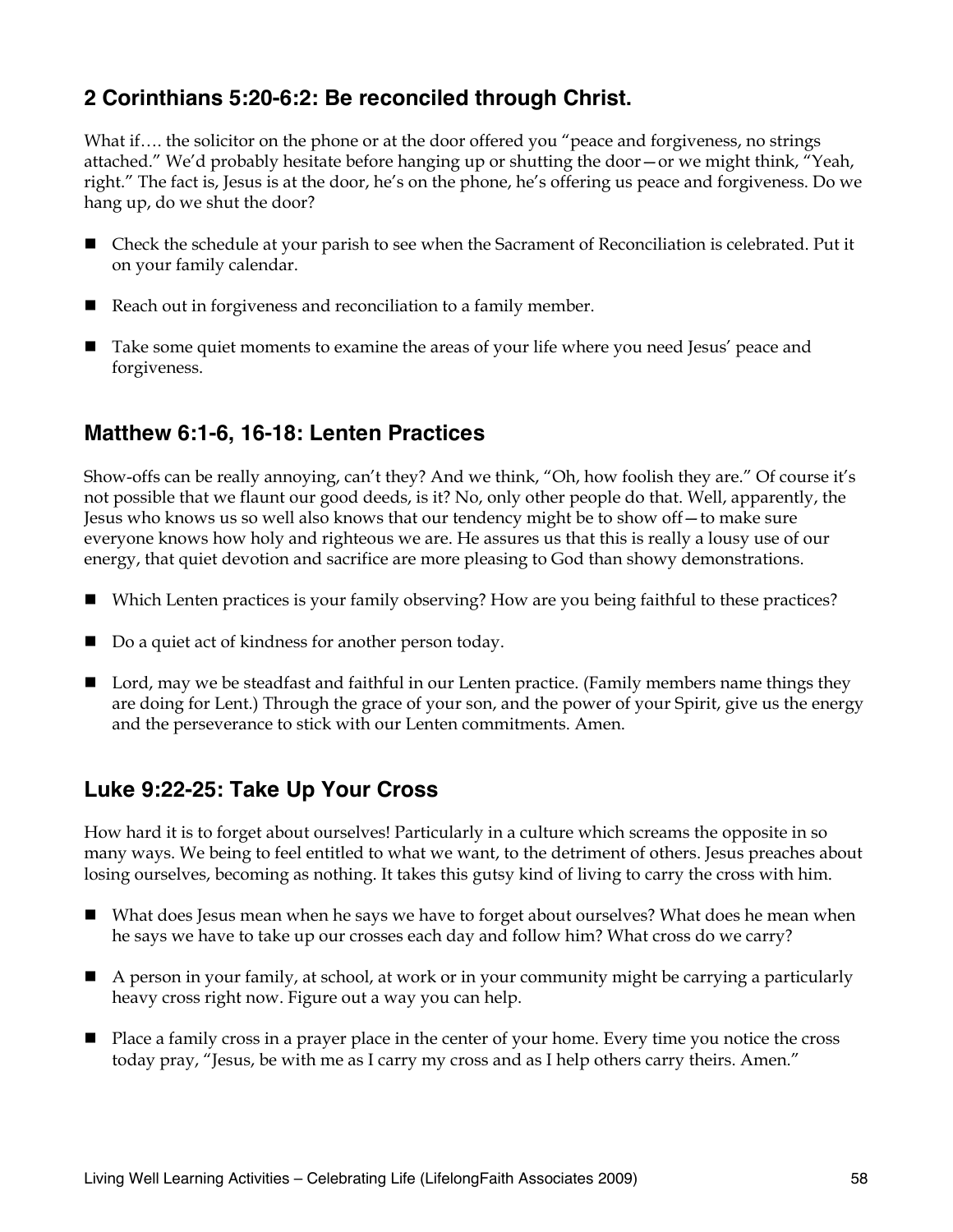# **Isaiah 58:1-9: Fasting that Pleases God**

In the Scripture reading, Isaiah is clear that the Lord has little time for acts of worship that are empty. Why fast for a day if you're only going to think about yourself? Why give alms if you're going to abuse your workers? If our worship is real, we can't help but be in the business of removing chains of oppression, feeding the hungry, clothing the naked.

- How well does our family worship the Lord?
- Re-read Isaiah 58:6-7. Choose a way to do one of the things which Isaiah suggests.
- Lord, teach us what it really means to worship you. Help this family's light shine like the dawning sun because of how we reach out to those in need. Amen.

## **Matthew 25:31-46: For the Least Among Us**

Jesus tells us that he is in the faces of the hungry, the thirsty, the naked, the imprisoned. The least loveable among us—that is where Jesus is. And he is rather clear—"feed me, clothe me, visit me. . . and the reign of God will be yours."

- In our community, where are the hungry, the naked, the most forgotten? How can we reach out to them?
- Choose one simple way your family will reach out to a forgotten person today (i.e., pack a lunch and give it to the homeless person who stands at the intersection, purchase a children's game and drop it off at the nearest family shelter).
- Lord, today we lift up to you the lonely and most forgotten people in our community. Through our actions and our prayers may they experience your love and care. We ask this in Jesus' name. Amen.

## **Leviticus 19:1-2, 11-18: Letting Go of Hatred**

So much of how we are supposed to live is easier said than done, isn't it? We really want to hold onto that grudge sometimes. We really want to hang onto our anger and return hurt for hurt. Yet when we hold on to grudges, to anger, when our energy is focused on revenge, our hearts cannot be at peace in Jesus. He pulls us towards him. He says, "Let go."

- What is a grudge? Why do we hold grudges? How does it feel?
- Choose to let go of a grudge today, to let go of anger, or to abandon a plan for revenge.
- Dear Jesus, we offer to you all of our struggles in trying to love each other well. Help us to let go of hurts and of anger, and to hold onto the pace and forgiveness you offer. Amen.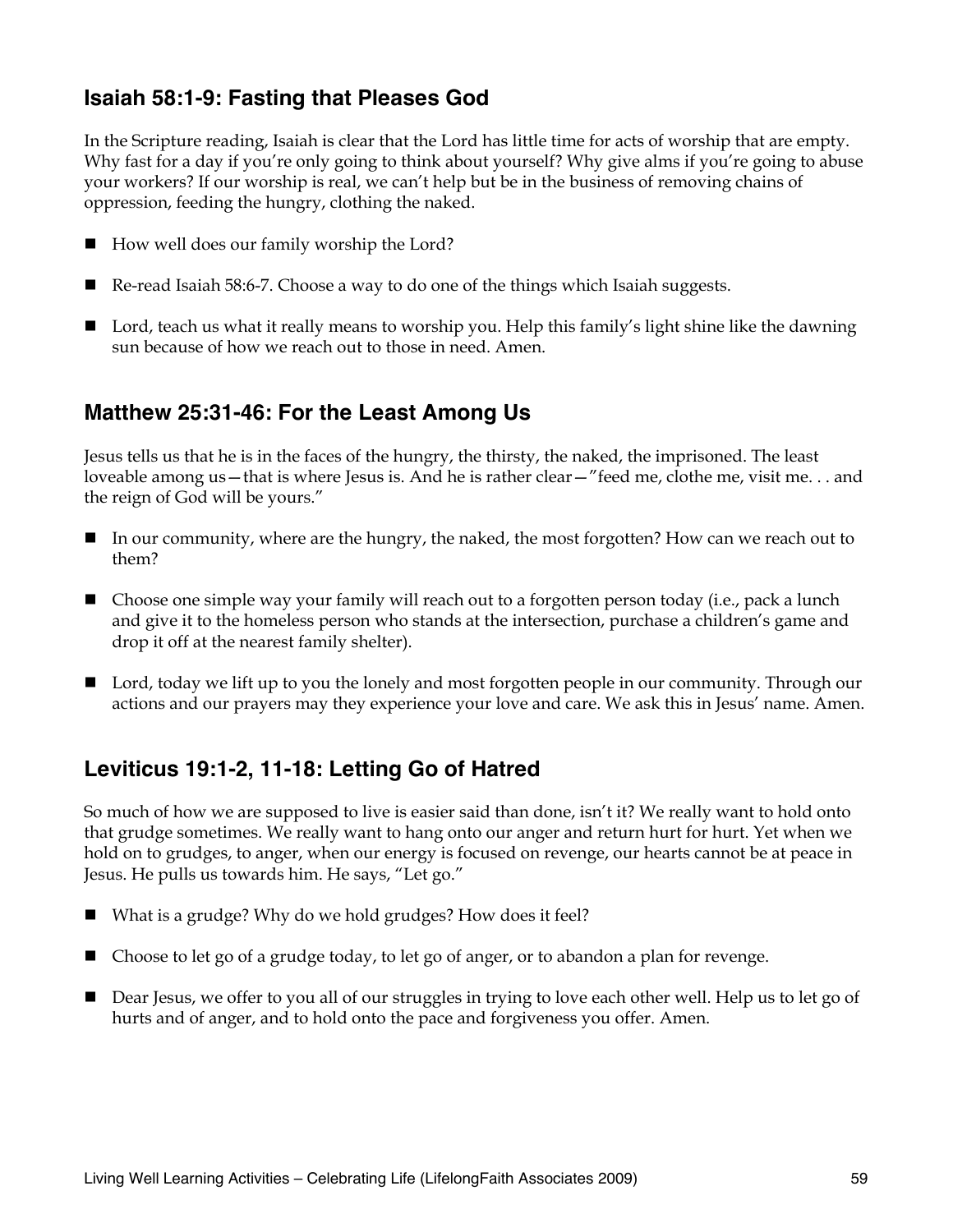## **Matthew 6:7-15: Prayer**

The Christian family is the first place of education in prayer. The home is where children learn to pray, where they learn to persevere in prayer. At home, prayer awakens the family to Christ's presence.

- What is our family's definition of prayer? Based on this definition, how good are we at being pray-ers?
- Choose a time to pray together as a family every day. Try to persevere with your prayer time in the home.
- Light a candle. Slowing pray the Our Father. Offer each other God's peace.

## **Matthew 7:7-12: Are We Guilty of Meager Expectations?**

Do we have meager expectations of what Jesus can do in our lives? What if we truly believed and trusted in these verses of Scripture? Do we believe in a Lord who wants everything that is good for us? Do we believe in a Lord who waits for us to ask, who hopes that we will seek him, who stands at the door to open it if only we would knock?

- What have we asked the Lord for recently? How has Jesus answered our prayers? What doors can Jesus open for us today?
- Write a family prayer based on this formula: Lord, we ask for (name what family members ask for), Lord, we seek (name what family members seek), Lord, open the door of (name a virtue such as love, peace, forgiveness) for us. Amen.
- $\blacksquare$  Pray the prayer your family wrote.

# **Matthew 5:12: Treating Others Well**

This advice: "Treat others as you want them to treat you" is so simple, so rationale, so right. Then why is it so hard? If only these words could be before us always—such as when we are yelling angry words, losing our patience, gossiping, posed in stony silence . . . all the times when we dish out what we ourselves hate to take.

- Talk about some ways the family can concentrate on "treating others as you want them to treat you."
- Determine a code word or phrase with which family members can gently and with kindness remind each other about the way we should treat each other. What changes do we notice around our home?
- In silence, recall the experiences of your day, particularly your actions and attitudes towards others. Ask Jesus' forgiveness for the time you did not treat others well today.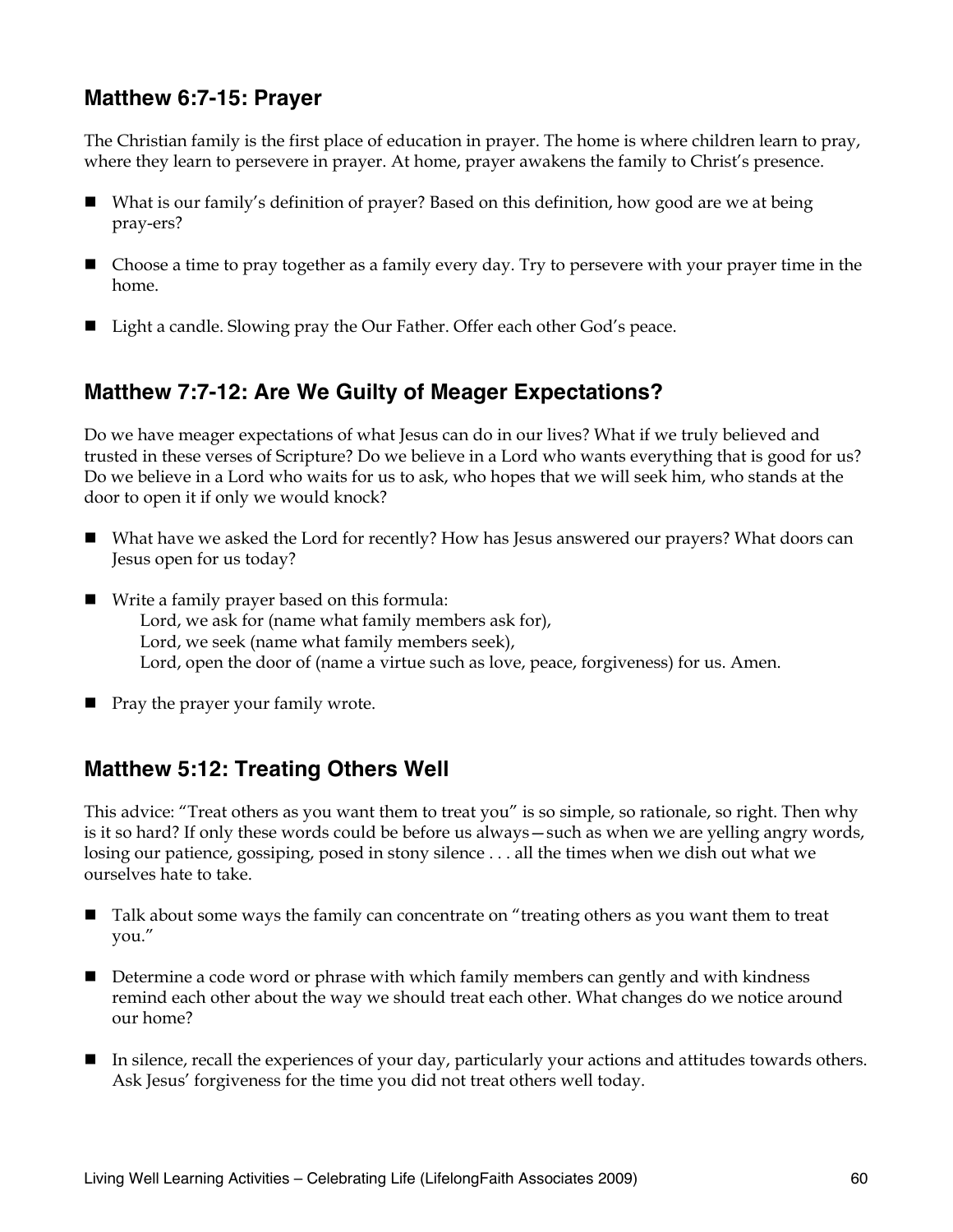# **Matthew 5:20-26: Making Things Right with People in Your Life**

Lent is a time of spiritual housecleaning. A part of this cleaning is setting things right with the people in our lives.

- **Describe what it is like in your family when you are all getting along well with each other. Who do** you need to make peace with in your family?
- $\blacksquare$  Today, make peace with the person or persons in your family who you haven't been getting along with well lately.
- Lord, make me a channel of your peace. Where there is division and hatred, may I sow love, where there is injury, help me to forgive, where I cause pain, help me to be truly sorry. I look to you, merciful Jesus, for strength and compassion as I set things right with the people in my life. Amen.

# **Matthew 5:43-48: Love My Enemies?**

Who are my enemies? The list, long or short, demands my attention. Love is what Jesus requires of me—love for those on that list. Love and prayer for those who mistreat me.

- Why does Jesus want us to love our enemies? What is difficult about what he asks us to  $d\sigma$  that is, love our enemies and pray for those who mistreat us?
- Make a commitment to reach out to the one person who you haven't been getting along with well lately. Say a prayer for someone who has hurt you.
- Holy God, help us to re-build the bridges of peace and love between each other, even our enemies. May our home be a model of reconciliation, of compassion, of mercy. We ask this through Jesus, our model. Amen.

# **Luke 15:1-3, 11-32: Celebrating Reconciliation**

Notice the reaction of the father when the prodigal son returns. He orders party supplies immediately! Once the preparations have started, he waits with open arms to welcome his son to the celebration. How Jesus celebrates when we return to him!

- **B** Share stories of reconciliation and forgiveness. Focus on the celebration. How has your family celebrated reconciliation lately?
- Forgiveness is something to celebrate! Participate in the Sacrament of Reconciliation together. Mark the occasion with a special meal or time of family togetherness.
- Jesus, for your gift of forgiveness, I am always grateful. May this gift be a big part of my life. I celebrate in your arms. Amen.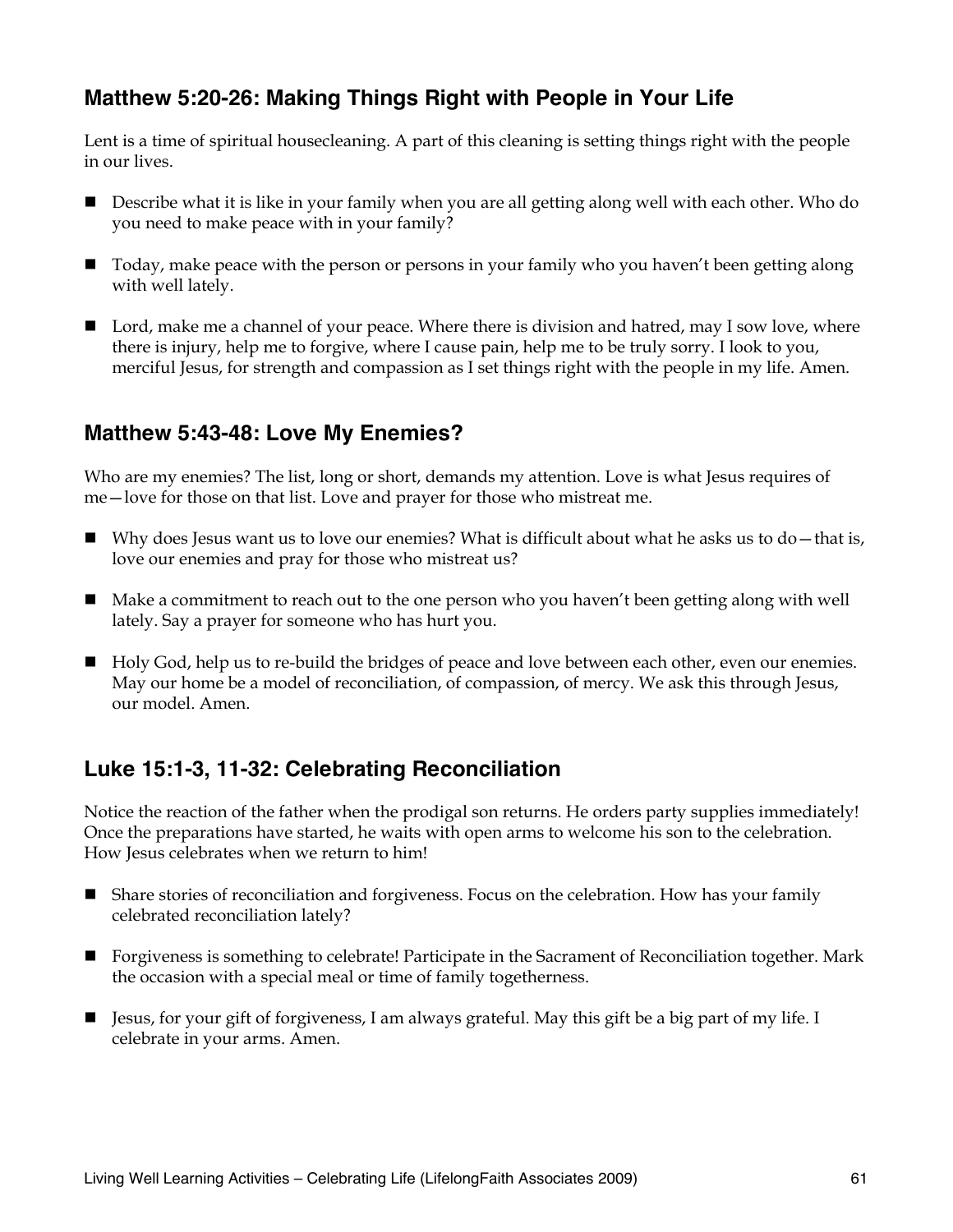# **John 4:5-42: Lord, Show Myself to Me**

A lot of Samaritans in that town put their faith in Jesus because the woman had said, "This man told me everything I have ever done." The story of the woman at the well is one of the most awesome teachings about faith and discipleship. Watch what Jesus does—he draws the woman out of herself, looks into her soul, and he shows the woman who she really is and who she can be. Once she tastes the living water Jesus offers, she can't help but share her discovery with others.

- Talk about the symbol of water. How is water used in your home?
- $\blacksquare$  Name what would happen if the water was turned off for a day, a week, a month. How is Jesus "living water?" Is this "living water" a part of your home? Is it turned on?
- Quench the "thirst" of someone you know. Choose an action that will bring Jesus to him or her.
- Pray for people and situations thirsting for the love of Jesus. After each prayer respond with: "Jesus, who gives us living water, hear our prayer."

## **Mark 12:28-34: Love of God and Love of Neighbor**

These two commandments are our framework for living. They are a criteria for the choices we make, an assessment tool for our actions and attitudes. They are the two habits of highly effective Christians.

- Using a sheet of paper divided into two columns, brainstorm two lists. Title one column: "Love God." In this column name lots of ways to love God. Title the other column "Love Neighbor as Self." In this column, name lots of ways to love our neighbor.
- Circle several ideas from each column. Turn these ideas into action this week.
- Lord, grant that today I may love you and my neighbor a little more fully than yesterday. Amen.

## **Luke 18:9-14: Humility**

Humility isn't about wallowing in our inadequacies and putting ourselves down. It is about knowing the truth about ourselves, knowing both the gifts with which the Lord has blessed us, and knowing that these gifts are not ours but God's.

- Talk about what humility is. When was the last time you publicly recognized someone else for something he or she did well?
- How is Jesus a model of humility? Find a passage in the Gospels when he recognizes his father.
- $\blacksquare$  Jesus always points us to God, his father. He put God first and died on the cross for us. Decide on a way to put Jesus first in your life this week.
- Jesus, give us a humble Spirit, to always acknowledge you as our Lord and our God. Amen.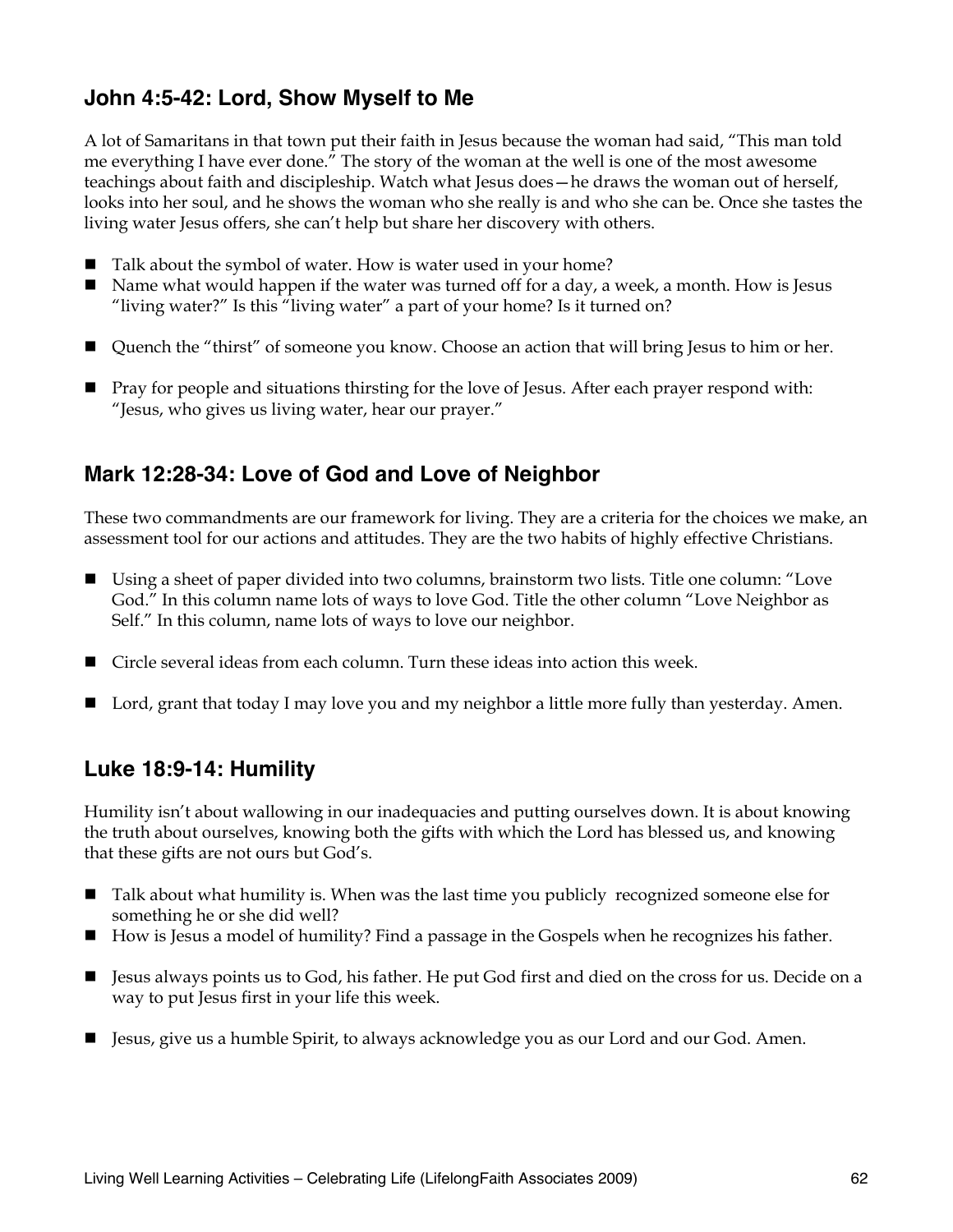# **John 9:1-41: The Light of Faith**

A little spit and sand to make mud, and Jesus cures a man of his blindness. So now this man can see, physically see. But this Gospel is about a lot more than 20/20 vision. It is about faith, and Jesus as the light…it is about the spiritual ability to see Jesus for who he is—to see with the eyes of faith.

- Who wears glasses in your family? What is it like for those with poor eyesight when they don't have their glasses or contacts on? Can they see well? How and what does Jesus want us to see? What kind of blindness does he want to cure in us?
- Eyes of faith can see the need for Jesus in the world. Put on the eyes of faith. What do you see? What need can you take care of today, for Jesus?
- Spend five to ten minutes in reflection: Light a candle. Play quiet instrumental music. Repeat: "Jesus, you bring light where there is darkness."

## **John 11:1-45: Resurrection**

Lazarus was dead, and through the power of Jesus he walked out of his own tomb. Imagine that. But Lazarus would die again someday. His resurrection wasn't forever…yet. In other words, he was resurrected back to life as we know it. What Jesus did with Lazarus was a preview of coming attractions—resurrection of the body to life everlasting, to life in eternity with God. Lazarus' resurrection was a sign that eternity with God would be an option.

- What is Jesus showing us by how he brought Lazarus back to life? What does Jesus promise us, if we choose him?
- Write a note to a family member or a friend who has experienced the death of a loved one recently. Share the message of eternal life through pictures and words.
- "I am the resurrection and the life. Those who come to me, even though they die, shall live."

## **John 8:12-20: Jesus Is the Light of the World**

It's bad enough to be walking in the dark, literally. It's hard to get from one place to another without being able to see where we are going. The same principle applies to the spiritual journey. And Jesus lights up that journey for us. With him, we don't have to walk in the dark.

- Take turns blindfolding each other and challenging each other to get from one end of the room to the other. Talk about the images of darkness and light. How does the light of Jesus guide us everyday? What does his light make possible in our lives? How does his light make a difference?
- Take a moment to complete this one sentence for each member of your family, "You show me the light of Jesus by . . . ."
- Light of Christ, shine! Enter all of the dark areas of my life. May your light lead me to God. Amen.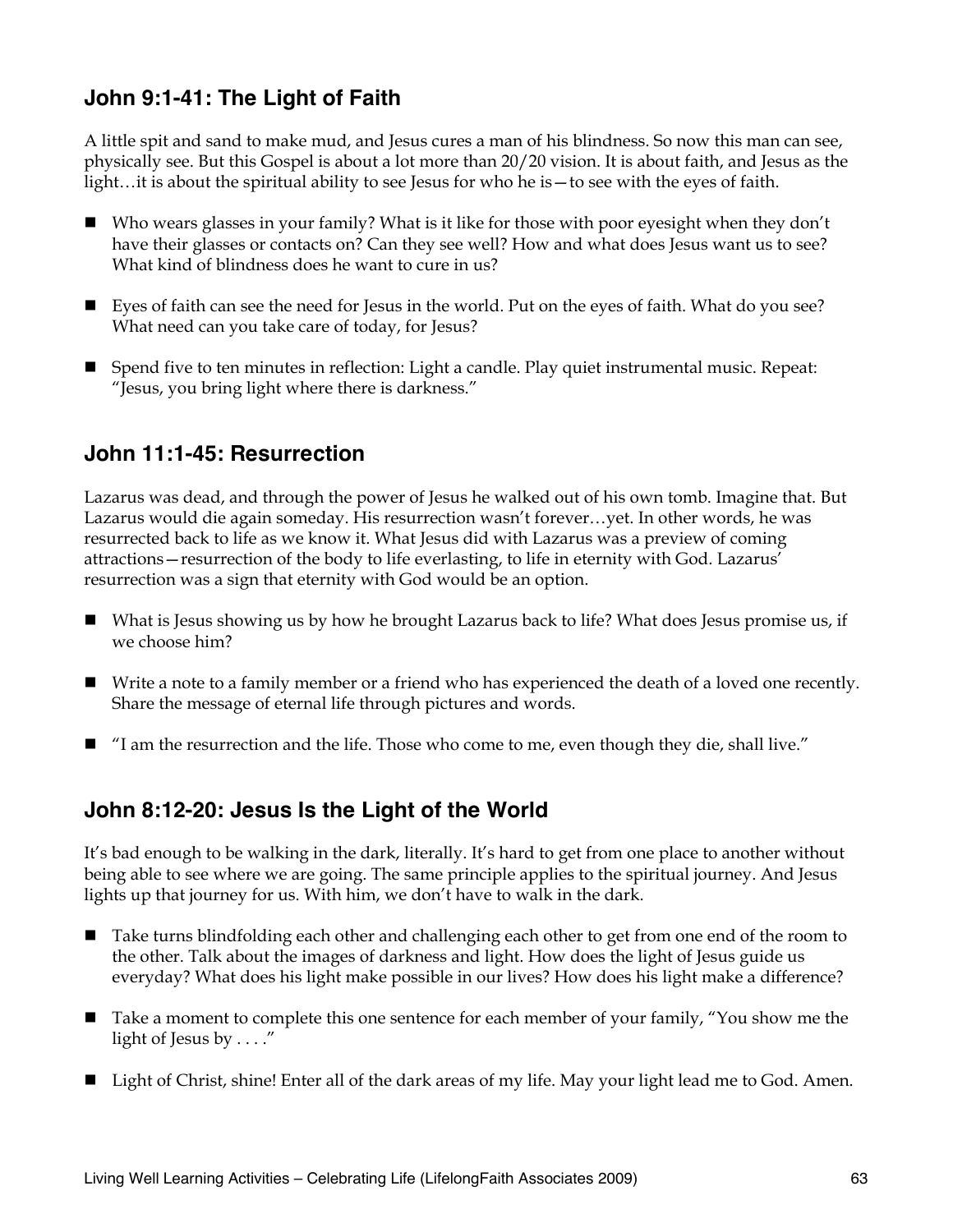## **John 8:51-59: "I am."**

We use the verb "to be" all the time. "I am, you are, we will be" and so forth. Our "to be's" are always followed by something else like "I am tired" or "you are lovely." God's "to be" requires nothing else, no descriptor—because God "is." Try thinking about that…try praying about that.

- Ask each family member to describe himself or herself by filling in the blank: "I am…" Then ask family members to describe each other by filling in the blank: "You are…" Finally, together, fill in the blank for your family: "We are …" How would God respond if we asked God to fill in the blank: "I am…" Do you think God would fill in the blank? Did God fill in the blank for Abraham?
- Look for an opportunity to share something about who God is with someone else. Tell someone about God's all encompassing kind of love.
- Let God's words, "I am," be the focus of your prayer and reflection today.

## **John 13:21-33, 36-38: Betrayal**

We have a problem with Judas. He turned Jesus in, after all! Our righteous indignation screams "How could he have done that? What was he thinking? What a loser!" So we judge Judas rather than consider our own failures to be faithful and trustworthy…because if we did examine our own motives and actions, we might seem too much like him.

- What does it mean to betray someone? How does this happen?
- What are some examples of betrayal in our lives, in our world?
- Do we ever betray Jesus? How?
- $\blacksquare$  Set out to repair a relationship in your life which has been damaged by betrayal.
- **Jesus, help me to be honest in my relationships, help me to be true to you. Amen.**

## **John 12:20-33: Dying to Self**

Seeds are hard. They feel hard. Especially seeds such as a grain of wheat. The grain must fall to the ground and enter the darkness of the soil in order for its hard shell to break, and for the seed to become more than just a seed. We can hardly see the grain of wheat, it is as nothing, that is until the wheat bursts forth.

- Buy a few grains of wheat at a health food store. Pass them around. Feel them. What do they feel like? Jesus compares us to a grain of wheat. What does he mean?
- Do something today that requires real sacrifice, that requires you to die to yourself.
- Place the grains of wheat at your family table today. Pray together: Help us, Lord Jesus, to be as these grains of wheat which fall to the ground, die and burst forth with abundant life. May we allow you to break through our shells so that we will bear much fruit for you in this world. Amen.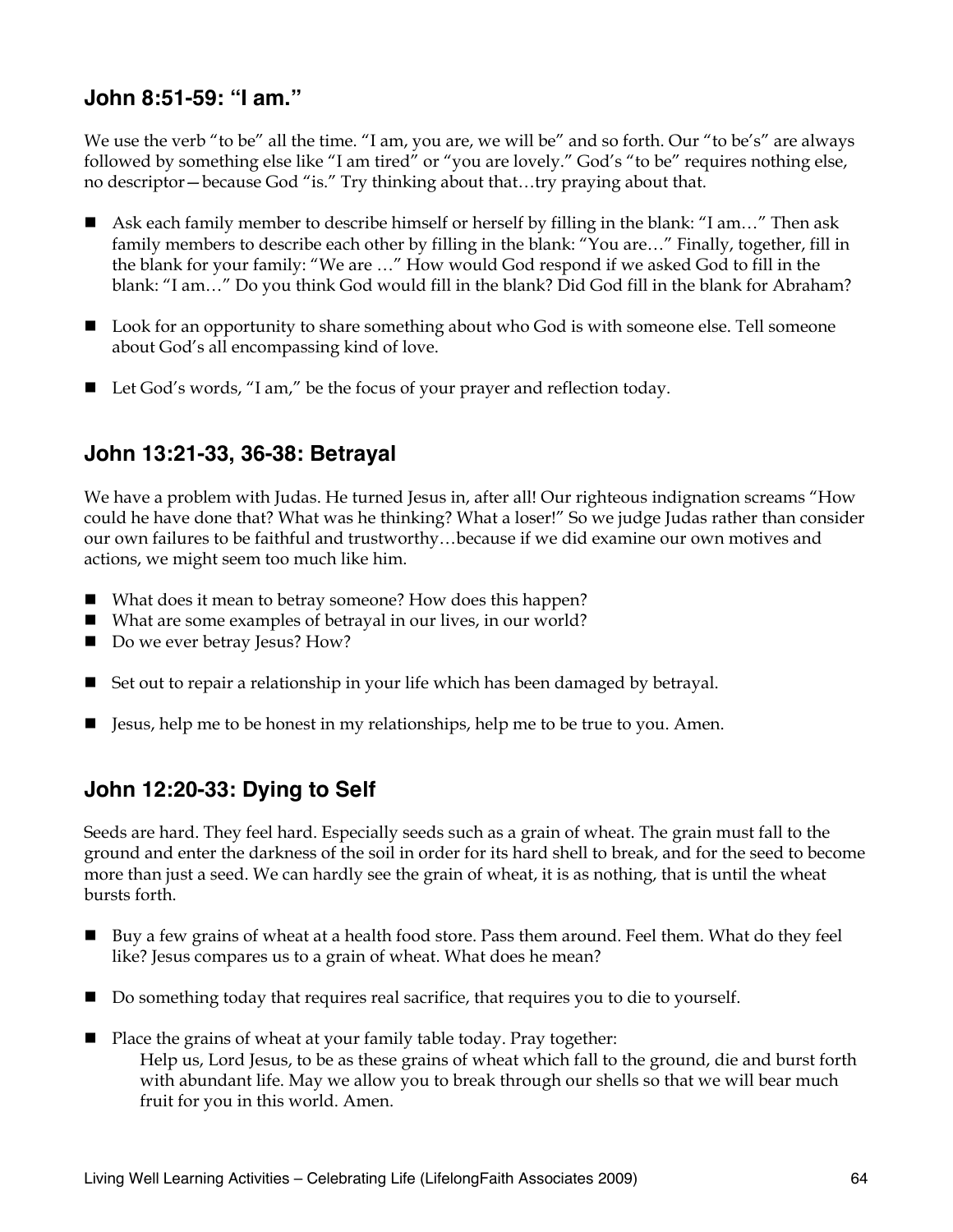# **Philippians 3:8-14: Our Resurrection from the Dead**

Knowing Christ and following in his footsteps is a tall order. Suffering and death are a part of the package. But the return for our investment into a life focused on Jesus Christ is our own resurrection from the dead.

- Every time we do something which is Christ-like, we make a sort of deposit into the "eternal life" bank." What kind of deposits have we made lately?
- Suffer for Christ today. Hold your tongue when someone ridicules you. Stand up for what you believe in even if you are the only one.
- Shut your eyes and see Christ's footsteps in front of you. What is your next step?

## **John 8:1-11: Accusations and Judgments**

We are not unlike the people in this Gospel — we stand ready to hurl stones at others, accusing and judging them, many times without knowing the full story, and certainly most of the time without considering our own faults and failings. Once again, Jesus goes straight to the heart of the matter: "Go ahead, throw the first stone!"

- Talk about the Gospel passage. When are we like the people in the Gospel? When do we try to hurt people by pointing our fingers at all the things they do wrong?
- Ask someone you have hurt by judging or accusing them for their forgiveness. Share with another person your struggles to be faithful to the Gospel.
- $\blacksquare$  Find a stone the size of your fist. Place it where you will see it today. Pray, "Lord, I am sorry for my sins."

# **Matthew 18:21-35: Forgiving—Over and Over and Over Again**

Another toughie. One-time forgiveness just isn't going to do it. What this means is that if someone hurts me, not just once but over and over and over again, my only response (or at least the right response) is forgiveness—again and again and again and again. Whoa.

- Talk about the things that we do over and over and over again that hurt each other. Talk about what it takes for us to forgive each other over and over and over again. What keeps us from forgiving this much?
- Write 70 x 7 on a piece of paper. Post it on the refrigerator. Let it remind us to keep forgiving, over and over and over again.
- Pray the Our Father together. Pay particular attention to the words about forgiveness.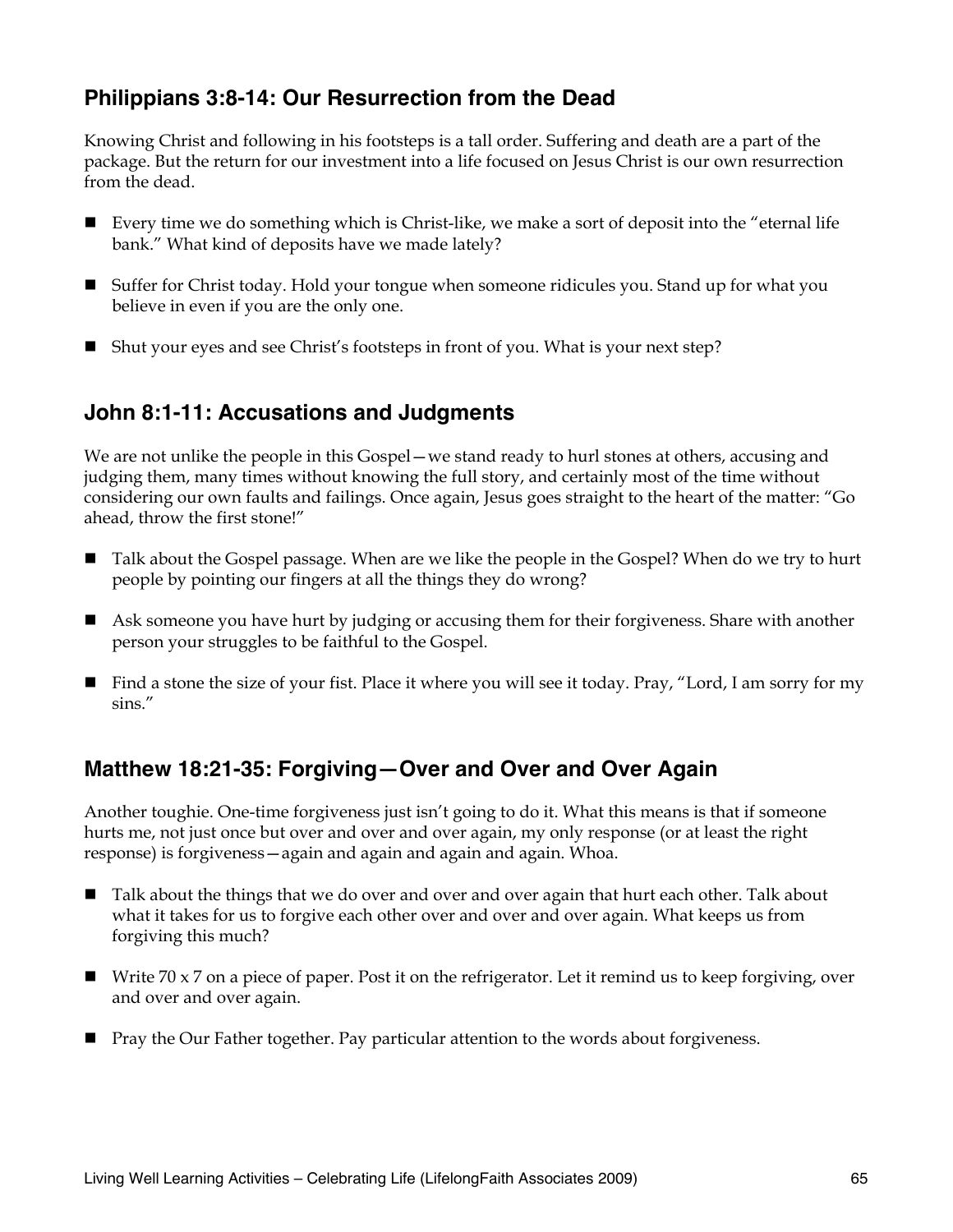# **Luke 23:1-49: To Be with Jesus**

Imagine being there and watching this scene—the exchange between the penitent thief and Jesus. What an awesome witness of one whose desire is to be with Jesus. Jesus responds to the thief's desire: "Come—paradise is for you!" And isn't that our destiny as well? Is it our desire?

- Take on the roles of the people at the foot of the cross. You hear the exchange between Jesus and the "good" thief hanging next to him. What are you and those around you talking about?
- Find someone to share with or write in a journal. Talk or write about your desire to be with Jesus. Decide on something you can do to be a person not only heading for Jesus, but leading others to him as well.
- Lord Jesus, give me the desire, everyday, to be with you. Amen.

## **John 13:1-15: The One Who Serves.**

He knelt down on the floor, rolled up his sleeves and washed a lot of what must have been very dirty feet. The apostles didn't wear sneakers, or loafers …Hollywood portrays them in sandals. Their feet could not have been very clean—enough to convince me that Jesus' action was one of service.

- Do you think the apostles understood what Jesus did for them when he washed their feet? How do we follow Jesus' example to serve one another?
- Decide on an ongoing family service project and participate in it together.
- $\blacksquare$  Lord, when you washed your apostles feet, you were showing us what we should do  $-\rho$  place ourselves in service to each other. Help us find ways to reach out to those who can benefit from the gifts of service this family has to offer others. Amen.

## **John 18:1-19:42: The Passion**

One of the soldiers stuck his spear into Jesus' side, and blood and water came out. We know this is true because it was told by someone who saw it happen. Now you can have faith too.

We watch, we listen, we touch, we feel. Are we bit players, "extras" in this high drama, or are we the main characters? Do we see ourselves among the mobs in Jerusalem…in the Garden of Gethsemene… in the temple precincts…in the Roman procurator's palace…on the road to Calvary…at the foot of the cross. Do we see ourselves in Jesus' eyes as he dies for us?

- Read the Passion of Jesus together as a family. With which part or person can you relate today?
- If Identify the places in your community and in the world where suffering and death is a common scene. How can your family help?
- Dear Jesus, by your most holy cross, you have redeemed the world. Amen.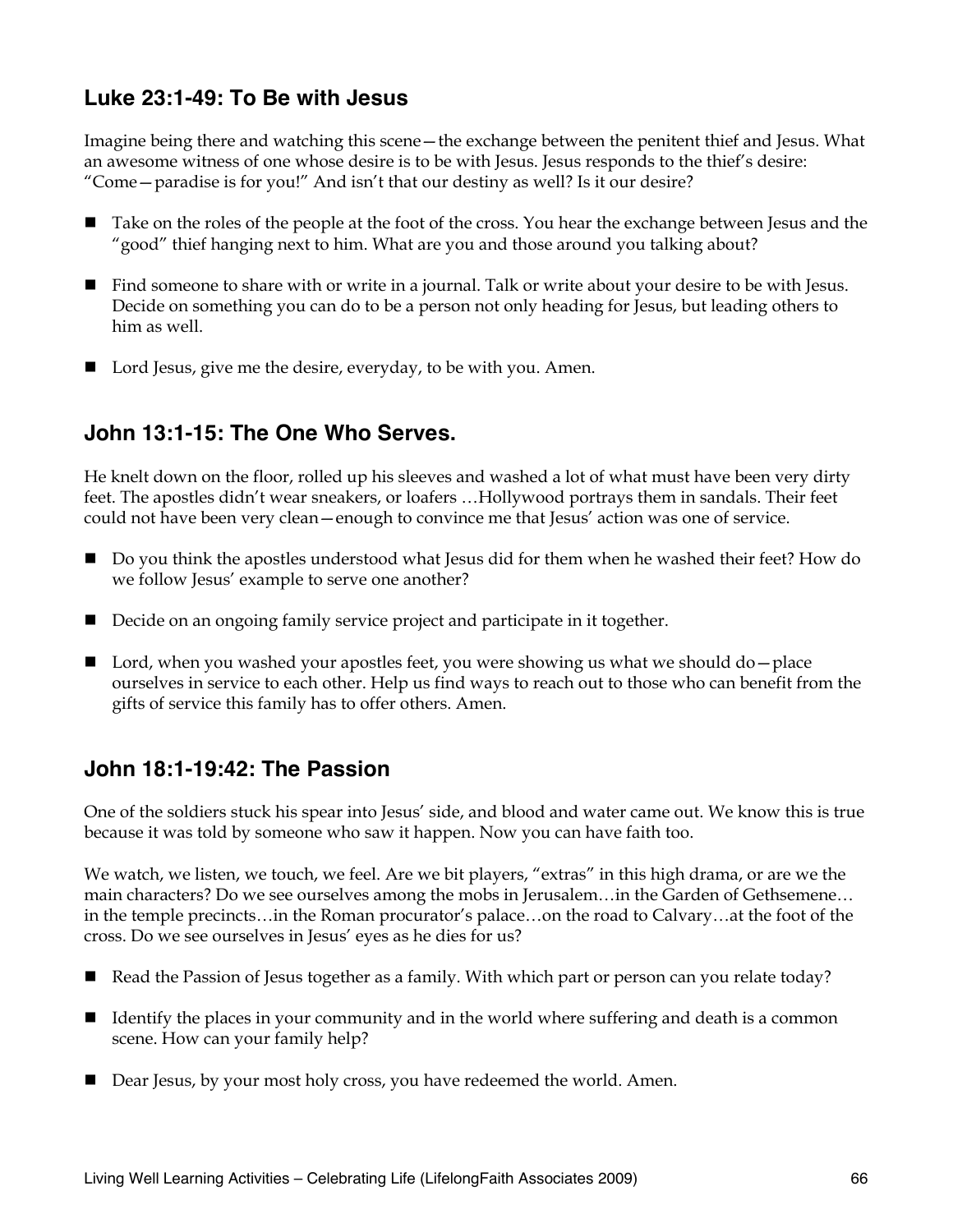# **Easter**

# **Easter Eggs**

Jesus, who is the source of new life for Christians, burst forth from the seemingly lifeless tomb on Easter morning. As a way of proclaiming their belief in Jesus' resurrection, Christians began the practice of giving one another eggs on Easter Sunday.

To convey the joy and beauty of Easter, they carefully painted and decorated the eggs they shared. In fact, in some ethnic cultures decorating eggs has become a prized art form, passed on from generation to generation. Decorating eggs on Holy Saturday is a wonderful Easter tradition in which even young children can take part.

Before the egg-decorating process begins:

- Read the Gospel account of Jesus' resurrection from your family bible or a children's Bible.
- Explain the beliefs that underlie the practice of egg decorating: Jesus rose from the dead; Jesus is new life for us and for our world.
- Note that the bright colors and designs on the egg show our joy in Jesus' resurrection.

After the eggs have been decorated, bless them for use by your family and friends:

- Place the eggs in a decorative basket or bowl.
- Put them on the table with a lighted candle and a Bible opened to the account of Jesus' resurrection.
- All extend their hands over the eggs as one member of the household prays the blessing: *We praise you, O God, for these signs of life, our Easter eggs. We thank you for the bright, bursting forth of Christ our Lord. Amen. Alleluia!*

## **Family Easter Water**

In the liturgy of Holy Saturday night, the presider solemnly blesses the Easter water, which will be used during the service for baptisms. Families can take home a small container of this holy water to be used during the Easter season and the year for family blessings on persons, house and rooms, and on Easter symbols such as eggs, pastry, baskets, meals. Each sprinkling signifies that all of our life is being baptized or being made holy by the presence of Christ to us. During the year, parents can sign their children with a blessing using the holy water before tucking them into bed.

## **Family Paschal Candle**

Burn a large white candle in your home at Eastertime, just as the Easter candle lights the sanctuary at church during Eastertime. Decorate it with the traditional symbols that are on the Paschal Candle, or any Christian or springtime symbols the family would like to have on their candle. The Paschal Candle is inscribed with an alpha (the first letter of the Greek alphabet) and an omega (the last letter) with a cross in between. The four quarters of the cross are identified with the numerals of the current year.

Put your candle in a prominent place and you will have your very own Paschal Candle to remind you that Christ is our light.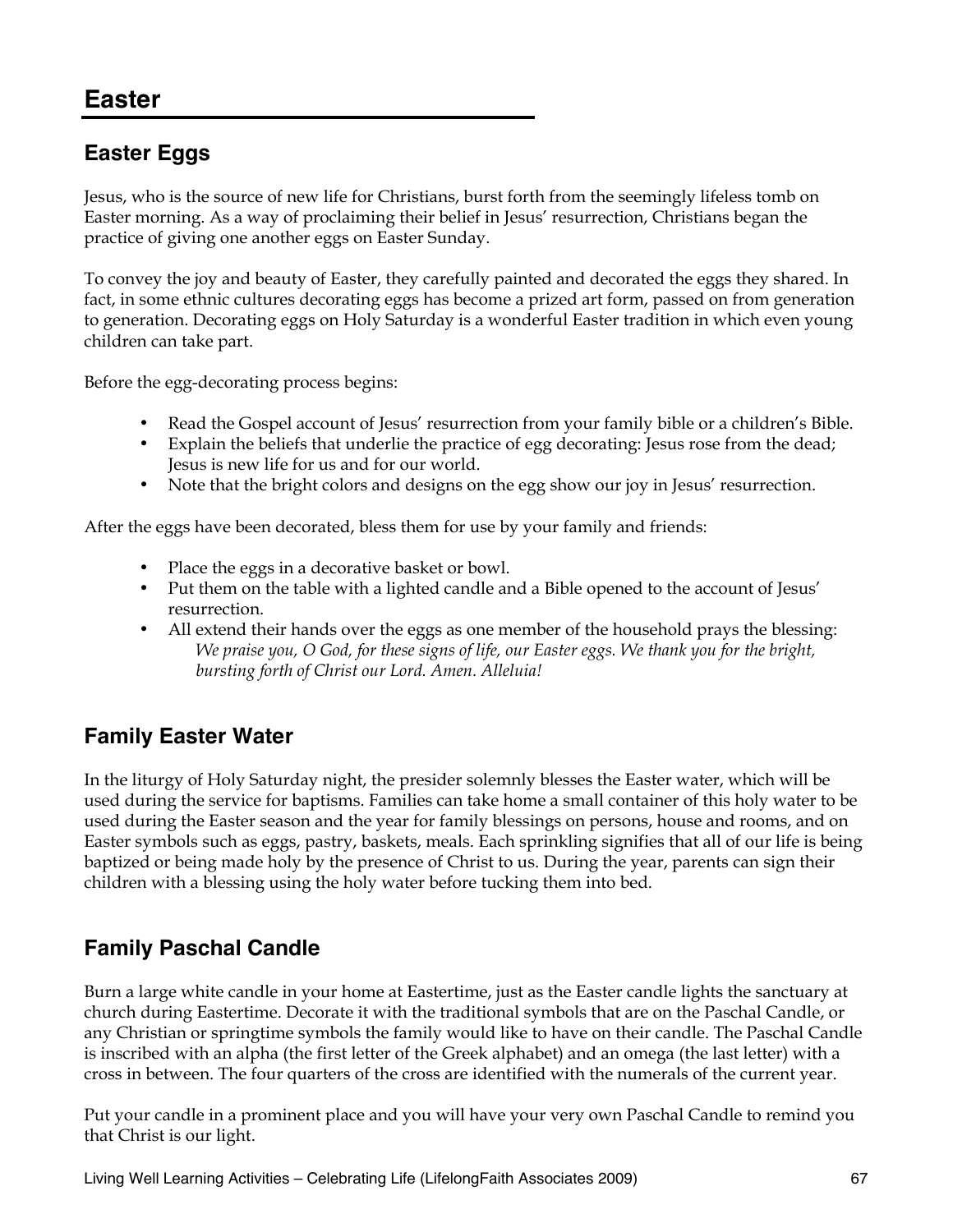## **Blessing**

After the candle is decorated and put in place, the following blessing can be prayed while all family members extend their hands over the candle:

*Loving God, we ask your blessing on this symbol of Christ our Light. May it be a constant reminder to all of us that we, too, are to bring the Light of Christ to others by our lives of justice and kindness. Amen*

### **During Easter Season**

During the seven weeks of Easter, the Pascal candle will be lit in Church to remind the community that the Risen Lord is in their midst. The family may also light the Christ candle (used during the Christmas season) as a reminder of this mystery. The family lights the candle whenever members gather for meals as a reminder that we come to know Jesus in the breaking of the bread (see Luke 24:13-35).

Place the Christ candle in the center of the table. As a family member lights the candle, all members of the family say:

*Dying you destroyed our death. Rising you restored our life. Lord Jesus, come to this home so that we may continue to grow in our love for each other.*

Using the Easter water, family members bless each other on the forehead with the sign of the Cross. This water is a sign of our baptismal covenant with God and each other. Through the waters of baptism, we are reminded that we have been given God's Spirit and through the Spirit have the power to love as the Lord has loved us.

For the next seven weeks, invite family members to select a phrase from scripture that will be said each day. Each week a new phrase will be selected and used for the week. Say this phrase together around the candle.

Peace be with you. (John. 20: 19)

Know that I am with you always. (Mt. 28: 20)

As the Father has sent me, so I send you. (John. 20: 21)

Do not persist in your unbelief but believe. (John. 20: 27)

Follow me. (John. 21: 19)

. . . what I have I give to you. (Acts 3: 6)

We are of one heart and one mind. (Acts 4: 32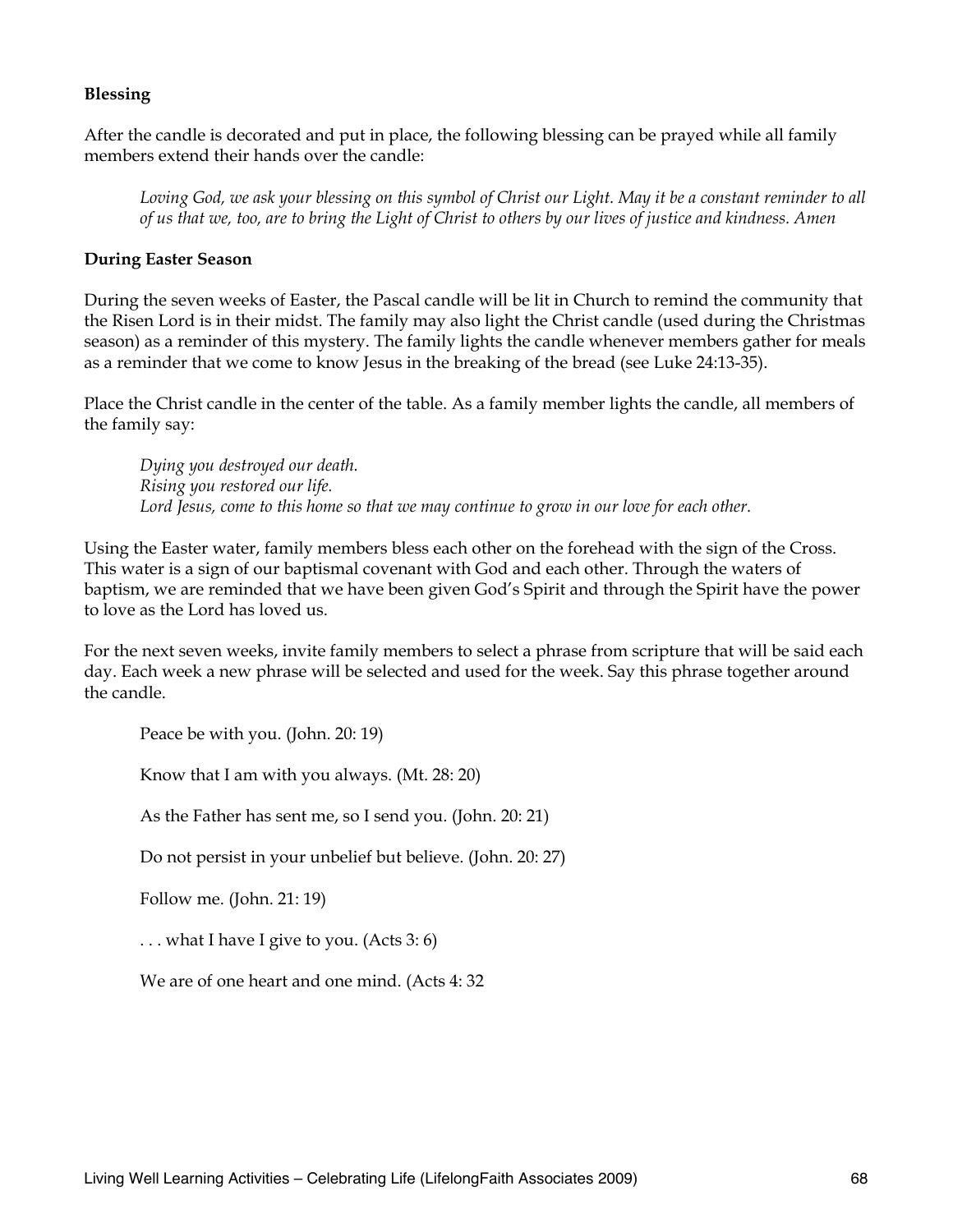# **Table Prayers for the Easter Season**

## **Easter**

| Leader | We bless ourselves with the sign of our faith.                                     |
|--------|------------------------------------------------------------------------------------|
| All    | In the name of the Father, and of the Son, and of the Holy Spirit.                 |
|        | A family member lights the candle.                                                 |
| All    | Dying you destroyed our death. Rising you restored our life.                       |
|        | Lord Jesus, come to this home so that we may continue to grow in our love for each |
|        | other.                                                                             |

## **First Week of Easter**

| Reader | "Praise God, the Father of our Lord Jesus Christ. God is so good, and by raising Jesus |
|--------|----------------------------------------------------------------------------------------|
|        | from death, he has given us new life and a hope that lives on." (1Peter 1:3)           |
| Leader | Glorious God, the darkness of Lent is over, and the light of Easter shines on us. We   |
|        | praise you because you have shown us your power in the resurrection. We rejoice in you |
|        | because you have refreshed us in the waters of baptism. We glorify you because you     |
|        | have given us hope for eternal life. We love you because you have loved us.            |

Blessing over

the Food Loving God, bless those who gather around this table. Help us to spread the light of your son, Jesus, to those who are hungry today. Amen.

## **Second Week of Easter**

Reader You are my Lord and my God!" (John 20:28)

Leader Reassuring God, When we hear about the Resurrection, we are like the disciples. We believe. But when we feel pain and when we see suffering, we are like Thomas. We have doubts, we wonder where you are. Give new life to our faith. Help this family to trust in you. Help us to hear those who give witness to your love. Help us to believe in the Resurrection and become your presence for others.

Blessing over

the Food Loving God, bless those who gather around this table. Help us to reach out to the pain and suffering we see around us. Amen.

## **Third Week of Easter**

Reader After Jesus sat down to eat, he took some bread. He blessed it and broke it. Then he gave it to them. At once they knew who he was, but he disappeared." (Luke 24:30-31) Leader Dear God, the disciples did not recognize Jesus when they walked with him. How could they be so blind? They knew him. They had seen him with their own eyes. Sometimes I am blind. I know Jesus, but I fail to see him. Help me to see with the eyes of faith. Help me to recognize Jesus in my friends, my family, my co-workers. Blessing over

the Food Loving God, bless us that we may recognize you. Bless too, this food that it may nourish us to recognize you in the stranger, in the lonely, in the forgotten. May we reach out to them in love and service. Amen.

## **Fourth Week of Easter**

Reader "I came so that everyone would have life, and have it in its fullest." (John 10:10) Leader Dear Jesus, you are the gate and you are the shepherd. What does that mean? It means that we come to new life through you. You are the one that we must follow. Find us when we are lost. Help us to hear your voice and to follow you. Help us to understand how much you love us. Bring us to new life.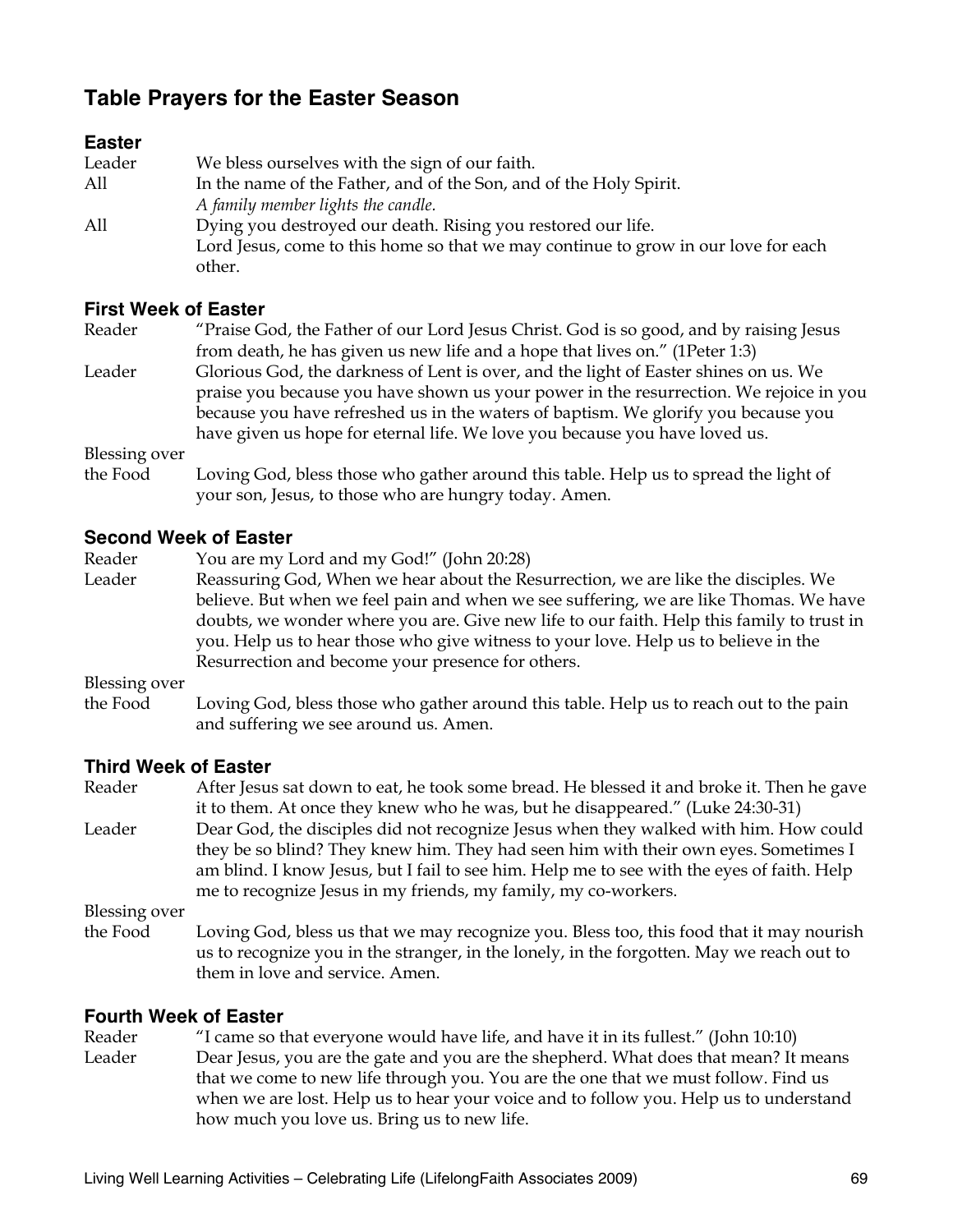## Blessing over

the Food Wondrous God, you guide us always in the ways of love. You gently care for us and encourage us to follow your son, Jesus. Bless those who gather around our table. Help each one of us hear your voice and follow you. Help us too, to hear your voice in the hungry people of our community and world, and to reach out to them in love and service. Bring us all to new life. Amen.

## **Fifth Week of Easter**

Reader "Have faith in me when I say that the Father is one with me and that I am one with the Father. Or else have faith in me simply because of the things I do. I tell you for certain that if you have faith in me, you will do the same things that I am doing." (John 14:11-12) Leader Dear Jesus, you tell us that you are "the way, the truth, and the life." Help us to choose the roads in our lives that will lead to you. Help us to pursue truthfulness, help us to do

all that is life-giving. Bless our faith in you. Oh, how we want to do as you do! Blessing over

the Food Dear Jesus, you say that if we have faith in you we will do the same things that you do. You forgave, you reached out to the lonely, the poor, the forgotten, the hungry. You brought peace to people's lives. Bless us that we too may do as you do. Bless this food that it strengthen us to be your presence in the world. Amen.

## **Sixth Week of Easter**

- Reader "If you love me, you will do as I command. Then I will ask the Father to send you the Holy Spirit who will help you and always be with you. The Spirit will show you what is true." (John 14:15-17)
- Leader Dear Jesus, you prepared the disciples for the day you would leave. You promised to send them a helper. All you asked of them was that they remain faithful to you. All you ask of us is to remain faithful to you. Help us to understand all of what that means. Help us to be faithful in our work and our play. Help us to be faithful when we are with others and when we are alone. Let us never doubt your love for us.

Blessing over

the Food Holy God, your Spirit brings light to our world. Your Spirit renews and energizes us to carry on the work of your son in our family, in our neighborhood and in our world. Bless us as we gather to share food and companionship. Bless us for the work we continue to do in our faithfulness to your Son, Jesus. Amen.

## **Seventh Week of Easter**

Reader "Eternal life is to know you, the one true God, and to know Jesus Christ, the one you sent." (John 17:3) Leader Dear Jesus, you are one with your Father, and you tell us that we are one in you and the Father. You point us to the type of relationship we are to have with each other—"then they will be one with each other, just as you and I are one." Help us to bring glory to you by the life our family lives, together.

Blessing over

the Food Loving Lord, we belong to you. Bless our efforts to be a family of faith, bless our efforts to love as you love. Bless this food to strengthen us to live as one. Amen.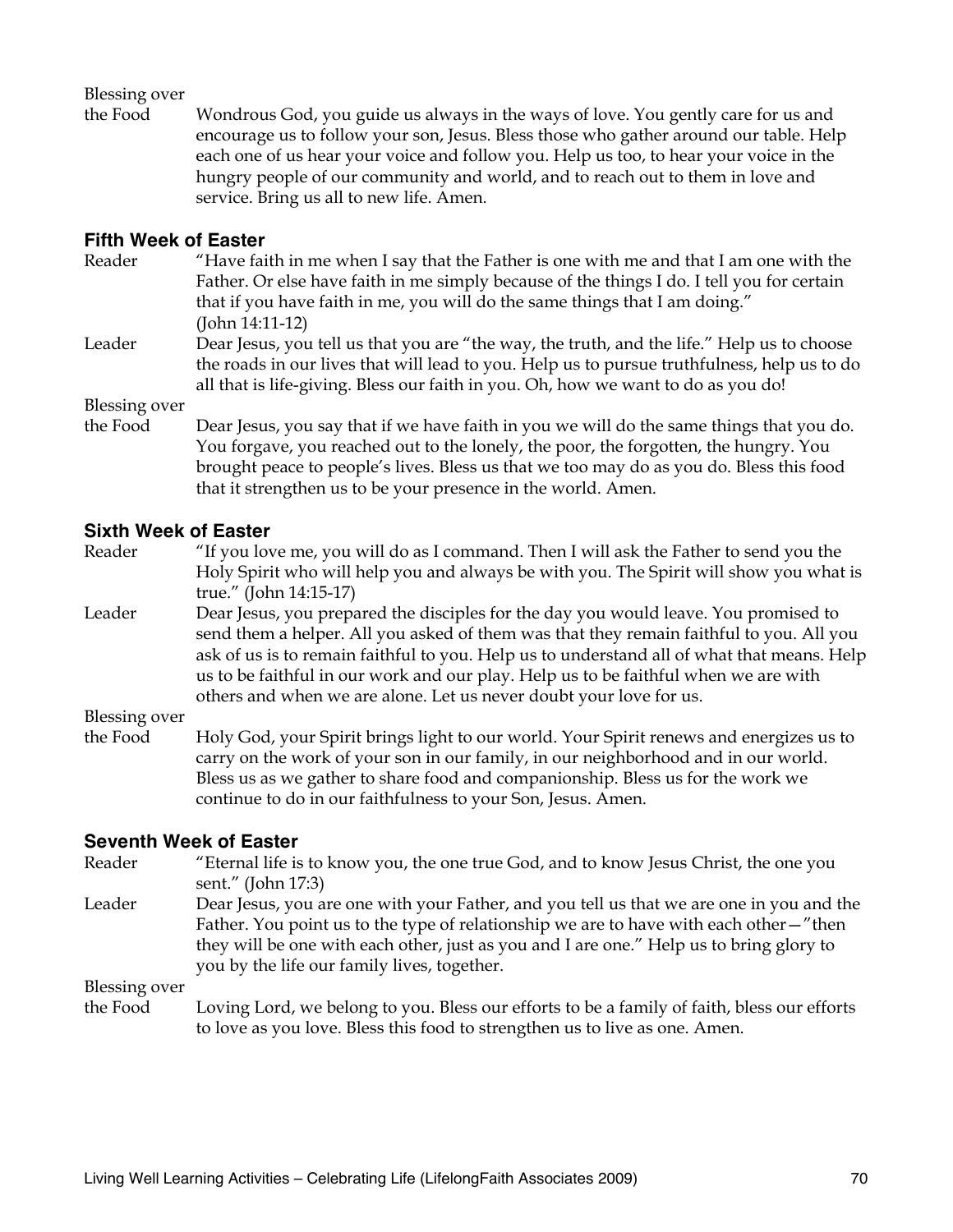## **Week of Pentecost Sunday**

- Reader "On the day of Pentecost all the Lord's followers were together in one place. Suddenly there was a noise from heaven like the sound of a mighty wind! It filled the house where they were meeting." (Acts 2:1-2) Leader Dear God, you promised to send the world a savior, and you sent Jesus. Jesus promised to send the disciples a helper, and he sent the Holy Spirit. The Holy Spirit continues to be with us today. Thank you for keeping your promises. Help us to keep our promise to be faithful to you. Let us be open to the work of the Holy Spirit working within us. Help us to recognize our gifts and to use them to serve you. Blessing over
- the Food Come, Holy Spirit, and kindle in us the fire of your love. Holy God, send the blessing of your Spirit upon us as we break bread together. Strengthen and empower us to go forth from this table ready to praise and serve your Son, Jesus. Amen.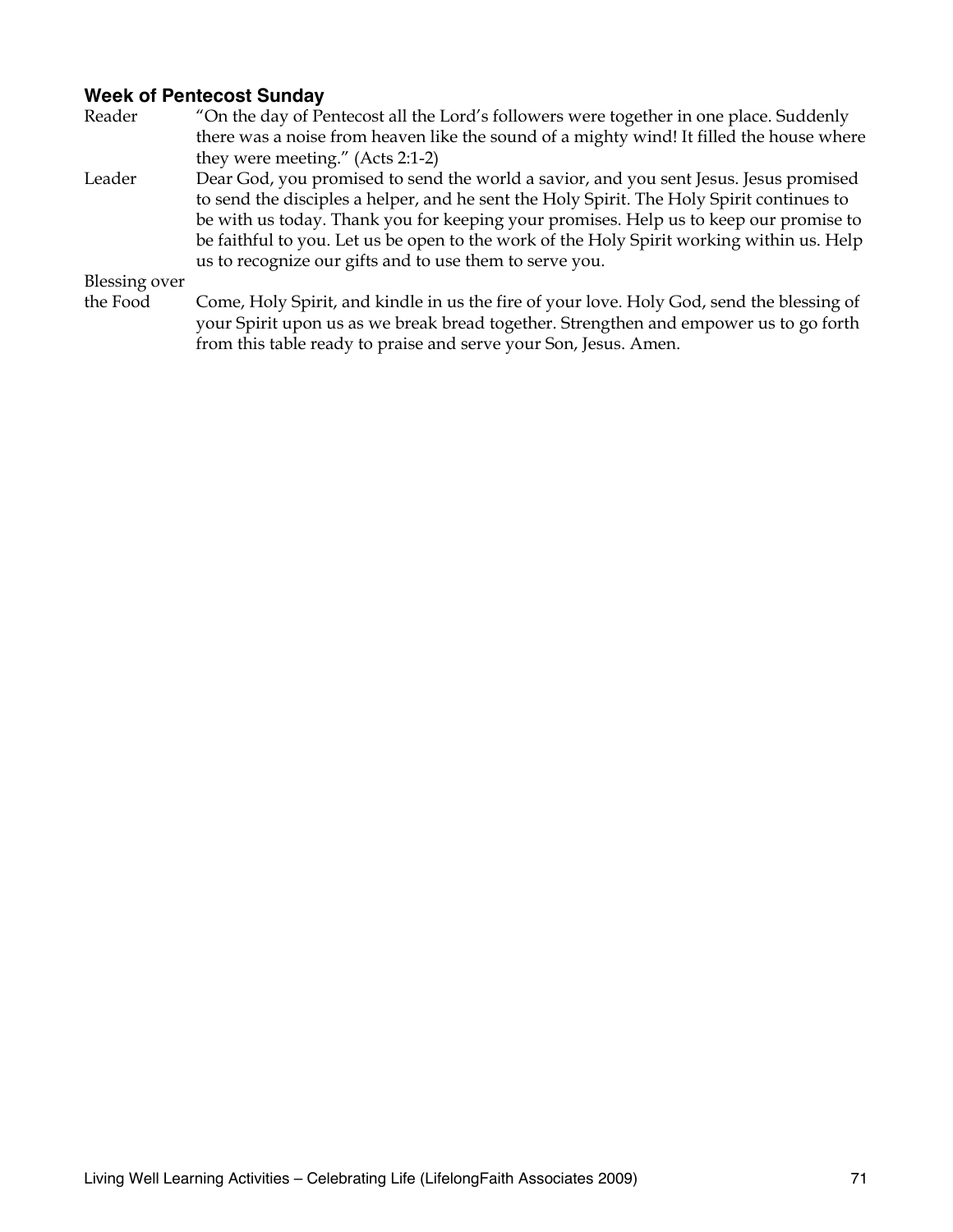# **Blessing for Mothers**

## **Thanksgiving**

*A son or daughter leads the family in the following litany. The children respond to each prayer with* **I say thank you***.*

Dearest mother, for saying yes to my life and for offering me the chance to live and grow… For the times when I just needed someone to talk to, and you were there… For the times when no one believed in me, and you stood firmly by me… For the times when you did so much for me, and expected so little or nothing in return… For the times when I messed up, and you graciously embraced and forgave me… For the times when I was sick, and you gave me your special, loving and motherly care…

## **Affirmation**

*Take a moment to tell your mother about one of her qualities which you admire.*

## **Blessing**

## **Leader** (*son or daughter*)

Lord God, bless our mother this day with all good things: health, joy, love, and laughter. Keep her in your care and protect her from all which is harmful. And grant her peace and justice all her days.

## **All** Amen.

*Offer your mother your blessing by signing her with the sign of the cross on her forehead. You may also ask her to bless you in the same way.*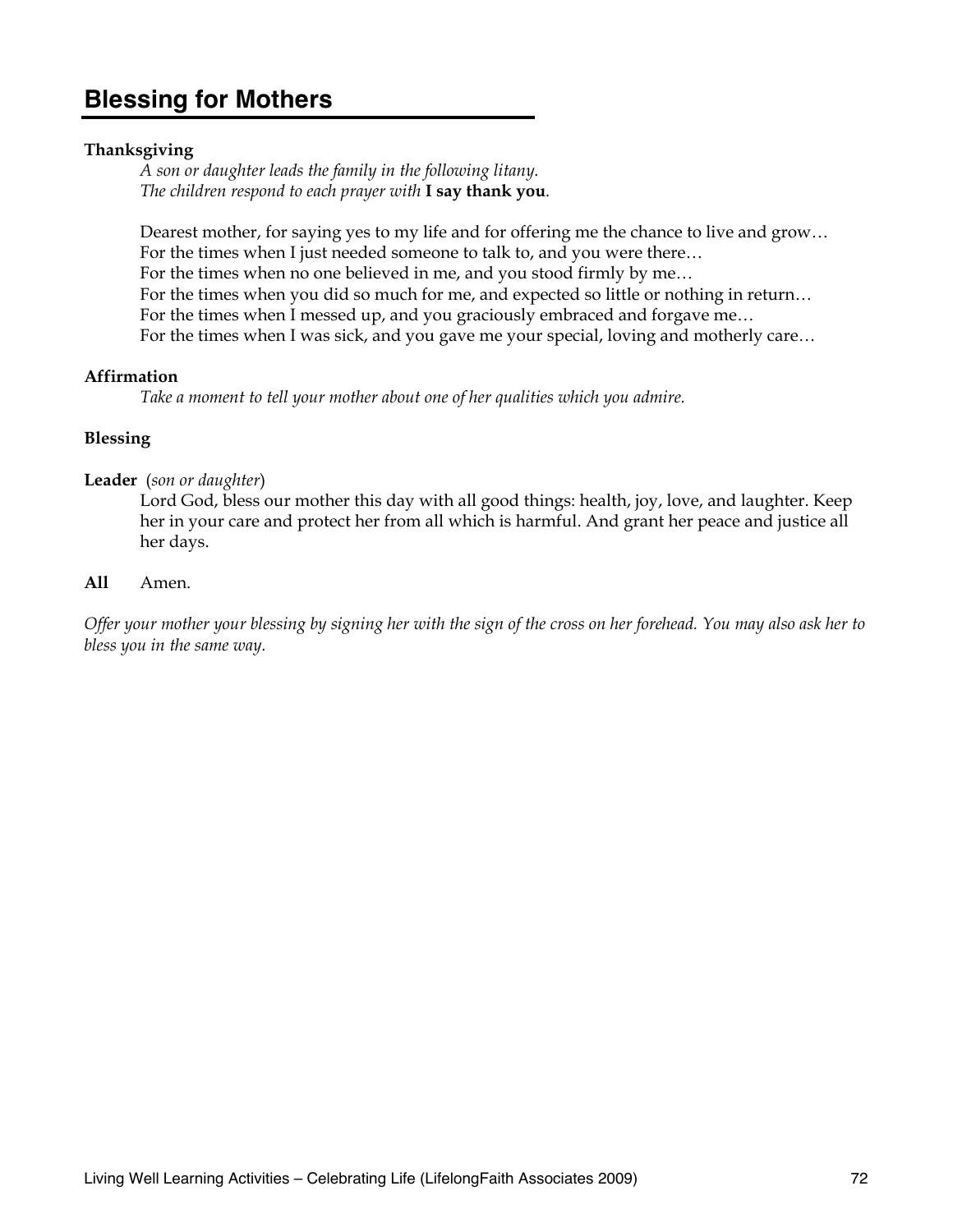### **Blessing for Fathers**

#### **Thanksgiving**

*A son or daughter leads the family in the following litany. The children respond to each prayer with* **Hear us God, our Father.**

Lord, may our dad experience your love for him in new and deeper ways this Father's Day… May he always be aware of how deeply his children love him…

May we always have memories of shared love with dad…

May we always give thanks for the times when we needed someone to talk to and he was there…

May we always give thanks for the times he stood firmly by us when no one believed in us… May we always walk proudly with our father in times of prosperity and in times of need, and humbly support him as he has supported us…

#### **Affirmation**

*Take a moment to tell your father about one of his qualities which you admire.*

#### **Blessing**

#### **Leader** (*son or daughter*)

Lord God, bless our father this day with all good things: health, joy, love, and laughter. Keep him in your care and protect him from all which is harmful. This Father's Day may we give thanks for all he has done for us. May we learn to love and appreciate our father more and more each day.

#### **All** Amen.

*Offer your father your blessing by signing him with the sign of the cross on his forehead. You may also ask your father to bless you in the same way.*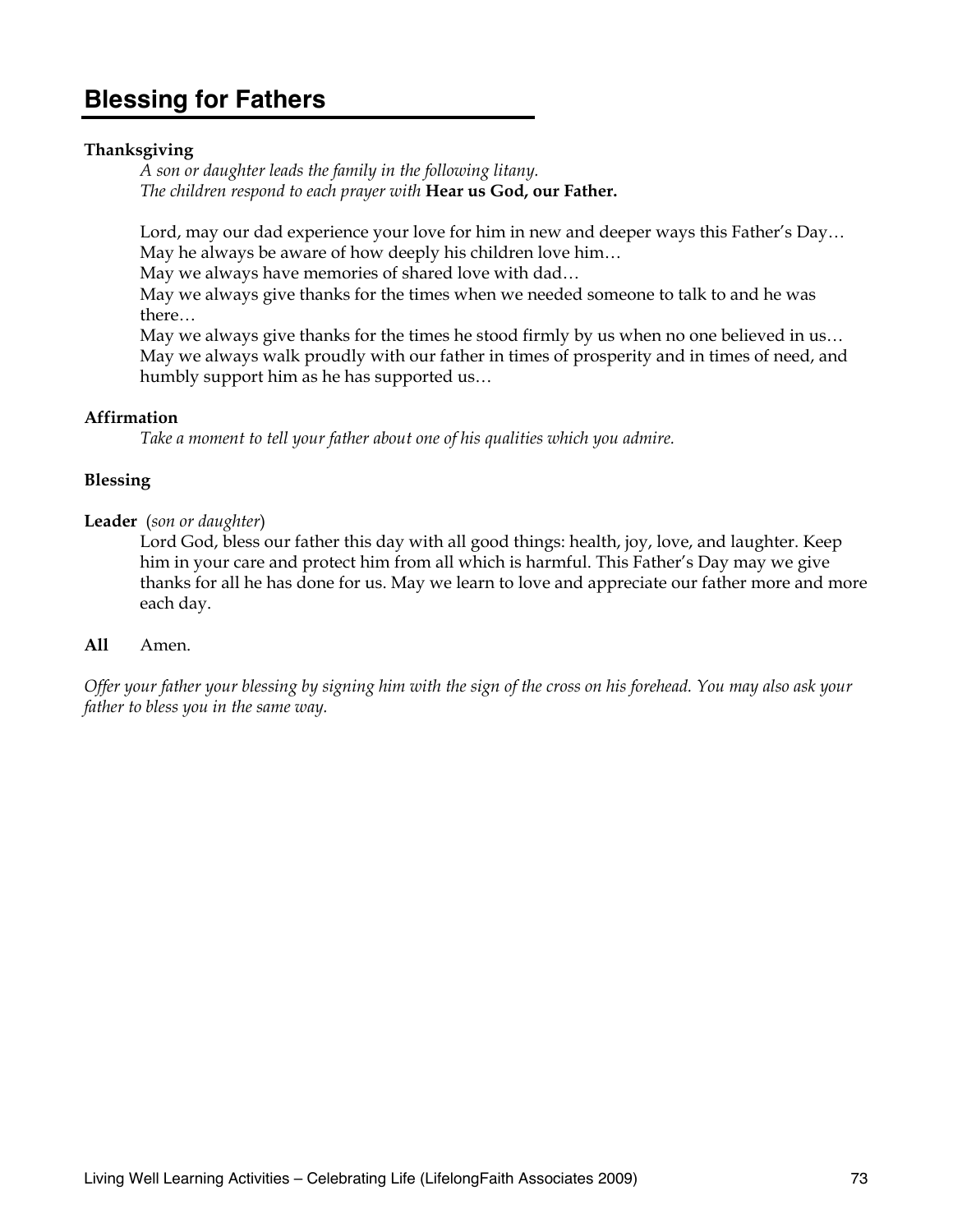### **Thanksgiving Dinner Place Cards**

Before the meal, place cards are made with each person's name on the front of a folded card that is blank on the inside. Additional decorations or meaning of the name may be used to make each one special. After the meal, while people are still seated, the place cards are passed around and everyone writes one sentence expressing thankfulness for each person except their own. After all the writing is done, a leader reads the writing on each card (covering the name) and the group tries to guess who the card belongs to. This creates not only great affirmation for one another, but lots of fun, especially for the children.

### **Blessings Basket**

Start the tradition of the "Blessings Basket." At the conclusion of the Thanksgiving meal, set a large basket in the middle of the table. From then on until Christmas, add gifts to the Blessings Basket for a needy family.

### **The Thanksgiving Box**

A cardboard box is decorated with words of thanksgiving ("Thank you, Lord," "The \_\_\_\_\_\_ Family Thanksgiving Box," etc.). A slot is cut out in the top big enough to slip index cards or note paper through. On Thanksgiving day after the traditional meal, while still gathered, time is spent sharing what each person is most thankful for. The box is shown to the family members and placed in a special place. Throughout the year, anyone may write what they are thankful for and slip it into the box. The next Thanksgiving, after the meal, the box is opened and the cards are passed out to be read. Everyone is given the opportunity to guess who wrote it and when. Close the time together giving thanks for the past year.

### **Thanksgiving Ideas**

The purpose of Thanksgiving Day is to *giving thanks*. Thanksgiving is not about things. It's about God's presence within our lives. We have been blessed with a faith that assures us that God's love for us is unconditional, ever-present, ever-faithful. Now if that isn't enough to be thankful for... That is the message for adults and children. So we might ask "When have I most recently felt God's presence?" If God is goodness, then when was the last time one of your children felt a sense of joy, comfort, goodness.

When we reflect on the pain of personal tragedies, community and national disasters, some may feel it even meaningless to talk about giving thanks. But we have all experienced the hope and cooperation that comes out of disaster. Neighbors helping neighbors is an example of the God acting deep within the hearts of His creation.

We celebrate thanksgiving not only to praise a God who is ever present but because as a people we need to. Thanksgiving is a value that gives us the opportunity to nurture a healthy attitude towards life and others. We "do thanksgiving" to help us focus on the meaning of a giftedness, love and family. It creates within us and our children grateful hearts. We focus on what we have rather than what we don't have. And in our consumer-age what a refreshing thought for adults and children alike. So how might we choose to slow the pace and truly give thanks?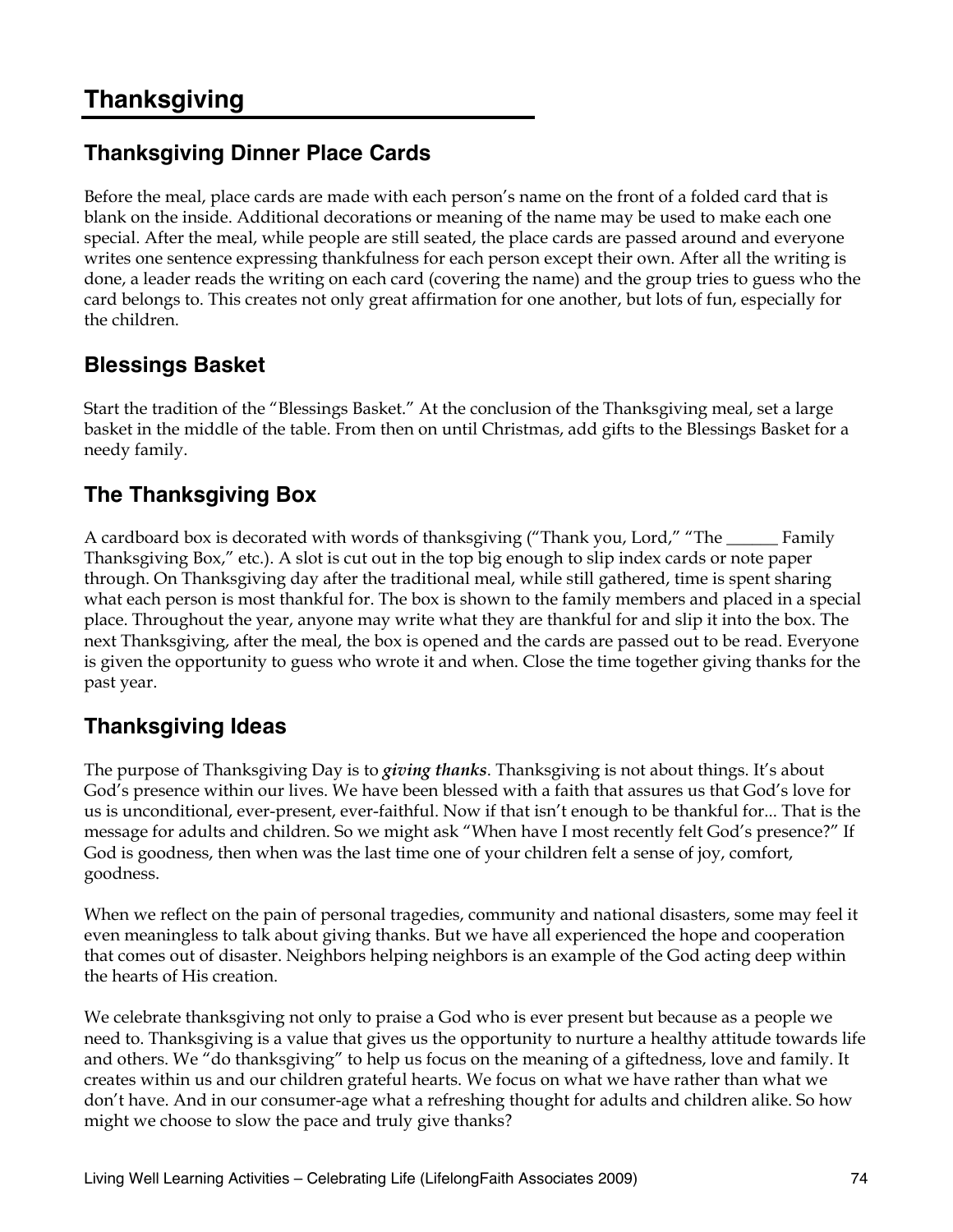#### • **Set the family table.**

If your family is like many American families, it may be a rare experience for the family to even gather at a table at the same time. Let this table be dressed with a sense of celebration. Let the setting time, itself, be a ritual. Use this opportunity to teach older family members how to set for a special setting. Your actions are already saying to them that this meal truly is significant.

#### • **Have the little ones create the center piece.**

Some are already coming home with wonderful turkeys, and the like, that have been made at pre-school. What an honor for them if it becomes the center of the family's gathering.

#### • **Pray a special blessing on each other.**

Begin with something like... "May God Bless you, \_\_\_\_\_\_\_\_, for the laughter you bring to our home..."

- **Include in your meal preparation, a dish that could be taken to a soup kitchen.**  Be sure that the family members are in on its preparation and delivery.
- **Invite a neighbor, without family, to share in your family celebration.**  Have the kids do the inviting.
- **Consider a Thanksgiving Prayer that would require a slip of paper for each family member.**

Write your name on the top of the paper. Pass it to the next person that he or she could write a sentence or two as to why he or she is thankful for them. Fold the paper in such a way to cover the sentence, but leaving the name exposed. Pass it on to the next family member. This would continue until the paper come back to its owner. Allow time for each person to read his/her own, and then share that with the family. You may even want to consider a slip of paper with God's name on it. Or just go around the table identifying people in their lives each is thankful for. And end it with a big Amen.

• **Pray a Psalm before your meal.** 

The Psalms contain some wonderful prayers of thanks and praise. You may want to look them over. Take a close look at Psalm 66 or 138 for starters.

#### • **Be sure that the nightly prayer includes a prayer of praise and thanksgiving.**

By our nature, we seem to always ask for help, patience, and things from God. Perhaps this thanksgiving we will remember to thank and model that for our children. Thanksgiving, then is not one day in our calendar year but becomes for us a way of life.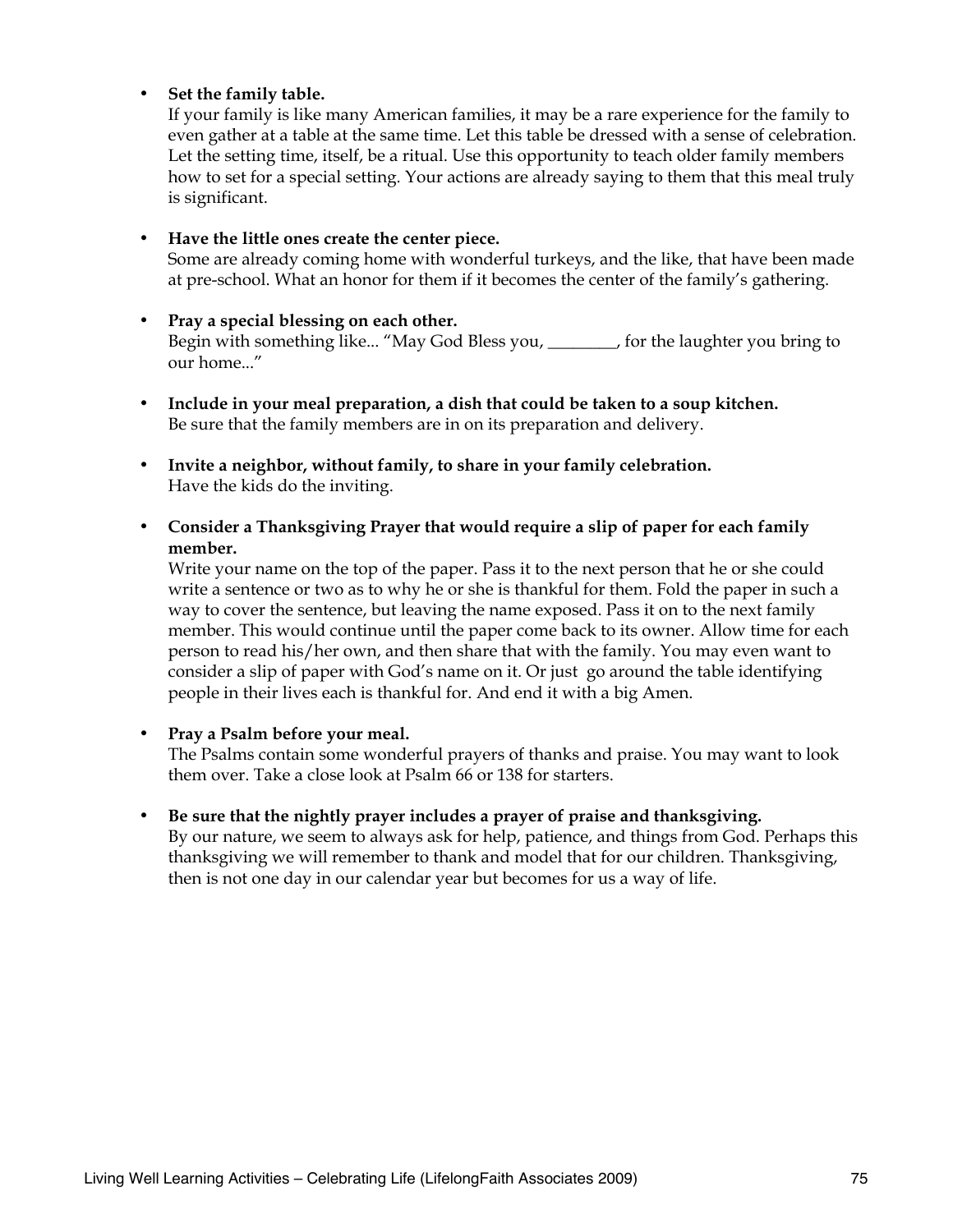## **A Thanksgiving Prayer**

The family and guests stand or sit around the table upon which there is an unlighted candle.

#### **Opening Prayer**

We come to our table to welcome this feast of Thanksgiving with joy and with gladness. We have prepared this feast with good food and drink. We have gathered together and come around this table to feast and to celebrate the many things for which we are grateful.

*Light the candle.*

#### **Giving Thanks**

*Each person is asked to state one thing that he or she is thankful for this Thanksgiving.*

"I am thankful for  $\overline{\phantom{a}}$ 

#### **Blessing**

*The final prayer is read by family members -- each reading one paragraph until the prayer is completed.*

Lord of all blessings, from you has come a full harvest of gifts to us. With our uplifted hearts, we come today around this table to give thanks to you.

We are grateful for the gifts of our lives. We are grateful for the family and friends you have given us. We remember and give thanks for all of them today.

On this Thanksgiving Day, we thank you for showing us how to return thanks by lives of service, by acts of hospitality, by kindness to others, and by concern for each other.

We are most grateful, today, for the way you, our loving God, have become visible to us -- in one another, in our families, in our friends, and in the marvels of creation itself.

Come, Lord of Gifts. Bless our table and all the food of this feast. Let us thank the Lord today and all days. Amen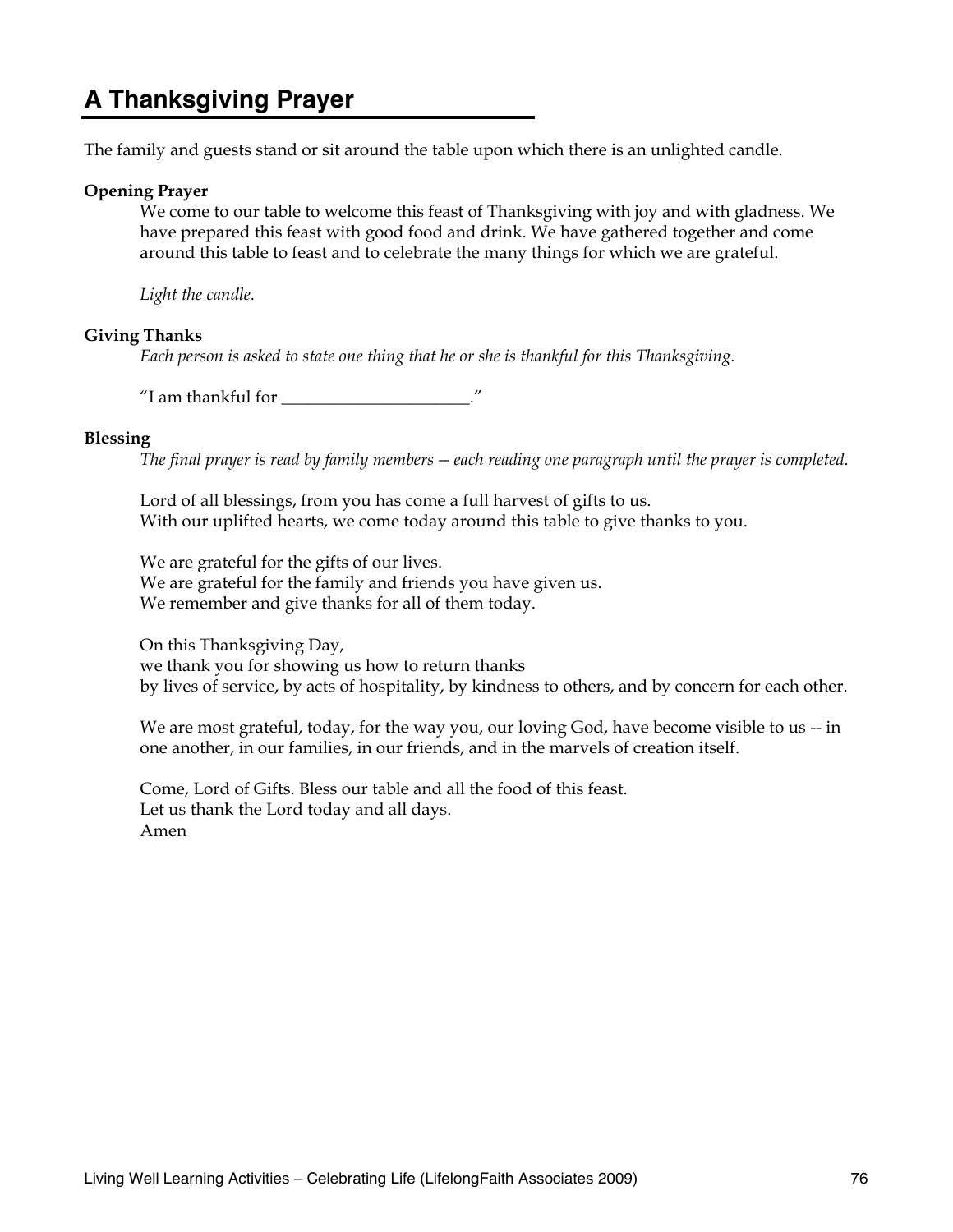### **Your Coming was Special!**

Children enjoy listening to stories about themselves. This Advent, tell them about their advent, their coming. Bring out some of the tiny clothes and toys you had for each of your children. Talk about how you made them or who gave them to you, how everybody cared about the baby and looked forward to the new boy or girl.

Share their baby books, the photos taken in the hospital and during the first months. Remember all the details! This time spent together will remind the child how big a part of your lives he/she was and is today. Remember to tell them how Mary and Joseph must have looked forward to the coming of Jesus.

### **Sharing Your Light**

Light is often used as a symbol of hope. Place a candle in a special place in your home. Each day, light it and tell about a special person in your life who has brought or brings you happiness and hope. Conclude with the following prayer or one of your own:

*Lord, God, we look forward to the coming of Your Son. We rejoice in His peace. We rejoice in His justice. We rejoice in His love. He will lead us out of darkness into the light. May we live our lives in His light and love. AMEN.*

Sing an appropriate Christmas carol that has special meaning for your family.

### **Table Prayer During Advent**

Light the Advent Candle(s) and pray:

*Blessed are you, Lord, God, of all creation: in the darkness and in the light. Blessed are you in this food and in our sharing. Blessed are you as we wait in joyful hope for the coming of our savior, Jesus Christ. Come Lord, Jesus!*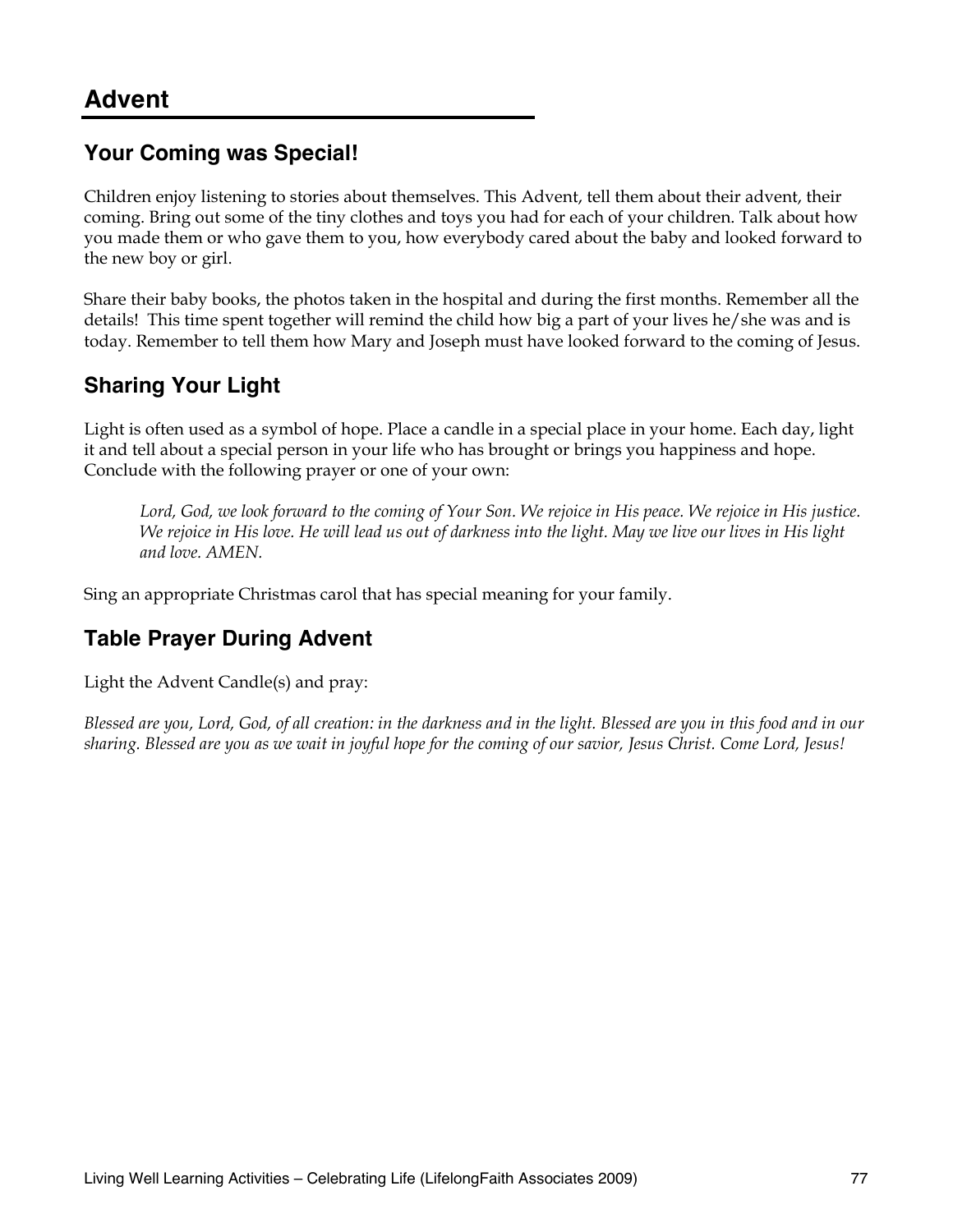## **A Family Advent Calendar**

A family Advent calendar helps people keep track of the days leading up to Christmas. It serves as a daily reminder that the birth of Jesus is the reason behind the season and helps family members pause for a few minutes each day to think about the importance of Jesus in their life and in the life of the world.

Advent calendars can be purchased in most card shops and religious bookstores. An even better approach, however, is to involve the whole family in making an Advent calendar of your own.

Using poster board and construction paper, magazine photos and whatever else strikes your fancy, create a picture of a family home, a neighborhood scene or a Christmas creche. Behind the doors, shutters and other possible hiding places in your picture (under a nest in the tree or rock in yard) draw or paste pictures or symbols that carry a special Advent message for your family. Tape construction paper shutters over the windows and doors so they can be opened easily to reveal your message. Make sure there is a message (and hiding place) for each of the days between the first Sunday of Advent and Christmas day. Put a Number over each hiding place, starting at the highest number, and working down gradually to your Christmas message.

Each message should help your family in their preparation for Christmas. Be creative in deciding what messages you will use in your Advent calendar. If possible, divide up the messages among family members so that ever day's message is a surprise for someone in the family. Messages can include:

- Simple scripture passages, e.g. 1 John 3:11 (This is the message taught from the beginning: We must love one another) or Matthew 5:14, 16 (Your are the light of the world; your light must shine before others so they see the good things you do and praise your God in heaven).
- A family-enriching, Christmas preparation activities, like making dough ornaments together for the Christmas tree, deciding on a special gift you can buy as a family for a child from a poor family, or reading together a children's picture book on the birth of Jesus.
- A faith question to discuss together, e.g. why is Christmas so special, or what does Santa have to do with Jesus?
- A family, fun-time suggestion, e.g. sing the Fa La La song together, call grandma and tell her how much you love her, hug each other two or three times.

Put your advent calendar in a prominent place in your home. Choose a regular time during the day when you can all be together to uncover your message. Light a candle and say a simple prayer before your "grand opening."

A simple prayer like the following is appropriate for families with young children:

*Thank you, Jesus, for loving us.* 

*As we get ready to celebrate your birth on Christmas day, help us to share our love even more with each other. Amen!*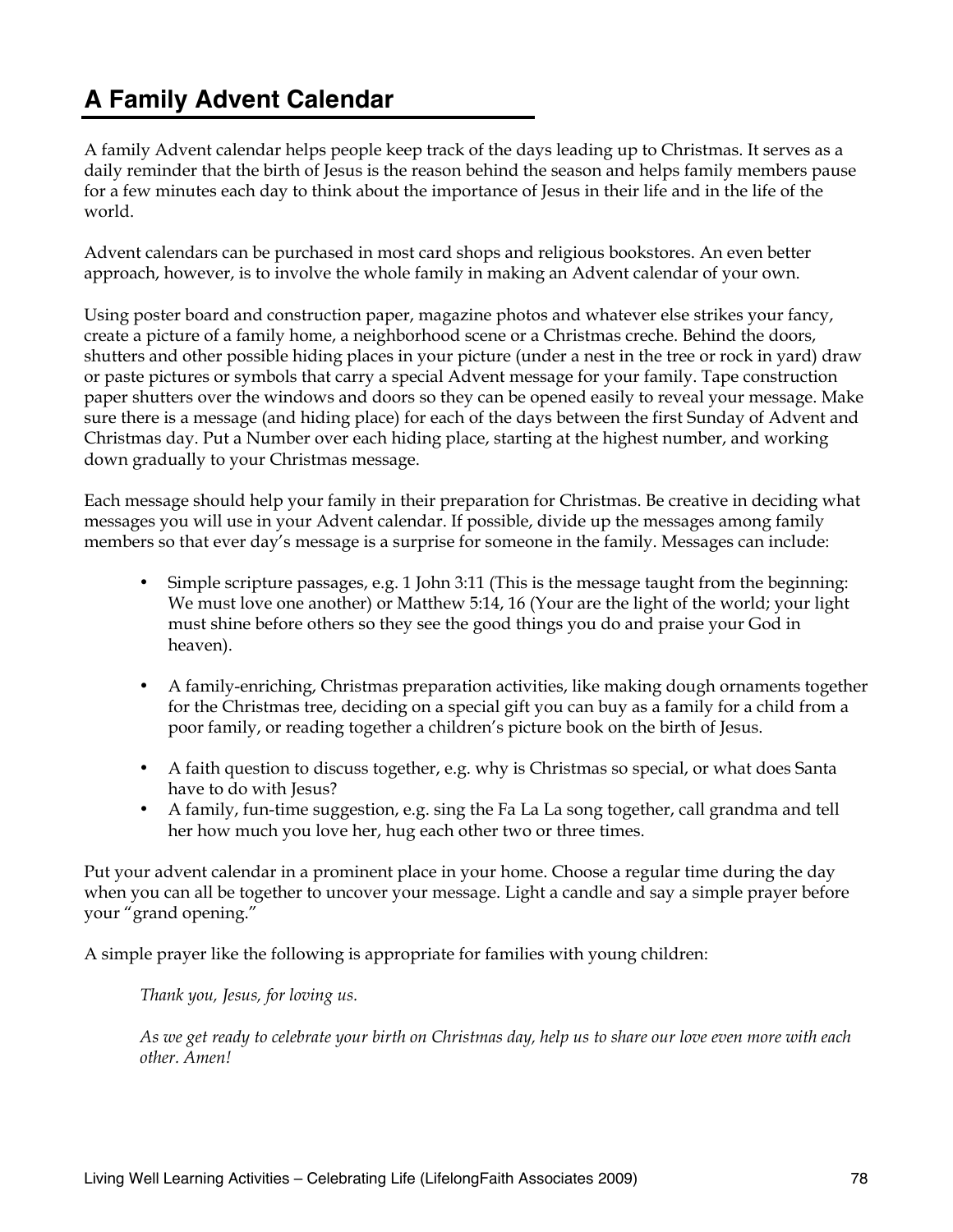## **The Jesse Tree**

The Jesse Tree is a small evergreen tree or just a leafless branch on which symbols are placed which represent those people who helped prepare the way for the Messiah, or who were part of Christ's genealogy. The symbols start at the bottom of the tree and progress in relative chronological order. These symbols can be made from construction paper, felt, contact or wrapping paper over cardboard forms, or baker's dough. Most importantly, make trimming the Jesse Tree a family ritual.

The **Apple** symbolizes Adam and Eve to whom the promise of the Messiah was first made. This was the beginning of our salvation history.

The **Altar of Sacrifice** symbolizes the story of Abraham and Isaac. God established a covenant with Abraham and his descendants. "I will make my covenant between you and me, and will give you many children," God told Abraham. "I will give you and your children this land in which you live, and I will be your God." This was God's part of the covenant; from the chosen people, God asked only love.

The **Ark**. The Chosen People were aware of the promise of the Messiah. They were also aware of the covenant of God to Abraham. For many years they kept the covenant faithfully. But as time went on, the people forgot the covenant and returned to evil ways. To remind them of their agreement, God sent a flood that destroyed all expect the just man, Noah, and his family.

The **Coat of Many Colors** represents Joseph, the favorite son of Jacob, who was sold into slavery by his brothers, but who, like the Messiah, saved his brothers from death.

The people continued falling in and out of love with their God. To re-establish his covenant, God gave Moses **Tablets** of stone on which were written specific laws of Love.

The **Key and the Crown** represent King David. The prophets foretold that the Messiah would be of the House of David. He would be the key that opened heaven for all humankind.

A **Scroll** represents the numerous prophets who continually reminded the people of Yahweh's covenant with them, and of the promise of the Messiah. It was through the prophets' tradition of constant correction and affirmation that a small remnant of people accepted the Messiah.

The **Shell and Water** represent John the Baptist, the precursor of the Messiah and last of the Messianic prophets. John preached a baptism of repentance to help the people prepare for the Messiah.

St. Joseph, the foster father of Jesus, is represented by the **Hammer and Square** because he was a carpenter. Sometimes a **Donkey** is used to represent Joseph, because he led the donkey bearing Mary to Bethlehem.

The **Lily** is a symbol for Mary, the Mother of the Messiah.

The **Chi-Rho** is placed at the top of the tree to symbolize the Messiah or the Christ, the fulfillment of the promise and the "Desired one of all." Chi  $(X)$  and Rho  $(P)$  are the first two Greek letters in the title Christ. (Christ is the Greek equivalent of the Hebrew title Messiah, meaning the Anointed One.)

Make and hang the symbols, explaining the meaning of each. Conclude the ritual with a prayer of blessing for the tree and the family members. In the weeks that follow before Christmas, as a family, decide to spend time each day discussing the Bible stories that correspond to the symbols on the tree.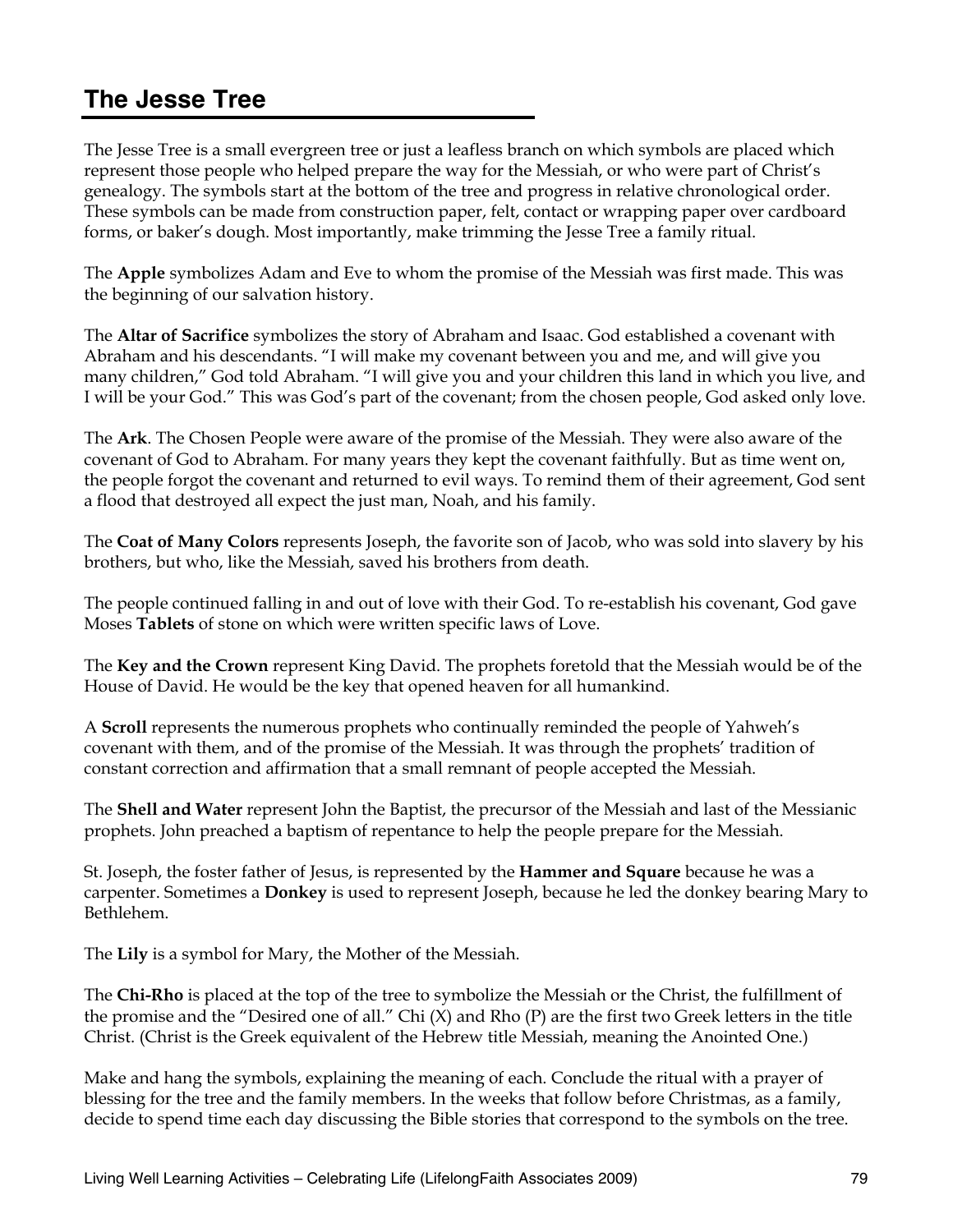## **Advent Wreath Blessing**

| All                     | In the name of the Father, and of the Son, and of the Holy Spirit. Amen.                                                                                                                                                                                                                                                                                                                                                                                                                             |
|-------------------------|------------------------------------------------------------------------------------------------------------------------------------------------------------------------------------------------------------------------------------------------------------------------------------------------------------------------------------------------------------------------------------------------------------------------------------------------------------------------------------------------------|
| Leader                  | Our help is in the name of the Lord.                                                                                                                                                                                                                                                                                                                                                                                                                                                                 |
| All                     | Who made heaven and earth.                                                                                                                                                                                                                                                                                                                                                                                                                                                                           |
| Leader                  | In the short days and long nights of Advent, we realize how we were always waiting for<br>deliverance, always needing salvation by our God. Around this wreath, we shall<br>remember God's promise.                                                                                                                                                                                                                                                                                                  |
| Scripture               | The people who walked in darkness have seen a great light; Upon those who dwelt in the land of<br>gloom a light has shone. You have brought them abundant joy and great rejoicing.                                                                                                                                                                                                                                                                                                                   |
|                         | (Alternate readings: Isaiah 63:16-17 or Isaiah 64:2-7)                                                                                                                                                                                                                                                                                                                                                                                                                                               |
| All                     | Thanks be to God.                                                                                                                                                                                                                                                                                                                                                                                                                                                                                    |
| Lord's Prayer           |                                                                                                                                                                                                                                                                                                                                                                                                                                                                                                      |
| Leader                  | Let us now pray for God's blessing upon us and upon this wreath.<br>Lord our God, we praise you for your child, Jesus Christ:<br>the Emmanuel, the hope of the peoples,<br>the wisdom that teaches and guides us, the Savior of every nation.<br>Lord God, let your blessing come upon us as we light the candles of this wreath.<br>May the wreath and its light be a sign of Christ's promise to bring us salvation.<br>May he come quickly and not delay.<br>We ask this through Christ our Lord. |
| All                     | Amen.                                                                                                                                                                                                                                                                                                                                                                                                                                                                                                |
| Light the first candle. |                                                                                                                                                                                                                                                                                                                                                                                                                                                                                                      |
| Leader                  | Let us bless the Lord.                                                                                                                                                                                                                                                                                                                                                                                                                                                                               |
| All                     | Thanks be to God. (Making the sign of the cross)                                                                                                                                                                                                                                                                                                                                                                                                                                                     |
|                         | The blessing concludes with a verse from "O Come, O Come, Emmanuel" or another advent song.                                                                                                                                                                                                                                                                                                                                                                                                          |
|                         | Each day in Advent, perhaps at the evening meal light the candles: one candle the first week, two the                                                                                                                                                                                                                                                                                                                                                                                                |

Each day in Advent, perhaps at the evening meal, light the candles: one candle the first week, two the second, and so forth.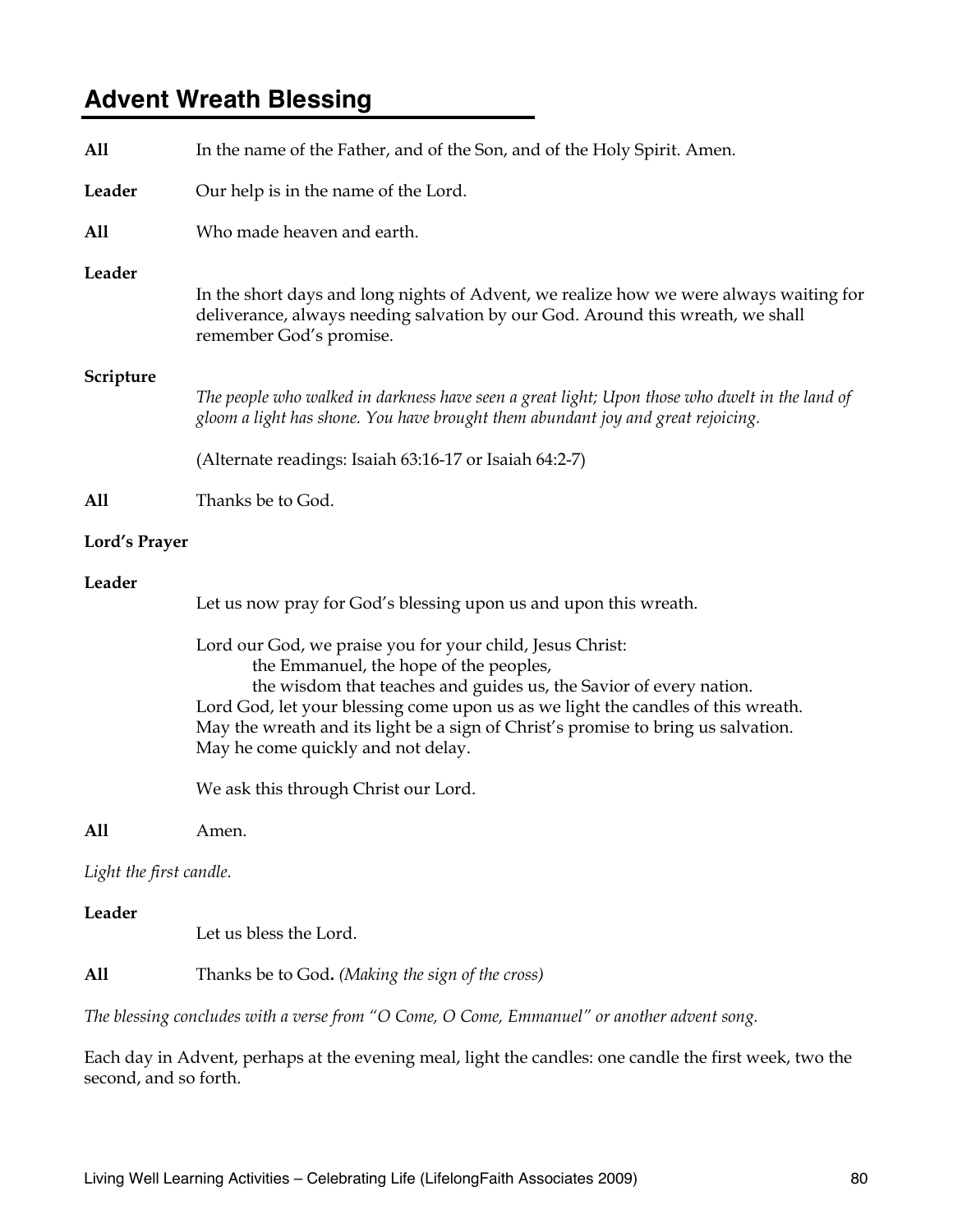### **Advent Table Prayers**

### **Daily Prayers for Advent—Week One**

| Sunday    | Dear Lord, help me to always be ready. I do not know when you will come. (see            |
|-----------|------------------------------------------------------------------------------------------|
|           | Matthew 24:44)                                                                           |
| Monday    | Holy God, your glory is shelter and protection, you are my shelter from the storm and    |
|           | the rain. (see Isaiah 4:6)                                                               |
| Tuesday   | Just as the water fills the sea, the land will be filled with people who know and honor  |
|           | the Lord. (see Isaiah 11:9)                                                              |
| Wednesday | I praise you, Lord. People who have never spoken now speak; you heal the lame, the       |
|           | cripple can walk and the blind can see. (see Matthew 15:31)                              |
| Thursday  | Lord, my faith in you is firm. Give me perfect peace! (see Isaiah 26:3)                  |
| Friday    | One thing I ask, Lord: that I may live in your house all my life. (see Psalm 27:4)       |
| Saturday  | Loving God, help me to take the gift I have received and give it as a gift. (see Matthew |
|           | 10:8                                                                                     |

### **Daily Prayers for Advent—Week Two**

| Sunday                | Wondrous God, you give me the bread that I need and the water for which I thirst.<br>(see Isaiah 30:20)                                                                                           |
|-----------------------|---------------------------------------------------------------------------------------------------------------------------------------------------------------------------------------------------|
| Monday                | Loving God, may your name be blessed forever, as long as the sun remains. (see<br>Psalm 72:17)                                                                                                    |
| Tuesday               | I believe that I will see the glory of the Lord, the splendor of my God. (see Isaiah 35:2)                                                                                                        |
| Wednesday<br>Thursday | "Clear a path in the desert! Make a straight road for the Lord, our God!" (Isaiah 40:3)<br>"With all my heart I praise the Lord, and with all that I am I praise his holy name!"<br>(Psalm 103:1) |
| Friday                | Dear Lord, you are the Lord, my God. You are holding my hand, I am not afraid. You<br>are here to help me. (see Isaiah 41:13)                                                                     |
| Saturday              | Jesus, you are the light for the world. (see John 8:12)                                                                                                                                           |

### **Daily Prayers for Advent—Week Three**

| Sunday    | Lord God, all powerful, make me strong again. Smile on me and save me! (see Psalm  |
|-----------|------------------------------------------------------------------------------------|
|           | 80:19                                                                              |
| Monday    | O Lord, help me to steady my heart and wait for you. Your coming is at hand. (see  |
|           | James 5:7-8)                                                                       |
| Tuesday   | Lord, show me your paths and teach me to follow you. (see Psalm 25:4)              |
| Wednesday | "I will always praise the Lord." (Psalm 34:1)                                      |
| Thursday  | "Let peace and justice rule every mountain and hill." (Psalm 72:3)                 |
| Friday    | Your promise, O Lord, came true; he is called Emmanuel, God is with us. (see       |
|           | Matthew 1:22-23)                                                                   |
| Saturday  | O Lord, you have taught me since I was a child and I never stop telling about your |
|           | marvelous deeds. (see Psalm 71:17)                                                 |
|           |                                                                                    |

### **Daily Prayers for Advent—Week Four**

| Sunday    | Holy Mary, the Lord is with you! (see Luke 1:28)                                       |
|-----------|----------------------------------------------------------------------------------------|
| Monday    | Wondrous God, you make my heart glad because I trust you, the only God. (see Psalm     |
|           | 33:21)                                                                                 |
| Tuesday   | I proclaim the greatness of the Lord, my spirit is joyful in God, my savior. (see Luke |
|           | 1:46                                                                                   |
| Wednesday | "I offer you my heart, Lord God, and I trust you." (Psalm 25:1)                        |
| Thursday  | "Praise the Lord, the God of Israel! He has come to save his people!" (Luke 1:67)      |
| Friday    | "Praise God in heaven! Peace on earth to everyone who pleases God!" (Luke 2: 14)       |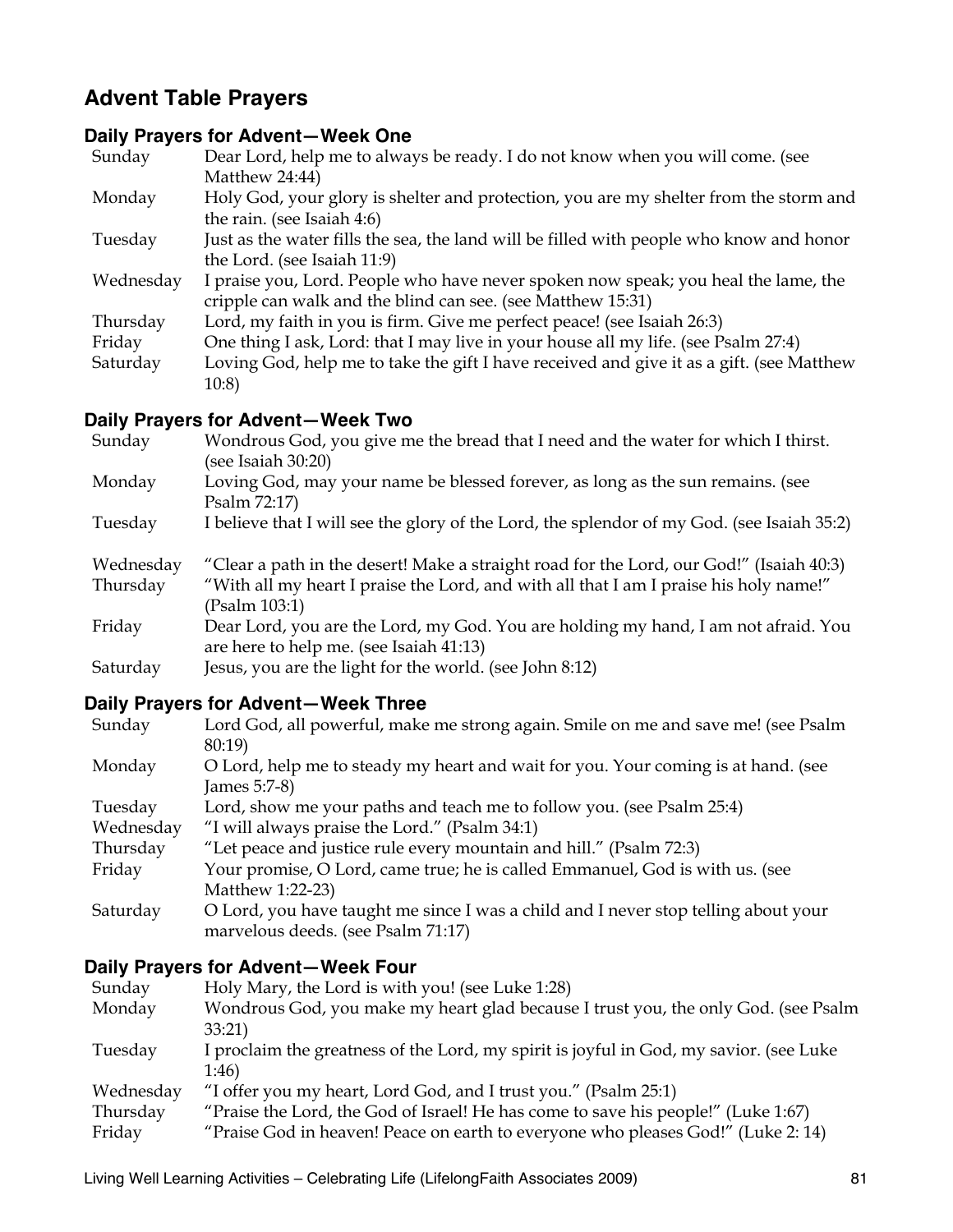

# **Advent Table Prayer—Week One**

*A family member lights the first candle on the Advent Wreath. Alternate prayer leader and candle lighter throughout the week.*

Come, Lord Jesus! Open our minds and hearts and souls as we wait for you to be born anew in our lives and in our family. Help us to experience your love in our family today.

*Family members each share one way they have experienced the love of the Lord Jesus in their home today.*

As we prepare for the coming of your Son, O God, we give you thanks for the love of your son, Jesus, which we have experienced in our home today. We give you thanks for this food and drink, signs of your gracious love. May this meal strengthen us to share your gifts with the hungry And all who look for your justice and mercy. Grant this through Christ our Lord,

*All:* Amen.

# **Advent Table Prayer—Week Two**



*A family member lights the first and second candle on the Advent Wreath. Alternate prayer leader and candle lighter throughout the week.*

ord Jesus! Bring peace and healing in our family and our world. May we hear again your own prayer "that we may be one." May we prepare the way for you by being generous and forgiving.

*Family members share how they have experienced generosity and forgiveness today.*

As we prepare for the coming of your Son, O God, we thank you for the blessing of your generosity and forgiveness.

We give you thanks for this food and drink, signs of your gracious love. May this meal strengthen us to be generous and forgiving. May it strengthen us To share our gifts with the hungry and all who look for your justice and mercy. Grant this through Christ our Lord,

*All*: Amen.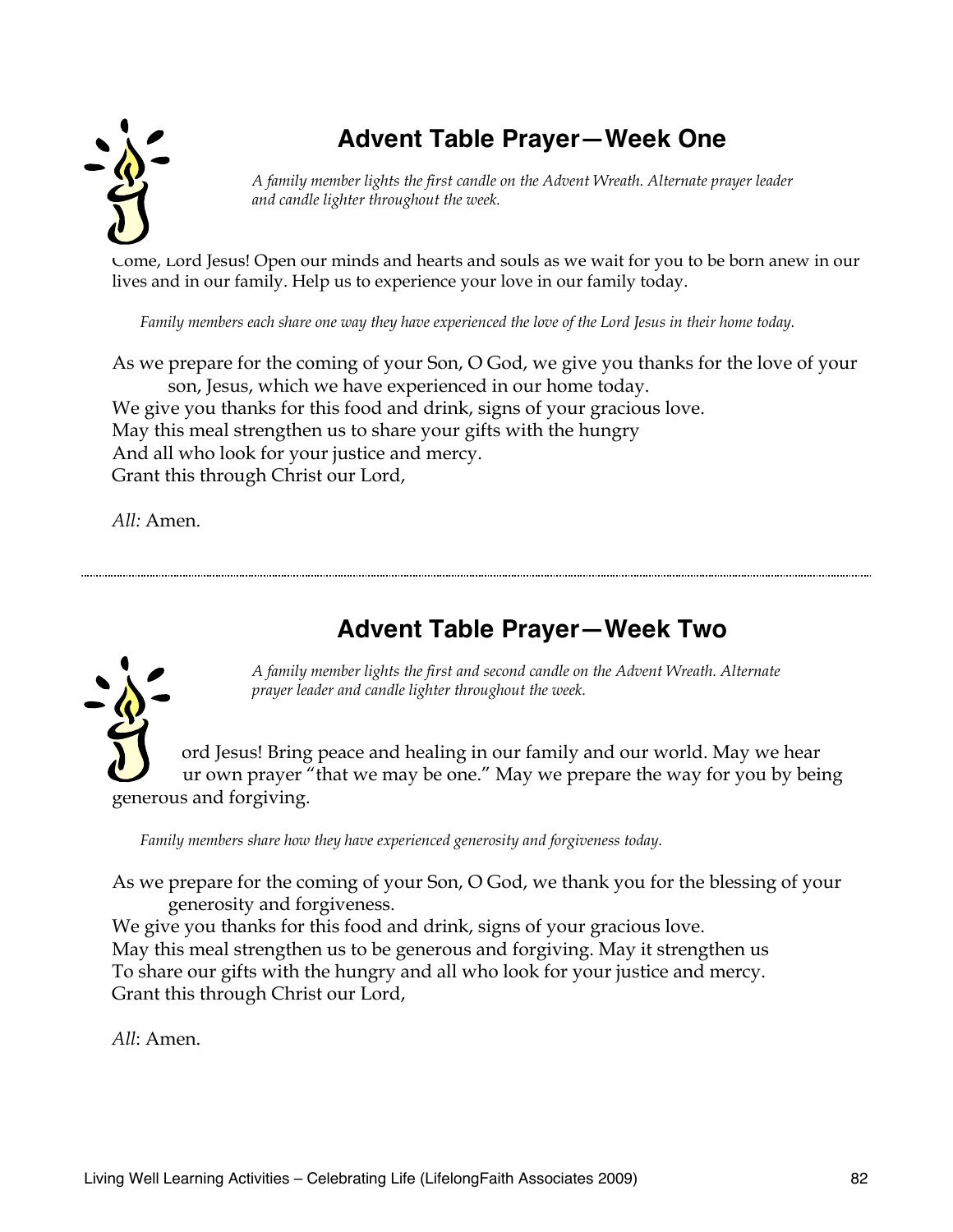

# **Advent Table Prayer—Week Three**

*A family member lights three Advent candles, including the pink or white candle. Alternate prayer leader and candle lighter during the week.*

Come, Lord Jesus! Come and stay with our family and friends—and all who are dear to us. May your light shine brightly so we can see you everywhere. Help us to spread your light and joy by giving freely and happily to all we meet.

*Family members share how they have seen the light of the Lord Jesus today.*

As we prepare for the coming of your Son, O God,

We give you thanks for your light which shines brightly among our family and friends. We give you thanks for this food and drink, which nourishes us to be your light and strengthens us to share your gifts with the hungry and all who look for your justice

and mercy.

Grant this through Christ our Lord,

*All*: Amen.



## **Advent Table Prayer—Week Four**

*A family member lights the first and second candle on the Advent Wreath. Alternate prayer leader and candle lighter throughout the week.*

Come, Lord Jesus! We hunger, we thirst, we wait for you! Come, Lord Jesus and do not delay!

*Family members share a time when they have seen the Lord Jesus present in the home or community today.*

As we prepare for the coming of your Son, O God,

We are hungry and thirsty for signs of his love in our lives.

We give you thanks for this season of waiting and hopefulness for Jesus to be even more present in the life of this family.

We give you thanks for this food and drink, signs of your gracious love.

May this meal strengthen us to love each other and our neighbors as we wait for the coming of your Son, Jesus.

Grant this through Christ our Lord,

*All:* Amen.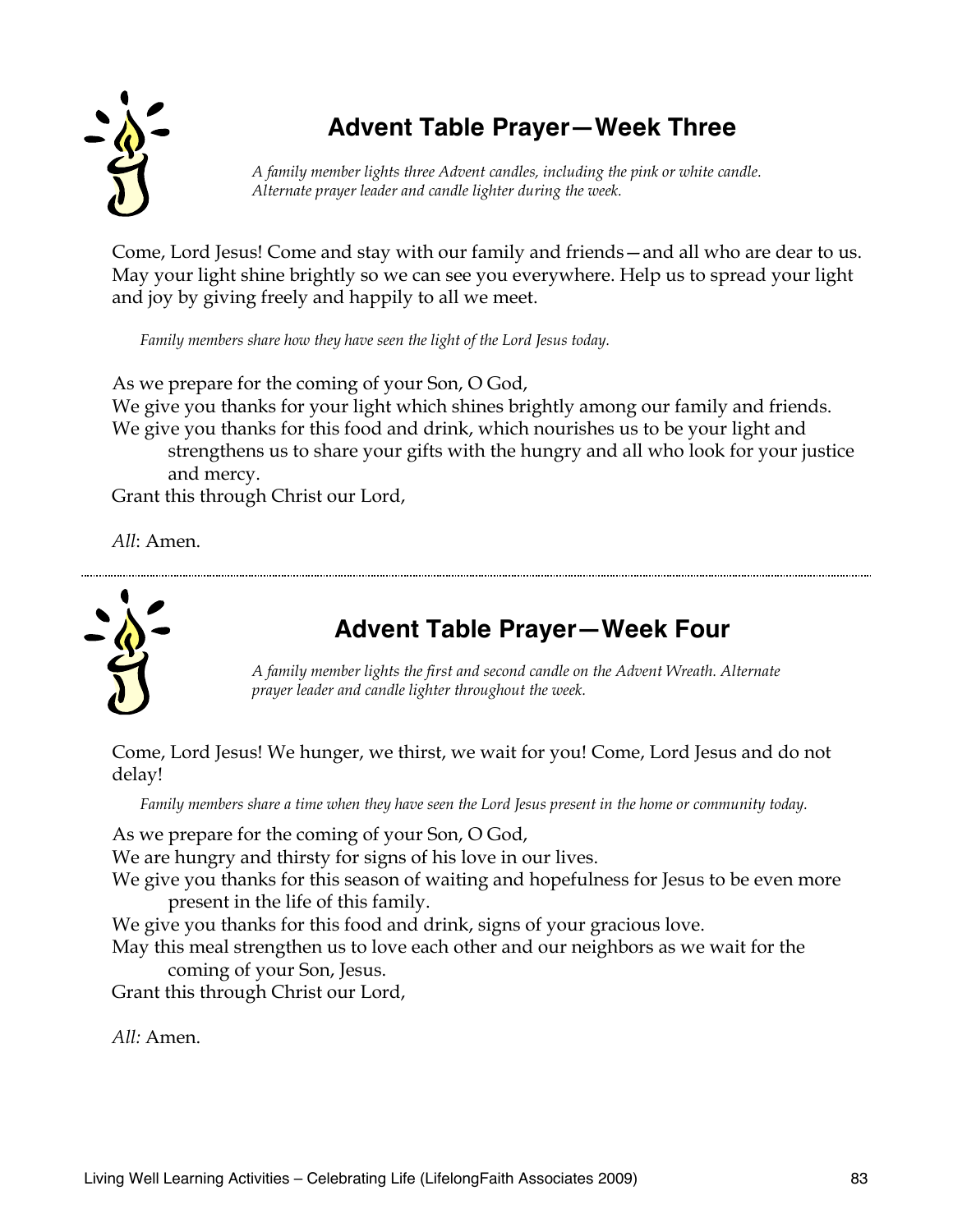### **Alternative Gift-Giving**

Gather as a family to think about the persons to whom you want to give. Begin by reflecting about your past Christmas celebrations. What is the significance of gift giving in your family? What was it about Christmas and gift giving that each of you found frustrating or troubling? Discuss your feelings with one another. Take control of your spending and ask the important question: Does a meaningful gift have to cost a lot? Solicit ideas from each family member about giving gifts to relatives or friends.

### **Christmas Card Prayer Link**

Use Christmas cards as a link to real people and their needs through the Christmas season and the month of January. Choose one Christmas card each day from those received. Read the whole card aloud and pass it around the family circle. Do this at a regular time like breakfast time, after dinner, or at bedtime. Have a special prayer together for each person in the family that sent the card. Send a postcard to that family to tell them about your Christmas-card prayers and that their card was the one chosen on this day. They will appreciate knowing that your family prayed for them today.

### **Christmas Traditions**

- Start a tree-decorating tradition. Serve the same menu each year as you trim the tree. The children will look forward to it. Every Christmas, ask each family member to choose his/her own tree ornament to hang on the tree which becomes a keepsake in later years.
- Have a party in honor of Jesus whose birth we celebrate. Invite an older person who would otherwise be alone, a young person away from home and special friends who are important to your family's life.
- Gather together all the Christmas paper, ribbon and boxes, tape and string that you want for wrapping packages. The older children can help the younger ones, so everyone can participate. The giving of gifts is beautiful. Remember that Jesus said, "Whatever you did for one of the least important of these, you did it for me!" (Matthew 25:40). What we do for others we are doing for Jesus. Give with open hearts full of love, for it is an extraordinary opportunity. After the packages are all wrapped enjoy a cup of hot cocoa together.
- Set a date with another family to go caroling in the neighborhood or nursing home. Close the evening with refreshments.
- Begin writing Christmas cards early and pray for the special people on your list. Keep the list in a prominent place—on the refrigerator or bulletin board—and mail cards to the people in the parish who may not receive many cards.
- $\blacksquare$  Prepare a meal for a needy family in the parish. Call a few days in advance and then deliver it as a family at meal time.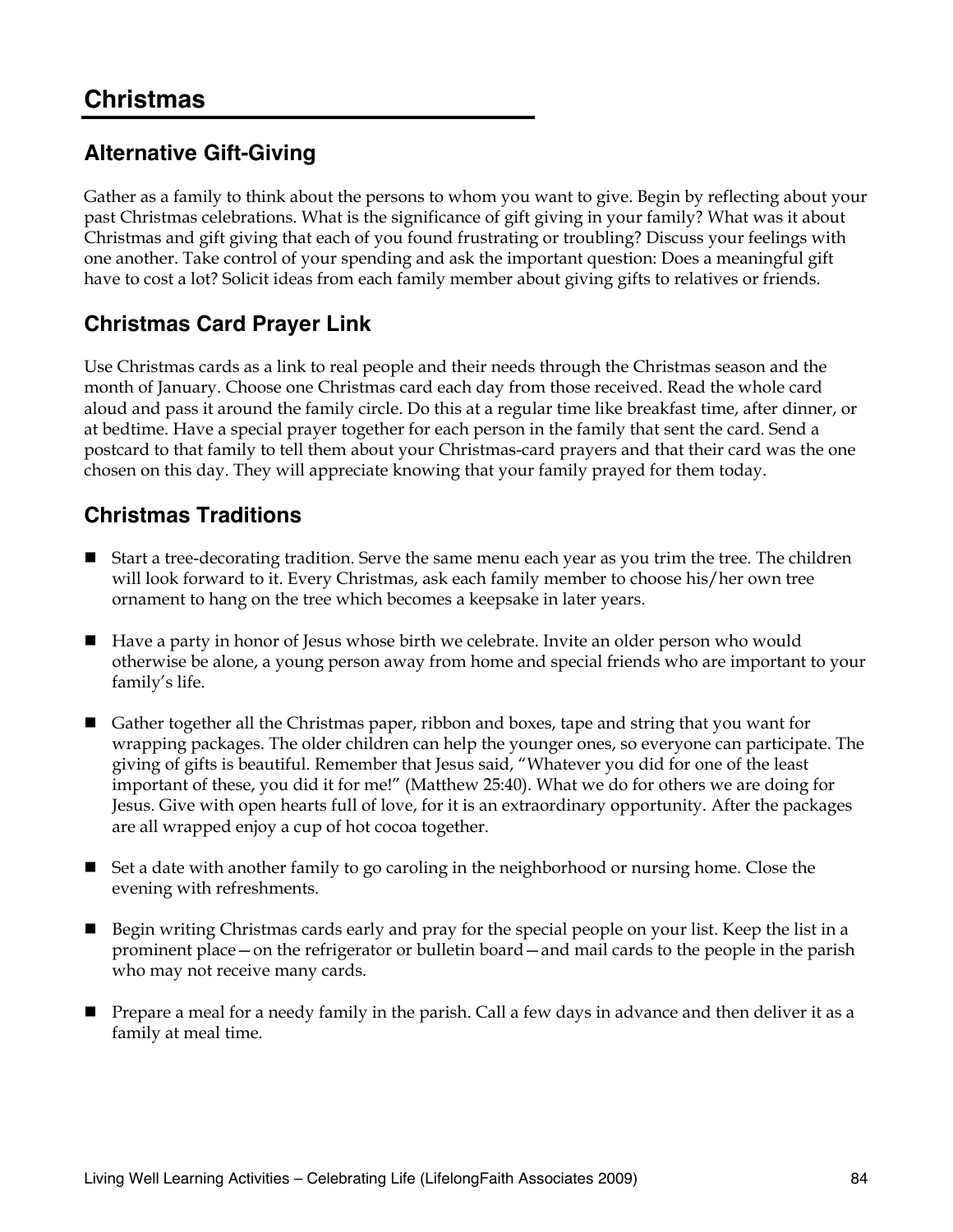## **A Christmas Creche**

A Christmas creche is a wonderful visual for children. They can use it to see, touch and talk about the key characters in the Christmas story. Your family creche can be made together, or selected together from the variety of creche sets available for purchase in religious goods stores, Christmas shops and department stores. Many religious goods stores and museum shops now offer creche sets from different parts of the world featuring, for example, clay figures from Mexico, brightly painted wooden characters from El Salvador and sturdy plastic, classical reproductions from Italy and France. Pick a set that fits your tastes and that is large and tough enough to be regularly handled by young children.

Set aside some special time as a family, during Advent or on Christmas eve, to set up your creche. Use the following process or create one of our own.

Read the story of Jesus' birth in Bethlehem from a children's Bible.

Discuss the story together, trying to breathe life for young children into the characters and events. Ask simple questions like:

- What do you think the city was like that Mary and Joseph were traveling to?
- How did they feel as they walked around looking for a place to stay?
- How did they feel when the finally found one?
- Where do you think the shepherds thought the music was coming from?
- How did they feel when the angel appeared?
- How would you feel if an angel suddenly appeared here!
- Why are we happy that Jesus was born that night?

Choose and arrange the spot where your creche set will be displayed for the Christmas season. Take the creche figures out one at a time, identifying them and the role they play in the Christmas story. Allow children to carefully hold and touch the figures. Decide together where each figure should be placed.

When all the figures are in place, light a candle and have one of the family members read the following prayer:

Lord, bless this creche. Help us always to be like the Christ child who is in love with his God. May the *presence of the creche in our home remind us of how much God loves us. May we grow, every day, in love for one another, for our family, for our friends and for all the people of the world.*

Close by singing together a Christmas carol like *Silent Night*.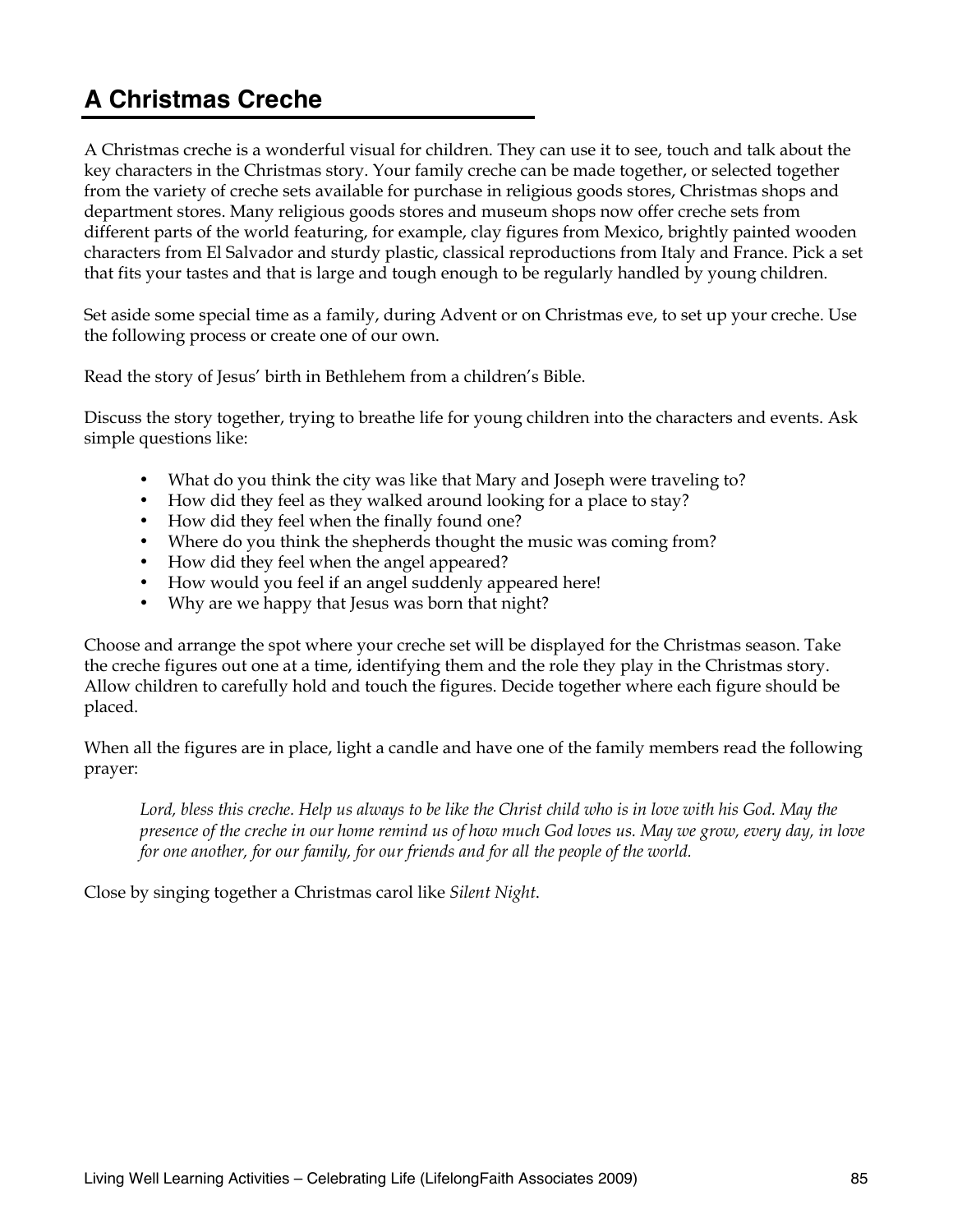### **Christmas Tree Blessing**

*When the tree has been prepared, the family gathers around it. All make the sign of the cross.*

#### **Leader**

Blessed be the name of the Lord.

#### **All**

Now and forever.

#### **Leader**

This tree is a blessing to our home. It reminds us of all that is beautiful, all that is filled with the gentleness and the promise of God. It stands in our midst as a tree of light that we might promise such beauty to one another and to our world. It stands like that tree of paradise that God made into the tree of life, the cross of Jesus. Let us listen to the words of the apostle Paul to Titus.

#### **Scripture Reading**

Titus 3:4-7

#### **Leader**

Now let us pray for God's blessing upon all who gather around this tree.

Lord our God, we praise you for the light of creation: the sun, the moon, and the stars of the night. We praise you for the light of Israel: the Law, the prophets, and the wisdom of the Scriptures. We praise you for Jesus Christ, your Son: he is Emmanuel, God-with-us, the Prince of Peace, who fills us with the wonder of your love.

Lord God, let your blessing come upon us as we illumine this tree. May the light and cheer it gives be a sign of the joy that fills our hearts. May all who delight in this tree come to the knowledge and joy of salvation. We ask this through Christ our Lord. Amen.

The lights of the tree are then illuminated.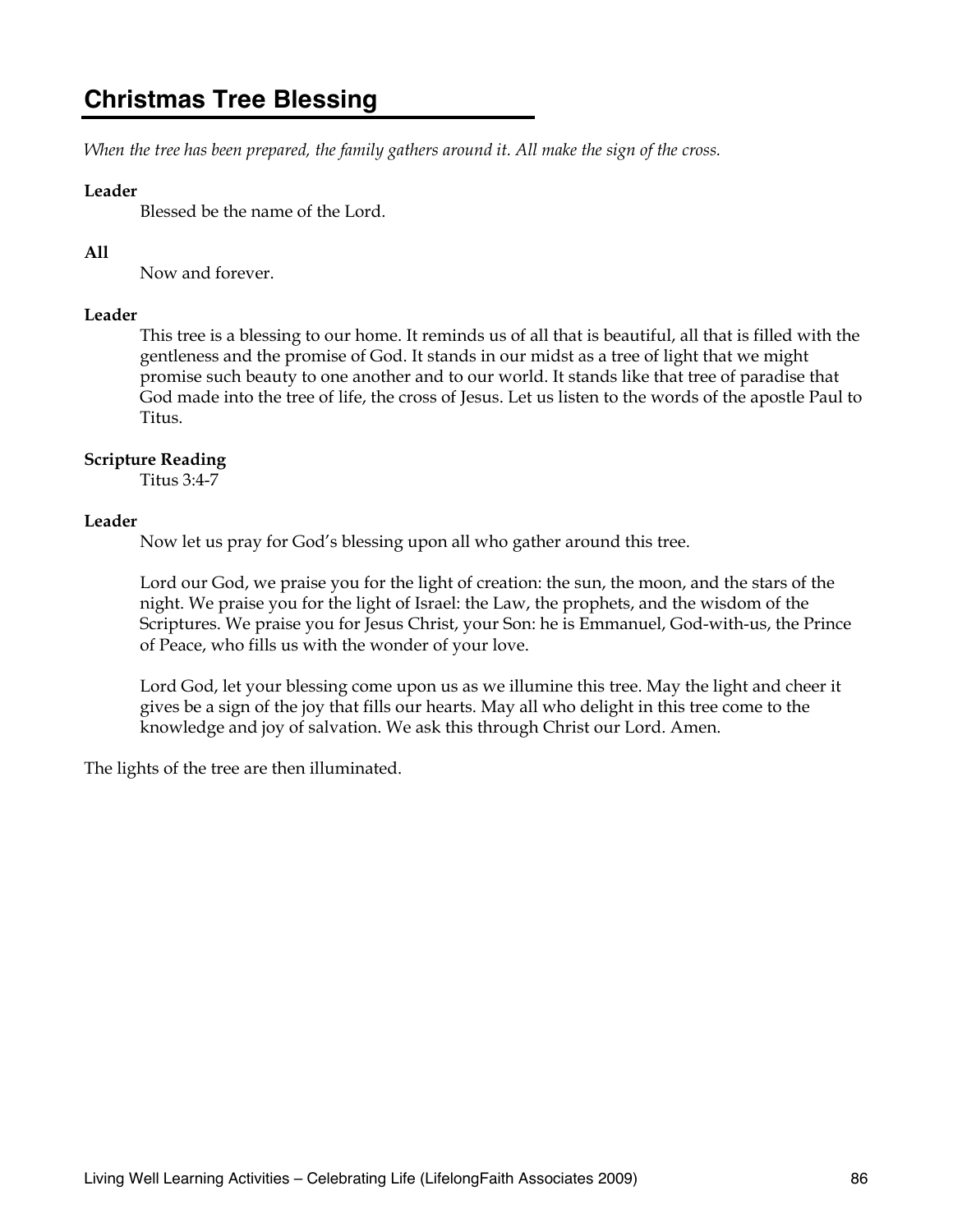### **Manger Scene Blessing**

*The manger scene has a special place near the Christmas tree or in another place where family members can reflect and pray during the Christmas season. It is blessed each year on Christmas Eve or Christmas Day.*

#### **Leader**

Our help is in the name of the Lord.

#### **All**

Who made heaven and earth.

#### **Leader**

We are at the beginning of the days of Christmas. All through the season we will look on these images of sheep and cattle, of shepherds, of Mary and of Joseph and Jesus. Let us listen to the words of the holy gospel according to Luke

#### **Scripture Reading**

Luke 2:17

#### **Leader**

Pray now for God's blessing as we look on these figures. God of Mary and Joseph, of shepherds and animals, bless us whenever we gaze on this manger scene. Through all the days of Christmas may these figures tell the story of how humans, angels, and animals found the Christ in this poor place. Fill our house with hospitality, joy, gentleness, and thanksgiving and guide our steps in the way of peace. Grant this through Christ our Lord. Amen.

#### **Leader**

Let us bless the Lord.

#### **All**

Thanks be to God.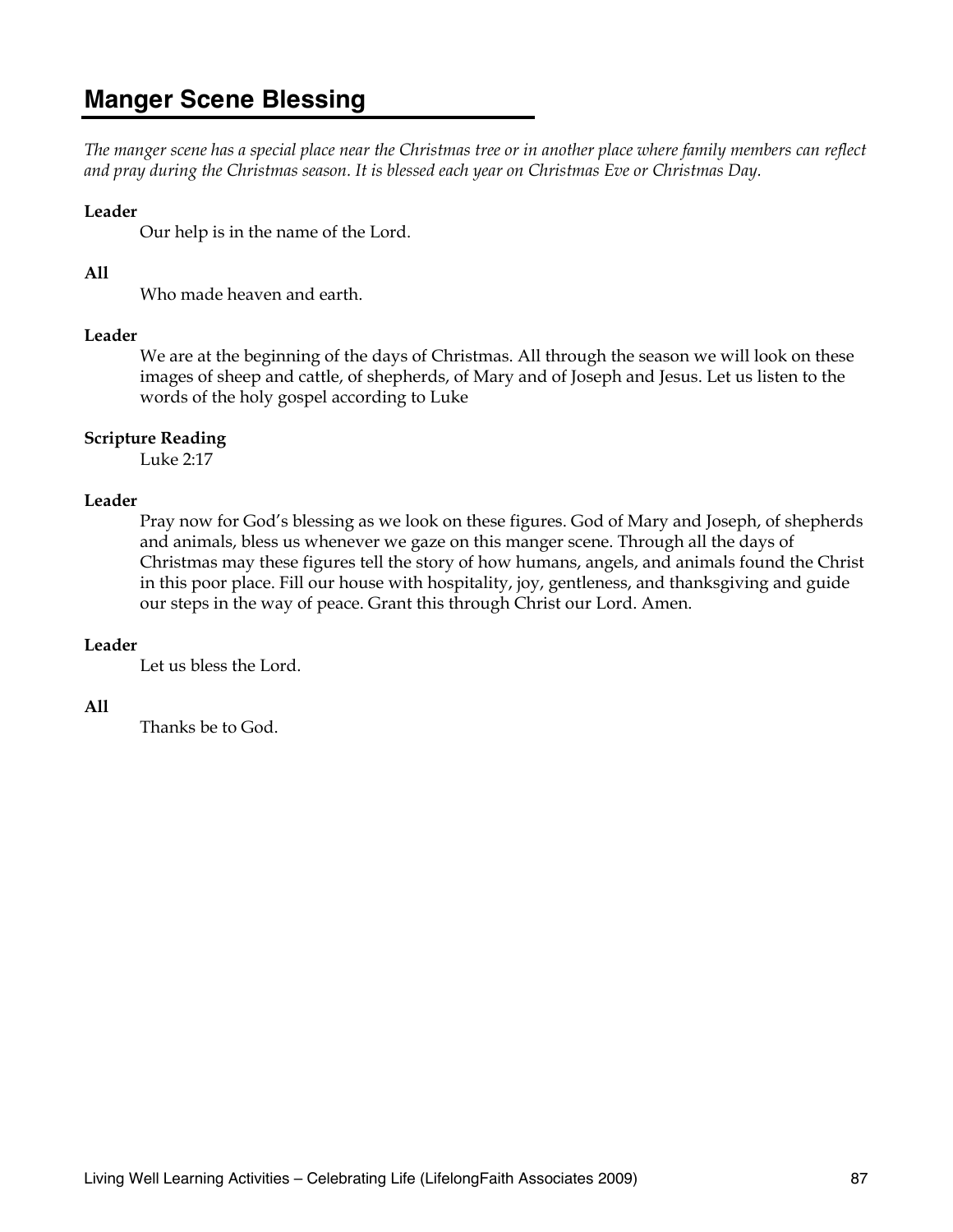### **Christmas Table Blessing**

*Family and friends gather around the Christmas table, upon which there is an unlighted candle.* 

#### **Leader**

Glory to God in the highest.

#### **All**

And peace to God's people on earth.

#### **Leader**

As we light our candle on this feast of light may the Spirit of God that shone on the star of Bethlehem grow even brighter in our hearts and home(s) as we live our lives together.

#### *A child lights the candle.*

#### **1st Reader**

Listen to the words of the holy gospel according to John: And the Word became flesh and made his dwelling among us, and we saw his glory, the glory as of God's only Son, full of grace and truth. This is the Word of the Lord.

#### **All**

The Word became flesh and made His dwelling among us.

#### **Blessing Prayer**

*The blessing may be read by one person or by a number of persons, each reading a paragraph.*

Oh God of gentleness, in love you gather us at this table for our Christmas feast. We rejoice in being together to celebrate our joy in your great gift to us Jesus Christ your Son.

Lord Jesus hold us close to each other, unite us in spirit with those who are distant and with those who have died.

In the peace of this season may the hungry be filled and the homeless sheltered, and may the unremembered be united especially through your love and peace at work in us.

We remember especially those who have loved us in a special way this past year - who have been bearers of Jesus' love to us. (*Names may be said aloud or in silence*).

#### **All**

Lord bless our food, our family, our friends. Help us to share our love.

#### **Leader**

Glory to God in the highest.

#### **All**

And peace to God's people on earth.